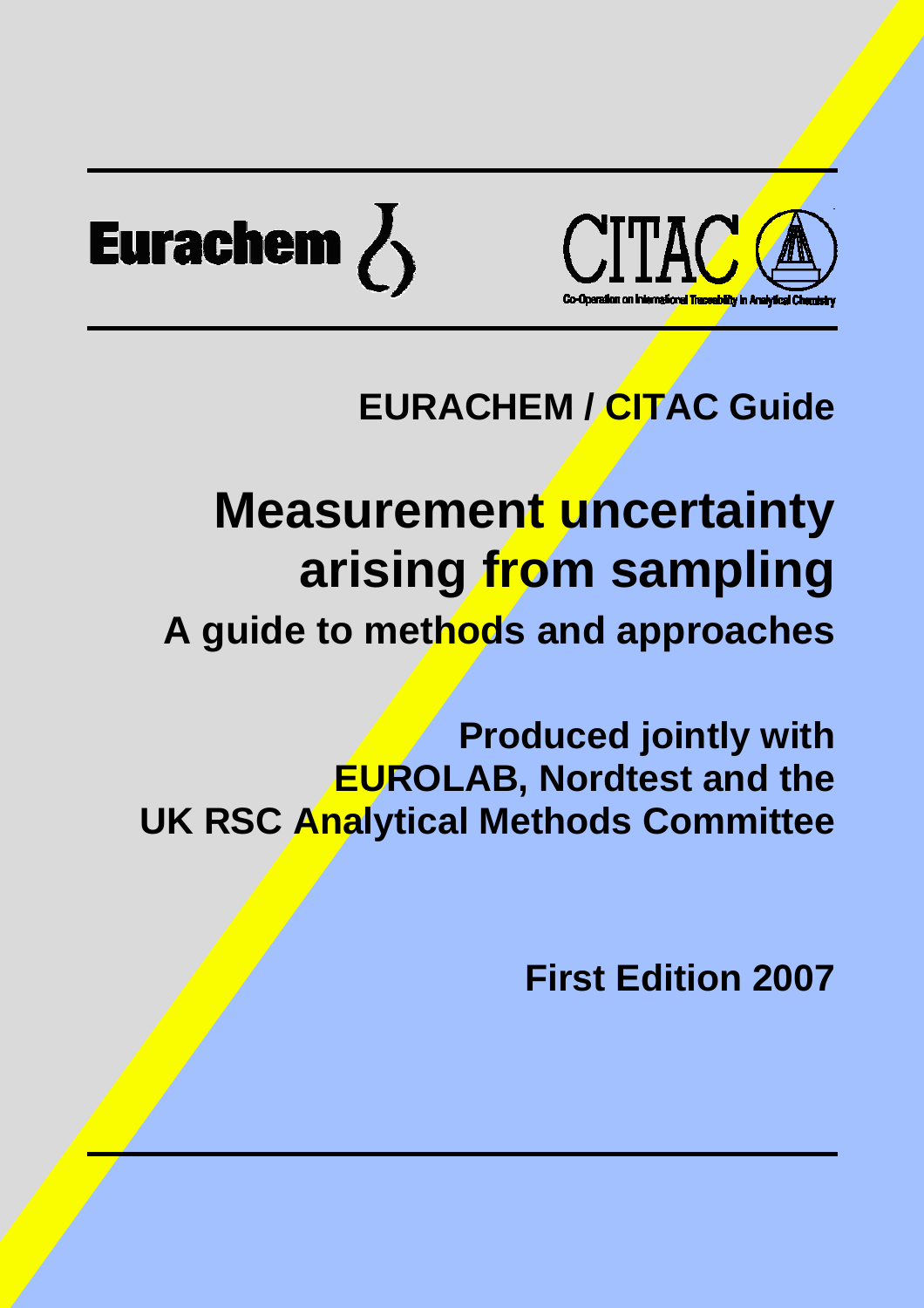# **Measurement uncertainty arising from sampling: A guide to methods and approaches**

Produced jointly by Eurachem, EUROLAB, CITAC, Nordtest and the RSC Analytical Methods Committee

#### **Editors**

Michael H Ramsey (University of Sussex, UK) Stephen L R Ellison (LGC, UK)

#### **Composition of the Working Group**

*Eurachem members*  Michael H Ramsey (Chair) University of Sussex, UK Stephen L R Ellison (Secretary) LGC, UK Paolo de Zorzi National Environmental Protection Agency, Italy Pentti Minkkinen Lappeenranta University of Technology, Finland<br>
Roger Wood Food Standards Agency. UK Roger Wood Food Standards Agency, UK<br>
Máire C Walsh State Chemist for Ireland State Chemist for Ireland Alex Williams<br>
Christian Backman<br>
GTK, Finland Christian Backman Maria Belli National Environmental Protection Agency, Italy *EUROLAB members*  Manfred Golze BAM, Germany<br>Rüdiger Kaus BS Niederhein. Rüdiger Kaus HS Niederhein, Denmark<br>
Ulrich Kurfürst FH Fulda. Denmark Ulrich Kurfürst FH Fulda, Denmark Eurofins Denmark *CITAC member*  Ilya Kuselman National Physical Laboratory, Israel *Nordtest representatives*  Christian Grøn DHI – Water & Environment, Denmark Technical Research Institute of Sweden Astrid Nordbotten Food Safety Authority, Norway *AMC representatives*  University of London, UK Jenny Lyn Food Standards Agency, UK *Observer*  Marc Salit NIST, USA

This publication should be cited as:

M H Ramsey and S L R Ellison (eds.) Eurachem/EUROLAB/ CITAC/Nordtest/AMC Guide: *Measurement uncertainty arising from sampling: a guide to methods and approaches Eurachem* (2007). ISBN 978 0 948926 26 6. Available from the Eurachem secretariat

#### **Acknowledgements**

This document has been produced primarily by a joint Eurachem/EUROLAB/CITAC/Nordtest/ AMC Working Group with the composition shown (right) working in the period 2004–2006. The editors are grateful to all these individuals and organisations and to others who have contributed comments, advice and assistance.

Production of this Guide was in part supported under contract with the UK Department of Trade and Industry as part of the National Measurement System Analytical Measurement (VAM) Programme, and also by the UK Food Standards Agency and Environment Agency.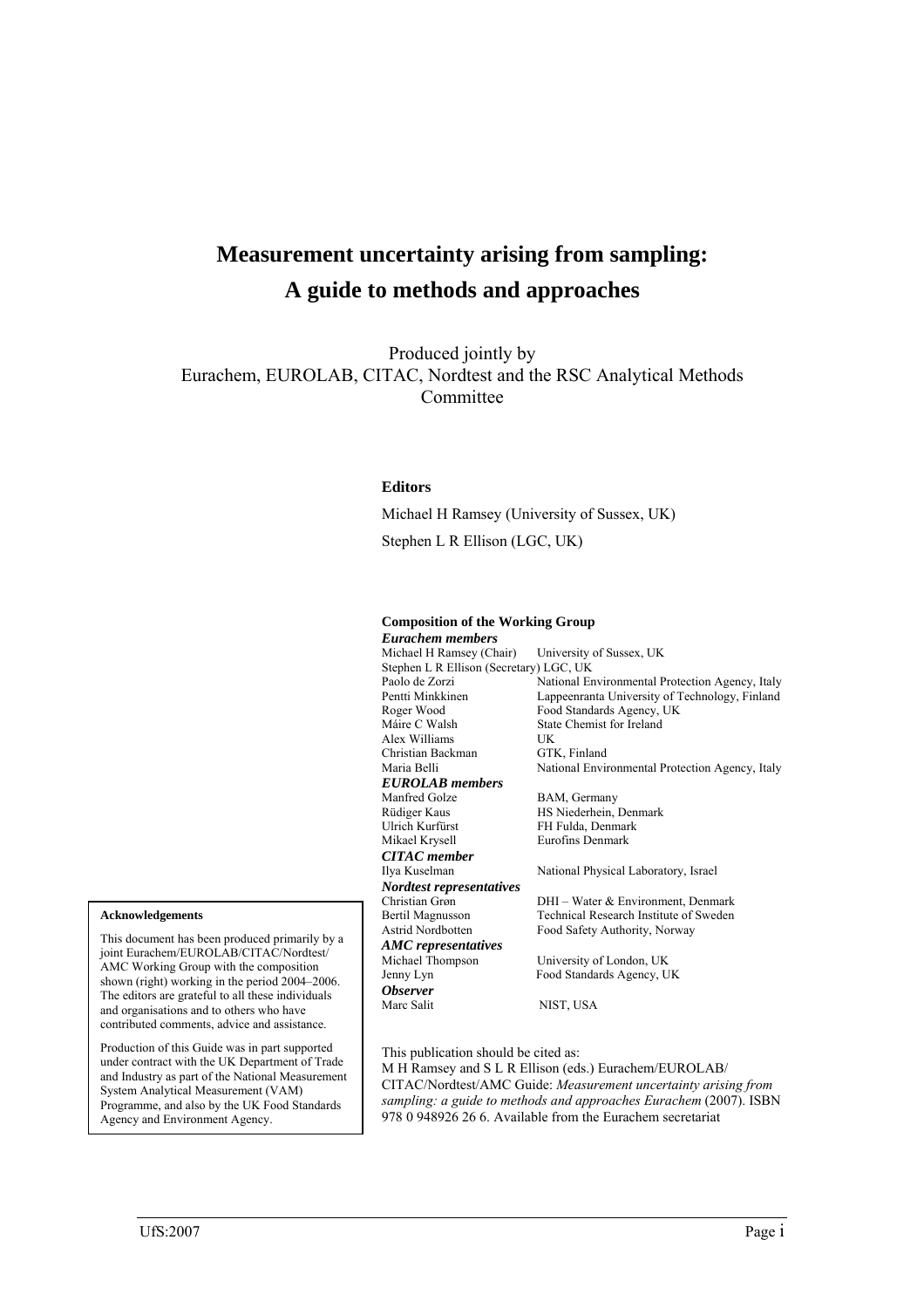# **Foreword**

Uncertainty of measurement is the most important single parameter that describes the quality of measurements. This is because uncertainty fundamentally affects the decisions that are based upon the measurement result. Substantial progress has been made in devising procedures to estimate the uncertainty that originates in the analytical portion of the measurement, and guidance on these procedures is available [1]. However, a measurement almost invariably involves the process of taking a **sample**. This is because it is usually impossible to analyse the entire bulk of the material to be characterised (the **sampling target**). If the objective of the measurement is to estimate the value of the analyte concentration in a sampling target, then the uncertainty associated with the sampling process must inevitably contribute to the uncertainty associated with the reported result. It has become increasingly apparent that sampling is often the more important contribution to uncertainty and requires equally careful management and control. The uncertainty arising from the sampling process must therefore be evaluated. While existing guidance identifies sampling as a possible contribution to the uncertainty in a result, procedures for estimating the resulting uncertainty are not well developed and further, specific, guidance is required.

Historically, measurement scientists have been primarily concerned with measurements made within laboratories, and the process of sampling has been conducted by, and the responsibility of, a different set of people who are often in separate organisations. The measurement scientist's knowledge of the sampling process is then very limited. Conversely, the advent of *in situ* analytical techniques sometimes enables the measurement scientist to make measurements at the sampling site and in contact with the material to be sampled. Examples of this situation are process analysis within industrial production, and *in situ* measurements on contaminated land. The placing of the analytical sensor in these situations then constitutes the taking of a sample, and the measurement scientist becomes not only aware of, but responsible for, all stages of the measurement process, including the sampling. Such an awareness of the whole process is important, irrespective of the division of effort. Since analytical and sampling processes contribute to the uncertainty in the result, the uncertainty can only be estimated if there is an understanding of the complete process. Further, optimisation of the relative effort in sampling and analysis is only possible where sampling and analytical processes are both understood.

If the different stages are the responsibility of different people, there needs to be good communication between all of the parties involved. Sampling planners and analytical scientists need to optimise the whole measurement procedure, and to devise a strategy to estimate the uncertainty. Both need to discuss the objectives of the measurements with the customer. All three parties need guidance from the appropriate regulator on how these estimates of uncertainty are to be acted upon, to ensure the reliability of the decisions based upon the measurements. To underpin these decisions, all the parties need reliable estimates of uncertainty, including that arising from sampling. Although no general guidance can replace expert advice in complex or critical cases, this Guide describes the methods needed to fulfil the need for reliable estimates of uncertainty from sampling for most analytical measurement systems.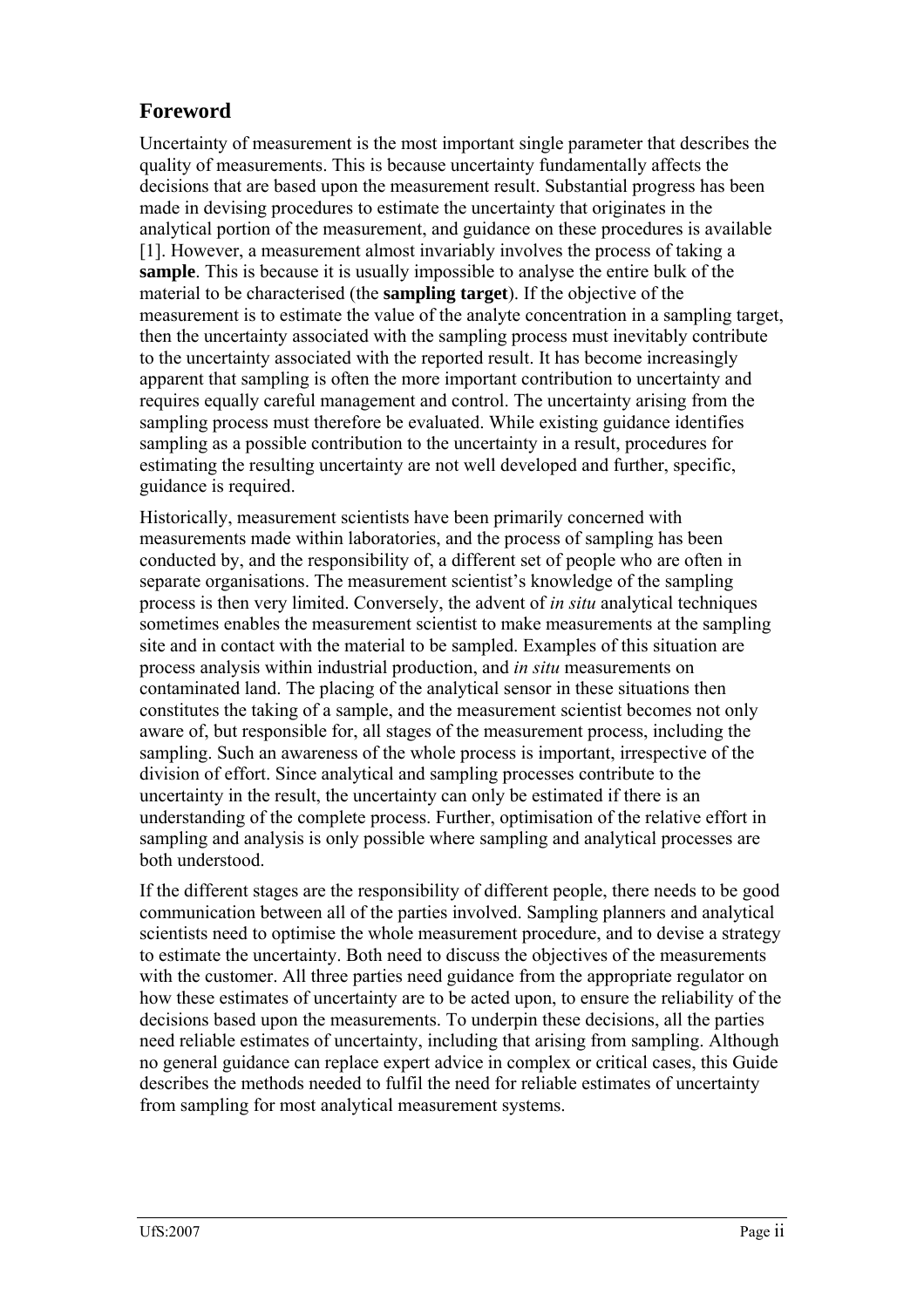# **Summary**

This Guide aims to describe various methods that can be used to estimate the uncertainty of measurement, particularly that arising from the processes of sampling and the physical preparation of samples. It takes a holistic view of the measurement process to include all of these steps as well as the analytical process, in the case where the measurand is defined in term of the value of the analyte concentration in the sampling target, rather than in just the sample delivered to the laboratory. The Guide begins by explaining the importance of knowing the total uncertainty in a measurement for making reliable interpretation of measurements, and judging their fitness for purpose. It covers the whole measurement process, defining each of the component steps, and describing the effects and errors that cause uncertainty in the final measurement.

Two main approaches to the estimation of uncertainty from sampling are described. The empirical approach uses repeated sampling and analysis, under various conditions, to quantify the effects caused by factors such as the heterogeneity of the analyte in the sampling target and variations in the application of one or more sampling protocols, to quantify uncertainty (and usually some of its component parts). The modelling approach uses a predefined model that identifies each of the component parts of the uncertainty, making estimates of each component, and sums them in order to make an overall estimate. Models from sampling theory can sometimes be used in this approach to estimate some of the components from a knowledge of the characteristics of particulate constituents.

Worked examples are given of each of these approaches, across a range of different application areas. These include investigations of the environment (of soil and water), of food (at growing and processing) and of animal feed. The estimates of the total uncertainty of measurement range from a few per cent up to 84% relative to the measurand. The contribution of the sampling is occasionally small but is often dominant (>90% of the total measurement variance). This suggests an increased proportion of the expenditure needs to be aimed at the sampling, rather than the chemical analysis, if the total uncertainty needs to be reduced in order to achieve fitness for purpose.

Management issues addressed include the responsibility of the quality of the whole measurement process, which needs to include the sampling procedure. Guidance is given on the selection of the most appropriate approach for any application, and whether one initial validation of the system is sufficient, or whether there is a need for ongoing monitoring of the uncertainty from sampling using quality control of sampling. The extra cost of estimating uncertainty is also considered in relation to the cost savings that can be made by knowing the uncertainty of measurement more reliably.

Such a Guide can never be fully comprehensive, and although there are appendices with details of some of the statistical techniques employed and sources of more detailed advice, there will often be a need for expert advice in more complex situations. This Guide aims to be a useful introduction to this subject, but we hope it will also stimulate further research into improved methods of uncertainty estimation.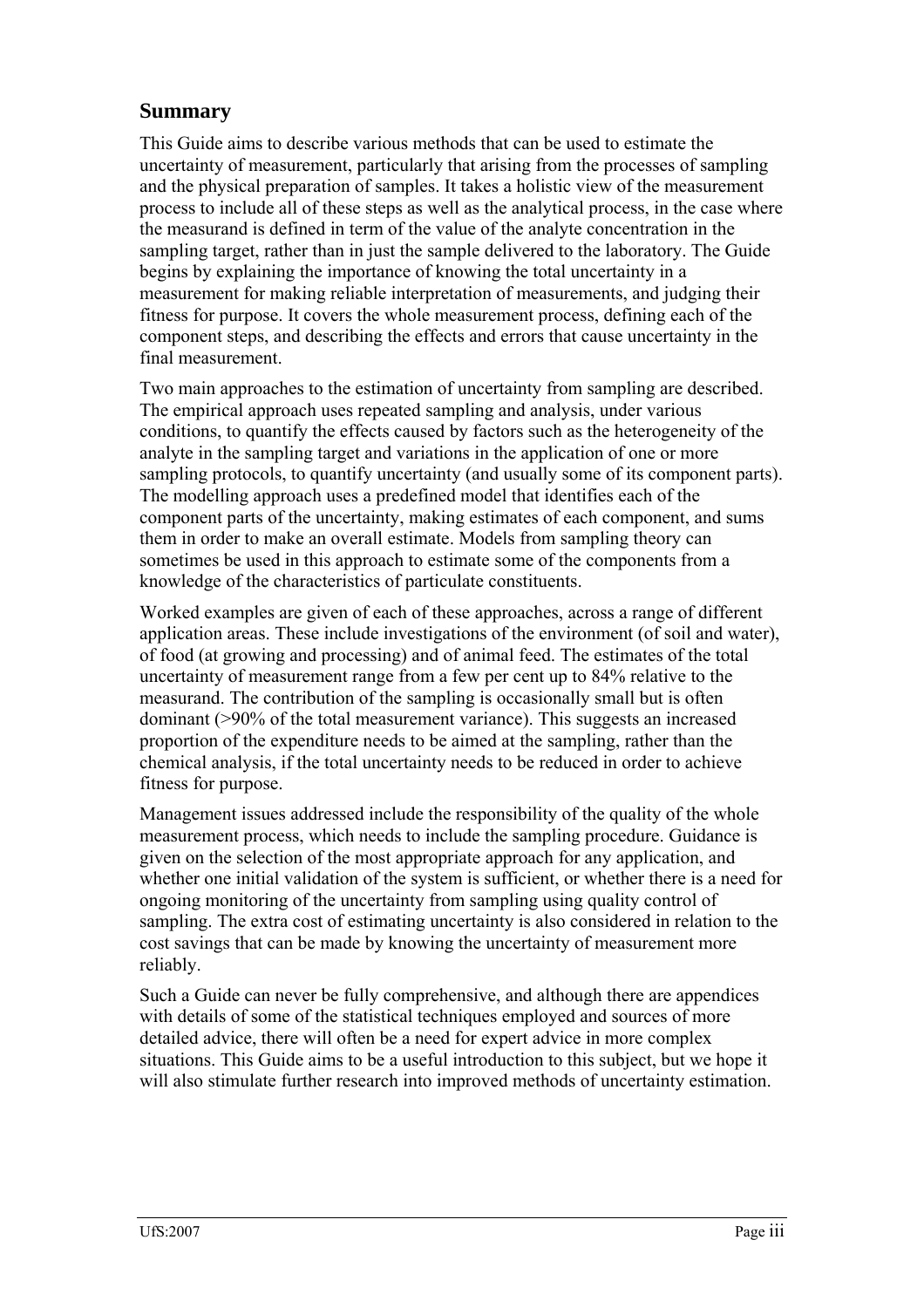# **Contents**

|                | Foreword                                                                   | ii                      |
|----------------|----------------------------------------------------------------------------|-------------------------|
|                | <b>Summary</b>                                                             | iii                     |
|                | List of acronyms and abbreviations                                         | vii                     |
|                | <b>PART 1 – Introduction and scope</b>                                     | $\mathbf{1}$            |
| $\mathbf{1}$   | <b>Introduction</b>                                                        | $\mathbf{1}$            |
| 1.1            | <b>Rationale for the Guide</b>                                             | $\mathbf{1}$            |
| 1.2            | Aim of the Guide                                                           | $\mathbf{1}$            |
| 1.3            | Application to judging fitness for purpose                                 | $\mathbf{1}$            |
| 1.4            | <b>Intended audience for the Guide</b>                                     | $\boldsymbol{2}$        |
| 1.5            | <b>Relationship of this Guide to other documents</b>                       | $\boldsymbol{2}$        |
| 1.6            | <b>Using the Guide</b>                                                     | $\overline{\mathbf{3}}$ |
| $\overline{2}$ | Scope and field of application                                             | 3                       |
| 3              | <b>Terminology</b>                                                         | $\overline{\mathbf{4}}$ |
|                | <b>PART 2 – Fundamental concepts</b>                                       | 5                       |
| 4              | Sampling in the measurement process                                        | 5                       |
| 5              | <b>Uncertainty of measurement</b>                                          | 6                       |
| 5.1            | Definition of uncertainty of measurement                                   | 6                       |
| 5.2            | <b>Specification of measurand</b>                                          | 8                       |
| 5.3            | Error, precision and uncertainty                                           | 9                       |
| 5.4            | Sampling and physical preparation as sources of uncertainty of measurement | 9                       |
| 5.5            | <b>Sources of uncertainty</b>                                              | 10                      |
| 5.6            | Heterogeneity as a source of uncertainty                                   | 10                      |
|                | <b>PART 3 – Estimation of measurement uncertainty including sampling</b>   | 13                      |
| 6              | Approaches to uncertainty estimation                                       | 13                      |
| 7              | The measurand                                                              | 14                      |
| 8              | General conduct of studies of sampling uncertainty                         | 14                      |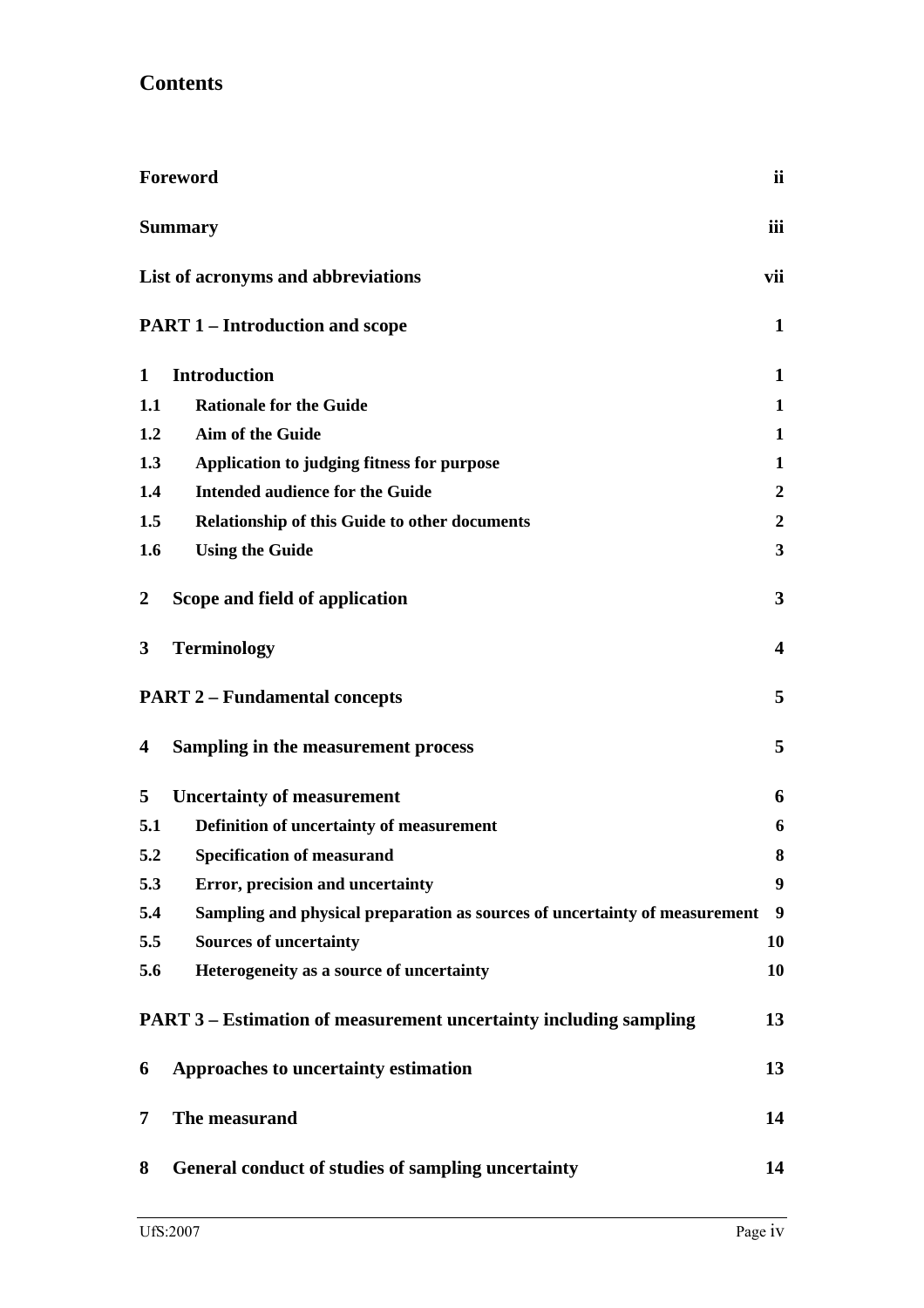| 9<br><b>Empirical approach</b>                                       | 14 |
|----------------------------------------------------------------------|----|
| <b>Overview</b><br>9.1                                               | 14 |
| <b>Uncertainty sources</b><br>9.2                                    | 14 |
| 9.3<br>Statistical model for the empirical estimation of uncertainty | 15 |
| 9.4<br><b>Empirical estimation of uncertainty</b>                    | 16 |
| 9.5<br><b>Calculation of uncertainty and its components</b>          | 18 |
| 9.6<br>Alternative empirical methods of uncertainty estimation       | 19 |
| 10<br>The modelling approach                                         | 20 |
| 10.1<br><b>Cause-and-effect modelling</b>                            | 20 |
| 10.2<br>Sampling theory for estimation of uncertainty                | 20 |
| <b>PART 4 – Management issues</b>                                    | 24 |
| 11 Responsibility for quality of sampling                            | 24 |
| 12 Selection of uncertainty estimation approach                      | 24 |
| 13 Quality control of sampling                                       | 25 |
| 13.1<br>Relationship between validation and quality control          | 25 |
| 13.2<br>Methods of internal quality control of sampling              | 26 |
| 14 Reporting and interpreting uncertainty                            | 27 |
| <b>Introduction</b><br>14.1                                          | 27 |
| 14.2<br><b>Expanded uncertainty, U</b>                               | 27 |
| 14.3<br><b>Relative uncertainty statements</b>                       | 28 |
| 14.4<br><b>Contributions to uncertainty</b>                          | 28 |
| <b>Applicability of estimates</b><br>14.5                            | 29 |
| 14.6<br>Interpretation of uncertainty statements against limits      | 29 |
| Cost of estimating uncertainty from sampling<br>15                   | 29 |
| 16 Judging fitness for purpose of measurements using uncertainty     | 30 |
| Implications for planning sampling and measurement strategies<br>17  | 32 |
| 17.1<br><b>Expertise and consultation</b>                            | 32 |
| <b>Avoiding sampling bias</b><br>17.2                                | 32 |
| 17.3<br><b>Planning for uncertainty estimation</b>                   | 32 |
| Fitness-for-purpose criteria<br>17.4                                 | 32 |
| Use of prior validation data<br>17.5                                 | 33 |
| <b>Acceptability of sampling uncertainty</b><br>17.6                 | 33 |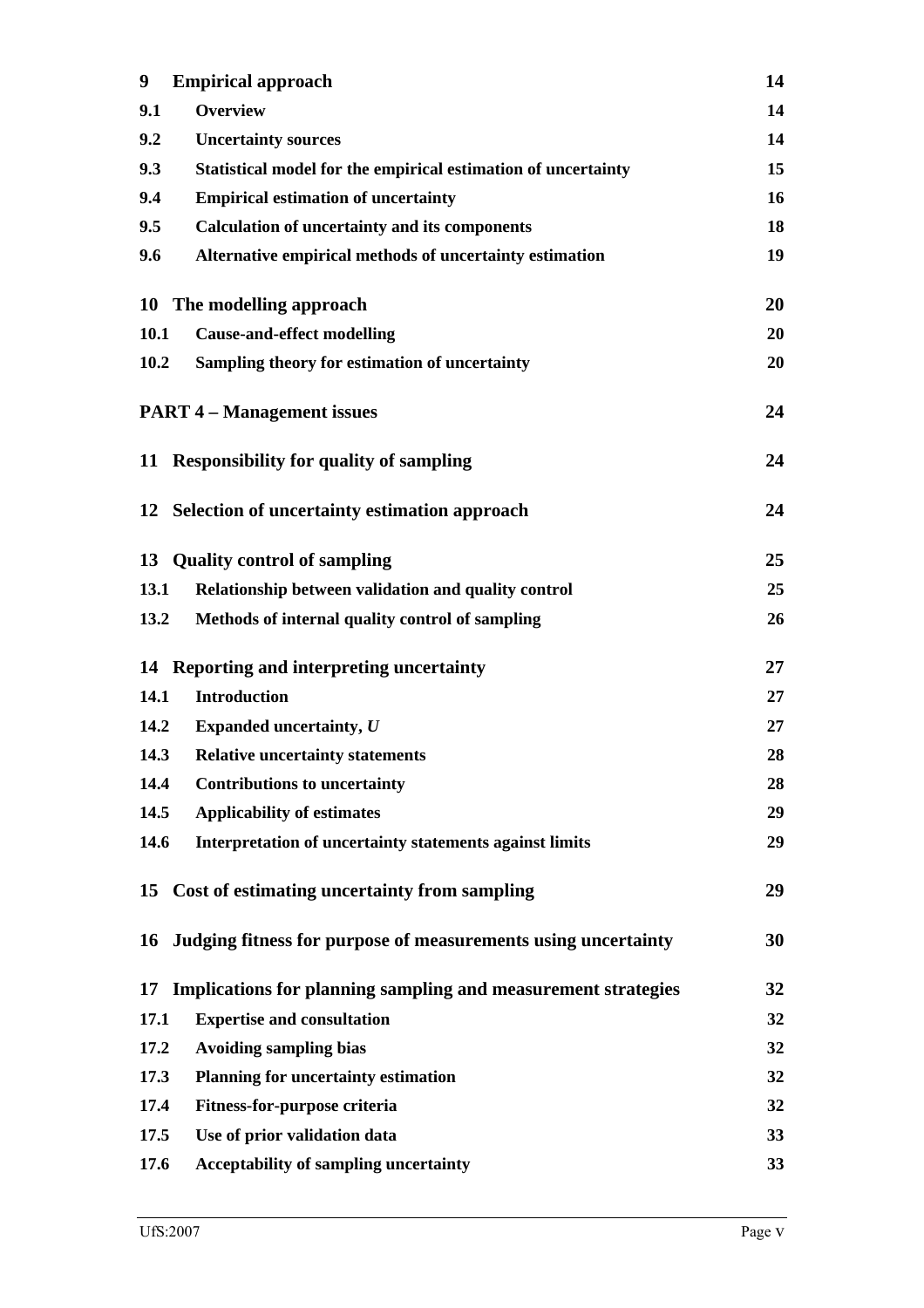| <b>Appendix A: Examples</b>                                                          | 34  |
|--------------------------------------------------------------------------------------|-----|
| <b>Example A1: Nitrate in glasshouse grown lettuce</b>                               | 35  |
| <b>Example A2: Lead in contaminated top soil</b>                                     | 40  |
| <b>Example A3: Dissolved iron in groundwater</b>                                     | 46  |
| Example A4: Vitamin A in baby porridge containing fruit and milled cereals           | 55  |
| Example A6: Cadmium and phosphorous in agricultural top soil by modelling approach   | 74  |
| <b>Appendix B: Terminology</b>                                                       | 83  |
| <b>Appendix C: Useful statistical procedures</b>                                     | 91  |
| C1. Estimating bias between two sampling methods, by using paired samples            | 91  |
| C2. Further description of sampling errors from sampling theory                      | 93  |
| C3. Sources of software for calculations                                             | 96  |
| Appendix D: Alternative experimental designs for empirical uncertainty<br>estimation | 97  |
| 1. Multi-level designs to estimate other component effects                           | 97  |
| 2. Simplified and unbalanced designs, to reduce the cost of implementation           | 98  |
| Appendix E: Modifying sampling uncertainty using predictions from sampling<br>theory | 99  |
| <b>Appendix F: References</b>                                                        | 100 |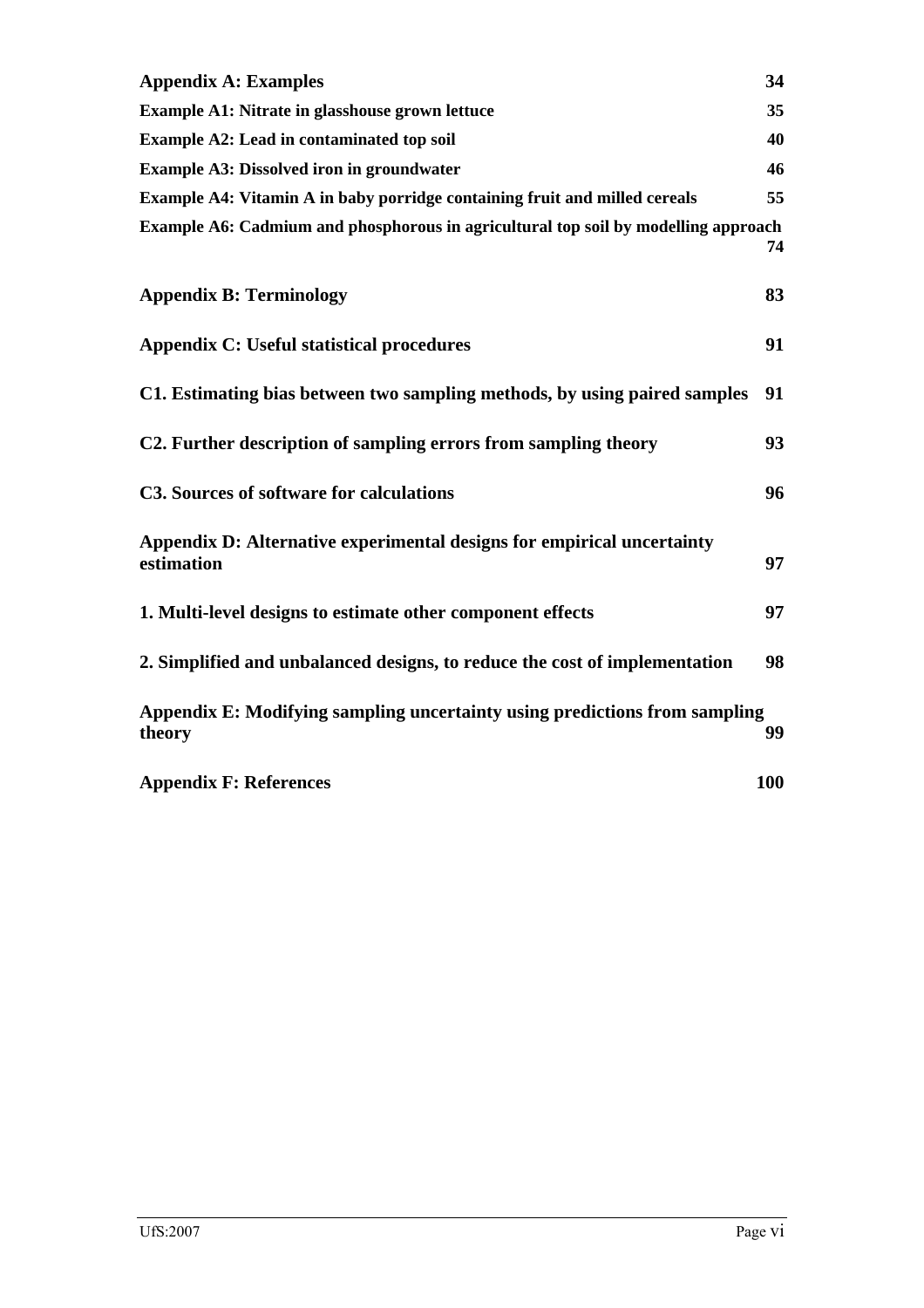# **List of acronyms and abbreviations**

| <b>ANOVA</b>   | analysis of variance                                                   |
|----------------|------------------------------------------------------------------------|
| AQC            | analytical quality control                                             |
| <b>BIPM</b>    | Bureau International des Poids et Mesures                              |
| <b>CEN</b>     | European Committee for Standardization                                 |
| <b>CH</b>      | constitution heterogeneity                                             |
| <b>CRM</b>     | certified reference material                                           |
| <b>CTS</b>     | collaborative trial in sampling                                        |
| df             | degrees of freedom                                                     |
| DH             | distribution heterogeneity                                             |
| <b>FAPAS</b>   | trade name of body that organises international proficiency tests      |
| <b>FSE</b>     | fundamental sampling error                                             |
| <b>GEE</b>     | global estimation error                                                |
| <b>GFAAS</b>   | graphite furnace atomic absorption spectrometry                        |
| <b>GSE</b>     | grouping and segregation error                                         |
| <b>GUM</b>     | Guide to the Expression of Uncertainty in Measurement. ISO             |
| <b>HPLC</b>    | high performance liquid chromatography                                 |
| IDE            | increment delimitation error                                           |
| <b>IEC</b>     | <b>International Electrotechnical Commission</b>                       |
| <b>IFCC</b>    | International Federation of Clinical Chemistry and Laboratory Medicine |
| <b>IPE</b>     | increment and sample preparation error                                 |
| <b>ISO</b>     | International Organization for Standardization                         |
| <b>IUPAC</b>   | International Union of Pure and Applied Chemistry                      |
| <b>IUPAP</b>   | International Union of Pure and Applied Physics                        |
| <b>IXE</b>     | increment extraction error                                             |
| <b>LOD</b>     | limit of detection                                                     |
| LOQ            | limit of quantification                                                |
| MU             | measurement uncertainty                                                |
| <b>NIFES</b>   | National Institute of Nutrition and Seafood Research                   |
| <b>NIST</b>    | National Institute of Standards and Technology                         |
| <b>OIML</b>    | International Organization of Legal Metrology                          |
| <b>PSE</b>     | point selection error                                                  |
| <b>PME</b>     | point mineralisation error                                             |
| PT             | proficiency test                                                       |
| QA             | quality assurance                                                      |
| QC             | quality control                                                        |
| <b>RANOVA</b>  | robust analysis of variance                                            |
| <b>RSD</b>     | relative standard deviation                                            |
| <b>RST</b>     | reference sampling target                                              |
| SD <sub></sub> | standard deviation                                                     |
| <b>SPT</b>     | sampling proficiency test                                              |
| $\rm SS$       | sum of squares                                                         |
| <b>SWE</b>     | weighting error                                                        |
| <b>TAE</b>     | total analytical error                                                 |
| <b>TSE</b>     | total sampling error                                                   |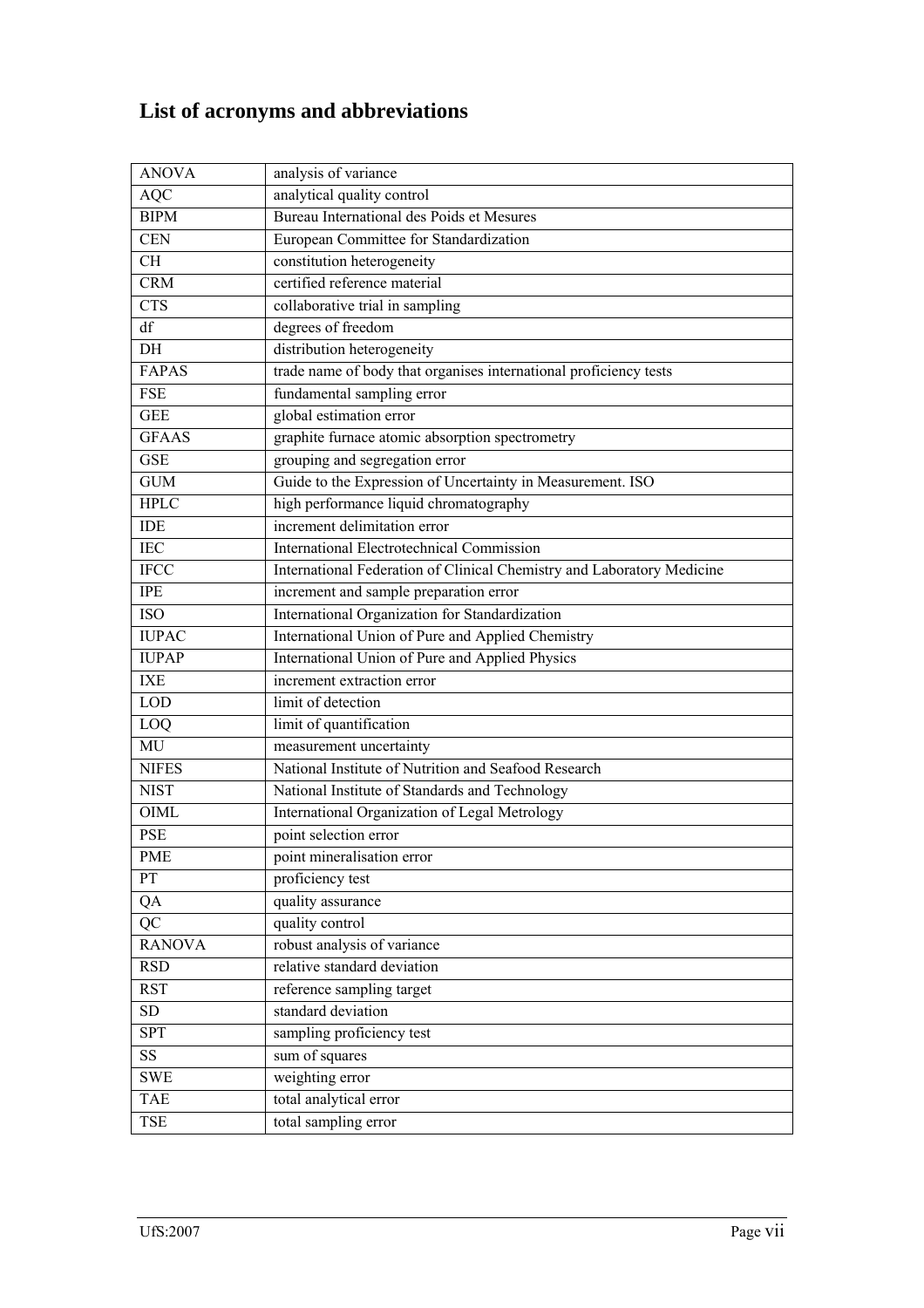# **PART 1 – Introduction and scope**

# **1 Introduction**

## **1.1 Rationale for the Guide**

The main purpose of measurement is to enable decisions to be made. The reliability of these decisions depends on knowing the **uncertainty** of the measurement results. If the uncertainty of measurements is underestimated, for example because the **sampling** is not taken into account, then erroneous decisions may be made that can have large financial consequences. The **fitness for purpose** of measurement results can only be judged by having reliable estimates of their uncertainty. For this reason it is essential that effective procedures are available for estimating the uncertainties arising from all parts of the measurement process. These must include uncertainties arising from any relevant sampling and physical preparation. Judgements on whether the analytical contribution to the uncertainty is acceptable can only be made with knowledge of the uncertainty originating in the rest of the measurement procedure.

#### **1.2 Aim of the Guide**

**1.2.1** The aim of this Guide is to explain the rationale, and practical application, of the methods available for the estimation of uncertainty that includes the contribution from sampling. The Guide does not aim to recommend individual sampling protocols, which are often prescribed in other documents or regulations, but rather to consider the measurement uncertainty generated by whatever protocol is employed.

**1.2.2** The Guide also aims to explain the importance of sampling to the overall uncertainty budget, and hence to the reliability of the consequent decisions made using the measurements. As well as explaining how to estimate the uncertainty, the Guide will explain the justification for including sampling in the overall management of the measurement process.

**1.2.3** Unlike the assumption that is often made for estimates of uncertainty for an analytical method, an estimate for one sampling protocol for one batch of material should not be assumed as automatically applicable to any subsequent batch of material. For example, depending on the sampling target, the degree of **heterogeneity** (i.e. inhomogeneity) may have changed substantially. There will be a need, therefore, for routine monitoring of key parameters of sampling quality to examine and update estimates of uncertainty for subsequent batches.

# **1.3 Application to judging fitness for purpose**

One of the main benefits of knowing the uncertainty of a measurement is to enable a stakeholder to judge its fitness for any particular purpose. A proper understanding of **uncertainty from sampling** must therefore be embedded in the broader perspective of fitness for purpose. This is important for two reasons. Firstly, it ensures that the estimate of uncertainty of each measurement is realistic when compared with the optimal value of uncertainty required to give reliable decisions. Secondly, given this level of uncertainty that is required to be fit for purpose, it is necessary to distribute effort (or expenditure) between the sampling and the analytical aspects of the measurement process in order to obtain the required uncertainty most economically. These ideas are developed further, and a quantitative approach to judging fitness for purpose by balancing uncertainty against cost is introduced, in Section 16.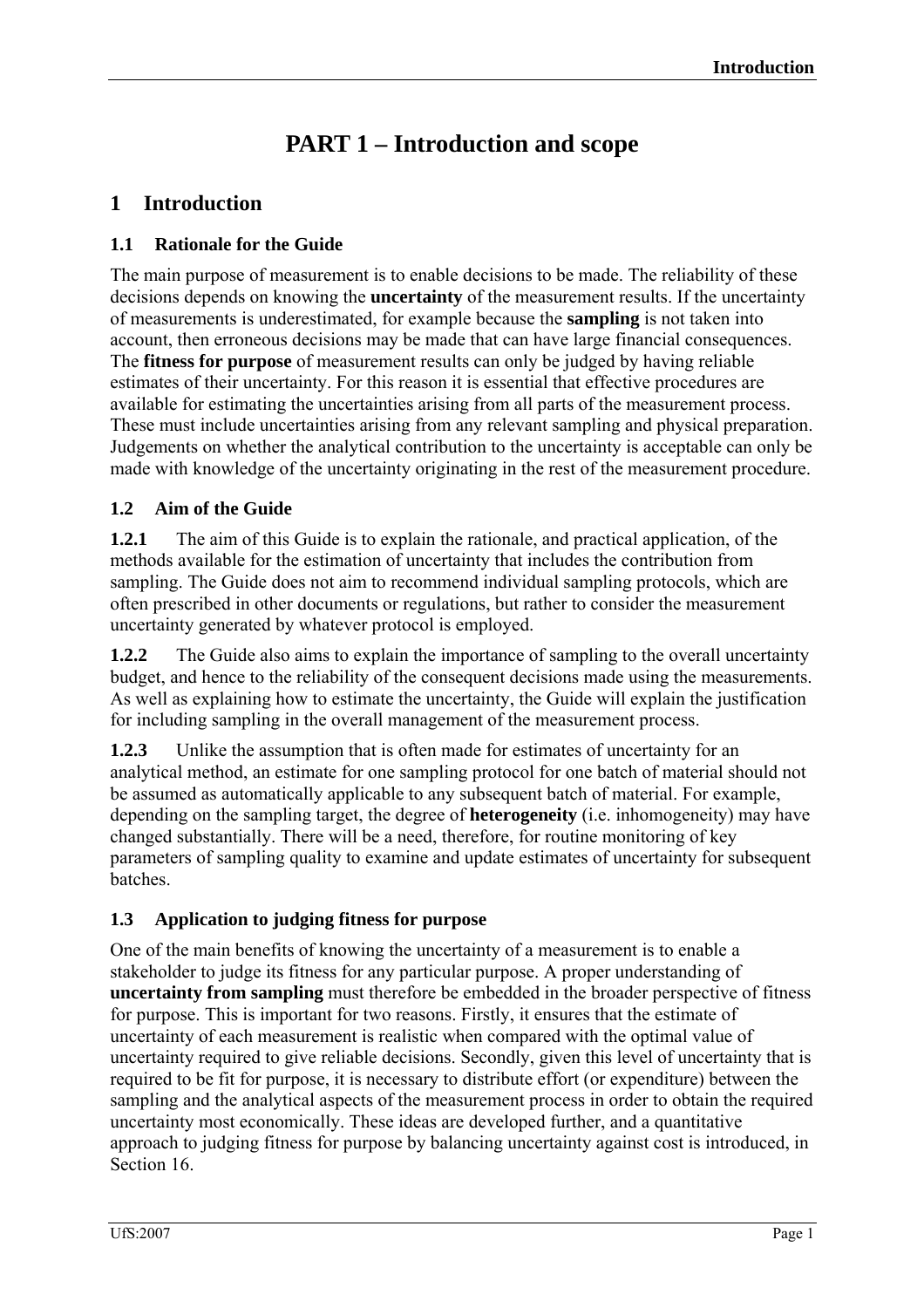## **1.4 Intended audience for the Guide**

This Guide is intended primarily for specialists such as sampling planners and for analytical chemists who need to estimate the uncertainty associated with their measurement results. Other stakeholders should seek specialist advice for particular applications.

#### **1.5 Relationship of this Guide to other documents**

**1.5.1** Current practice in the estimation of uncertainty for a broad range of measurements follows the 'Guide to the Expression of Uncertainty in Measurement' ('the GUM') [2], published in 1993 by ISO in collaboration with BIPM, IEC, IFCC, IUPAC, IUPAP and OIML. The GUM sets out the concepts required, established the general principles, and provided a procedure applicable to cases where an adequate model of the measurement process is available. The application of this approach to chemical analysis was described in 1995 in a Eurachem Guide for 'Quantifying Uncertainty in Analytical Measurement' [3], and broadened to include the use of validation and method performance data in a second edition in 2000 [1]. Other useful contributions to the practical estimation of uncertainty of analytical measurements using collaborative study data have been made by the Analytical Methods Committee of the Royal Society of Chemistry in 1995 [4], and by ISO TC/69 in 2004 [5]. This Guide on sampling is consistent with the general principles established in the GUM.

**1.5.2** Sampling theory has developed largely independently of analytical chemistry and chemical metrology. Sampling quality has generally been addressed in sampling theory by the selection of a 'correct' sampling protocol, appropriate validation, and training of sampling personnel (i.e. **sampler**s) to ensure that this protocol is applied correctly [6]. It is then assumed that the samples will be representative and unbiased, and the variance will be that predicted by the model.

**1.5.3** An alternative approach is to estimate the uncertainty of sampling for typical materials, or for **sampling target**s, during validation of the sampling protocol, and to confirm compliance in practice using ongoing quality control. This is more consistent with procedures already in place for the rest of the measurement process. Interestingly, the quality of sampling is only quantifiable through the measurements that are made upon the resultant samples.

**1.5.4** Sampling protocols have been written to describe the recommended procedure for the sampling of innumerable types of material and for many different chemical components. These protocols are sometimes specified in regulation or in international agreements<sup>a</sup><sup>[7]</sup>. These procedures rarely identify the relative contributions of sampling and chemical analysis to the combined uncertainty.<sup>b</sup>

**1.5.5** There is accordingly a range of prior literature on the theory and practice of sampling. As explained in Section 1.2.1, this Guide therefore does not seek to propose further sampling protocols but rather to provide methodologies to quantify the uncertainty that arises when a given protocol is used.

**1.5.6** A handbook describing procedures for the estimation of uncertainty from sampling, derived from this Guide but with further case studies, has been prepared by the Nordtest group [8].

 $\overline{a}$ 

<sup>&</sup>lt;sup>a</sup> The 'acceptance **sampling procedures**' are applied to the sampling of a wide range of materials [7].

<sup>&</sup>lt;sup>b</sup> Some concepts from sampling theory can be usefully adapted for estimation of uncertainty of measurement (Section 10.2).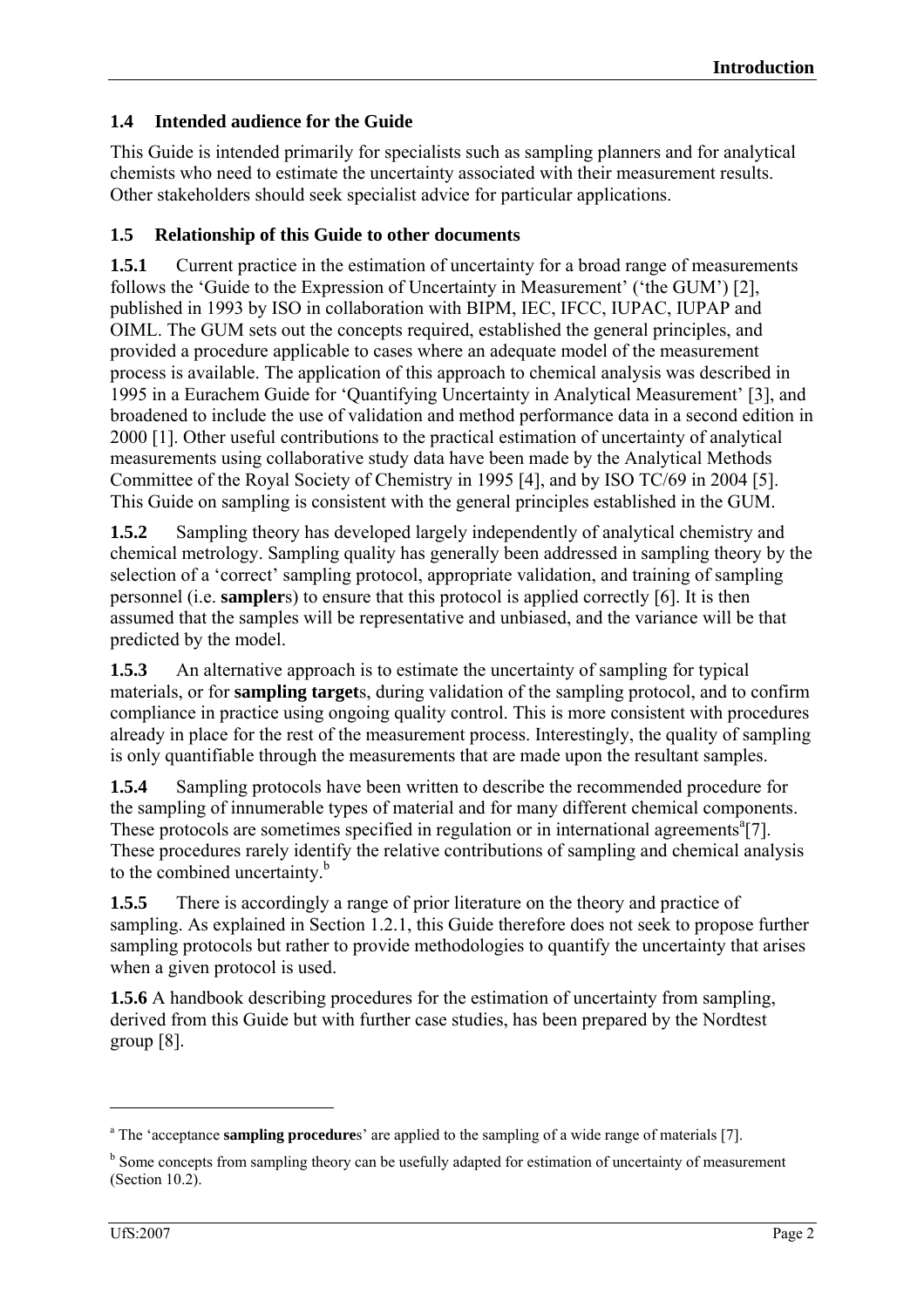## **1.6 Using the Guide**

**1.6.1** This document summarises the concepts necessary for understanding uncertainty in sampling, and provides procedures that allow their practical implementation. The Guide additionally covers issues related to management, quality assurance and reporting of results with uncertainty. The scope and intended field of application are set out in Section 2, which also summarises the approaches covered. Terminology is discussed in Section 3, and key terms defined in Appendix B.

**1.6.2** Fundamental concepts are covered in Sections 4 and 5. An overview of the measurement process is provided in Section 4. This includes an explanation of the sampling terminology used, and indicates which steps in the process are considered in detail in this Guide. Measurement uncertainty and its sources are discussed further in Section 5.

**1.6.3** Sections 6 to 10 describe methodologies for the estimation of uncertainty, with a discussion of the merits of the various options. The two broad approaches available are summarised in Section 6, and covered in detail in Sections 1 and 10 respectively. The intent is to provide a range of options that may be applied, rather than to specify any particular approach.

**1.6.4** Management and quality issues are addressed in Sections 11 to 1. These include a very brief discussion of responsibilities for quality in sampling (Section 11) before discussing the selection of uncertainty estimation approach in Section 1. The use of sampling quality control to monitor sampling performance is covered in Section 1. Reporting and use of uncertainty, and its effect on the reliability of decisions, are discussed in Section 14. Cost is an important factor and selection of the most cost-effective and appropriate method of estimation is explained in Section 15. Knowing the value of the uncertainty helps to judge the fitness for purpose of the measurement as a whole, and its component parts, and this is discussed in Section 16.

**1.6.5** A range of examples, a detailed glossary of terms and definitions used in this Guide, some important statistical procedures and experimental designs, and a discussion of improving sampling uncertainty using predictions from sampling theory are provided as appendices.

# **2 Scope and field of application**

2.1 The principles of this Guide are applicable to the estimation of uncertainty from the full range of materials that are subject to analytical measurement (e.g. gaseous, liquid and solid). These include environmental media (e.g. rock, soil, water, air, waste and biota), foods, industrial materials (e.g. raw materials, process intermediaries and products), forensic materials and pharmaceuticals. This approach is applicable to sampling by any protocol, whether it uses single or composite samples, or single or multiple determinations.

**2.2** The Guide describes the estimation of uncertainty using i) replicated measurement and sampling (the 'empirical approach') and ii) modelling based on identified influence quantities and theoretical considerations (the 'modelling approach').

**2.3** The use of uncertainty estimates in the assessment of fitness for purpose and in the optimisation of effort among individual parts of the measurement process is covered. Methods of assessing fitness for purpose that are described include those based upon percentage of total variance and others based on cost-benefit analysis.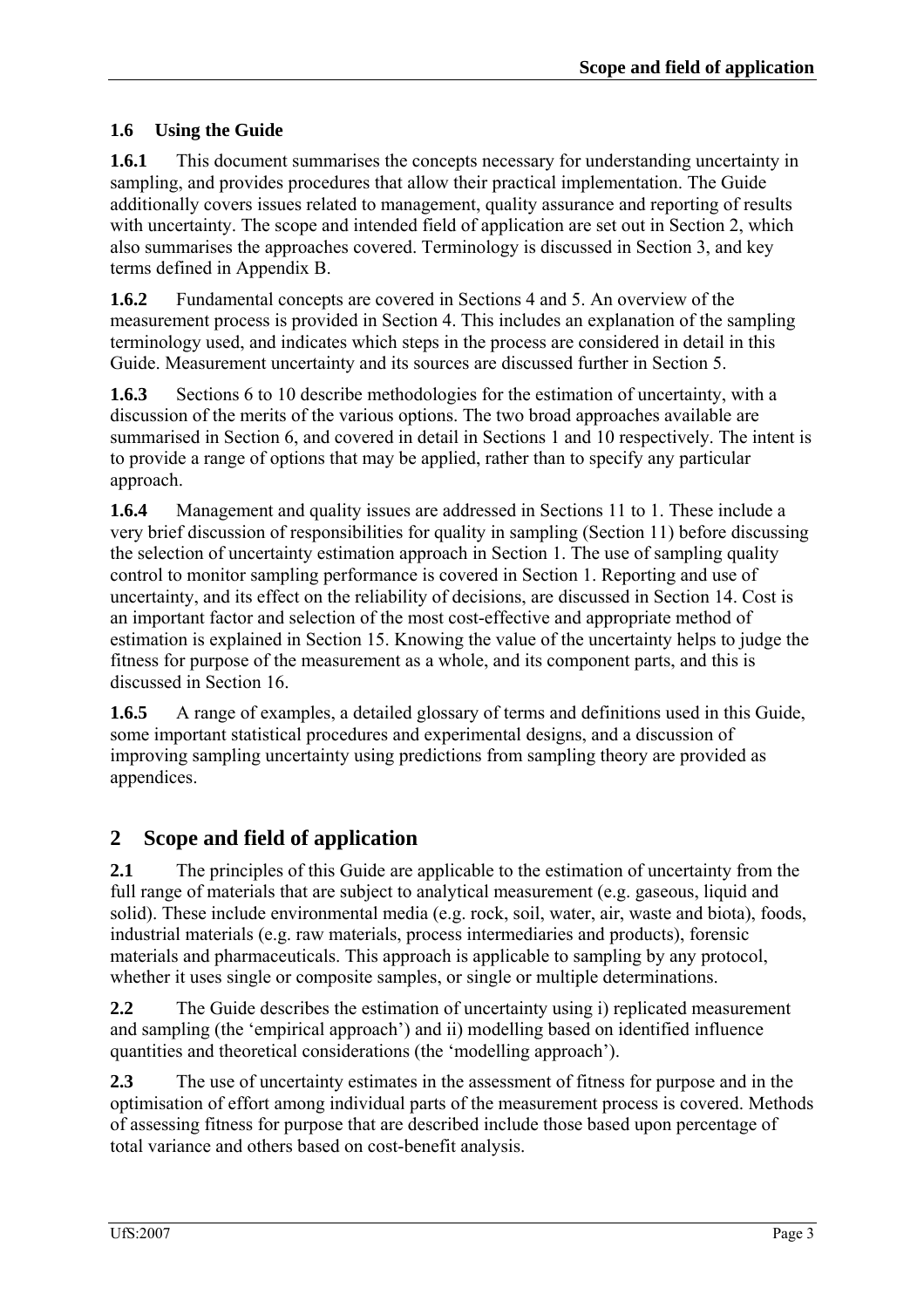**2.4** Although the general principles of this Guide apply, it does not specifically discuss microbiological sampling. Nor does it discuss the estimation of uncertainty in spatial or temporal information such as the location or size of areas of high analyte concentration.

# **3 Terminology**

**3.1** The precise definitions of many of the terms used in this Guide vary depending on the area of application. A full listing of terms and their different definitions is given in Appendix B. In this Guide, normative definitions of each term have been selected that are as generally applicable as possible to all sectors of application. These terms are listed in Appendix B and in bold on first use in the text.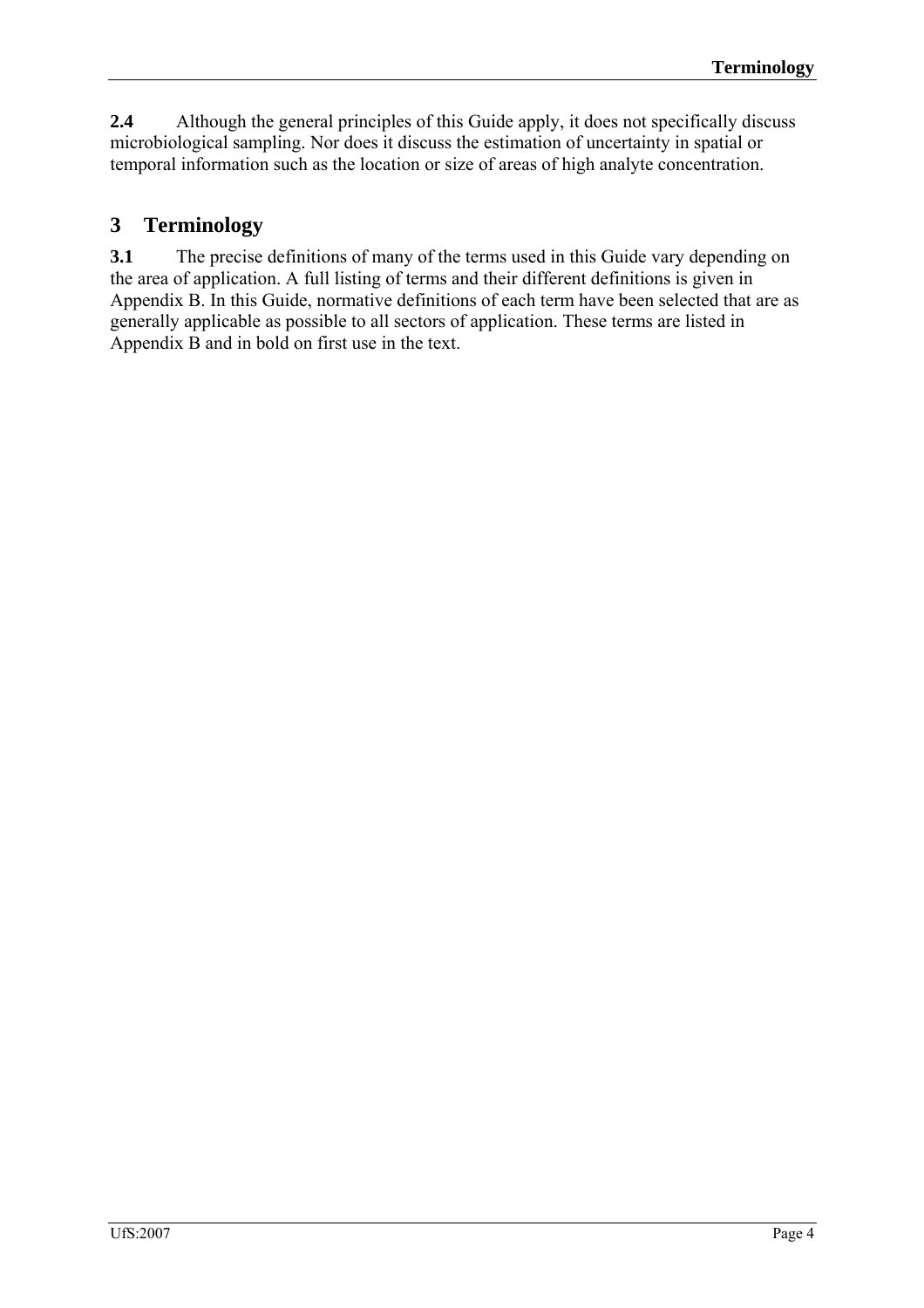# **PART 2 – Fundamental concepts**

# **4 Sampling in the measurement process**

**Figure 1: Schematic diagram of the typical measurement process** 



The figure shows a complete measurement process, starting with primary sampling and ending in the analytical determination. There are many intermediary steps, such as transportation and preservation of samples, not all of which are always present. Each step gives rise to a contribution towards the uncertainty of measurement. This Guide concentrates on the process steps of sampling and physical **sample preparation** (shaded boxes), as the last step is well covered in previous guidance [1]. Notice that two of the sampling steps occur within the laboratory (light grey) and are frequently considered to be part of the analytical process. For definitions of terms see Appendix B.

A sampling target is the portion of material, at a particular time, that the sample (and therefore the measurement result) is intended to represent. The sampling target needs to be defined prior to the design of the sampling plan. It may be defined by regulation, such as the whole of a batch, lot or consignment. If the properties and characteristics (e.g. analyte concentration) of the material in a certain area, or time period, are of interest and must be known, then it can be considered a sampling target. When the composition of a whole batch is required (e.g. of a food material), then the whole batch constitutes the target. When the spatial (or temporal)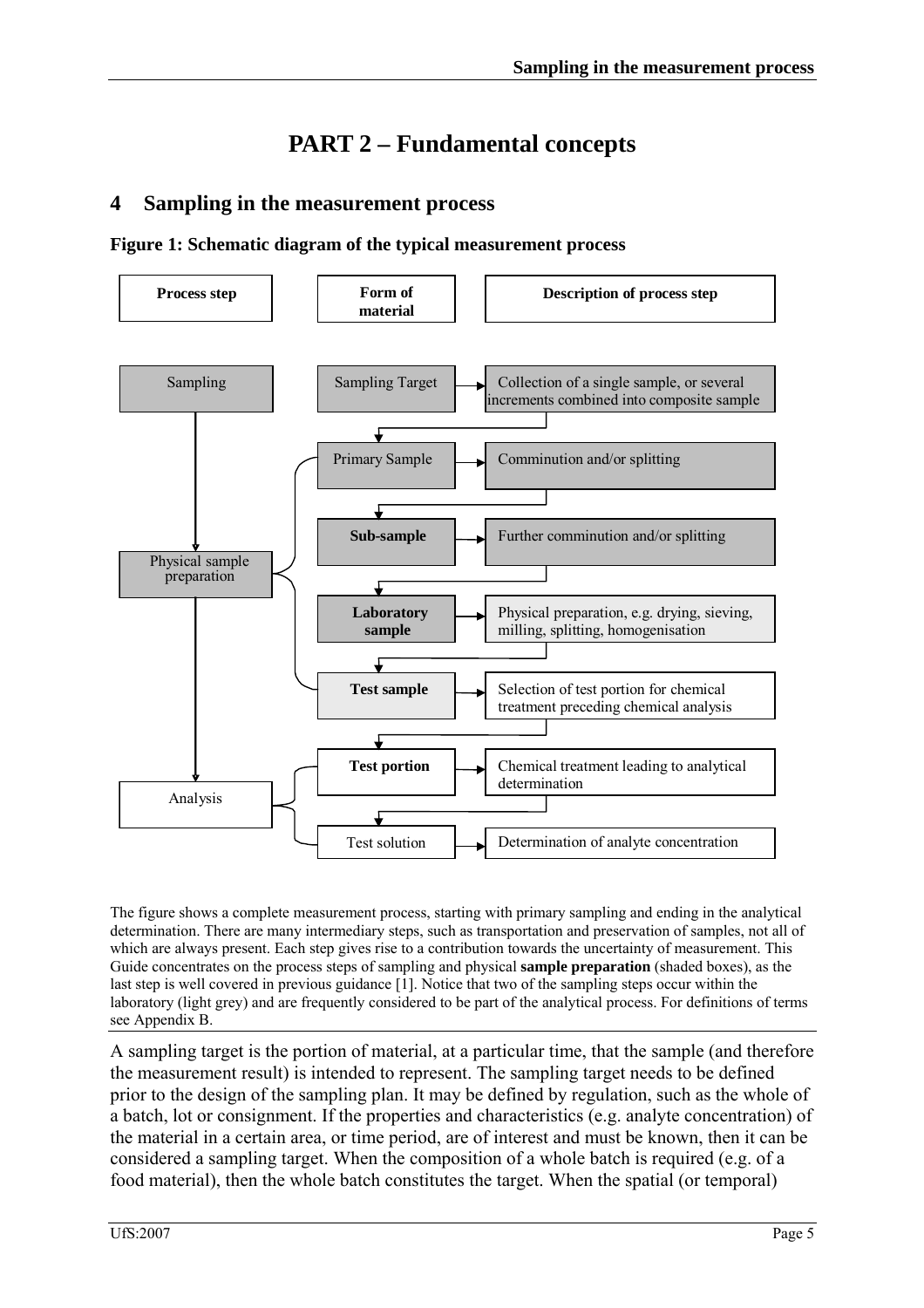variation of concentration is required (e.g. in finding 'hot spots' within a contaminated material), then each location where the concentration is required will be a separate sampling target. Any one sampling target will ultimately generate one reported measurement result and an uncertainty.

**Primary sample**s are often made up of a number of **increment**s, which are combined to form a **composite sample** before a measurement is made. It is the uncertainty on this single measurement value, made on this composite sample, and caused by all of the preparatory steps, that is required. The value of this uncertainty will often be affected by the number of increments that are taken. This contrasts with the situation when several distinct primary samples (*n*) are taken from different parts of the sampling target, and measured separately. If the composition of the sampling target is calculated by taking the mean value of these separate measurements, then the uncertainty on the mean value is calculated using the standard error of the mean  $(s/\psi n)$ . This is not the same as the uncertainty on the single measurement, the estimation of which is the objective of this Guide.

**4.1** The whole process of measurement (Figure 1) typically begins with the taking of the primary sample from a sampling target. The resulting sample goes through one or more of a series of steps prior to the analytical determination. All steps contribute to uncertainty in the final result, when the analyte value required (i.e. **measurand** value or true value), is expressed in terms of the analyte concentration in the sampling target. Guidance already exists on the estimation of the analytical steps of the measurement process [1]. This will certainly include the selection of the test portion, the chemical treatment preceding measurement and the analytical determination, but may also include the physical preparation of the laboratory sample by means such as drying, sieving, milling, splitting and homogenisation.

**4.2** In common practice, all the various portions of material in the second column of Figure 1 are often referred to simply as a 'sample'. It is clearly important to differentiate them carefully in discussion, especially those considered particularly in this Guide (in shaded boxes on Figure 1). This is discussed in more detail in Section 5.2.

**4.3** Methods described in the Guide will help to identify the dominant source of the uncertainty, such as the sampling rather than the chemical analysis, but will not necessarily explain the cause. However, heterogeneity within the sampling target, either spatial or temporal, is known to be a significant cause of uncertainty in many circumstances. Separate studies would be needed to characterise the variability that contributes to the uncertainty. For the purpose of this Guide, heterogeneity within the sampling target is treated as just one cause of uncertainty in the final measurement. This is the case, whatever actions are taken to minimise the effects of the heterogeneity by the application of any particular sampling protocol.

# **5 Uncertainty of measurement**

#### **5.1 Definition of uncertainty of measurement**

**5.1.1** Uncertainty of measurement, or measurement uncertainty (MU), is defined in metrological terminology [2] as:

*Parameter, associated with the result of a measurement, that characterises the dispersion of the values that could reasonably be attributed to the measurand.*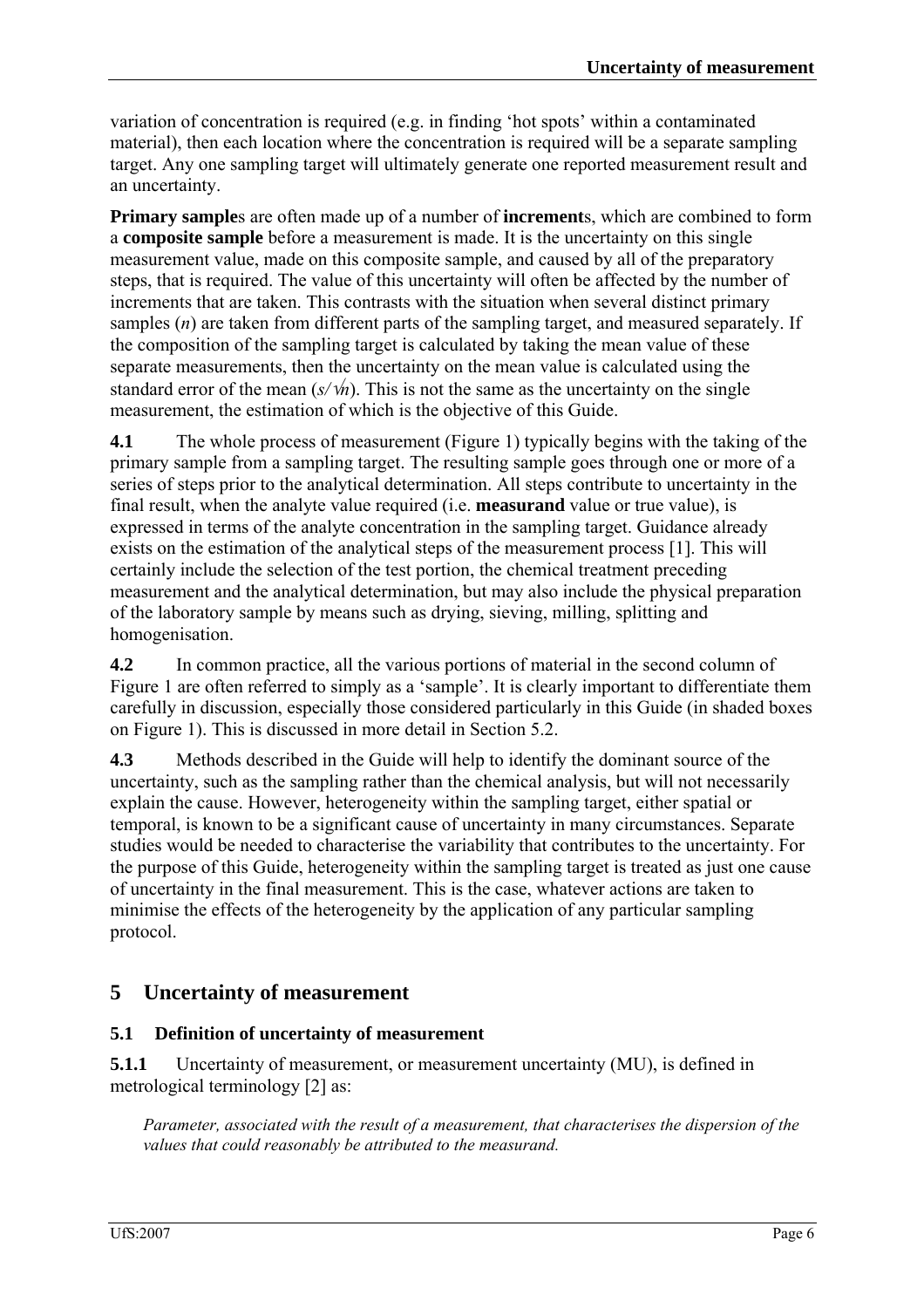The definition includes several important features, which are discussed in the following paragraphs.

**5.1.2** The 'parameter' may be, for example, a range, a standard deviation, an interval (like a confidence interval) or half-interval (±*u* is a statement of a half-interval) or other measure of dispersion such as a relative standard deviation. Note that when MU is expressed as a standard deviation, the parameter is known as 'standard uncertainty', usually given the symbol *u*. Other forms of expression are considered in Section 14.

**5.1.3** Uncertainty is 'associated with' each measurement result. A complete measurement result typically includes an indication of the uncertainty in the form  $x \pm U$ , where *x* is the measurement result and *U* an indication of the uncertainty (it will be seen that the symbol *U* has a special meaning, in this Guide; it indicates an 'expanded uncertainty', which will be discussed further in Section 14). This form of expressing a result is an indication to the enduser of the result that, with reasonable confidence, the result implies that the value of the measurand is within this interval.

**5.1.4** The measurand is simply a quantity, such as a length, mass, or concentration of a material, which is being measured. The term 'value of the measurand' is closely related to the traditional concept of 'true value' in classical statistical terminology. From this alternative viewpoint 'uncertainty' has also been defined [9] as:

*An estimate attached to a test result which characterises the range of values within which the true value is asserted to lie* 

This definition (which will be referred to as the statistical definition) has the advantage of being easier to explain to decision makers, who often recognise the phrase 'true value' as the value of interest for their decision. It has the disadvantage that the true value itself can never be known and this generally requires further explanation.

**5.1.5** The metrological definition asserts that uncertainty expresses 'the dispersion of the values that could reasonably be attributed to the measurand'. This is a particularly important phrase. It indicates that although the uncertainty is associated with a measurement result, the range quoted must relate to the possible range of values for the measurand. For example, the measurand could be the total mass of gold in a geological deposit. This is quite different from a statement of **precision**, which would describe the range of results that might be observed if the measurement were repeated. In requesting information about 'where the measurand value might be', this definition of uncertainty implicitly requires the measurement scientist to consider *all* the effects that might influence the measurement result. These effects obviously include the causes of random variation from one measurement to the next over the measurement timescale. But it is also essential to consider sources of **bias** during the experiment, and very often, these generate larger effects than can be observed by repeated measurement alone. That is, measurement uncertainty automatically asks for a range that includes an allowance for *both* random *and* systematic effects.

**5.1.6** To consider a simple analytical example, a simple measurement of concentration in a solid will typically involve extraction of material, weighings, volumetric operations and perhaps spectrometry or chromatography. Repeated measurement will show a spread of values due to random variations in these operations. But all analysts know that extraction is rarely complete, and, for a given material, that failure to extract material will lead to a consistently low result. While good analytical practice always attempts to reduce such effects to insignificance, some bias will remain. In expressing the uncertainty about the value of the measurand, then, the analyst must take into account the reasonable possibility of bias from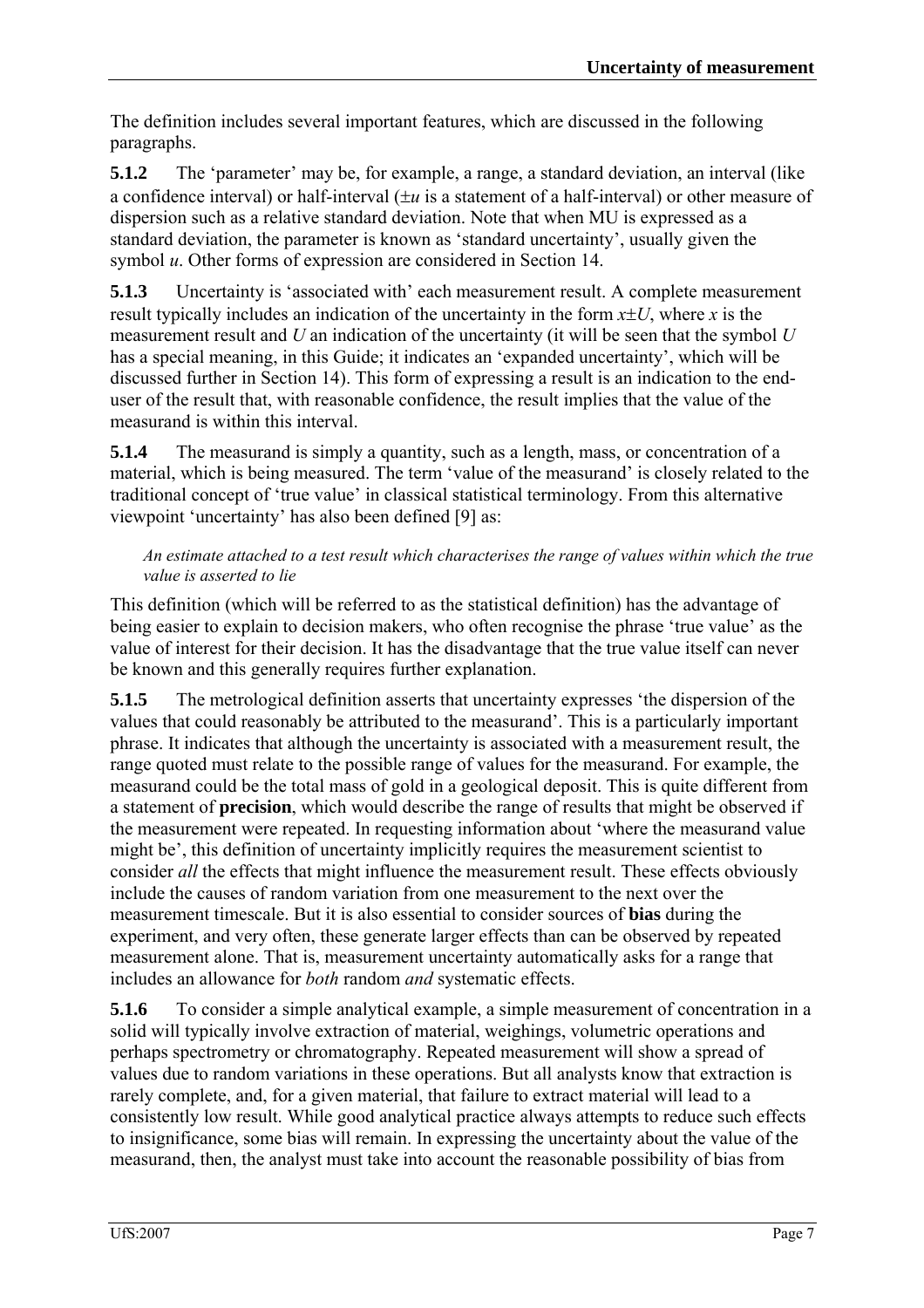such causes. (Usually, this is done by considering such information as the range of analyte recoveries observed on reference materials or from spiking experiments.)

**5.1.7** The same considerations apply in the case of sampling. It is well known that different samples taken from a bulk material will often show real variation in value, which is clear from repeated measurement. It is also well known that sampling may be biased, for example by differential removal of materials, inappropriate timing of sampling where temporal fluctuations occur, or by access restrictions. These effects will influence the relationship between the value of the measurand and the result that is observed. While good practice in sampling is intended to reduce these effects to insignificance, a careful assessment of uncertainty always considers the possibility of residual systematic effects.

**5.1.8** Current guidance on measurement uncertainty [2] makes it clear that uncertainty of measurement (Section 2.2 of reference [2]) is not intended to allow for 'gross error'. This would preclude, for example, mistakes caused by transcription errors or gross misuses of the measurement protocol. Sampling can, however, produce high levels of uncertainty (e.g. 80% of the concentration value), simply through the routine application of an accepted measurement protocol to a highly heterogeneous material. Even when procedures are nominally correct, there will also be slight variations in the actual procedures due to the ambiguity in the measurement protocols, and the minor adaptations that are made to protocols in real-world sampling situations. Whether these high levels of uncertainty lead to unacceptable levels of reliability in the decisions that are based upon them, depends upon a rigorous evaluation of fitness for purpose (see Section 16).

# **5.2 Specification of measurand**

**5.2.1** When an end-user is presented with a concentration result quoted for a bulk sample in the form  $x \pm U$ , they will very naturally interpret that interval as including the range of values attributable to the concentration in the sampling target (e.g. a batch of material). Implicit in this view is the idea that the measurand is 'the (true) concentration (of the analyte) in the batch of material', and that the uncertainty includes any necessary allowance for heterogeneity in the bulk. The analyst, by contrast, might refer to 'the concentration in the laboratory sample analysed', implicitly ruling out the variation between laboratory samples. Clearly, one viewpoint includes the effects of sampling, while the other does not. The effect on the uncertainty can, of course, be very considerable. In metrological terms, this distinction arises because the two views are considering different measurands. One is considering 'concentration in the sampling target', the other 'concentration in the laboratory sample'. Another example might be 'contaminant concentration at a factory outlet at the time of sampling', compared to 'the average contaminant concentration over a year'.

**5.2.2** These ambiguities in interpretation can be avoided only by careful specification of the measurand. It is clearly necessary to state the quantity (mass, length, concentration etc.). It is equally important to be clear on the scope of the measurement, by including information on factors such as the time, location, or population to which the measurement result will be assumed to apply. Some particular instances of measurand specification and their implications for uncertainty estimation are discussed below.

It is never possible to avoid all ambiguity in implementing the wording of the sampling protocol.

**5.2.3** When a composite sample is taken by the combination of several increments from across a sampling target, and analysed as a single primary sample, that single determination of analyte concentration provides an estimate of the value of the measurand (i.e. the average composition of the target), as discussed briefly in Section 4. The uncertainty on this single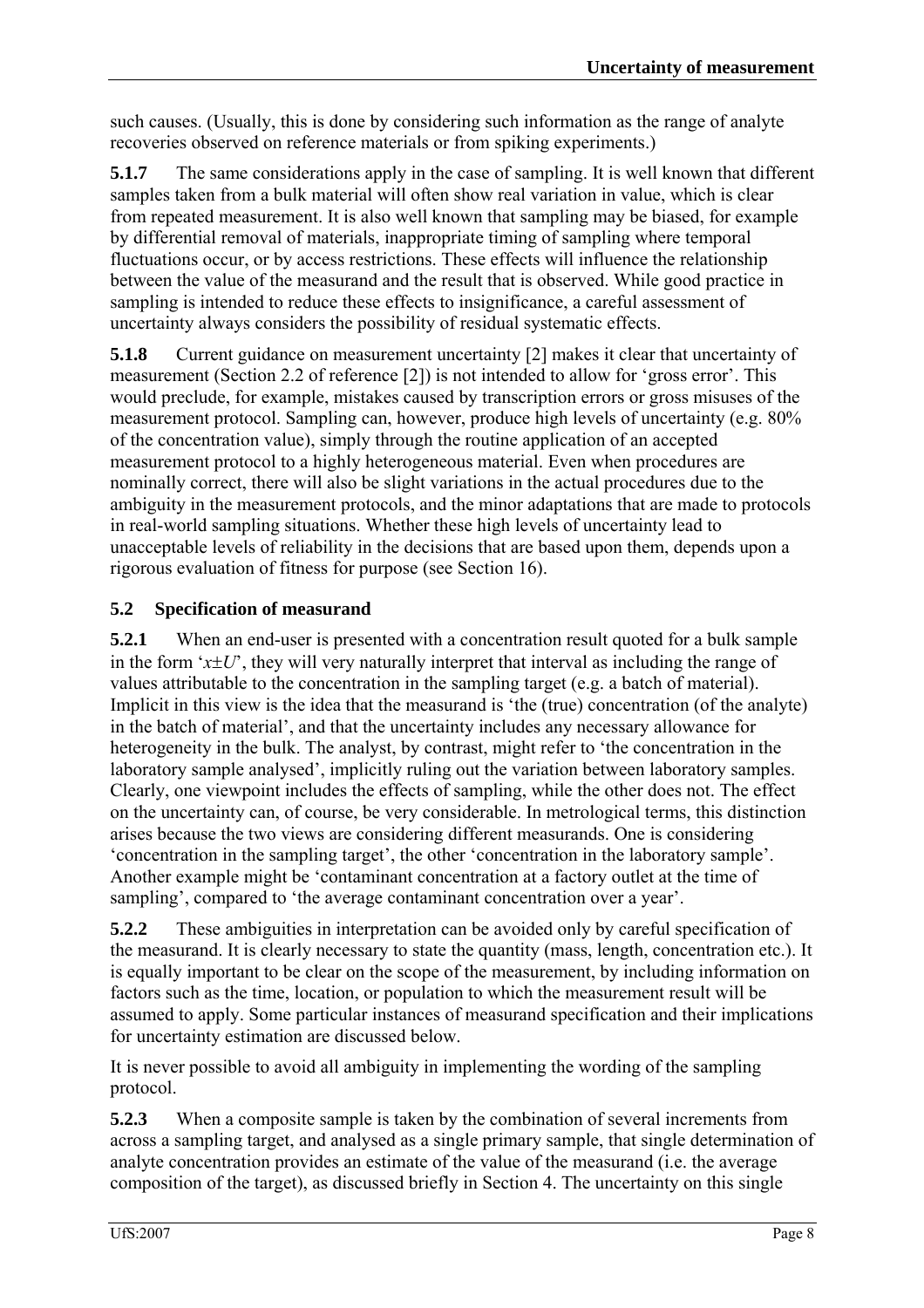value reflects the uncertainty in the estimate of the measurand value. In contrast, if several independent primary samples are taken from the target, each analysed once, and the mean value calculated, this mean value will also be an estimate of the value of the measurand. However, the uncertainty will not be that of the measurement (expressed as standard deviation, *s*), but the standard error of the mean value (expressed as *s/*√*n*). This later uncertainty on the mean can be reduced by taking more primary samples, $\degree$  whereas the uncertainty on the measurement cannot.

## **5.3 Error, precision and uncertainty**

**5.3.1** Uncertainty is related to other concepts, such as accuracy, error, trueness, bias and precision. Other guidance discusses the relationships in some detail [1, 2]. However, it is worth repeating some of the important differences:

- Uncertainty is a range of values attributable on the basis of the measurement result and other known effects, whereas error is a single difference between a result and a 'true (or reference) value'
- Uncertainty includes allowances for all effects that may influence a result (i.e. both random and systematic errors); precision only includes the effects that vary during the observations (i.e. only some random errors).
- Uncertainty is valid for correct application of measurement and sampling procedures, but, as noted in Section 5.1.8, it is not intended to make allowance for gross operator error

#### **5.4 Sampling and physical preparation as sources of uncertainty of measurement**

**5.4.1** The act of taking a sample introduces uncertainty into the reported measurement result wherever the objective of the measurement is defined in terms of the analyte concentration in the sampling target and not simply in the laboratory sample.

**5.4.2** Sampling protocols are never perfect in that they can never describe the action required by the sampler for every possible eventuality that may arise in the real world in which sampling occurs. The location in space (or time) for the taking of a sample is rarely specified exactly (e.g. to the nearest millimetre or second). The sampler has to make such decisions (ideally on objective criteria), but as heterogeneity is inevitable (in space or time) such decisions will affect the estimated concentration. An appreciation of these sources of uncertainty is important in the design and implementation of methods for the estimation of uncertainty. When **duplicate sample**s are taken, for example, taking them at exactly the *same* place and time may not reflect the uncertainty of the measurement that really exists. This will be discussed further in the description of methods of estimation (Sections 6 to 10), and in the various worked examples (Appendix A).

**5.4.3** Heterogeneity always gives rise to uncertainty. If the sampling target were perfectly homogeneous then this contribution would be zero, but nearly all materials are heterogeneous to some extent at some scale. If the test portion is a few micrograms, then nearly all material will be heterogeneous and the sampling step will contribute to the uncertainty in the measurement of an analyte concentration. Heterogeneity can be quantified in a separate experiment, but if the aim is to estimate the analyte concentration in the larger sampling target, then this heterogeneity is just one cause of measurement uncertainty (as discussed in Section 4.2).

 $\overline{a}$ 

<sup>&</sup>lt;sup>c</sup> Assuming that the samples are random and independent, and assuming zero bias.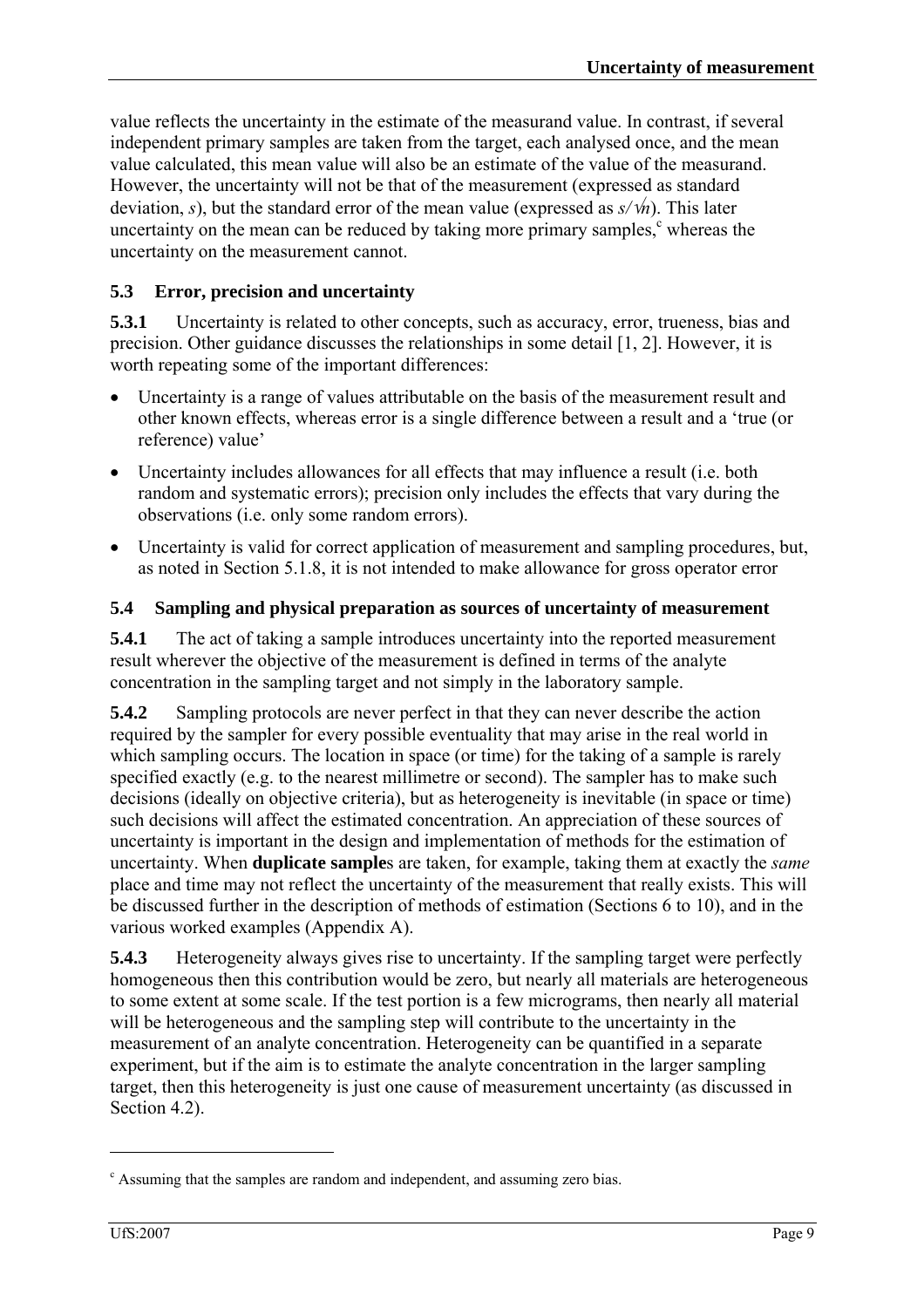**5.4.4** Similar arguments can be made for the uncertainty that arises in the processes of physical preparation (e.g. transportation, preservation, comminution, splitting, drying, sieving, homogenisation) that happen after the act of sampling and before the chemical preparation of the test sample (Figure 1). Each step can introduce errors from a range of mechanisms, such as loss of analyte, loss of fine particles, or contamination from equipment or previous samples. The methods employed, and training given, should aim to reduce these errors to a minimum. In addition, however, procedures are required to estimate the uncertainty that all of these steps, when applied in practice, generate in the final measurement value.

# **5.5 Sources of uncertainty**

**5.5.1** Uncertainty arises from a variety of sources, and these have been categorised in different ways. For example, the Eurachem Uncertainty Guide identifies eight major categories of effects that are important in estimating uncertainty have been identified [3], of which the first two are sampling and sample preparation. Specific effects identifiable in these two categories are shown in Table 1. A modelling approach might use these effects as the basis for a mathematical model. Alternatively, sampling theory identifies eight distinct sources of error in sampling (Table 2); each of these can also be reduced to a variety of causal factors, which in turn can be used in various modelling approaches. A further alternative approach is to consider all of the steps in the measurement process (Figure 1) as sources of uncertainty that make some contribution to the uncertainty of the final measurement. In this Guide, the simplest study designs treat uncertainty as arising from four classes of effect (Table 3), and the classes are treated as sources of uncertainty in a simple statistical model; this is consistent with the grouping of uncertainty sources explicitly suggested in reference [3]. In its simplest form, this categorisation can be reduced to two categories: '**sampling uncertainty**' and 'analytical uncertainty'.

**5.5.2** The important feature of each of these different classifications is that each is intended to ensure that, however they are grouped and evaluated, all practically important effects are taken into account in estimating the uncertainty. As long as this requirement is met, any categorisation scheme may be applied to the estimation of uncertainty. The categorisation schemes listed in Table 2 and Table 3 cover all practically important effects.

**5.5.3** Each different categorisation of sources will generally lead to a different study design, and very often to fundamentally different methods of evaluation of uncertainty contributions. This results in substantially independent estimates of uncertainty via different approaches. As noted elsewhere [5], grossly different estimates of uncertainty for the same system suggest that at least one study methodology is in error. This forms the basis of a check on the validity of an approach. Where practicable, therefore, comparison of uncertainty estimates arising from independent evaluation approaches is recommended as a means of validating particular estimates and of assessing the validity of different approaches.

#### **5.6 Heterogeneity as a source of uncertainty**

**5.6.1** IUPAC currently define both homogeneity and heterogeneity as 'The degree to which a property or constituent is uniformly distributed throughout a quantity of material.' (see Appendix B for definitions). So defined, heterogeneity is among the most important factors contributing to uncertainty associated with sampling. Increments from different locations in the sampling target will have different concentrations of analyte in a heterogeneous material and there will be a sample-to-sample variation in analyte concentration – usually visible as a contribution to the observed variation of results. In general, the exact dependence of concentration on location is unknown, so no correction can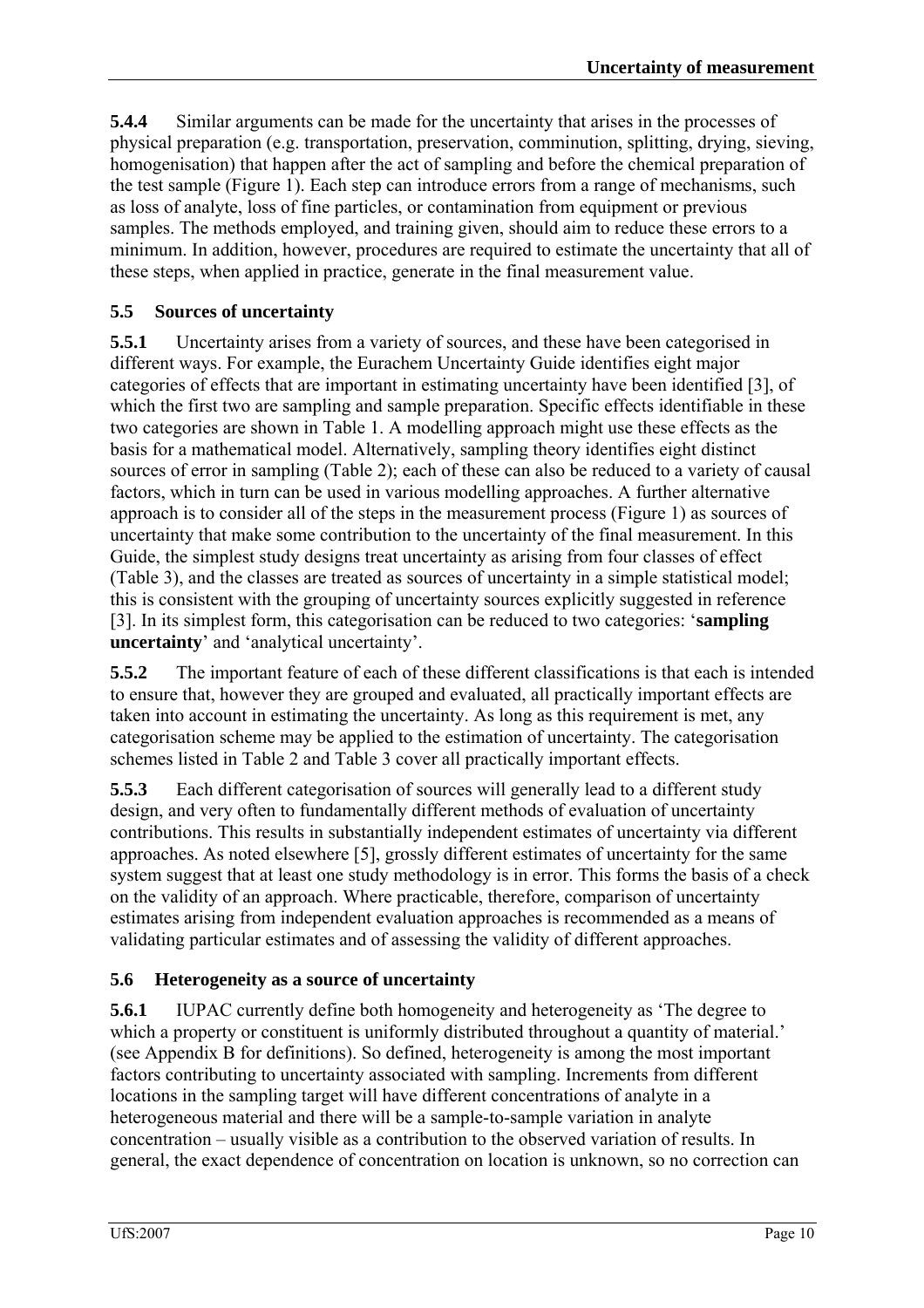be made. This results in uncertainty in any given result or, in general, any average of such results.

**5.6.2** IUPAC note, as an addendum to the above definition, that 'The degree of heterogeneity (the opposite of homogeneity) is the determining factor of sampling error.' The note is a good indication of the importance of heterogeneity in sampling. There are other sources of error and uncertainty in the general operation of sampling; for example, crosscontamination and imperfect stabilisation of samples, either of which can result in (unknown) bias or additional variability. Yet heterogeneity and its effects – such as random variability and selection bias – remain the largest problem in properly managed sampling and will generally be the most significant source of uncertainty.

**5.6.3** An alternative definition of homogeneity is sometimes used for particulate material, which, if it consists of particles of different materials, cannot ever be 'homogeneous' in the sense defined by IUPAC. In this context, a mixture in which the probability of selection of different types of particle is constant throughout the sampling target may be termed 'homogeneous' to denote that the expected concentration in would be the same in a sample taken at any point in the material. Even here, however, it must be recognised that the particulate nature of the material leads to sample-to-sample variation due to slightly different composition of the increments actually taken; heterogeneity, as defined by IUPAC, still has an effect under these circumstances, and consequently still contributes to the uncertainty.

| <b>Sampling</b>                                                                     | <b>Sample preparation</b>                       |  |  |
|-------------------------------------------------------------------------------------|-------------------------------------------------|--|--|
| - Heterogeneity (or inhomogeneity)<br>- Effects of specific sampling strategy (e.g. | - Homogenisation and/or sub-sampling<br>effects |  |  |
| random, stratified random, proportional                                             | - Drying                                        |  |  |
| $etc.$ )                                                                            | - Milling                                       |  |  |
| - Effects of movement of bulk medium<br>(particularly density selection)            | - Dissolution                                   |  |  |
| - Physical state of bulk (solid, liquid, gas)                                       | - Extraction                                    |  |  |
| - Temperature and pressure effects                                                  | - Contamination                                 |  |  |
| - Effects of sampling process on                                                    | - Derivatisation (chemical effects)             |  |  |
| composition (e.g. differential adsorption                                           | - Dilution errors                               |  |  |
| in sampling system)                                                                 | - (Pre-)Concentration                           |  |  |
| - Transportation and preservation of<br>sample                                      | - Control of speciation effects                 |  |  |

| Table 1: Some sources of uncertainty in sampling and sample preparation, adapted |  |
|----------------------------------------------------------------------------------|--|
| from reference [3]                                                               |  |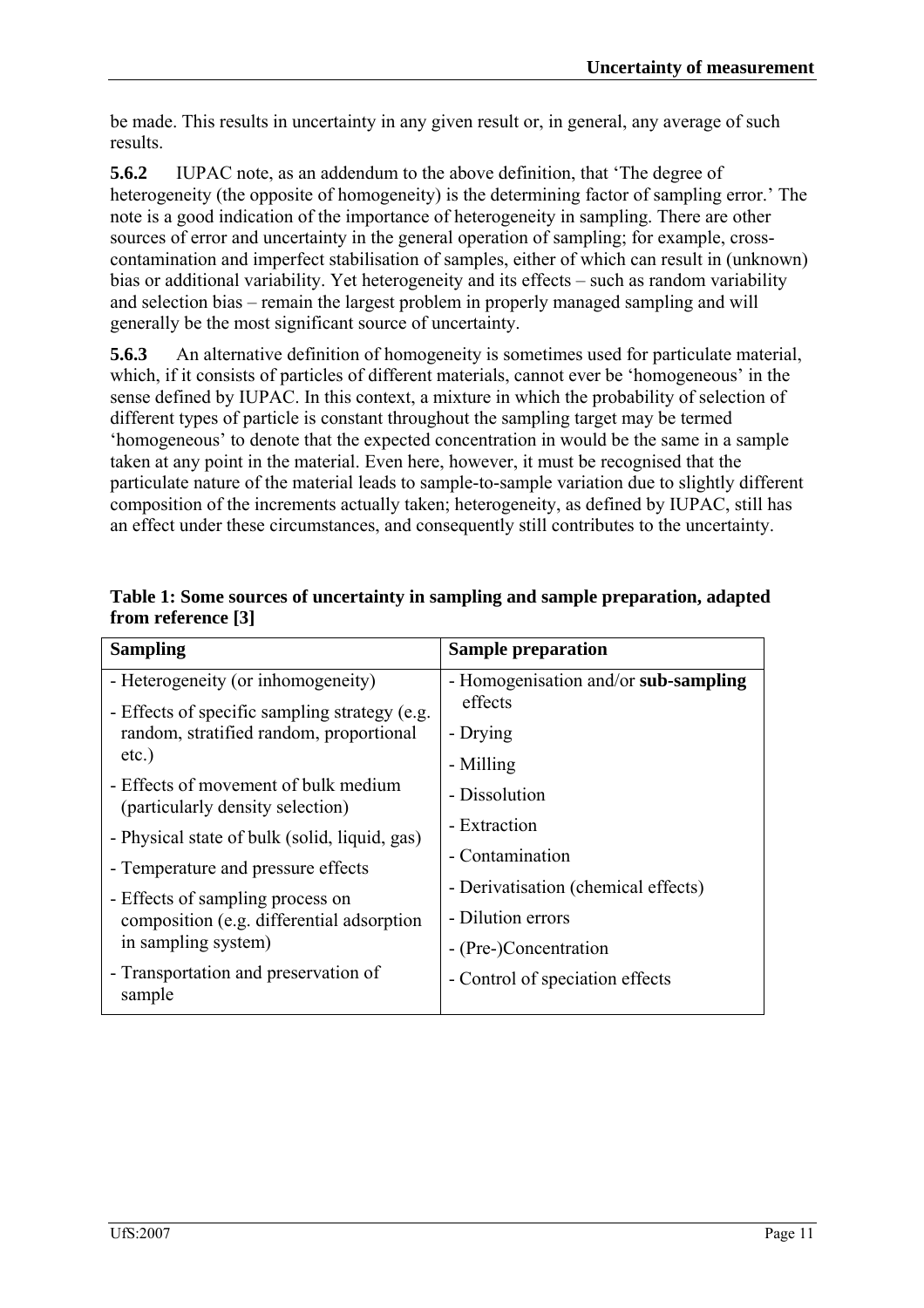| <b>Source</b>                                      | <b>Description</b>                                                                                                                                                                                                                                                                                                                                                                                                                                                                   |
|----------------------------------------------------|--------------------------------------------------------------------------------------------------------------------------------------------------------------------------------------------------------------------------------------------------------------------------------------------------------------------------------------------------------------------------------------------------------------------------------------------------------------------------------------|
| Fundamental sampling error (FSE)                   | A result of the constitutional heterogeneity<br>(the particles being chemically or<br>physically different)                                                                                                                                                                                                                                                                                                                                                                          |
| Grouping and segregation error (GSE)               | A result of the distributional heterogeneity                                                                                                                                                                                                                                                                                                                                                                                                                                         |
| Long-range point selection error $(PSE1)$          | Trends across space or over time                                                                                                                                                                                                                                                                                                                                                                                                                                                     |
| Periodic point selection error (PSE <sub>2</sub> ) | Periodic levels across space or over time                                                                                                                                                                                                                                                                                                                                                                                                                                            |
| Increment delimitation error (IDE)                 | Identifying the correct sample to take.<br>Considers the volume boundaries of a<br>correct sampling device                                                                                                                                                                                                                                                                                                                                                                           |
| Increment extraction error (IXE)                   | Removing the intended sample. Considers<br>the shape of the sampling device cutting<br>edges                                                                                                                                                                                                                                                                                                                                                                                         |
| Increment and sample preparation error<br>(IPE)    | Contamination (extraneous material in<br>sample):<br>Losses (adsorption, condensation,<br>precipitation etc.):<br>Alteration of chemical composition<br>(preservation):<br>Alteration of physical composition<br>(agglomeration, breaking of particles,<br>moisture etc.):<br>**Involuntary mistakes (mixed sample<br>numbers, lack of knowledge, negligence):<br><i>**Deliberate faults</i> (salting of gold ores,<br>deliberate errors in increment delimitation,<br>forgery etc.) |
| Weighting error (SWE)                              | The result of errors in assigning weights to<br>different parts of an unequal composite<br>sample                                                                                                                                                                                                                                                                                                                                                                                    |

**Table 2: Sources of sampling uncertainty in sampling theory\*** 

\*This classification follows that of Gy [17] and others (discussed further in Section10).

\*\* Excluded from uncertainty estimates as gross errors [2].

| Table 3: Uncertainty contributions in the empirical approach |
|--------------------------------------------------------------|
|--------------------------------------------------------------|

| <b>Process</b>  | Effect class*                                                                    |                                                                                    |  |  |
|-----------------|----------------------------------------------------------------------------------|------------------------------------------------------------------------------------|--|--|
|                 | <b>Random</b> (precision)                                                        | <b>Systematic</b> (bias)                                                           |  |  |
| <b>Analysis</b> | Analytical variability<br>(combined contribution of<br>random effects)           | Analytical bias (combined effect)<br>of bias sources)                              |  |  |
| <b>Sampling</b> | Sampling variability<br>(dominated by heterogeneity)<br>and operator variations) | <b>Sampling bias</b><br>(combined effect of selection bias,<br>operator bias etc.) |  |  |

\*The differentiation of random from systematic effects can depend on the context. A systematic effect in measurements by one organisation (e.g. analytical bias) can also be considered a random effect when viewed in the context of the consensus value from an inter-organisational proficiency test.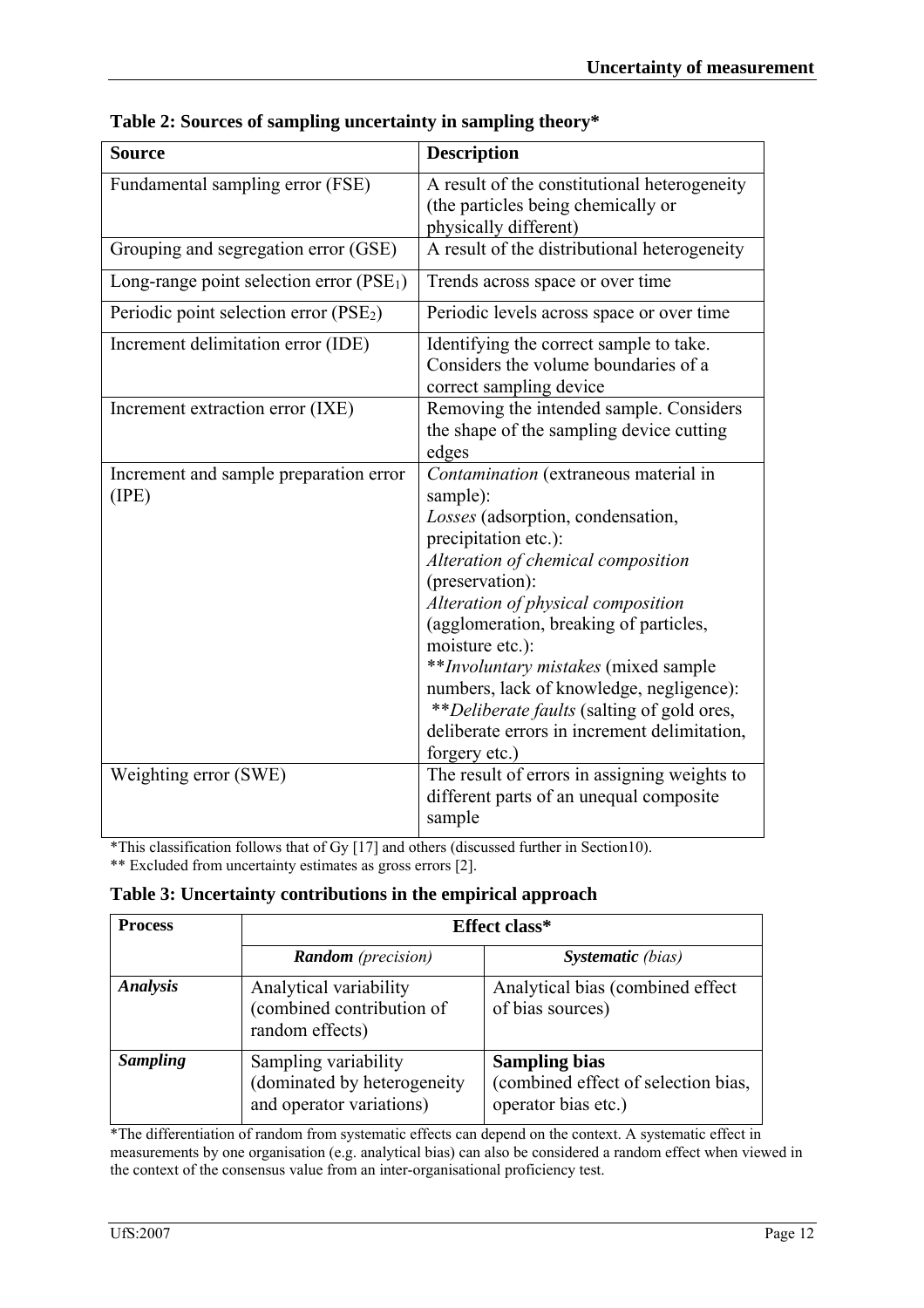# **PART 3 – Estimation of measurement uncertainty including sampling**

# **6 Approaches to uncertainty estimation**

**6.1** There are two broad approaches to the estimation of uncertainty. One of them, described as 'empirical', 'experimental', 'retrospective', or 'top-down', uses some level of replication of the whole measurement procedure to give a direct estimate of the uncertainty for the final result of the measurement. This approach is called the 'empirical' approach in this Guide. The second, variously described as 'modelling', 'theoretical', 'predictive' or 'bottom-up', aims to quantify all of the sources of uncertainty individually, and then uses a model to combine them. It will accordingly be referred to as the 'modelling' approach. These approaches are not mutually exclusive. The empirical method can be adapted to estimate contributions to uncertainty from one or more effects or classes of effect. Both approaches can usefully be used together to study the same measurement system, if required. The applicability of the two approaches varies between the different materials to be sampled.

**6.2** The approach taken in this Guide is to describe in detail the empirical approach, which has the widest applicability to the broadest range of measurement systems and applications (e.g. gaseous, liquid and solid). Modelling approaches are described for particular situations to which they apply (e.g. particulate solids). Advice will also be given on how a combination of these different approaches can be used to give more reliable and costeffective estimates of uncertainty in a range of measurement systems. This dual approach is intended to enable a user of the Guide to select the most appropriate method of uncertainty estimation for their particular situation. (Section 1 provides guidance on selection of the approach.)

**6.3** Reference [5] notes that the modelling approaches and the type of empirical study used in collaborative trial are extremes of a continuum:

*Note, however, that observed repeatability or some other precision estimate is very often taken as a separate contribution to uncertainty even in the [modelling] approach. Similarly, individual effects are usually at least checked for significance or quantified prior to assessing reproducibility. Practical uncertainty estimates accordingly often use some elements of both extremes.*

In referring to either extreme, therefore, it is important to be aware that these are extremes and that many practical estimates involve elements of both approaches.

**6.4** The overall objective of any approach is to obtain a sufficiently reliable estimate of the overall uncertainty of measurement. This need not necessarily require all of the individual sources of uncertainty to be quantified, only that the combined effect be assessed. If, however, the overall level of uncertainty is found to be unacceptable (i.e. the measurements are not fit for purpose) then action must be taken to reduce the uncertainty. Alternatively, the uncertainty may be unnecessarily small, in which case there may be justification for increasing the analytical uncertainty, and thereby decreasing the cost of analysis. Methods for modifying uncertainty are discussed in Appendix E. At this stage, however, it is essential to have information on which general part of the measurement procedure is causing the dominant contribution to the overall uncertainty, and it may then be necessary to evaluate individual effects. The advantage of detailed early study is that this information is already available; the disadvantage is that it is costly to obtain and may prove unnecessary if uncertainty is acceptable. Planners should accordingly consider the level of detail required in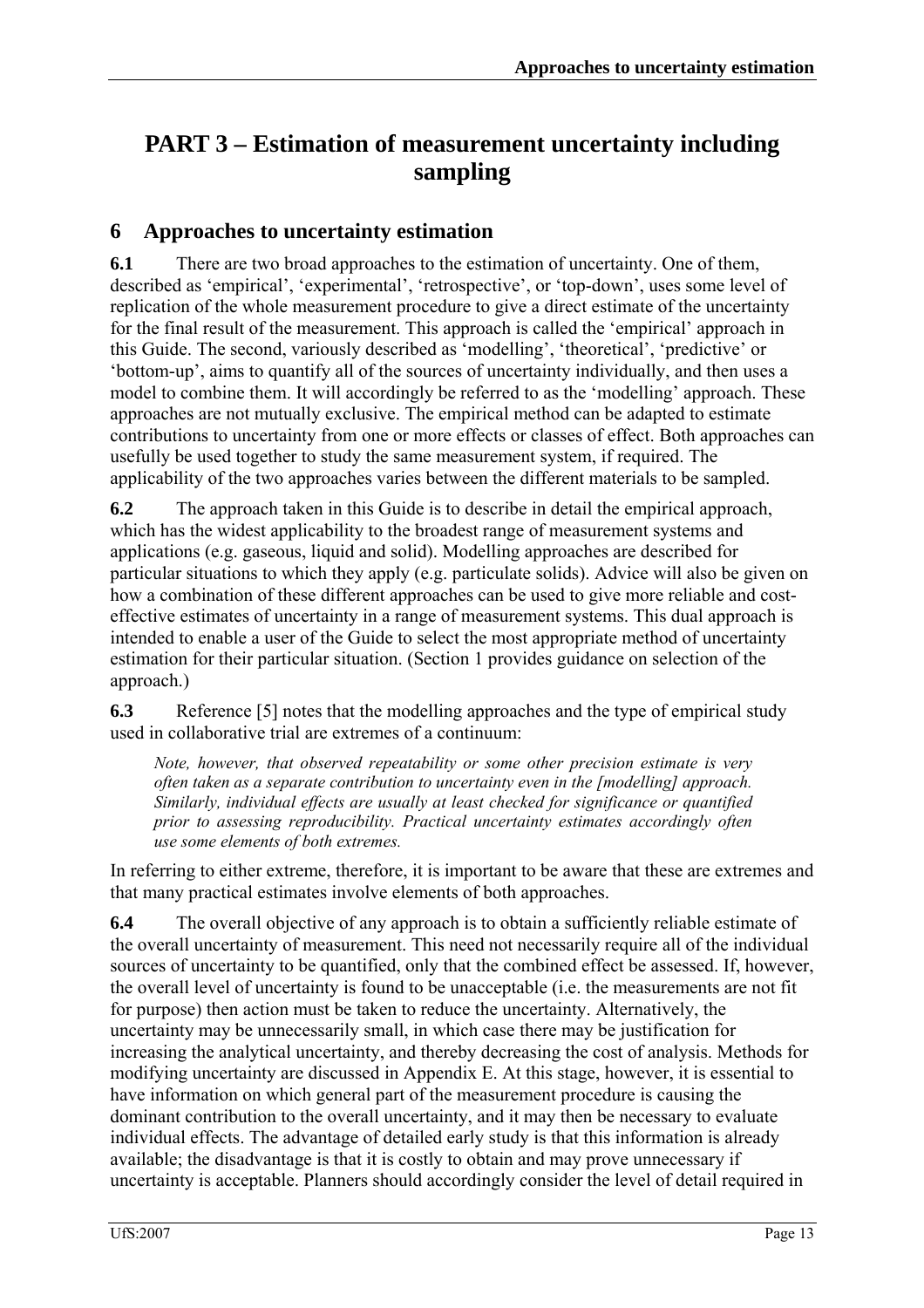an uncertainty estimate, taking account of the probability of requiring detailed information for further development.

# **7 The measurand**

**7.1** In the following discussion, it is assumed that the measurand is an average value representing the composition of the whole sampling target, and that the measurand is to be estimated through a process of sampling and analysis. This relates to the specification of the measurand (Section 5.2) and the definition of the sampling target (Section 4.1).

# **8 General conduct of studies of sampling uncertainty**

**8.1** Analytical work should be undertaken under an appropriate quality system, including validated analytical methods, proficiency testing, internal quality control and external assessment where appropriate. Validation procedures should include all the steps normally undertaken within the laboratory (including any sub-sampling of test samples), and should include checks on bias using certified reference materials, or other methods, for the estimation of analytical bias. Note that the uncertainty estimation methods described in this Guide can also be applied to the estimation of uncertainties associated with sub-sampling.

**8.2** Laboratories undertaking the chemical analysis should report the concentration estimates exactly as found; in particular, values must not be censored, truncated or reported as 'less than' a reporting limit, whether below the limit of detection (LOD) or below zero. Failing to report negative or sub-LOD observations will result in an underestimate of the uncertainty.

# **9 Empirical approach**

# **9.1 Overview**

**9.1.1** The empirical ('top-down') approach is intended to obtain a reliable estimate of the uncertainty, without necessarily knowing any of the sources individually. It relies on overall reproducibility estimates from either in-house or inter-organisational measurement trials. It is possible to describe the general type of source, such as random or systematic effects, and to subdivide these as those arising from the sampling process or the analytical process. Estimates of the magnitude of each of these effects can be made separately from the properties of the measurement methods, such as **sampling precision** (for random effects arising from sampling) or analytical bias (for systematic effects arising from chemical analysis). These estimates can be combined to produce an estimate of the uncertainty in the measurement result. This approach is illustrated in detail in Examples A1, A2, A3 and A4.

# **9.2 Uncertainty sources**

**9.2.1** It is possible to consider uncertainty of measurements to arise from four broad sources of error. These four sources are the random errors arising from the methods of both the sampling and analysis, and also the systematic errors arising from these methods. These errors have traditionally been quantified as the sampling precision, analytical precision, sampling bias and the analytical bias respectively (Table 4). If errors from these four sources are quantified, separately or in combinations, it is possible to estimate the uncertainty of the measurements that these methods produce. Methods for the estimation of three of the four errors are well established. Sampling and analytical precision can be estimated by duplication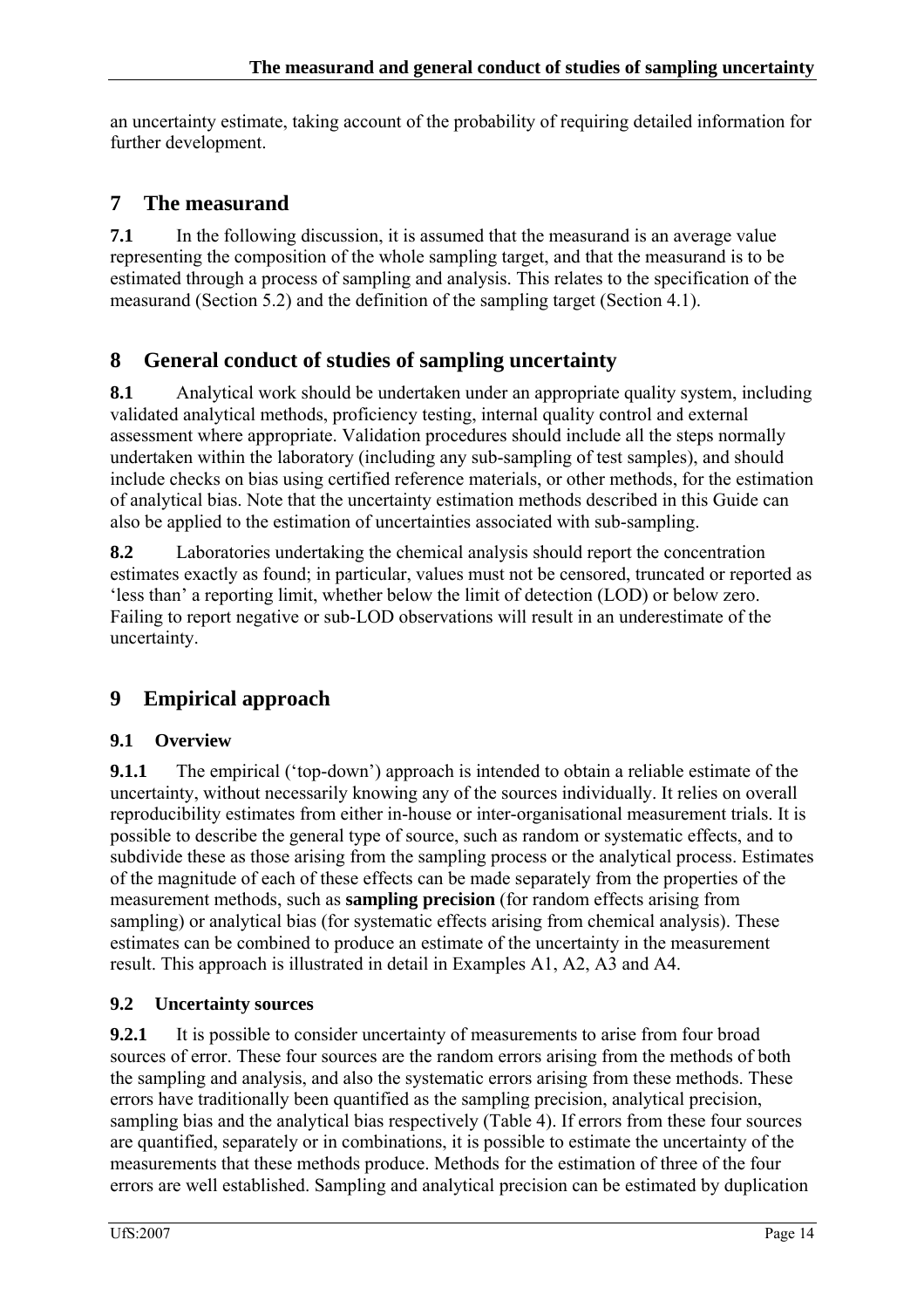of a proportion (e.g. 10%) of the samples and analyses respectively. Analytical bias can be estimated by measuring the bias on well-matched certified reference materials, and assuming that this bias represents that present for the test material, or by taking it directly from the validation of the analytical method.

**9.2.2** Procedures for estimating sampling bias include the use of a **reference sampling target** [10, 24] (the sampling equivalent of a reference material). Alternatively they utilise measurements from inter-organisational sampling trials, in which the sampling bias potentially introduced by each participant is included in the estimate of uncertainty based on the overall variability (Section 9.5). Although some of the components of uncertainty associated with systematic effects may be difficult to estimate, it may be unnecessary to do so if there is good evidence that systematic effects are small and under good control. Such evidence may be qualitative, as in prior knowledge of the chemical or physical nature of the sampling target, or quantitative, such as information, for example from prior measurements on complete batches. (See Examples A3 and A4, Appendix A.)

| Table 4: Estimation of uncertainty contributions in the empirical approach |
|----------------------------------------------------------------------------|
|----------------------------------------------------------------------------|

| <b>Process</b>                             | <b>Effect class</b>       |                                                                   |  |  |
|--------------------------------------------|---------------------------|-------------------------------------------------------------------|--|--|
|                                            | <b>Random</b> (precision) | <b>Systematic</b> (bias)                                          |  |  |
| <b>Analysis</b><br>e.g. duplicate analyses |                           | e.g. certified reference materials                                |  |  |
| <b>Sampling</b><br>Duplicate samples       |                           | Reference sampling target,<br>inter-organisational sampling trial |  |  |

*Four classes of effects that contribute to the uncertainty of measurements, and methods for their estimation.* 

#### **9.3 Statistical model for the empirical estimation of uncertainty**

In order to design experimental methods to estimate uncertainty using the empirical approach it is necessary to have a statistical model describing the relationship between the measured and true values of analyte concentration. This random effects model considers a single measurement of analyte concentration (*x*), on one sample (composite or single), from one particular sampling target:

$$
x = X_{true} + \varepsilon_{sampling} + \varepsilon_{analysis}
$$

where  $X_{true}$  is the true value of the analyte concentration in the sampling target (i.e. equivalent to the value of the measurand). For example, this could be the total mass of the analyte in the target divided by the total mass of the target. The total error due to sampling is  $\varepsilon_{\text{sampling}}$  and the

total analytical error is *ε*<sub>*analysis*</sub>

In an investigation of a single sampling target, if the sources of variation are independent, the measurement variance  $\sigma^2_{meas}$  is given by,

$$
\sigma^2_{meas} = \sigma^2_{sampling} + \sigma^2_{analytical}
$$

where  $\sigma^2_{sampling}$  is the between-sample variance on one target (largely due to analyte heterogeneity), and  $\sigma^2$ <sub>analysis</sub> is the between-analysis variance on one sample.

If statistical estimates of variance  $(s^2)$  are used to approximate these parameters, we get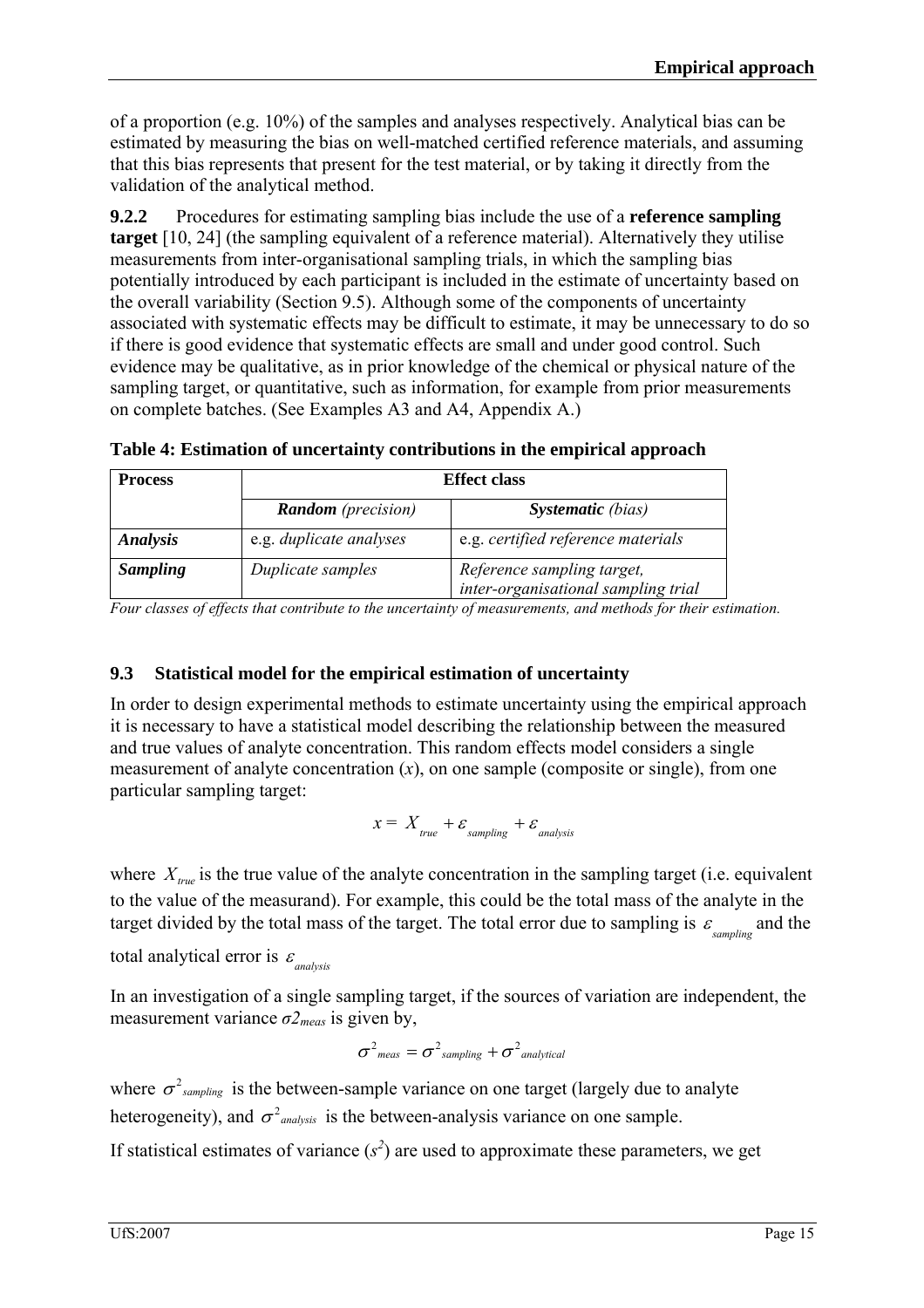$$
s^2_{meas} = s^2_{sampling} + s^2_{analytical}
$$

The standard uncertainty (*u*) can be estimated using  $s_{\text{meas}}$ , which is therefore given by

$$
u = s_{meas} = \sqrt{s^2_{sampling} + s^2_{analytical}}
$$
 Equation 1

Variance caused by physical sample preparation can be included into the sampling variance, or expressed as a separate term if required.

In a survey across several sampling targets, which is recommended for the estimation of sampling uncertainty (Section 9.4.2), the model needs to be extended to

 $\chi = X_{true} + \varepsilon_{target} + \varepsilon_{sampling} + \varepsilon_{analysis}$ 

 where the additional term <sup>ε</sup>*target* represents the variation of concentration between the targets and has variance  $\sigma^2_{between - target}$ . Appropriate ANOVA generates estimates of the variances  $\sigma^2$ <sub>between−target</sub>,  $\sigma^2$ <sub>sampling</sub> and  $\sigma^2$ <sub>analysis</sub>, and the uncertainty is estimated exactly as before, using Equation 1.

The total variance  $\sigma^2_{total}$ , given by

$$
\sigma^2_{total} = \sigma^2_{between-target} + \sigma^2_{sampling} + \sigma^2_{analytical}
$$

is also a useful parameter in assessing fitness for purpose; this is discussed further in section 16.2. For practical purposes the population variances are replaced by their estimates  $s^2$  to give

$$
s^2_{total} = s^2_{between-target} + s^2_{sampling} + s^2_{analytical}
$$
 Equation 2

#### **9.4 Empirical estimation of uncertainty**

**9.4.1** Four types of method are applicable to the estimation of uncertainty using the empirical approach (Table 5). A fifth variographic method is described briefly in Section 9.6. The main method described further in this Guide is the 'duplicate method' (#1). If one sampler uses several sampling protocols in Method #2, any bias between the protocols can be detected. If multiple samplers all apply one protocol (Method #3, which is equivalent to a collaborative trial in sampling – CTS, or method performance test), then bias between different samplers can be detected and included in the uncertainty estimate. If multiple samplers apply different protocols that are selected to be the most appropriate for the stated objective, in their professional opinion (Method #4, which is equivalent to a sampling proficiency test – SPT), then any sampling bias introduced by either the sampling protocol, or the sampler, can be detected and included in the estimate of uncertainty.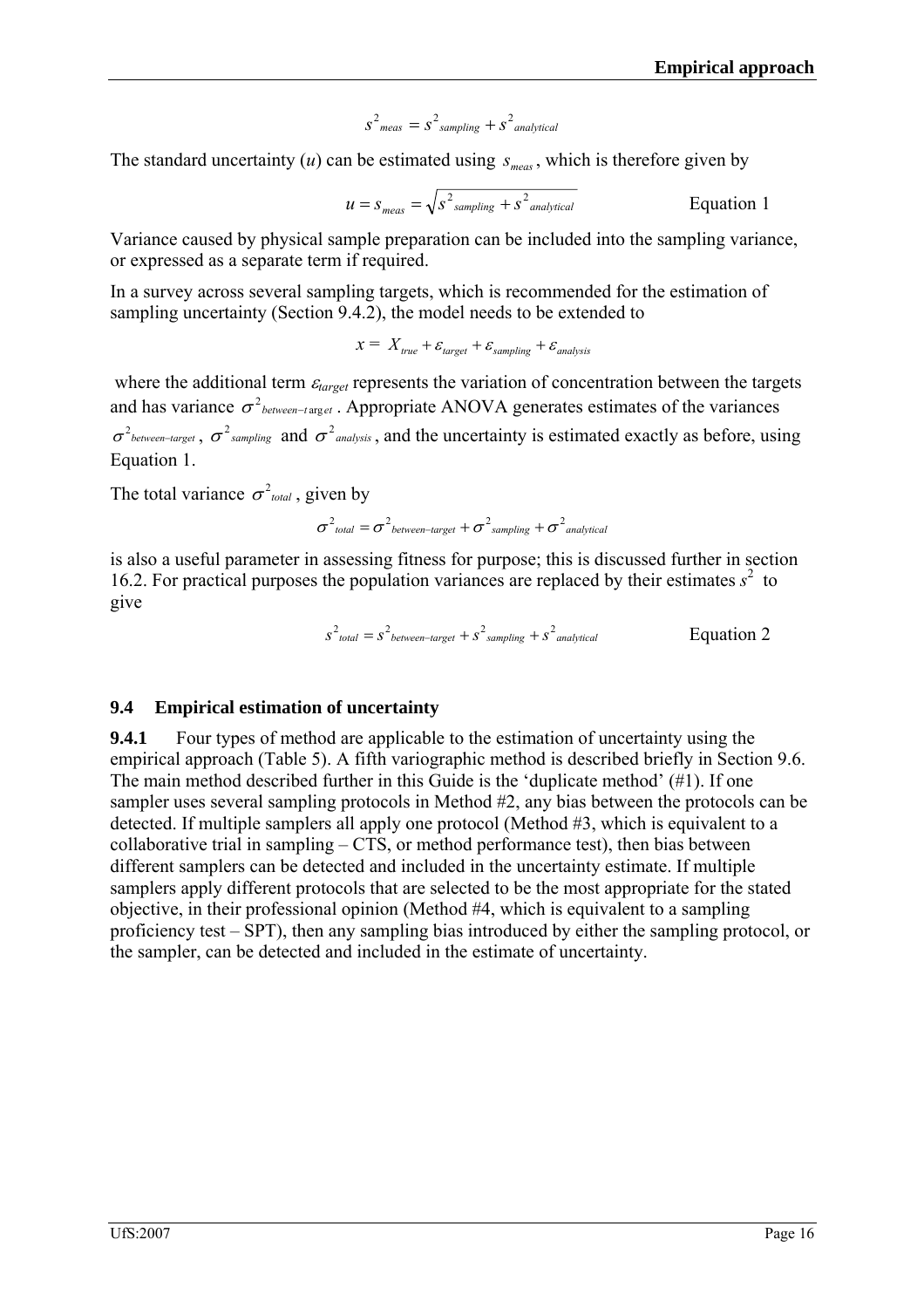| <b>Method</b>  | <b>Method</b> | <b>Samplers</b> | <b>Protocols</b> | <b>Component estimated</b>             |                |            |                       |
|----------------|---------------|-----------------|------------------|----------------------------------------|----------------|------------|-----------------------|
| #              | description   | (persons)       |                  | <b>Sampling</b>                        |                | Analytical |                       |
|                |               |                 |                  | Precision                              | <b>Bias</b>    | Precision  | <b>Bias</b>           |
|                | Duplicates    | Single          | Single           | Yes                                    | N <sub>o</sub> | Yes        | No <sup>1</sup>       |
| $\overline{2}$ | Protocols     | Single          | Multiple         | Between protocols                      |                | Yes        | $\mathrm{No}^{\perp}$ |
| 3              | <b>CTS</b>    | Multiple        | Single           | Between samplers                       |                | Yes        | Yes <sup>2</sup>      |
| $\overline{4}$ | <b>SPT</b>    | Multiple        | Multiple         | Between protocols<br>+between samplers |                | Yes        | Yes <sup>2</sup>      |

**Table 5: Four empirical methods for estimating combined uncertainty including sampling** 

<sup>1</sup>Analytical bias information may be obtained by including certified reference materials in the analytical run (see Example A2, Appendix A).

<sup>2</sup> Analytical bias is partially or completely included in collaborative exercises where multiple laboratories are involved.

**9.4.2** The duplicate method is the simplest and probably most cost-effective of the four methods described in Table 5. It is based upon a single sampler duplicating a small proportion (i.e. 10%, but no less than eight targets) of the primary samples<sup>d</sup> [11, 12]. Ideally the duplicates are taken from at least eight sampling targets, selected at random to represent the typical composition of such targets. If only one target exists, then all eight duplicates can be taken from it, but the uncertainty estimate will only be applicable to that one target. The duplicated samples are taken by repeating the same nominal sampling protocol, with permitted variations that reflect the ambiguity in the sampling protocol and the effect of small-scale heterogeneity of the analyte of interest on the implementation of that protocol. For example, in a 'W' design for collecting a composite sample over a bay of lettuces, the initial starting point and orientation of the 'W' is altered for the duplicate sample; for a grid design, again, starting point and orientation are altered (ExampleA1, Appendix A). The duplicate samples are obtained using a single sampling protocol and by a single person (sampler). Both of the duplicated samples are subject to physical preparation resulting in two separate test samples. Duplicate test portions are drawn from both of the test samples and analysed in duplicate (i.e. duplicate chemical analysis). This system of duplicated sampling and chemical analysis is known as a 'balanced design' (Figure 2). Note that the duplicate method does not include any contribution from sampling bias, which must be either assumed to be negligible, or estimated separately using, for example, multiple samplers, multiple protocols and/or interorganisational sampling trials as in the other three methods.

Note: Although the 'duplicate method' is generally described in terms of a single sampler and protocol, the same design can be used with different samplers to incorporate the 'betweenoperator' contribution to uncertainty (equivalent to Method #3).

 $\overline{a}$ 

<sup>&</sup>lt;sup>d</sup> A higher level of replication can be used, but duplication is usually the most effective form of replication in sampling studies. It is better to take duplicates from 12 sample targets, than take triplicates from eight targets, for example, as although each estimate of the uncertainty of sampling (*ssampling*) has a lower standard error, the estimate is based on a smaller proportion of the entire population of sample targets, and is therefore less representative. The minimum number of eight duplicates is required to provide sufficiently reliable estimates of the uncertainty [12].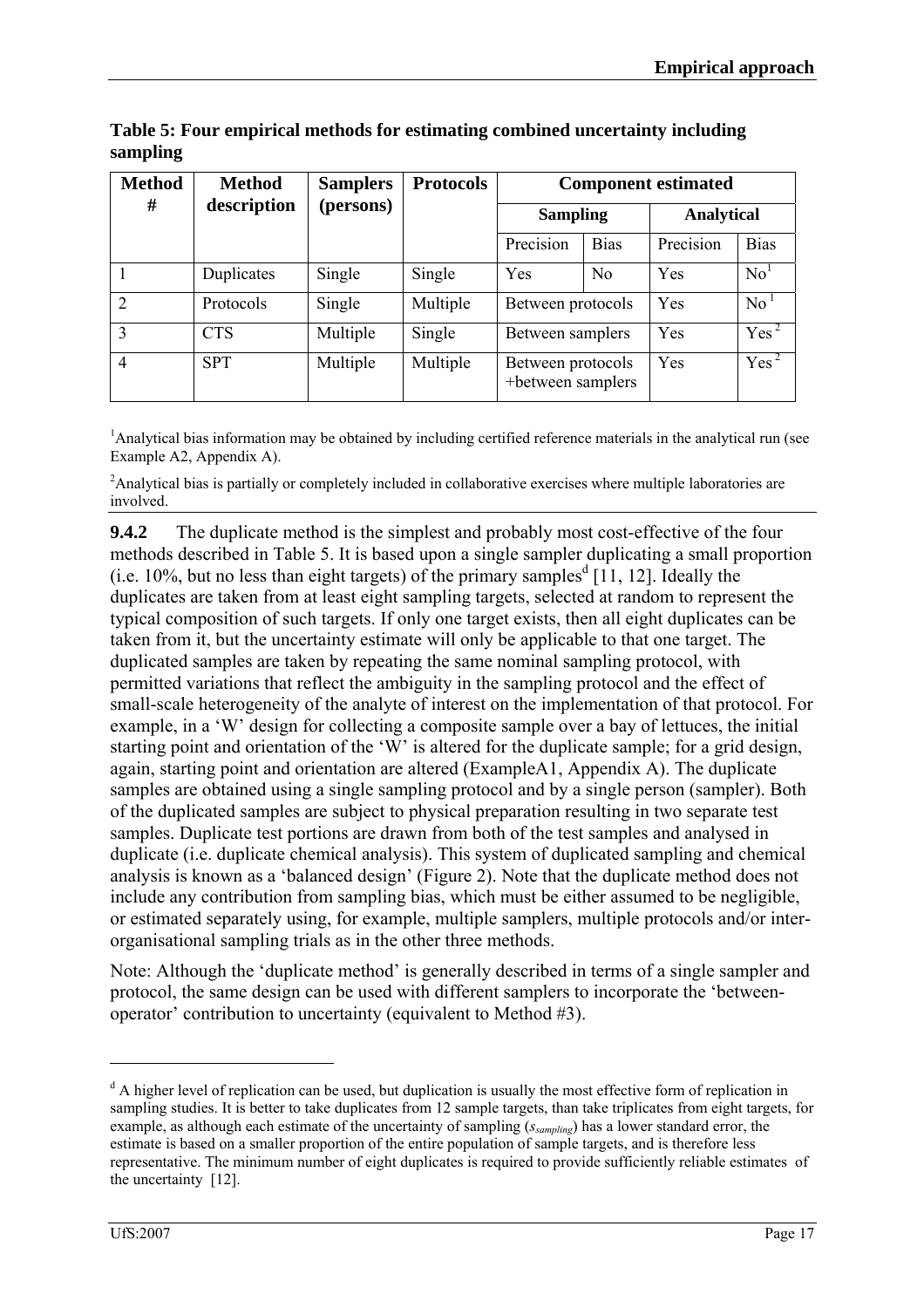## **Figure 2: A balanced design**



Balanced experimental design for empirical estimation of uncertainty (i.e. two-stage nested design), using the 'duplicate method'.

**9.4.3** The test portions are then chemically analysed anonymously by an appropriate analytical method under repeatability conditions (e.g. distributed randomly within an analytical batch). If estimates of the analytical portion of the measurement uncertainty have been made independently by the laboratory, this will be useful for comparison with estimates made by this method. Variance caused by physical sample preparation can be included into the sampling variance by having independent preparation on each of the sample duplicates. Alternatively this variance can be estimated separately by inserting an extra level of replication in the experimental design (Appendix D).

**9.4.4** The balanced design proposed here will only give the repeatability standard deviation of the analytical measurements. In order to estimate the other part of the analytical uncertainty, an allowance has to be made for potential analytical bias. The limitations of this approach, and a worked example, are given in Section 6 of Example A2. One alternative is to ask the measuring laboratory for the repeatability and measurement uncertainty, and then to check that the repeatability obtained in this study is similar to that claimed by the laboratory. If this is the case, we can use the measurement uncertainty given by the lab as *u*(analytical) (normally *U*/2). A second alternative is to use the estimation of analytical bias made from the well-matched certified reference materials contained in the analytical batch. This bias estimate can then be combined with the repeatability to obtain the measurement uncertainty [1, 30].

#### **9.5 Calculation of uncertainty and its components**

**9.5.1** The random component of the uncertainty can be estimated by applying analysis of variance  $(ANOVA)^e$  or range calculation<sup>f</sup> to the measurements of concentration on the duplicated samples. The estimation is based upon the model described in Section 9.3, applied to whatever measurement protocol that is being employed (with its specified number of sample increments and analytical replicates).

 $\overline{a}$ 

 $^e$  There is often a small proportion (i.e. <10%) of outlying values in the frequency distributions of the analytical, within-sample and between-sample variability. This requires the use of some method of down-weighting the effect of the outlying values on classical ANOVA, such as the use of robust statistical methods. This gives a more reliable estimate of the variances of the underlying populations. A fuller explanation of these methods is given in the worked example in Appendix A1 (p40), A2 (p45).

f See example in Appendix A2.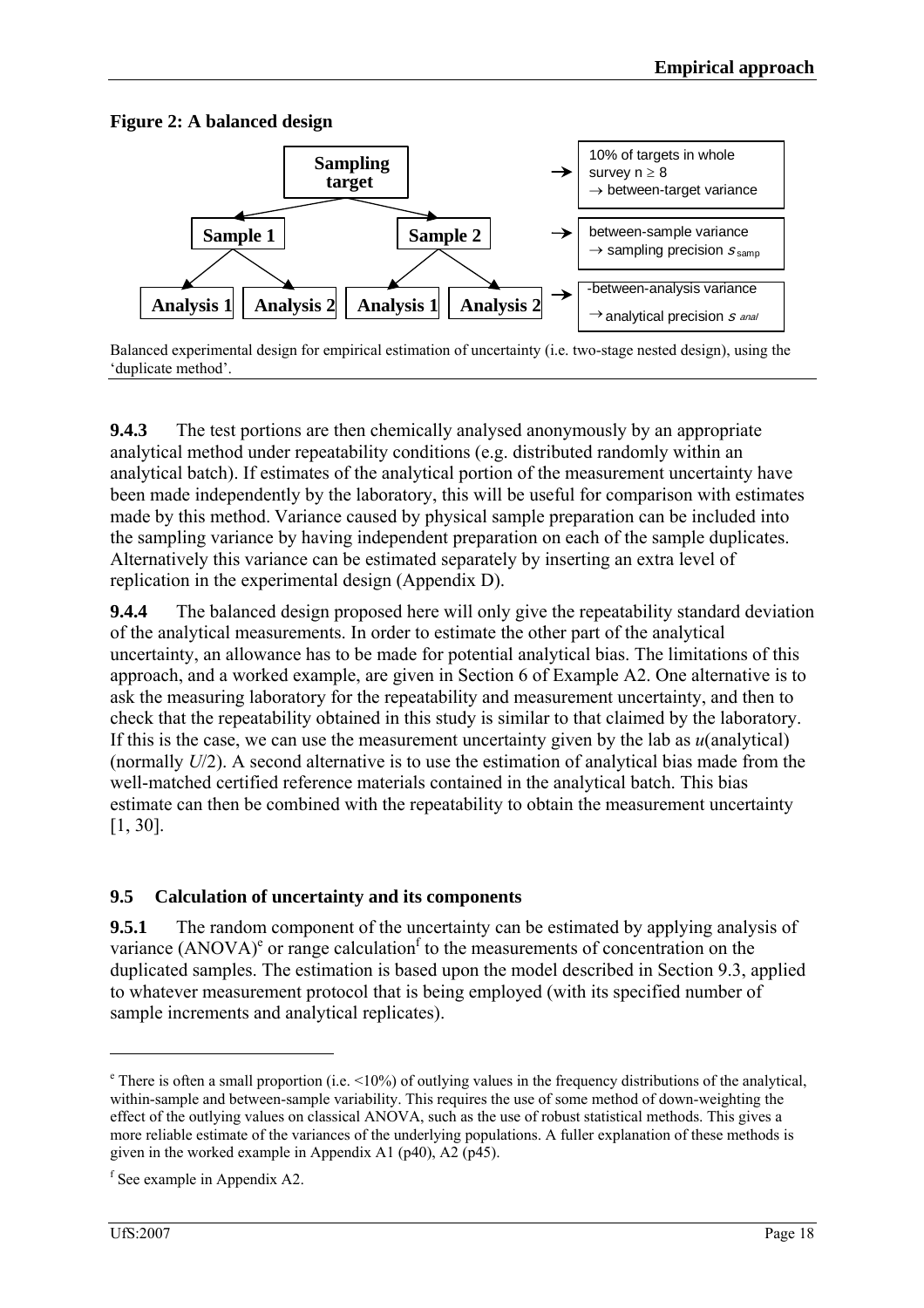**9.5.2** The values of *ssamp* and *sanal* from the ANOVA are estimates of sampling precision and analytical precision respectively. The random component of the measurement uncertainty is calculated by the combination of these two estimates (Equation 1). The expanded uncertainty, for approximately 95% confidence for example, requires this value to be multiplied by a coverage factor of 2. The expanded uncertainty (*U*) is then calculated using

$$
U = 2s_{\text{meas}} \qquad \qquad \text{Equation 3}
$$

*U* can also be expressed relative to the reported value *x* and expressed in terms of a percentage, as a relative expanded uncertainty *U*':

$$
U' = 100 \frac{2s_{meas}}{x} \%
$$
 Equation 4

The relative uncertainty is more widely applicable than the standard uncertainty, as it does not change appreciably as a function of concentration at values well above the analytical detection limit (>10 times). Other coverage factors can be selected as appropriate. The improvement of this estimate of uncertainty to include the systematic error from the chemical analysis is discussed in Example A2, Appendix A.

The relative expanded uncertainty for the sampling or analysis alone can similarly be expressed as

$$
U_{\text{ samp}} = 100 \frac{2s_{\text{ samp}}}{x} \%
$$

and

$$
U_{\text{anal}} = 100 \frac{2s_{\text{anal}}}{x} \%
$$

**9.5.3** Because the uncertainty of many measurement systems is dominated by heterogeneity within the sampling target, the use of the simplest 'duplicate method' often gives a reasonably reliable estimate of uncertainty. Studies of environmental systems have shown that between-operator and between-protocol effects are often much smaller than those caused by heterogeneity [43]. Further information on selection of the most effective method for uncertainty estimation is provided in Section 1. Examples of applications of the duplicate method are given in Examples A1 and A2, Appendix A.

**9.5.4** In addition to an initial single estimate of uncertainty for a particular sampling protocol applied to a particular sampling target, routine application of the 'duplicate method' is also useful as a way of monitoring the ongoing sampling quality (Section 13). This can allow for the effect on uncertainty of changes in the heterogeneity of the sampling target between different applications of the same sampling protocol. Quantitative evidence of the quality of sampling can then be gained, rather than relying solely on the assumption that samples are representative, if taken by a correct protocol.

#### **9.6 Alternative empirical methods of uncertainty estimation**

**9.6.1** Variography has also been suggested as a further empirical means of estimating the uncertainty of measurement from the combined sources of sampling and analysis [13]. It is particularly useful in situations where there is large-scale spatial and/or temporal variation in contaminant concentration that can be quantified and modelled. This is the case for some instances of rock and soil geochemistry, and in emission control of (e.g. waste water), when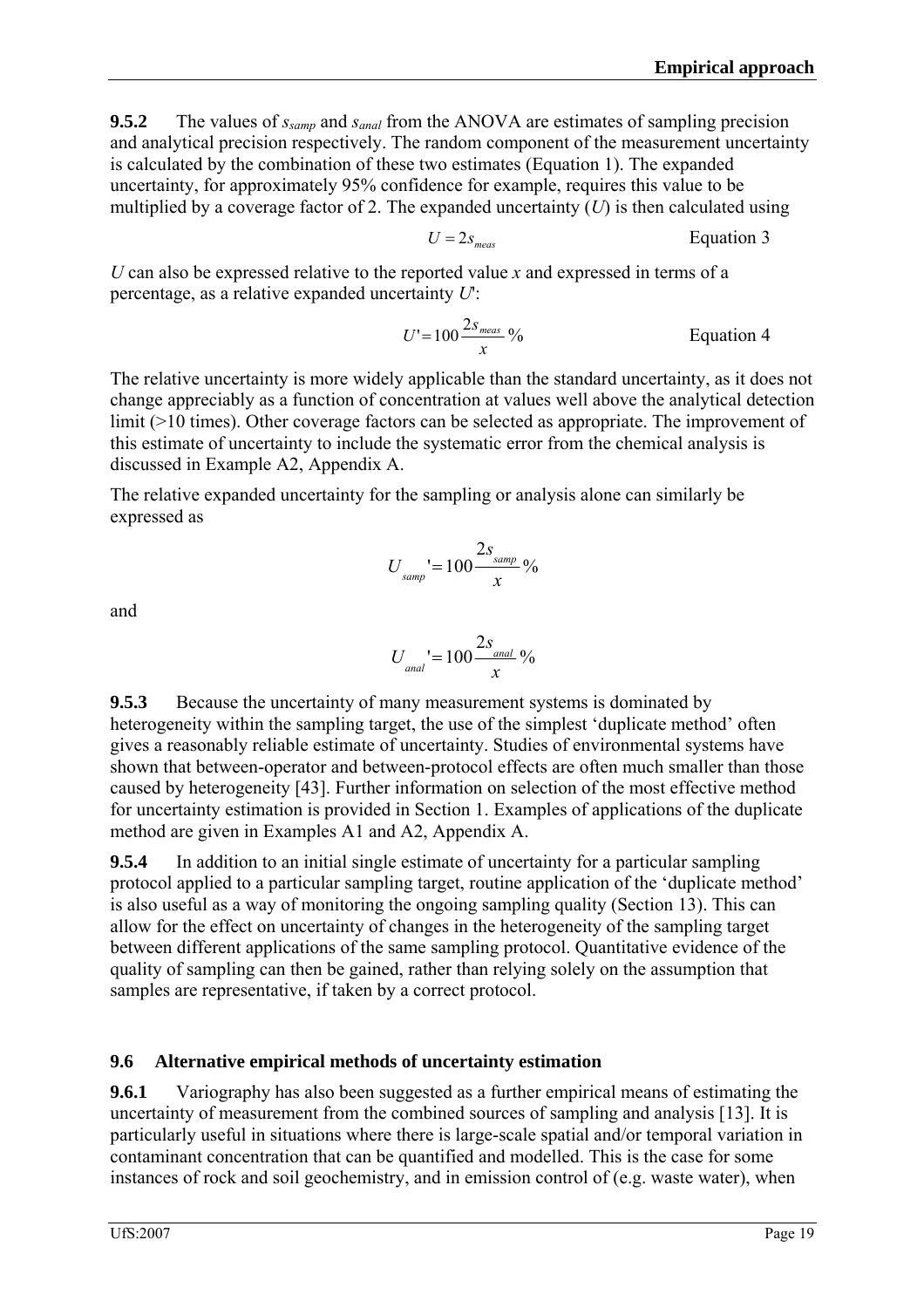large numbers (*n*>100) of evenly distributed samples have been taken. Further guidance on the principles and application of variography for this purpose, with a case study, is available [8].

# **10 The modelling approach**

#### **10.1 Cause-and-effect modelling**

**10.1.1** The modelling approach, often colloquially known as 'bottom-up', has been described for measurement methods in general [2], and applied to analytical measurements [1]. It initially identifies all of the sources of uncertainty, quantifies the contributions from each source, and then combines all of the contributions, as a budget, to give an estimate of the combined standard uncertainty. In the process, the measurement method is separated into all of its individual steps. This can usefully take the form of a cause-and-effect, or 'fish-bone', diagram [3]. The uncertainty of measurement generated by each of these steps is estimated independently, either empirically or by other methods. The combined uncertainty is then calculated by combining the uncertainty from all of the steps by appropriate methods. This approach is well established for analytical methods [1], but has only recently been applied to the process of sampling [13, 14]. For particulate systems, sampling theory uses a similar approach to identifying seven types a sampling error. One of these errors (fundamental) is estimated using an equation based on a detailed knowledge of the individual particles being sampled, as discussed in the next section (and Example A5, Appendix A).

#### **10.2 Sampling theory for estimation of uncertainty**

**10.2.1** Sampling theory has been proposed as an appropriate method for estimating uncertainty from sampling [15]. This approach relies on the use of a theoretical model, such as that of Gy. Pierre Gy has developed a complete sampling theory described in many publications [6, 16, 17, 18, 19, 20], including its latest developments[19]. Figure 3 shows Gy's classification of sampling errors. Most sampling errors, except the preparation errors, are due to the material heterogeneity, which can be divided into two classes: 1) constitution heterogeneity (CH), and 2) distribution heterogeneity (DH). Both heterogeneities can be mathematically defined and experimentally estimated. Constitution heterogeneity refers to the fact that all natural materials are heterogeneous, that is, they consist of different types of particles (molecules, ions, grains). The distribution is heterogeneous if the particles are not randomly distributed in the sampling target (or lot) to be investigated.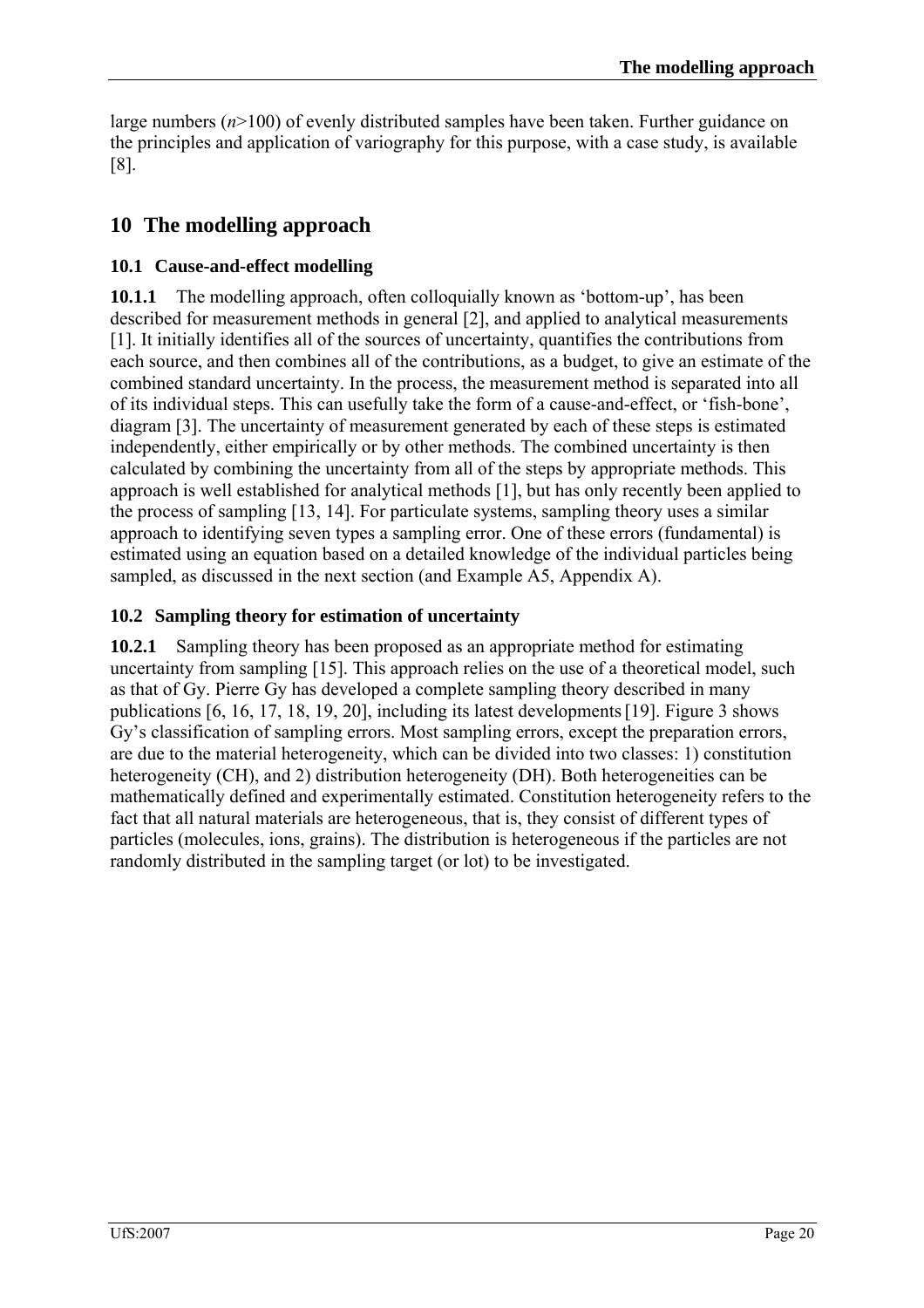

**Figure 3: Classification of sampling errors in Gy's sampling theory** 

```
TSE = (PSE + FSE + GSE) + (IDE + IXE + IPE) + SWEGEE = TSE + TAE
```
\* incorrect sampling errors are indicated by shaded boxes, and are excluded from the estimates of uncertainty

**10.2.2** The classification of errors of sampling forms a logical and useful framework for designing and auditing sampling procedures. Those that are central to the estimation of uncertainty (e.g. FSE in Figure 3) are discussed below, and others (SWE, PSE and GSE) in Appendix C.

**10.2.3** The total determination error, which Gy calls the global estimation error (GEE), is the sum of the total sampling error (TSE) and total analytical error (TAE). The components of TSE can be divided into two major groups: 1) errors of incorrect sampling, 2) errors of correct sampling. Some incorrect sampling errors arise from what the GUM [2] refers to as gross errors, and as such would be excluded from estimates of uncertainty. The errors of correct sampling occur within good practice and can be considered for inclusion within estimates of uncertainty following the GUM approach [2].

**10.2.4** *Incorrect sampling errors* arise from sampling equipment and procedures that do not follow the rules of sampling correctness defined in the sampling theory. In Figure 3 these errors are shown in shaded boxes. Increment delimitation error (IDE) is error that is generated if the shape of sample is not correct. For example, from a process stream the correct sample is a complete slice of equal thickness cut through the process stream. The sampling device should be designed so that it can extract the intended sample profile (i.e. all constituents have an equal chance to end up in the sample). Otherwise sample or increment extraction error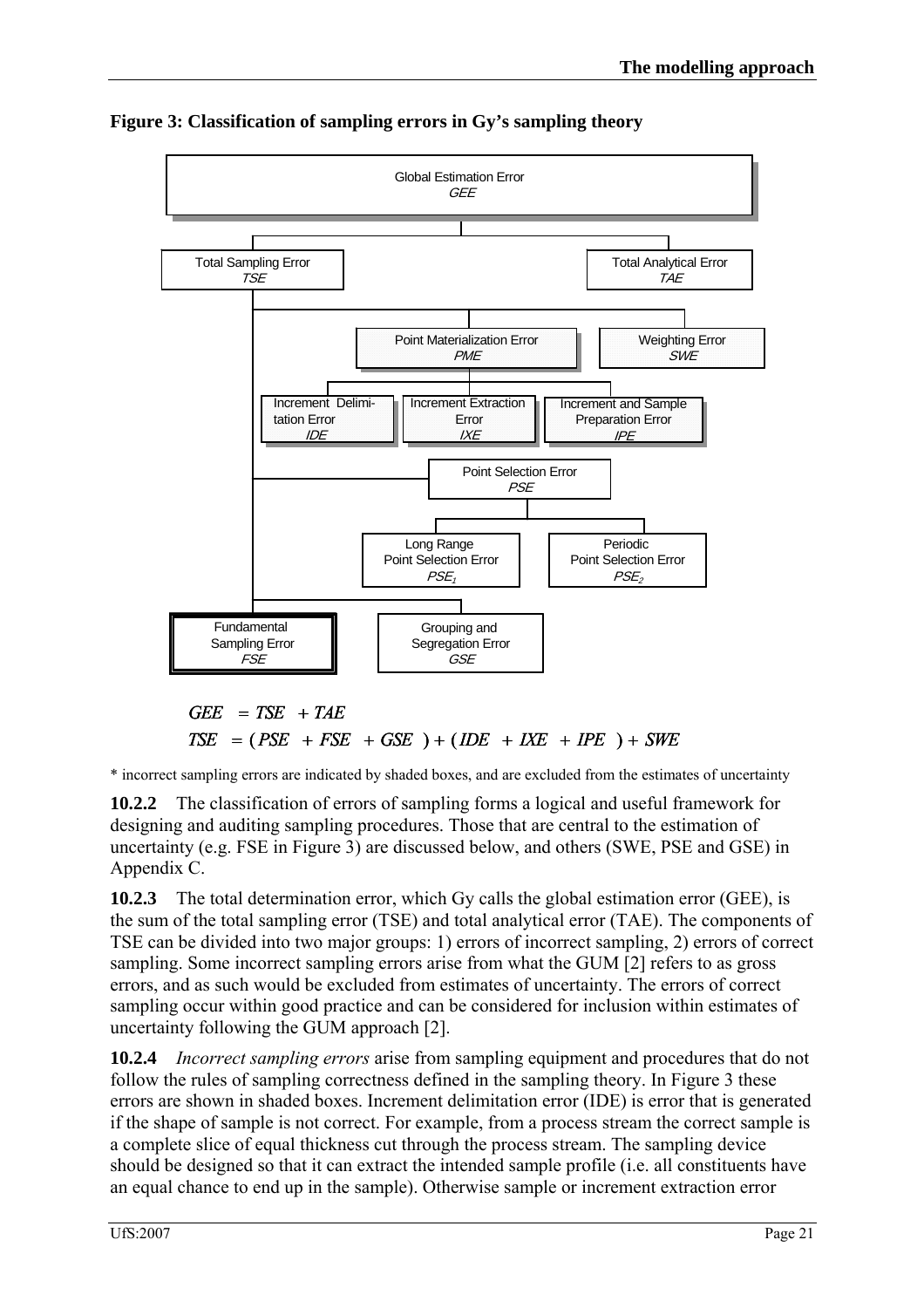(IXE) is created. Sample preparation errors (IPE) have several potential causes listed in Table 2, two of which are excluded as gross errors by the GUM definition.

**10.2.5** Incorrect sampling errors have the following properties in common: 1) they create sampling bias and increase the total variance in an unpredictable way, 2) they are circumstantial and, therefore, any attempt to estimate them experimentally is normally not useful, because it is expensive and the results cannot be generalised. The correct way is to minimise or eliminate these errors by carefully auditing the equipment and procedures, by replacing structurally incorrect devices and procedures with those that follow the rules of sampling correctness, and by sufficient training of sampling personnel. Only if this technical part is correctly executed does the theoretical part of uncertainty evaluation have predictive value. However, sampling uncertainty estimation and quality control may alert users to procedures that are not behaving correctly.

**10.2.6 Correct sampling errors** are shown in the lower part of Figure 3. When the incorrect sampling errors are eliminated these errors can be modelled and used for estimating the uncertainty of sampling. The fundamental sampling error is among the most important and will be considered further here; others are discussed in Appendix C2.

**10.2.7 Fundamental sampling error (FSE)** is the minimum error of an ideal sampling procedure. Ultimately it depends on the number of critical particles in the samples. For homogeneous gases and liquids it is very small but for solids, powders and particulate materials, especially at low concentrations of critical particles, fundamental error can be very large. If the lot to be sampled can be treated as a one-dimensional object, fundamental sampling error models can be used to estimate the uncertainty of the sampling. If the lot cannot be treated as a one-dimensional object, at least the point selection error has to be taken into account, when the variance of primary samples is estimated. If the sample preparation and size reduction by splitting are carried out correctly, fundamental sampling error models can be used for estimating the variance components generated by these steps. If the expectance value for the number of critical particles in the sample can be estimated easily as a function of sample size, Poisson distribution or binomial distribution can be used as sampling models to estimate the uncertainty of the sample. In most cases the fundamental sampling error model can be used.

**10.2.8** If the material to be sampled consists of particles having different shapes and size distributions it is difficult to estimate the number of critical particles in the sample. An equation can be used to estimate the relative variance of the fundamental sampling error:

$$
\sigma_r^2 = C d^3 \left( \frac{1}{M_s} - \frac{1}{M_L} \right)
$$
 Equation 5

where

$$
\sigma_r = \frac{\sigma_a}{a_L}
$$
 = relative standard deviation of the fundamental sampling error

 $\sigma_a$  = absolute standard deviation (in concentration units)

 $a<sub>L</sub>$  = average concentration of the lot

 $d$  = characteristic particle size = 95% upper limit of the size distribution

 $M<sub>S</sub>$  = sample size

 $M_L$  = lot size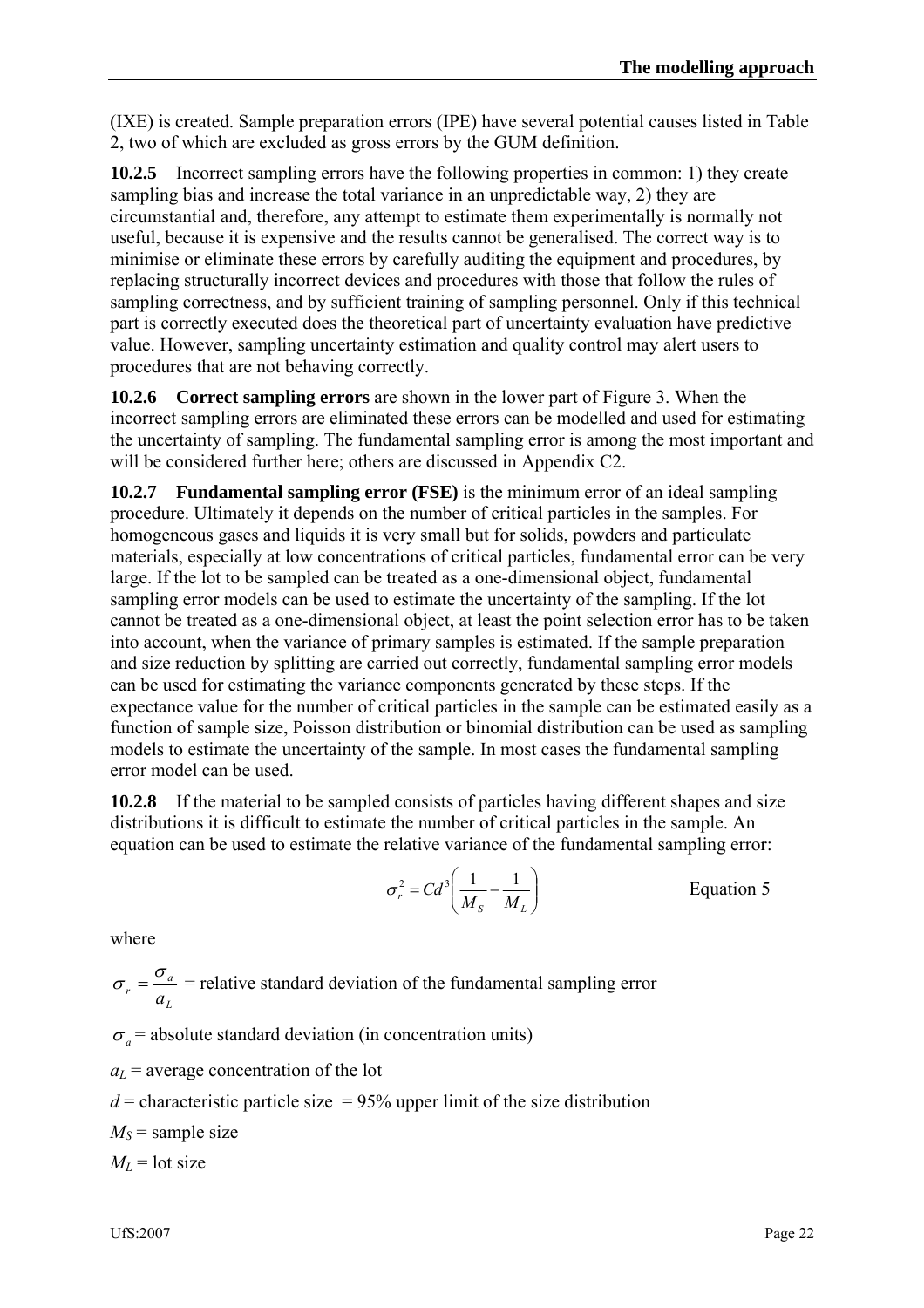*C* is a sampling constant that depends on the properties of the material sampled; *C* is the product of four parameters:

$$
C = f g \beta c
$$
 Equation 6

 $f$  = shape factor (see Figure 4)

 $g =$  size distribution factor ( $g = 0.25$  for wide size distribution and  $g = 1$  for uniform particle sizes)

 $\beta$  = liberation factor (see Figure 4). For materials where the particles are completely

liberated,  $\beta$  = 1. For unliberated material an empirical equation, *x d*  $\frac{L}{I}$ ⎠  $\left(\frac{L}{I}\right)$ ⎝  $\beta = \left(\frac{L}{I}\right)^{x}$ , is used, where

values of *x* ranging from 0.5 to 1.5 have been suggested.

 $c =$  constitution factor and can be estimated if the necessary material properties are available by using:

$$
c = \frac{\left(1 - \frac{a_L}{\alpha}\right)^2}{\frac{a_L}{\alpha}} \rho_c + \left(1 - \frac{a_L}{\alpha}\right) \rho_m
$$
Equation 7

Here  $a<sub>L</sub>$  is the average concentration of the lot,  $\alpha$  the concentration of the analyte in the critical particles,  $\rho_c$  the density of the critical particles and  $\rho_m$  the density of the matrix or diluent particles.

**10.2.9** If the material properties are not available and they are difficult to estimate, the sampling constant *C* can always be estimated experimentally. Certified reference materials, for example, are a special group of materials for which the sampling constant can be estimated from existing data.

**10.2.10** An example of how the fundamental sampling error model can be used in practice is given in Example A5, Appendix A.

#### **Figure 4 Estimation of factors for the estimation of fundamental sampling error.**



The particle shape factor *f* (upper part), and liberation factor  $\beta$  for unliberated material (lower left) and liberated material (lower right). *L* is the liberation size of the critical particles.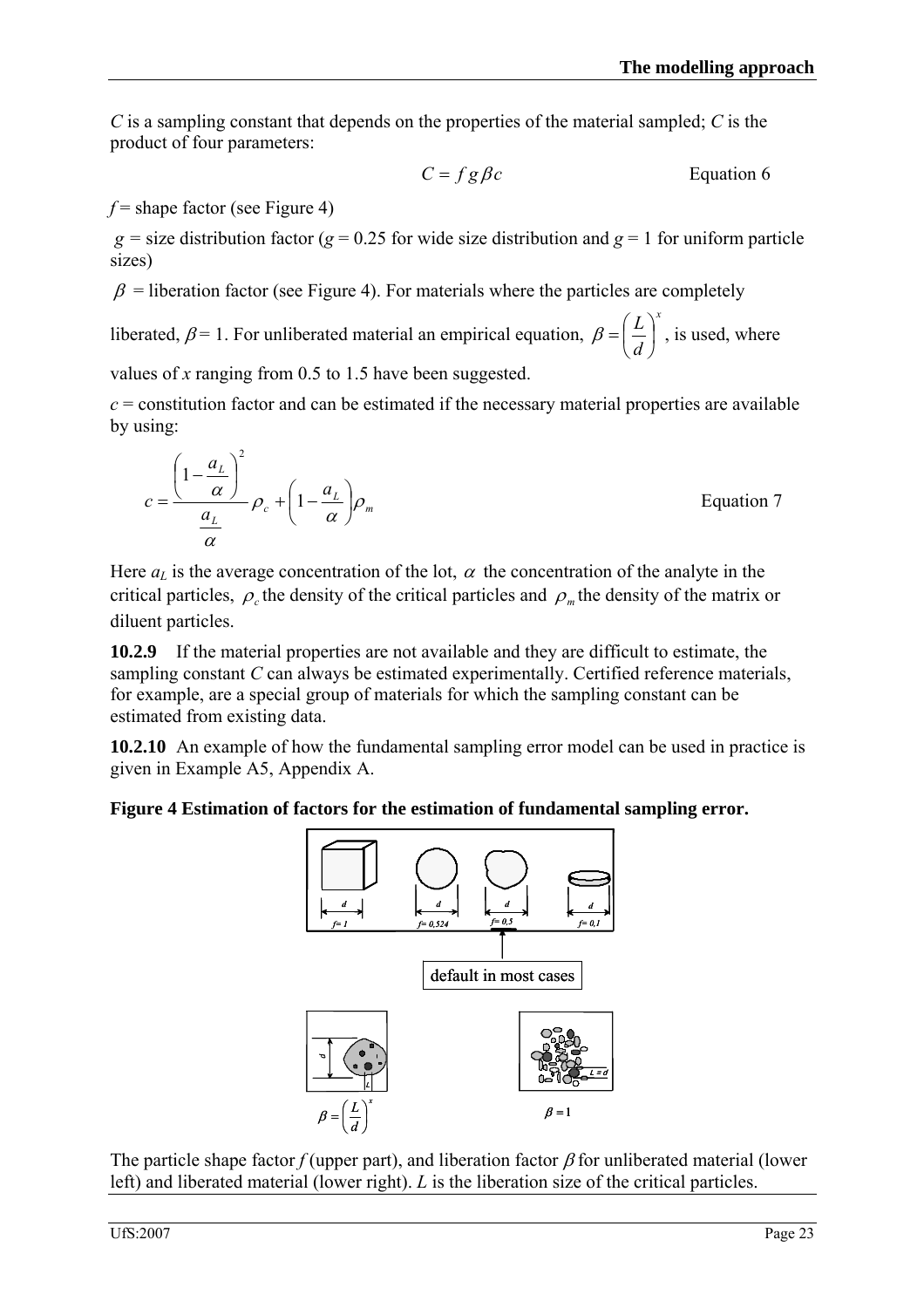# **PART 4 – Management issues**

# **11 Responsibility for quality of sampling**

**11.1** The implications of regarding sampling as an integral part of the measurement process are far reaching, and include management issues. The rigour that is applied to assessing and improving the quality of activities within the analytical laboratory should be applied equally to the sampling procedures. The responsibility for the quality of the whole measurement process should ultimately rest with one organisation, and responsibilities for different parts of the process must additionally be defined. Similarly, one body should take responsibility for estimating the measurement uncertainty, based on information from all participants. This organisation can then inform all of the participants of the contributions arising from the main steps in the measurement procedure.

# **12 Selection of uncertainty estimation approach**

**12.1** The empirical (top-down) and modelling (bottom-up) approaches each have their advantages in certain circumstances. These should be considered in selecting the approach for a particular sampling exercise.

- The empirical approach includes all sources of uncertainty, without the scientist having to know their identity in advance. For example, it is automatically applicable to the particular contaminants and mineralogy present at a geological site. The calculations do not require any prior knowledge of the nature of the material (e.g. grain size, analyte speciation, degree of heterogeneity). It is relatively quick and easy to apply practically (especially for the 'duplicate method'). There are at least four options available to allow progressively more accurate (and more expensive) estimates of uncertainty, as appropriate (Table 5). Some of these methods can allow for systematic error (such as sampling bias) within the estimate of uncertainty. Sampling proficiency tests and reference sampling targets are still in the early stages of development, but already show considerable promise for this application.
- Among the disadvantages of the empirical approach is that it does not necessarily quantify any of the individual components of uncertainty (although this knowledge can be added with limited resolution). It is not based on a theoretical model of particulate sampling, but this may be an advantage in applications to materials that are not particulate in form (e.g. gaseous, liquids, biota). The empirical approach only gives an approximate value of uncertainty, which is assumed to be constant over the target, but this is also true of the modelling approach. Extreme values in the replicate measurements may lead to an overestimate of the uncertainty value, which is not representative of most measurements. This effect can be minimised, however, by the use of robust statistics.
- The principal advantage of the modelling approach is that it allows the largest source of uncertainty to be readily identified, if it was in the model. It gives a transparent method showing which components of uncertainty have been considered in the summation of uncertainty. Finally, where prior information is available, modelling approaches can be less costly than extensive experimental studies.
- The disadvantages of the modelling approach include that the theoretical predictions of uncertainty may require detailed prior measurements of the mineralogy, grain size and analyte speciation of the material to be sampled (e.g. soil), and how these vary across the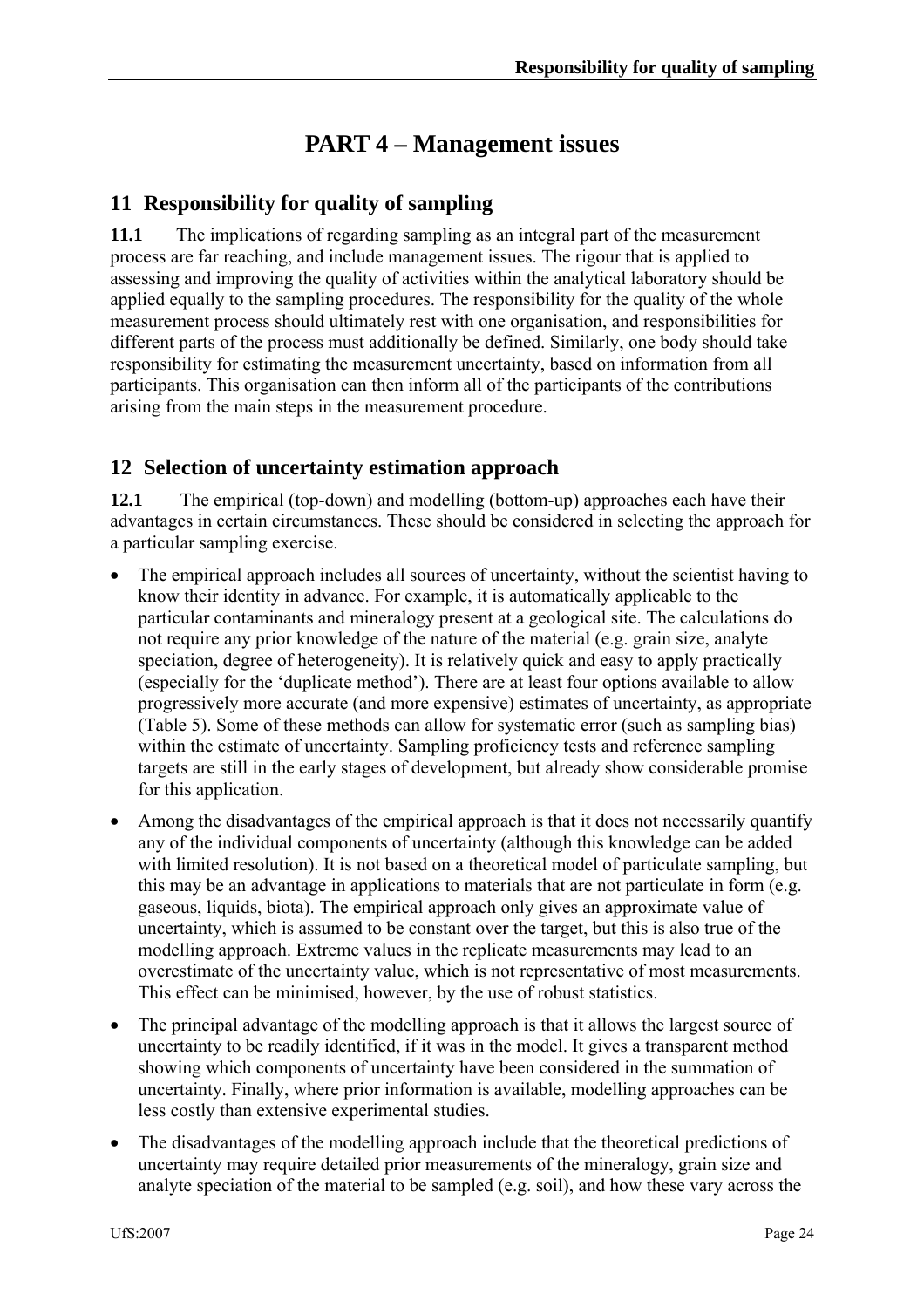target. Idealised assumptions have to be made therefore about the make up of the material (e.g. mineralogy, grain size and analyte speciation). The modelling approach using sampling theory requires estimates or assumptions about eight types of sampling error, and also how these might vary across the target. Both theoretical and empirical approaches can be relatively time consuming and therefore expensive to implement. Generic estimates may be too general and not reflect the specific circumstances at any particular sampling target. Further, not all of the sources of uncertainty might be identified, leading to an underestimate of the total uncertainty.

On balance, therefore, the empirical methods tend to be more generally applicable across a wide range of types of material, and do not depend as heavily on prior knowledge of the system or all of the sources of uncertainty. This will make them less time consuming, and therefore less costly to apply, which is particularly valuable in one-off testing of different sampling targets. The modelling approaches, by contrast, lead to a more detailed assessment of individual known sources of uncertainty and are more appropriate when developing a longterm sampling scheme for a specific well-characterised application.

# **13 Quality control of sampling**

#### **13.1 Relationship between validation and quality control**

**13.1.1** Once an uncertainty that makes the measurements fit for purpose has been established, evaluation of the sampling and analytical procedures proposed to meet those purposes can be undertaken. Two evaluation tools are needed for this purpose: validation and continual quality control.

**13.1.2** Validation comprises a one-time estimation of the uncertainty components determined under conditions expected to be encountered in the routine use of the procedures. The validation may be done generically for the sampling method (initial validation) or site specifically for the method used 'on site' to the selected target (on-site validation). Initial validation is used when sampling is done as a one-time campaign (spot sampling, e.g. contaminated site investigation) and on-site validation is repeated at intervals (repeated sampling, e.g. time or flow-proportional sampling of waste water). In short, validation demonstrates what can be achieved and, if that conforms to the fitness-for-purpose requirement, the procedures are deemed suitable for routine use. The methods for validation are described in the previous chapters of this Guide.

**13.1.3** Validation alone cannot ensure that routine results are indeed fit for purpose, however. Routine or site specific conditions may differ from those prevailing during validation, either systematically or occasionally. This is especially true for sampling, where the larger part of the uncertainty component often stems from the heterogeneity of the target, that is, where the degree of heterogeneity may vary markedly from one target to the next. This is also true when a sampling method is applied at different sites. These circumstances emphasise the need for an ongoing internal quality control that includes sampling, to ensure that conditions prevailing at validation (and therefore the expected uncertainty attached to the results) are still applicable every time that the sampling and analytical procedures are executed. The combined use of validation and quality control is shown in Table 6.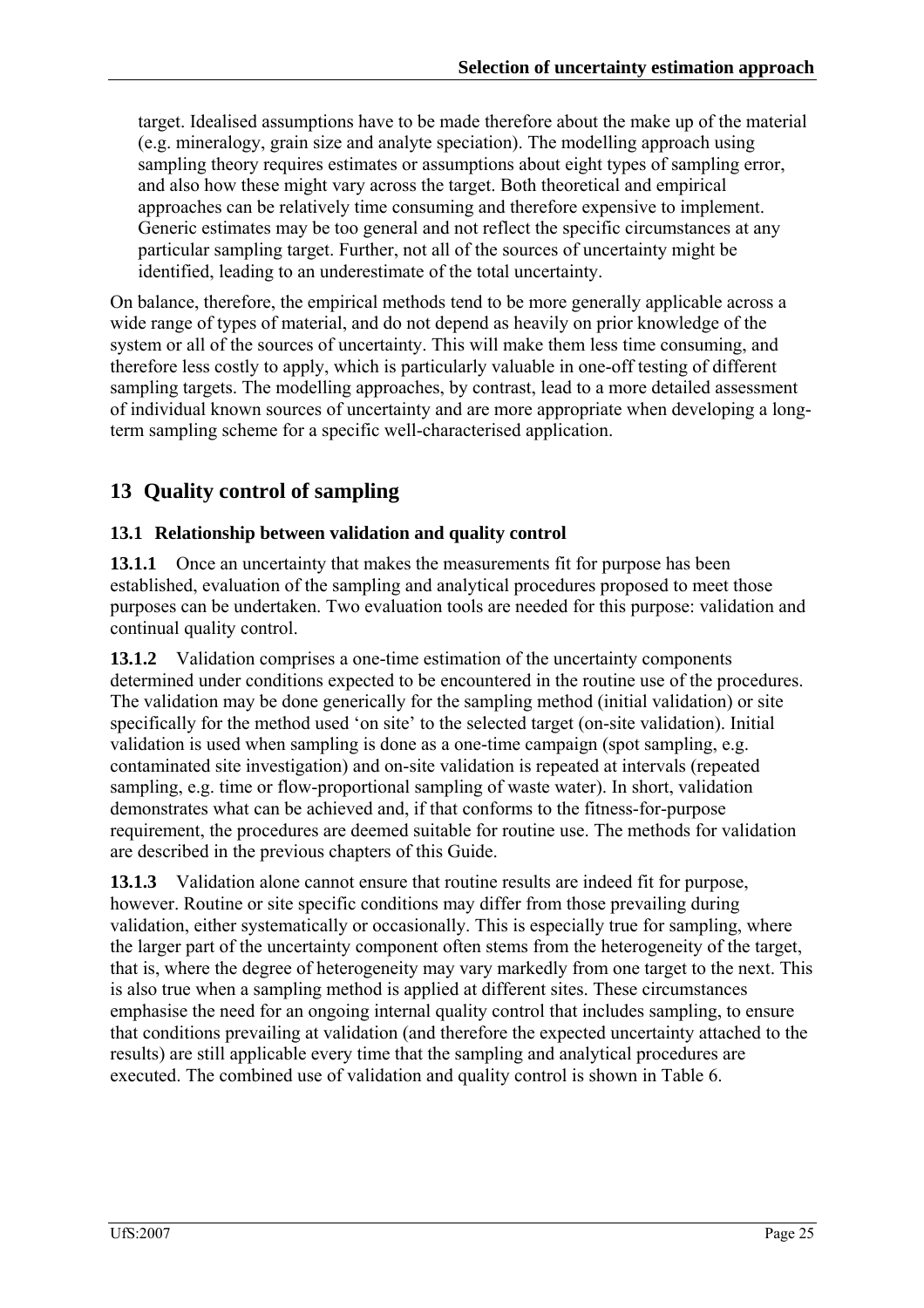|                        | One method used at<br>many sites                                                               | One method used<br>repeatedly at one site                                       |
|------------------------|------------------------------------------------------------------------------------------------|---------------------------------------------------------------------------------|
| <b>Validation</b>      | Initial validation yielding<br>generic performance data                                        | On-site validation yielding<br>the performance data for<br>the specific target  |
| <b>Quality control</b> | Extensive quality control<br>with site specific<br>verification of generic<br>performance data | Spot quality control<br>verifying the performance<br>data consistency over time |

| Table 6: Illustration of the combined use of validation and quality control of sampling |  |  |  |  |  |
|-----------------------------------------------------------------------------------------|--|--|--|--|--|
|                                                                                         |  |  |  |  |  |

**13.1.4** The need for internal quality control of sampling is not widely recognised at present, and methods for executing it are not well established, except in some specialised areas such as geochemical prospecting [21]. Specific suggestions for sampling quality control are given for some environmental sampling matrices in [22]. However, no new principles are involved; with minor qualification, the principles of internal quality control of analysis are applicable to sampling [23, 24, 25]. Moreover, the methods used in validation are, with some simplification, applicable to internal quality control. The reason for the simplification is that validation needs to provide a good estimate of uncertainty, while quality control merely needs to demonstrate consistency, over space and time, with the uncertainty established at validation.

#### **13.2 Methods of internal quality control of sampling**

**13.2.1** The focus of interest is almost exclusively the precision aspect. Bias is difficult to address in validation and almost impossible in internal quality control. The 'reference target', the conceptual equivalent in sampling of a certified reference material [26], is rarely available. Moreover, it is not fully useful: we need to see whether results for individual sampling targets are fit for purpose, not whether unbiased and reproducible results can be obtained on a possibly unrepresentative reference target.

**13.2.2** The principal tool is replication. This is minimally executed by taking two samples from each target by a complete (and suitably randomised) duplication of the sampling protocol. Each sample is analysed once and the difference between the results

 $D = |x_1 - x_2|$  calculated. If the validated uncertainties of sampling and analysis are  $u_s$  and  $u_a$ 

respectively, the combined standard uncertainty is  $u_{meas} = \sqrt{u_s^2 + u_a^2}$ . Consequently, a onesided range control chart can be constructed with a control limit (at the 95% confidence interval) of  $2.83u_{meas}$  and an action limit (at the 99% confidence interval) of  $3.69u_{meas}$  [25] (Figure 5). An out-of-control value of *d* shows that the result should be scrutinised as possibly unfit for purpose. Such a result is not diagnostic and may stem from a disturbance in either sampling or analysis; the latter should be detected by standard methods of analytical quality control.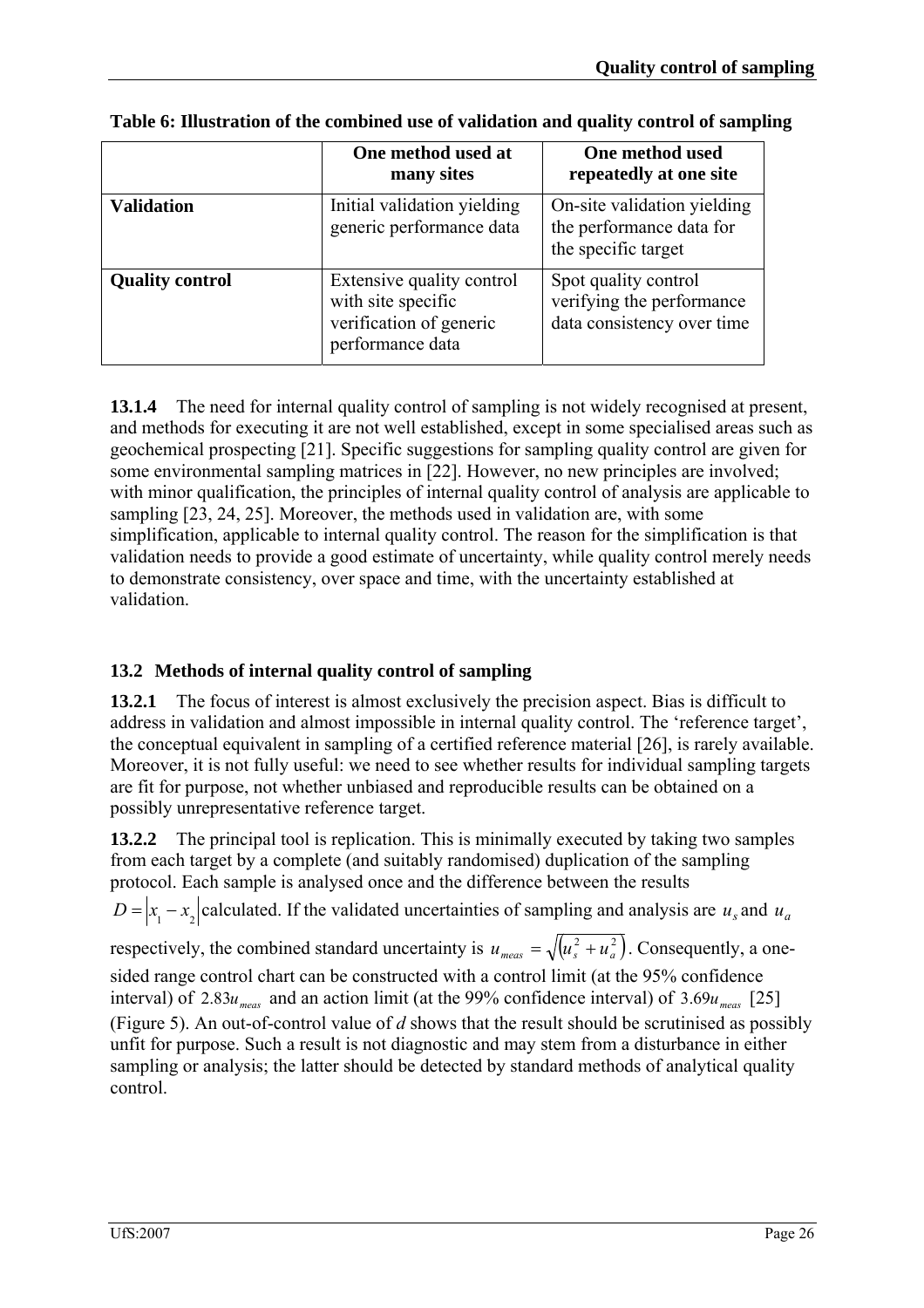

# **Figure 5: Example of an R-chart for quality control of sampling**

For the construction of this R-chart see the Nordtest Guide [25].

**13.2.3** The data from quality control can also be used to update sampling method precision as obtained in method validation using the same methods, ANOVA or relative difference calculations.

**13.2.4** In some instances, the extra cost of duplicate sampling can be eliminated by use of the SAD (Split Absolute Difference) method in which the normal number of increments to be combined as the sample is segregated at random into two equal sized sub-sets, each of which is processed and analysed separately [27, 28]. The difference between such results has an uncertainty of  $\sqrt{4u_s^2 + 2u_a^2}$  if conditions applying to validation are maintained. This again could be used to define an action limit in a one-sided control chart.

# **14 Reporting and interpreting uncertainty**

#### **14.1 Introduction**

**14.1.1** It is crucial to ensure that reports are clear as to the measurand being reported. In particular, it is important to be clear whether the result and its uncertainty apply to a single test portion, a laboratory sample, the whole of a sampling target (e.g. a bulk material), or a series of targets. Using the principles of the GUM [2] and previous Eurachem/CITAC Guides [1], uncertainty will initially be estimated in the form of a standard uncertainty,  $u$ , which includes due allowance for all effects which may reasonably influence the result. Uncertainty may be quoted in this form without change. However, it is often convenient to report in other forms for increased confidence or for wider applicability. It is essential to note any limitations in the estimate of uncertainty, such as the exclusion of sampling bias or other neglected effects. The following paragraphs describe the most important issues, and give some guidance on their interpretation.

#### **14.2 Expanded uncertainty,** *U*

**14.2.1** The standard uncertainty *u* applied to a result in the form  $x \pm u$ , and associated with a normal distribution, describes an interval including only about 68% of the area of the distribution. This is usually taken to indicate that there is a greater than 32% probability of the measurand value being outside this interval. This is considered insufficient confidence for most practical applications. It is therefore normal practice to apply a suitable multiplier to the standard uncertainty so that the quoted interval includes a greater proportion of the dispersion.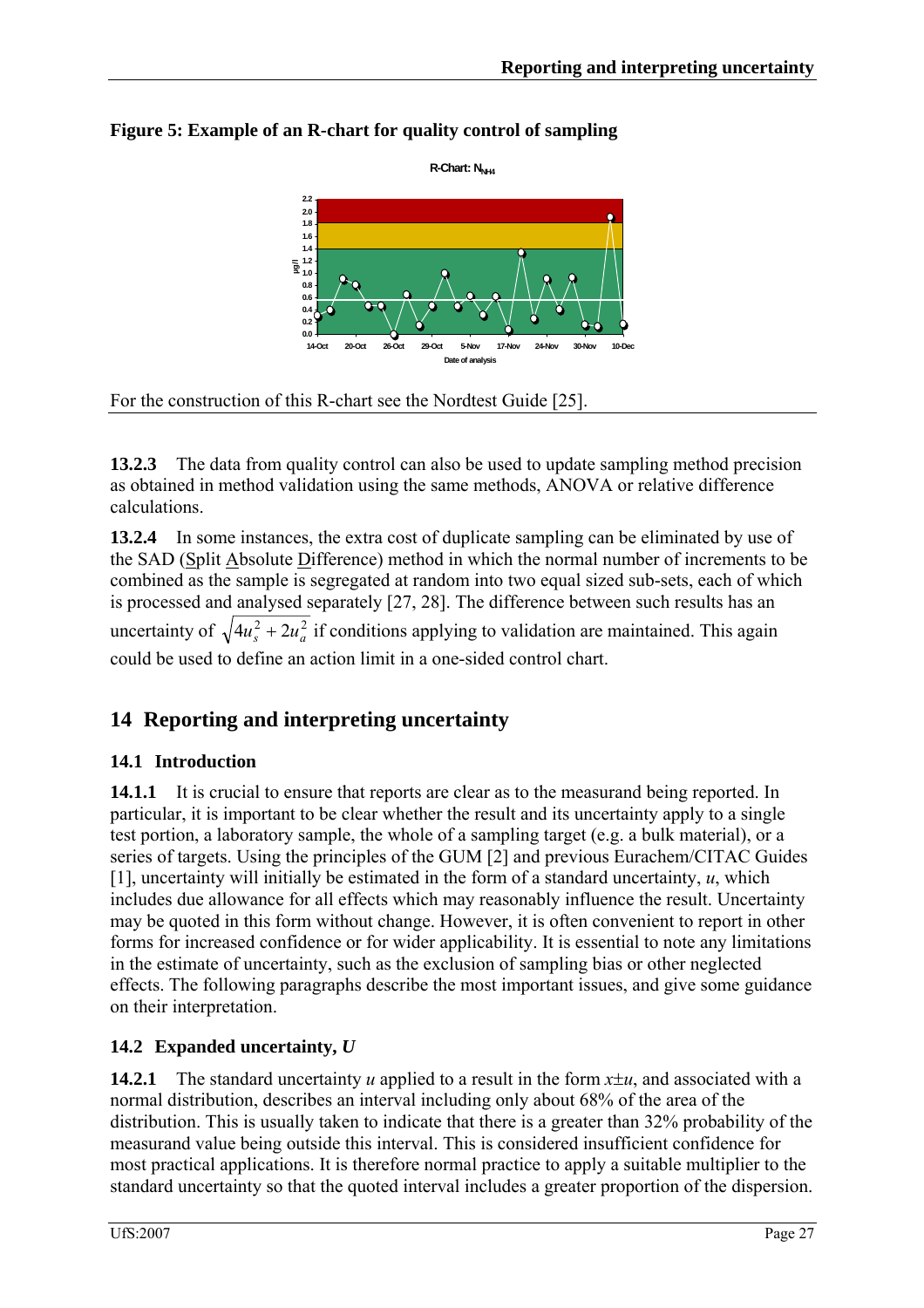Conventionally, this multiplier, usually designated *k*, is referred to as the *coverage factor*, and the product *ku=U* is referred to as the *expanded uncertainty*.

**14.2.2** The choice of *k* is discussed in considerable detail in other publications [1, 2]. However, the key principles are:

- *k* should be chosen to reflect an approximate confidence interval for the particular distribution.
- If a particular distribution is known to be applicable, it is used. Otherwise, a normal distribution is considered a reasonable assumption where the dominant contributions to uncertainty are all normally distributed or there are several approximately equal contributions from arbitrary distributions. With this assumption, *k* is typically based on the value of Student's *t* for an appropriate (two-tailed) level of confidence and number of degrees of freedom.
- In the modelling approach, the number of degrees of freedom is formally derived from the degrees of freedom for contributing uncertainties according to a published formula [1, 2], or approximated from the number of degrees of freedom for the dominant contribution [1]. More commonly, the number of degrees of freedom is assumed to be sufficiently large to justify a choice of  $k=2$  for approximately 95% confidence.

For most practical purposes,  $k=2$  is considered acceptable, and is sometimes mandatory [29]. However, it is important to state the value of *k* used, and the approximate level of confidence that *k* implies, when reporting expanded uncertainty.

## **14.3 Relative uncertainty statements**

**14.3.1** It is often found that the standard uncertainty from sampling increases approximately proportionally with the value of the result. Under these circumstances, it is often most practical to quote the uncertainty in a relative form, such as a relative standard deviation  $(u/x)$ or percentage interval using Equation 4 (e.g.  $\pm 10\%$ ). The relative value quoted is usually based on an estimate of uncertainty for one or more representative results, but is applicable over a greater range of concentration values.

**14.3.2** It is important not to extrapolate a simple relative standard deviation to zero concentration, as uncertainty does not normally disappear entirely at very low levels and the proportionality assumption is no longer valid. More general approaches to these situations can either specify a range of concentration over which the relative uncertainty value applies [25], or else express the uncertainty as a function of concentration [1, 42].

# **14.4 Contributions to uncertainty**

**14.4.1** The exact steps that are included in each contribution to the measurement uncertainty need to be stated. Depending on the method of estimation employed, the details of the experimental design, and the person to whom the information is intended, it is possible to quantify some specific components of the measurement uncertainty. For example, the experimental design in Figure 2 will give separate estimates of two components called 'sampling' and 'analysis'. When the details of this particular implementation of the design are examined it becomes evident that uncertainty from physical sample preparation is included within the general title of 'sampling', whereas that from chemical preparation is included within 'analysis'. If required, it is possible to insert a further level of duplication of physical preparation within the experimental design to estimate the separate contribution which that particular step introduces [30]. The exact steps that are included in each contribution to the measurement uncertainty need to be documented. For less experienced users of analytical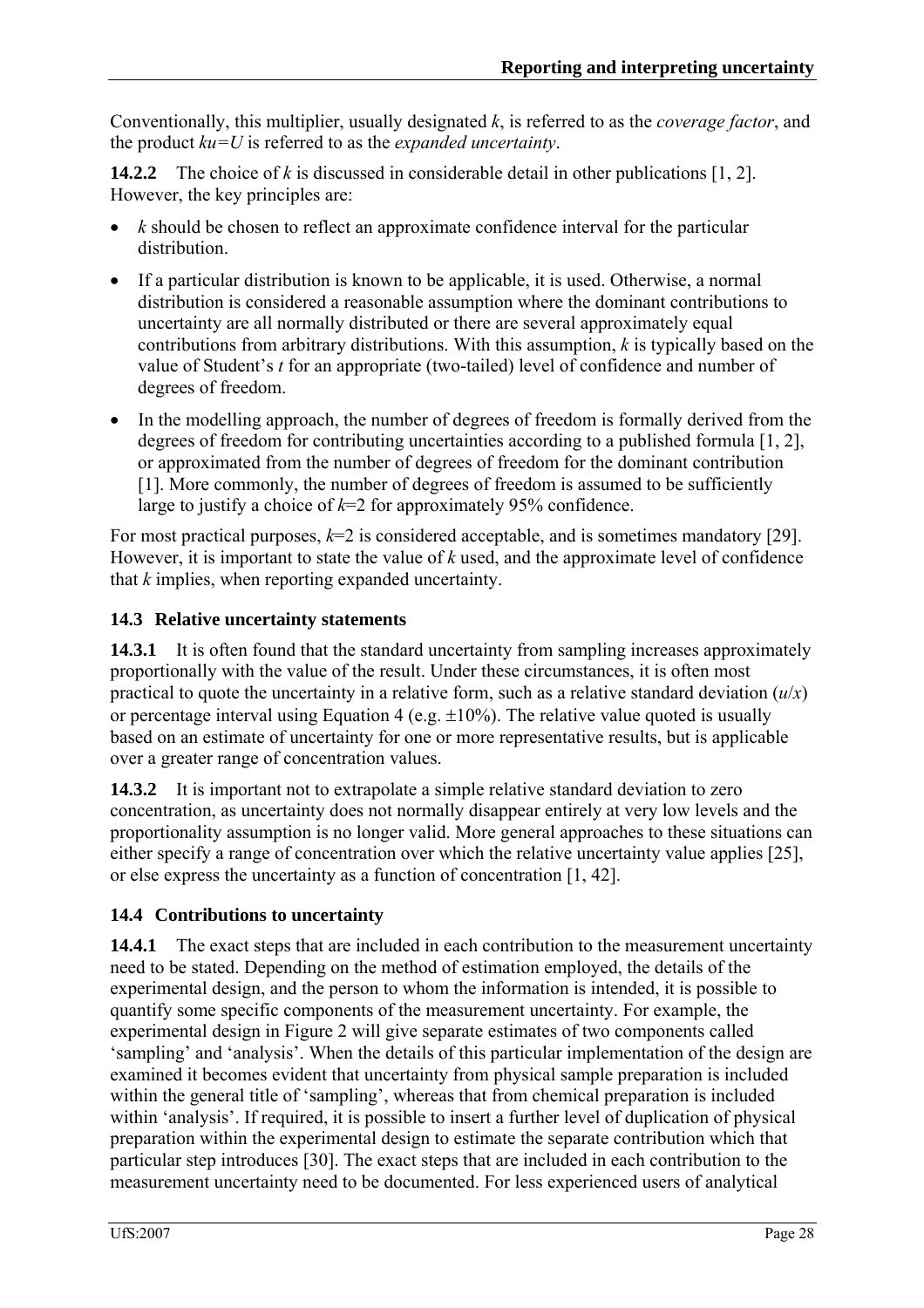measurements, it may be better to report one value for the whole uncertainty of the measurement, stating in a footnote which sources have been considered.

### **14.5 Applicability of estimates**

**14.5.1** Recalling the discussion of specification of the measurand (Section 5.2) it is crucial to ensure that reports are clear as to the measurand being reported. As observed in Section 14.1.1, it is particularly important to state clearly whether the result and its uncertainty apply to a single test portion, a laboratory sample, the whole sampling target, or to a series of targets. Unlike estimates of uncertainty for analytical measurements, it is very probable that the same sampling protocol will produce measurements with different levels of uncertainty from sampling when it is applied to a new sampling target. New estimates will be required for substantially different targets, particularly when there is reason to suppose that the degree of heterogeneity has changed.

### **14.6 Interpretation of uncertainty statements against limits**

14.6.1 Results are often compared with tolerances or regulatory limits in order to assess compliance with a requirement. In making such comparisons, it is important to take uncertainty into account. A full discussion is beyond the scope of the present Guide; more detailed discussion will be found in references [1] and [31]. The basic principles are:

- Decide whether the decision requires proof of compliance, proof of *non*-compliance, or a 'shared risk' approach, and set an appropriate level of confidence.
- For proof of compliance, the result and its uncertainty interval must be entirely within the permitted range.
- For proof of *non*-compliance, the result and its uncertainty interval must be entirely *out*side the permitted range.
- For shared risk approaches, set a range for acceptable measurement results based on the permitted interval, adjusted to provide a specified probability of false acceptance and false rejection rates. Recent guidance gives useful details of the procedure [32].

For regulatory purposes, it is important to consult the specific regulations applicable, as no general guidance can currently cover all cases. For example, it is generally considered unsafe to 'pass' material that is not proven compliant, dictating a proof of compliance approach. Criminal prosecution in most countries, however, requires clear proof of *non*-compliance and in these circumstances (e.g. blood alcohol prosecutions) it is normal practice to seek proof of non-compliance at high levels of confidence.

# **15 Cost of estimating uncertainty from sampling**

**15.1** It would seem logical to consider the total budget for validation and quality control of sampling to be judged together against the costs that will arise from erroneous decisions based on inadequate estimates of uncertainty. It is recognised that implementing uncertainty estimation will increase the overall costs of measurement. Applying the duplicate method, for example, can increase the cost of sampling by up to 10%, and the analysis by 30% (i.e. three additional analyses are required for applying the balanced design to 10% of the sampling targets. An unbalanced experimental design may be performed, in which only one of the duplicate samples is analysed twice, if suitable statistical treatment is performed. This increased cost can be justified, however, by the additional information gained and the reduced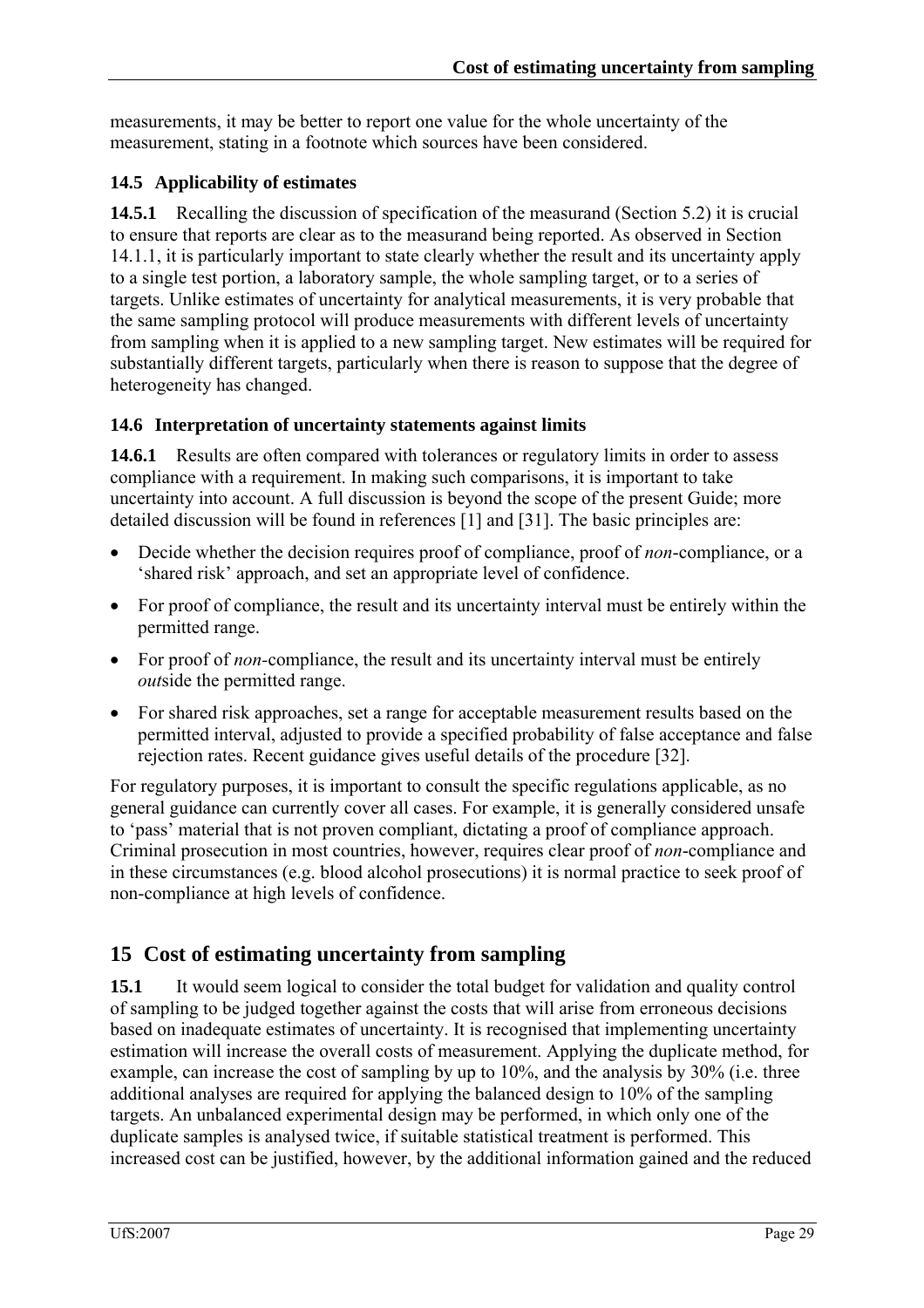potential losses from incorrect decisions that might have been made without knowledge of the uncertainty (Section 16).

**15.2** It is more difficult to evaluate general costs for the other methods of uncertainty estimation. Inter-organisational sampling trials require the expenses of at least eight different participants (to obtain an acceptable reliability [11]), and are therefore likely to be significantly higher than those for the duplicate method. Modelling methods will require detailed information about the material being sampled. For some materials that are relatively consistent over many batches these values may be generally applicable, and therefore make this approach more cost-effective than empirical methods that take larger numbers of extra measurements on each batch. This discussion must therefore include the extent to which the uncertainty value for a particular protocol/material combination is estimated at a preliminary validation, and how much the value is continually monitored and/or updated by an ongoing sampling quality control scheme (Section 1). It would seem logical to consider the total budget for validation and quality control of sampling to be judged together against the costs that will arise from erroneous decisions based on inadequate estimates of uncertainty.

# **16 Judging fitness for purpose of measurements using uncertainty**

**16.1** A proper understanding of uncertainty from sampling must be embedded in the broader perspective of fitness for purpose. Three approaches have been suggested for setting fitness-for-purpose criteria. The first approach is to set an arbitrary limit on the maximum value of uncertainty that is considered acceptable. This approach has been widely applied in the analytical sector, where a target relative uncertainty has been applied (e.g. 10%). The problem with this approach is that it does not necessarily relate to intended purpose for which the user requires the measurement.

**16.2** The second approach is to compare the variance generated by the measurement (sampling and analysis) to the variance of the measurements between the different sampling targets. There are many situations where the objective of the measurements is to compare concentrations between different targets, such as in mineral exploration where the objective is to locate a target with significantly higher concentration of an element of interest (e.g. gold). One application of this approach, for example, sets the fitness-for-purpose criterion so that the measurement variance does not contribute more than 20% to the total variance (defined in Equation 2) [33].

**16.3** The third, and most generally applicable, approach to judging the fitness for purpose of measurements, is consider the effect of the measurement on its ultimate purpose. All analytical measurement is undertaken to support a decision. A decision can be either correct or incorrect. An incorrect decision involves extra costs, and an incorrect decision is more likely if the uncertainty is higher. Consider, for example, the manufacture of a material against a specification of a maximum acceptable level of an impurity.<sup>8</sup> Each batch of material is analysed to determine the level of the impurity. A 'false positive' result has the outcome that the batch of material is discarded or reworked unnecessarily to reduce the apparently unacceptable level of impurity. A 'false negative' result means that a defective batch is released to the customer, a situation that may require financial compensation. Both of these situations are more likely to occur if the uncertainty is higher. This seems to suggest that the measurement should be undertaken so that the uncertainty is the smallest that can be

 $\overline{a}$ 

<sup>&</sup>lt;sup>g</sup> This concept is equally applicable to situations where materials have regulated minimum analyte concentrations, in which case the terms 'false compliance' and 'false non-compliance' are applicable.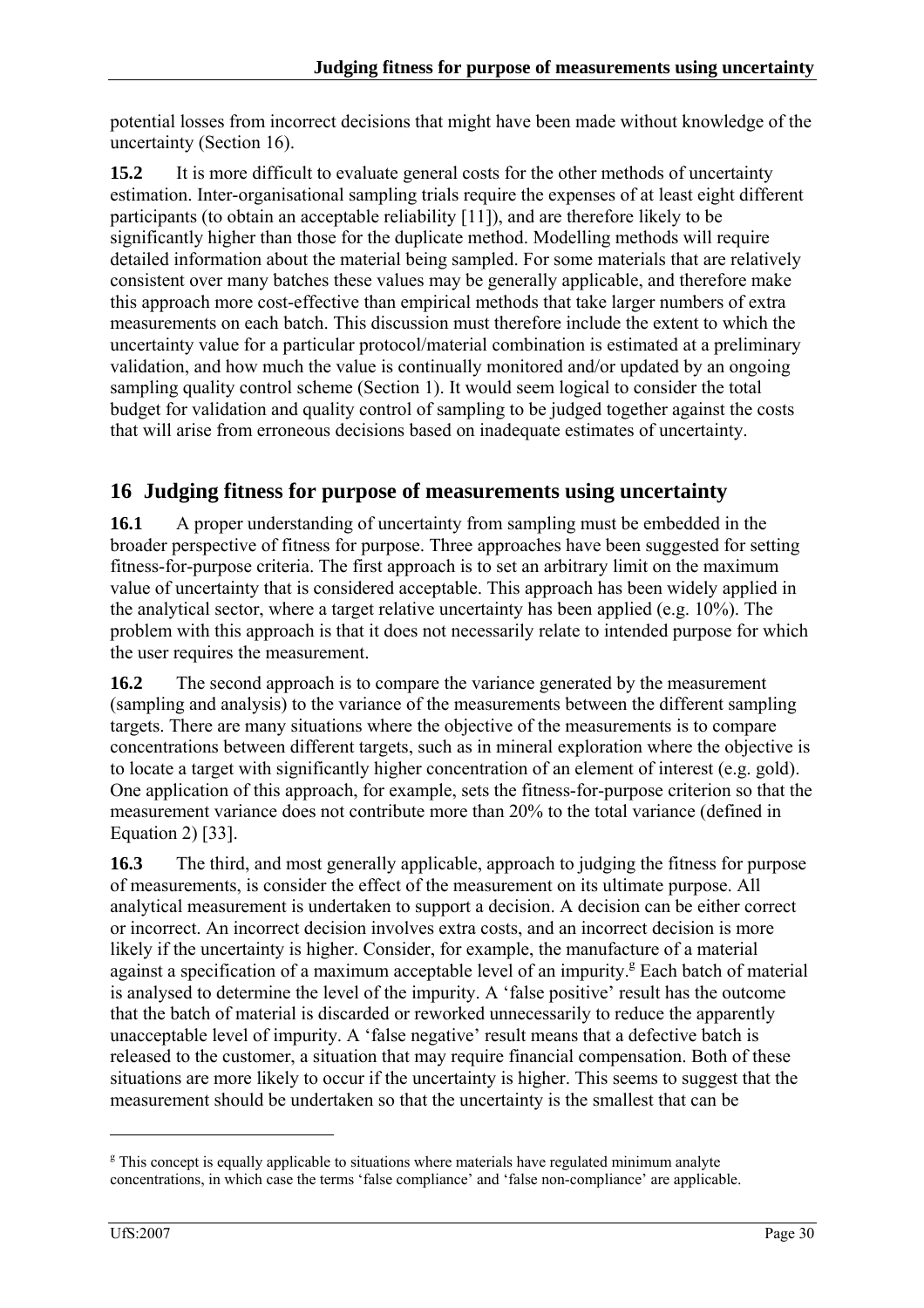achieved. However, reducing the uncertainty of a measurement result requires rapidly escalating costs. A useful rule here is that, where random variation dominates the uncertainty, the cost of a measurement is inversely proportional to the square of the uncertainty; a reduction in uncertainty by a factor of 2 calls for an increase in expenditure by a factor of 4.

**16.4** The true cost of a decision is the sum of the measurement costs and the excess costs of incorrect decisions. From the above we can see that this sum has a minimum value at some particular level of uncertainty (Figure 6), and this uncertainty is the definition of fitness for purpose.

**Figure 6: Schematic loss functions dependent on uncertainty of measurement** 



Line A shows the costs of measurement. Line B shows costs of incorrect decisions. The sum of these two lines (the total cost shown by the highest line) shows a minimum cost at point C, which is the uncertainty that can be regarded as fit for purpose.

**16.5** The optimal apportionment of resources between sampling and analysis is also a matter of costs. Even an elementary consideration (excluding costs) shows that the uncertainties of sampling and analysis should be roughly balanced. For example, if the uncertainties of sampling and analysis are 10 and 3 units respectively, the overall uncertainty of measurement is  $\sqrt{10^2 + 3^2} = 10.4$ . The overall uncertainty is hardly affected by a reduction of the uncertainty of analysis: if it is reduced to (say) 1 unit, the overall uncertainty is reduced to  $\sqrt{10^2 + 1^2} = 10.05$ , an inconsequential change. A more sophisticated approach takes into account the different costs of analysis and sampling. If the unit costs of sampling and analysis are A and B for the same specific level of uncertainty, the optimum ratio of sampling uncertainty  $u_{\text{sum}}$  to analytical uncertainty  $u_{\text{rand}}$  is given by

$$
\frac{u_{\text{ samp}}}{u_{\text{anal}}} = \left(\frac{A}{B}\right)^{1/4}.
$$

This ratio provides the minimum expenditure for a given overall uncertainty of  $\sqrt{u_{\textit{sample}}^2 + u_{\textit{anal}}^2}$ or, alternatively, the minimum uncertainty for a given expenditure [34].

Methods for modifying uncertainty from sampling are discussed in Appendix E, although operating at 'minimum total cost' is not always achievable or necessary.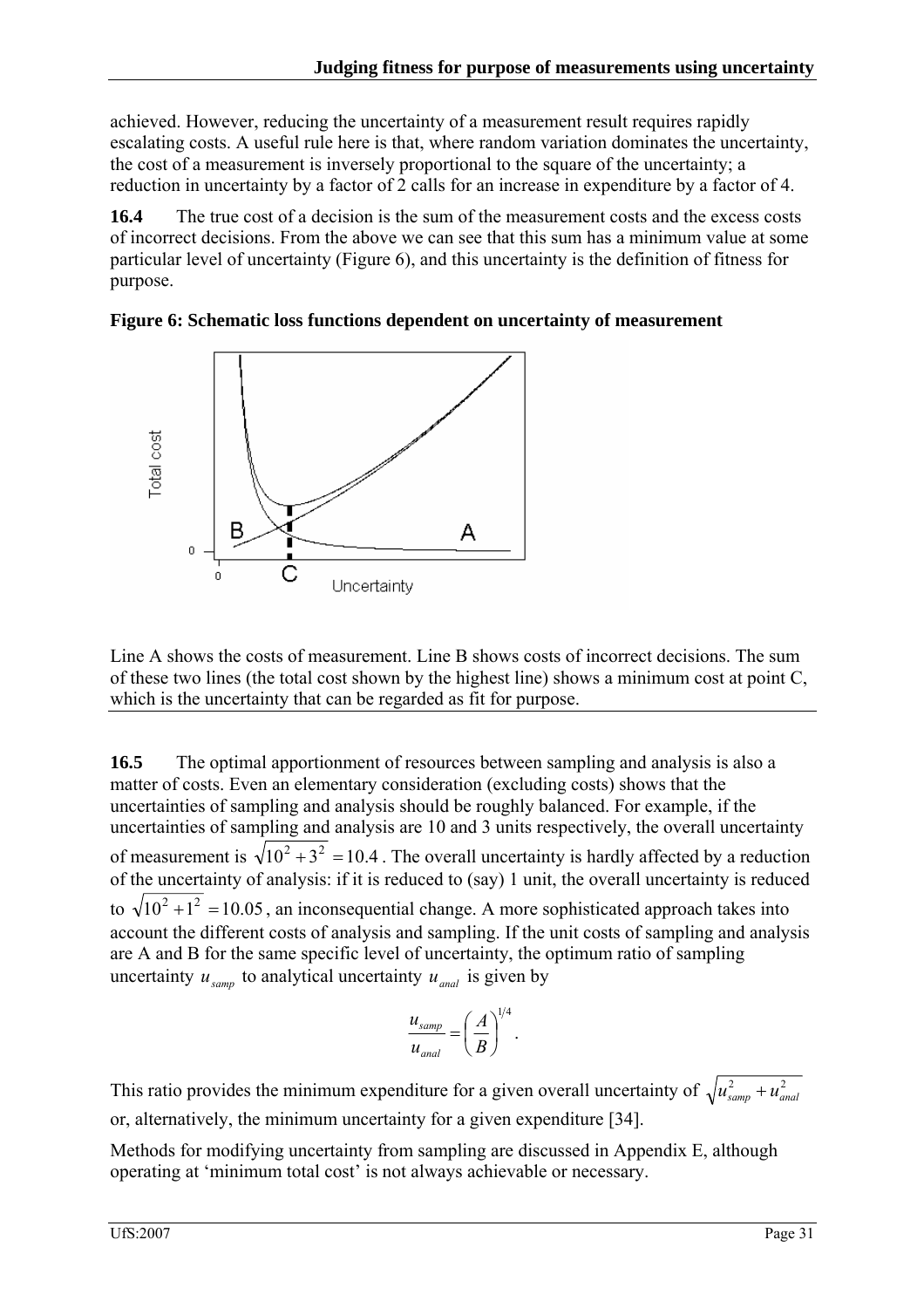### **17 Implications for planning sampling and measurement strategies**

#### **17.1 Expertise and consultation**

As Section 4 shows, the sampling and analytical processes cover a range of activities. Different parts of the process are frequently allocated to different staff, who may have very different knowledge of the objectives and, more importantly, differing knowledge of the effect of different parts of the process. In general, all of those involved will have good knowledge of some part of the process, but few are able to advise on the complete process. It is therefore important that sample planners involve analytical chemists and experienced sampling technicians where possible in planning sampling. It is also prudent to include statistical experts in most circumstances (see below). Decision makers (i.e. business managers and those acting on the results of sampling activities) should be involved in planning for new applications, and regulators should also be consulted where a protocol is intended to support regulation.

Although the principles of this Guide are widely applicable, expert statistical guidance is always valuable and should be considered essential in some circumstances. These include:

- where the observed or expected frequency distributions are not normal, for example where the results contain more than 10% outliers, or where the results show markedly asymmetric distributions;
- where large financial or social consequences depend on a reliable estimate of uncertainty;
- where confidence intervals are needed on the estimates of uncertainty or, for more complex sampling plans, on the measurement results;
- where the sampling strategy is more complex than simple random sampling with replicated measurements, for example in implementing stratified sampling.

#### **17.2 Avoiding sampling bias**

The methods described in this Guide are suitable for establishing the variability of sampling, but only the more complex methods can begin to assess uncertainties associated with possible bias in sampling. For this reason, close attention should be paid to minimising potential sources of bias. These include possible bias associated with differential sampling due to particle size, density or flow-rate; bias in selection of sampling points; the effect of different sampling equipment etc. Specific expertise in sampling methodology should be sought unless these factors can be demonstrated to be adequately controlled or are completely specified by an established sampling protocol.

#### **17.3 Planning for uncertainty estimation**

Sampling exercises should always make provision for at least some replicated samples and measurements in order to assess the uncertainty of the results.

#### **17.4 Fitness-for-purpose criteria**

Planning should ideally begin with the establishment of clear fitness-for-purpose criteria, taking into account the relative costs and uncertainties of sampling and analysis where they are known or can reasonably be determined in advance. Section 16 provides guidance on how analytical and sampling effort can be optimised.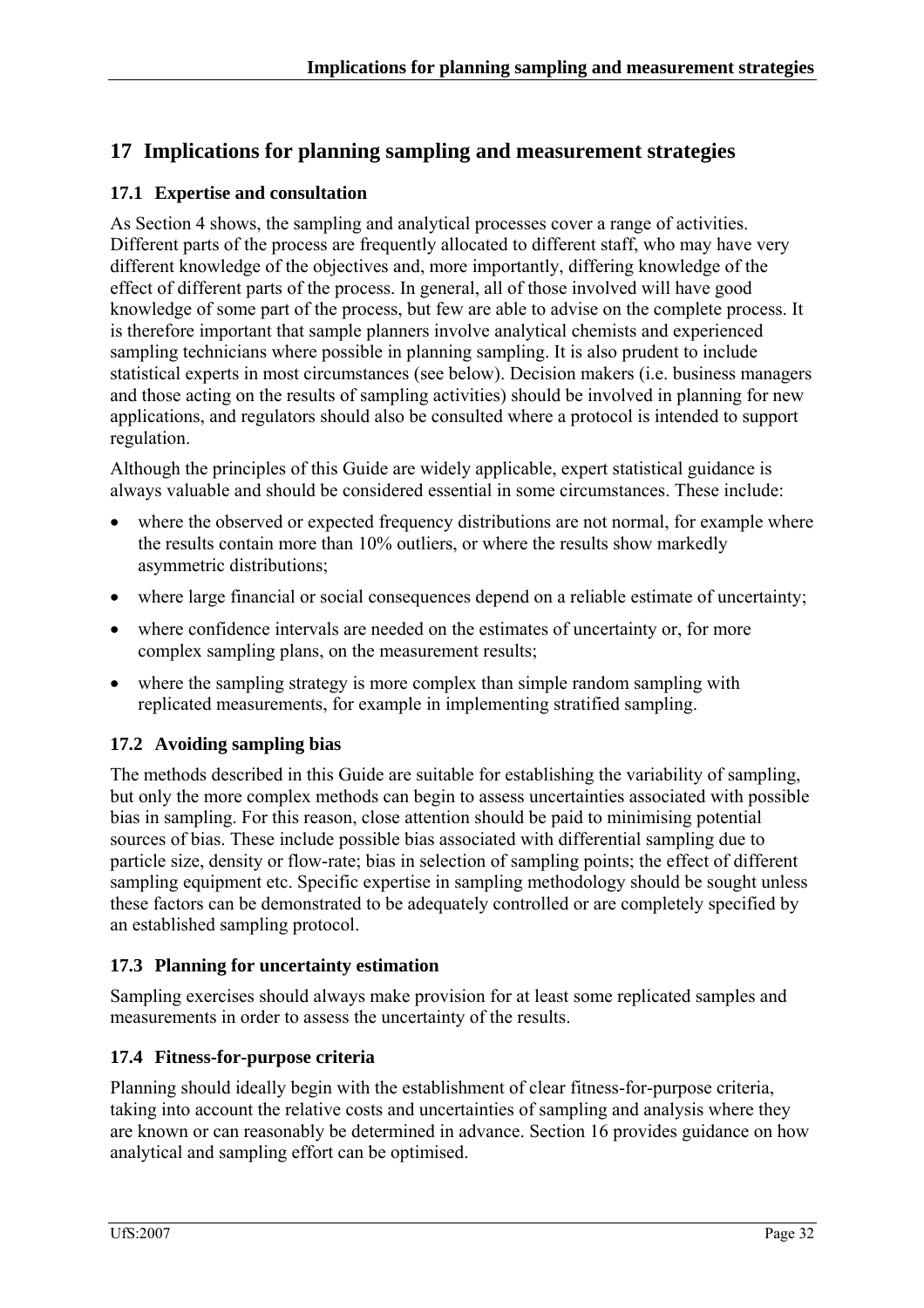### **17.5 Use of prior validation data**

The main uncertainties associated with analytical measurements are often estimated during, or on the basis of, analytical method validation, a process which is carried out prior to bringing the method into use. Consideration accordingly needs to be given as to whether the variability found as part of the sampling experiment should replace, inform, or simply serve as a check on, the analytical measurement uncertainty assessed using prior information. In considering this issue, it should be noted that the variability observed during a relatively short series of analyses is rarely sufficient as an estimate of uncertainty. Long-term studies are generally more reliable. It is accordingly safer to rely on prior validation data unless the observed variation is significantly higher.

Uncertainties associated with sampling variability can themselves be estimated in advance, particularly where a long-term sampling programme is to be planned and implemented. Under these circumstances, it is usually prudent to obtain an initial estimate of sampling uncertainty. Ongoing studies can then serve as a check on continuing validity of the uncertainty estimate, for example by applying internal quality control principles as discussed in Section 13.

### **17.6 Acceptability of sampling uncertainty**

Before reporting measurements, it should be evaluated whether they are acceptable and in accordance with the quality objectives set for the whole uncertainty and its sampling component, probably based on some fitness-for-purpose criterion, prior to the measurements.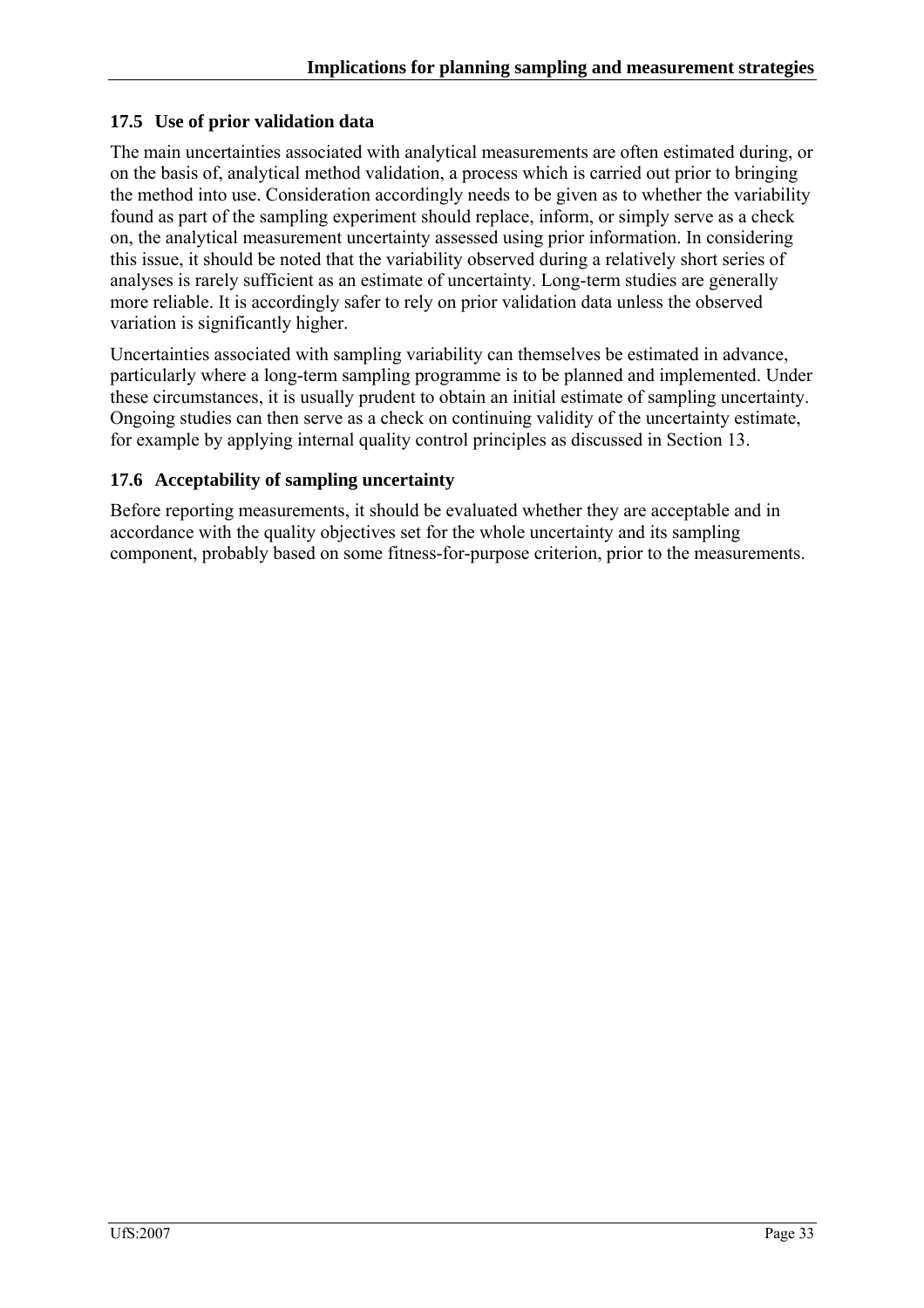# **Appendix A: Examples**

## Introduction

The most effective way to explain the methodologies described in the main text of this Guide is to show worked examples. These examples are not intended to cover all circumstances, but to show how the general principles can be applied to a variety of situations across a range of different sectors. These include food (production and retail), animal feed, and environment (soil and water). The examples are all structured using the same basic format, so as to aid comprehension and comparability.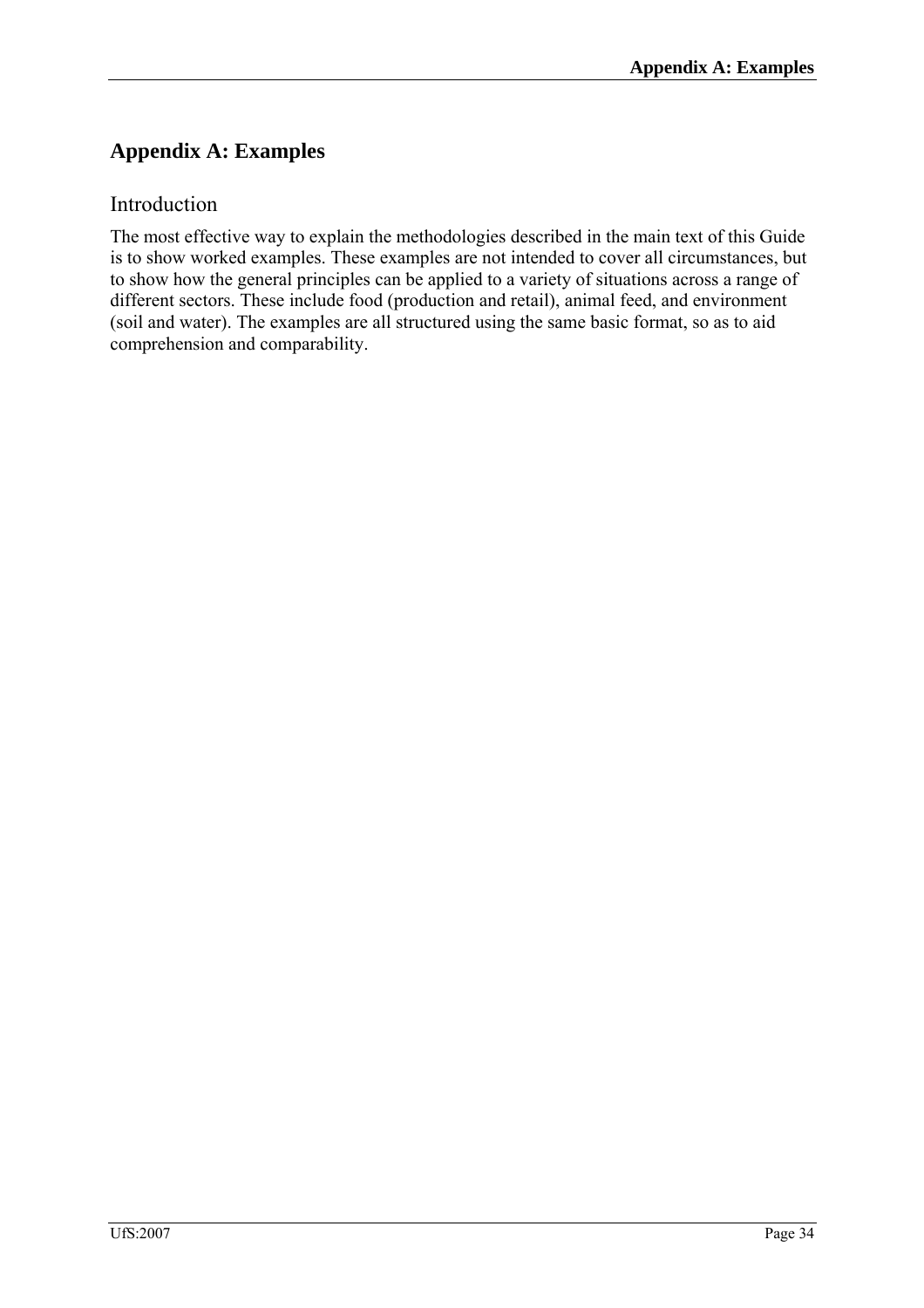| Measurand                                                          |                                        |                          |                                                        | Uncertainty estimation                                                 |                                    |                        |
|--------------------------------------------------------------------|----------------------------------------|--------------------------|--------------------------------------------------------|------------------------------------------------------------------------|------------------------------------|------------------------|
| Analyte/<br>Technique                                              | Unit <sup>1</sup>                      | Sector/<br><b>Matrix</b> | <b>Sampling</b><br>target(s)                           | Purpose                                                                | Design                             | <b>Statistics</b>      |
| Nitrate/Hot<br>water<br>extraction and<br>determination<br>by HPLC | $mg \, kg^{-1}$<br>as received Lettuce | Food/                    | 1 bay of<br>Iceberg<br>lettuce<br>grown under<br>glass | Uncertainty $-$<br>total<br>measurement,<br>sampling and<br>analytical | Empirical<br>- duplicate<br>method | Robust<br><b>ANOVA</b> |

# **Example A1: Nitrate in glasshouse grown lettuce**

# 1 Scope

Estimate the measurement uncertainty, and contributions from sampling and analysis, for routine monitoring of glasshouse grown lettuce, using a standard sampling protocol.

# 2 Scenario and sampling target

Nitrate is essential for plant health; however, there are concerns for human health associated with eating elevated levels of nitrate. The concentrations of nitrate in lettuce are regularly monitored in line with EC requirements. Concentration estimates are made for each 'bay' of up to 20,000 lettuce heads, and the result for each bay used individually in assessing conformance with the relevant Regulation. Each bay is accordingly considered a sampling target, rather than individual heads of lettuce. In order to make a reliable comparison of the measured nitrate concentrations against the European regulatory threshold [35] (4500 mg kg-<sup>1</sup>), an estimate of the measurement uncertainty is desirable.

# 3 Sampling protocol

The accepted protocol for this purpose specifies that one composite sample is prepared from 10 heads of lettuce harvested from each bay of lettuce [36]. The lettuces are selected by walking a W shape or five-point die shape through the bay under investigation. This protocol is applied to all bays regardless of the size. Samples were taken in the morning and transported to the contracted analytical laboratory in ice-packed cool boxes to arrive within 24 hours of sampling.

# 4 Study design – duplicate method (Section 9.4.2)

The minimum of eight targets were selected for inclusion in the uncertainty estimation protocol. For each of these bays a second 10-head sample was taken (S2) in addition to the routine sample (S1). This duplicate sample was taken in a way that represented the variation that could occur due to the ambiguities in sampling protocol, for example positioning of the origin of the W design, and its orientation.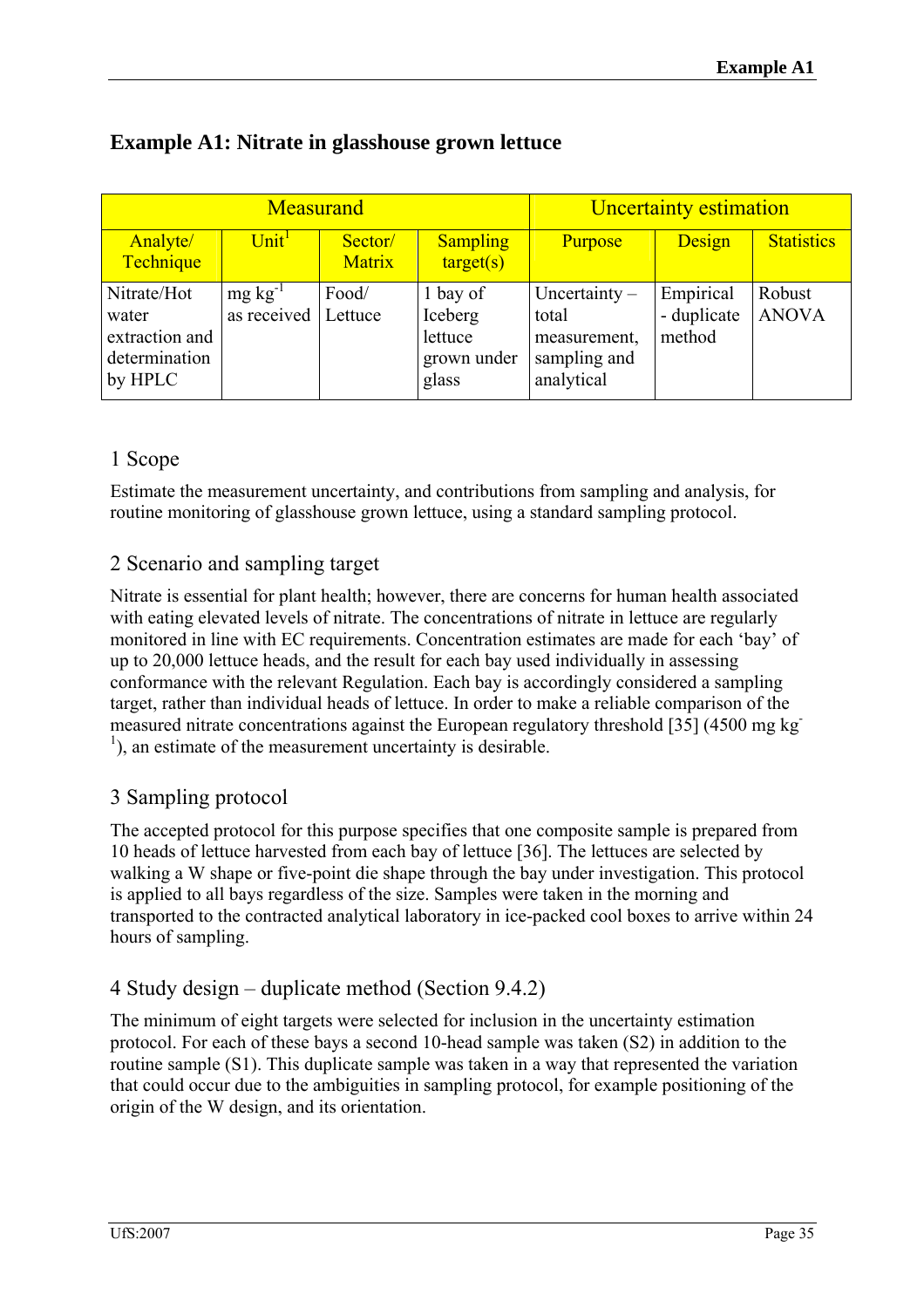#### **Figure A1.1: Example of the 'duplicate method'**



Example of how the duplicate method can be applied. Using the W design as an example, the protocol stipulates the design but not the position or orientation. The 'W' is equally likely to start on the left or the right. Ten heads are taken along the line of the W to create a composite sample for one target.

### 5 Sampling and analysis in the laboratory

Primary samples were frozen on receipt at the laboratory. A lettuce (increment) from each 10 head sample was cut into four equal quarters and two quarters retained. This was repeated for each of the 10 increments in the sample. The resultant 20 quarters were place in a Hobart processor and macerated to process a composite sample. Two analytical test portions (10 g) were taken. Each test portion was extracted using hot water and the nitrate concentration was determined by HPLC (ultra-violet detector). Quality control samples (spike recovery) were analysed concurrently with the real samples. No significant analytical bias could be detected and so bias correction was considered unnecessary for the resultant data. The raw measurement values use for the estimation of uncertainty had appropriate rounding, and no suppression of values less than either zero, or the detection limit.

### 6 Results

The best estimates of the nitrate concentration at each of the eight target locations are shown in Table A1.1.

**Table A1.1:** Measurements of the concentration (mg kg<sup>-1</sup>) of nitrate in eight duplicated samples. The duplicate samples are labelled S1 and S2. Likewise, duplicate analyses are labelled A1 and A2. Hence, DS1A2 (value  $4754$  mg kg<sup>-1</sup>) is analysis 2, from sample 1 from sampling target D

| <b>Sample</b> | <b>S1A1</b> | <b>S1A2</b> | S2A1 | S2A2 |
|---------------|-------------|-------------|------|------|
| target        |             |             |      |      |
| A             | 3898        | 4139        | 4466 | 4693 |
| B             | 3910        | 3993        | 4201 | 4126 |
| $\mathcal{C}$ | 5708        | 5903        | 4061 | 3782 |
| D             | 5028        | 4754        | 5450 | 5416 |
| E             | 4640        | 4401        | 4248 | 4191 |
| F             | 5182        | 5023        | 4662 | 4839 |
| G             | 3028        | 3224        | 3023 | 2901 |
| H             | 3966        | 4283        | 4131 | 3788 |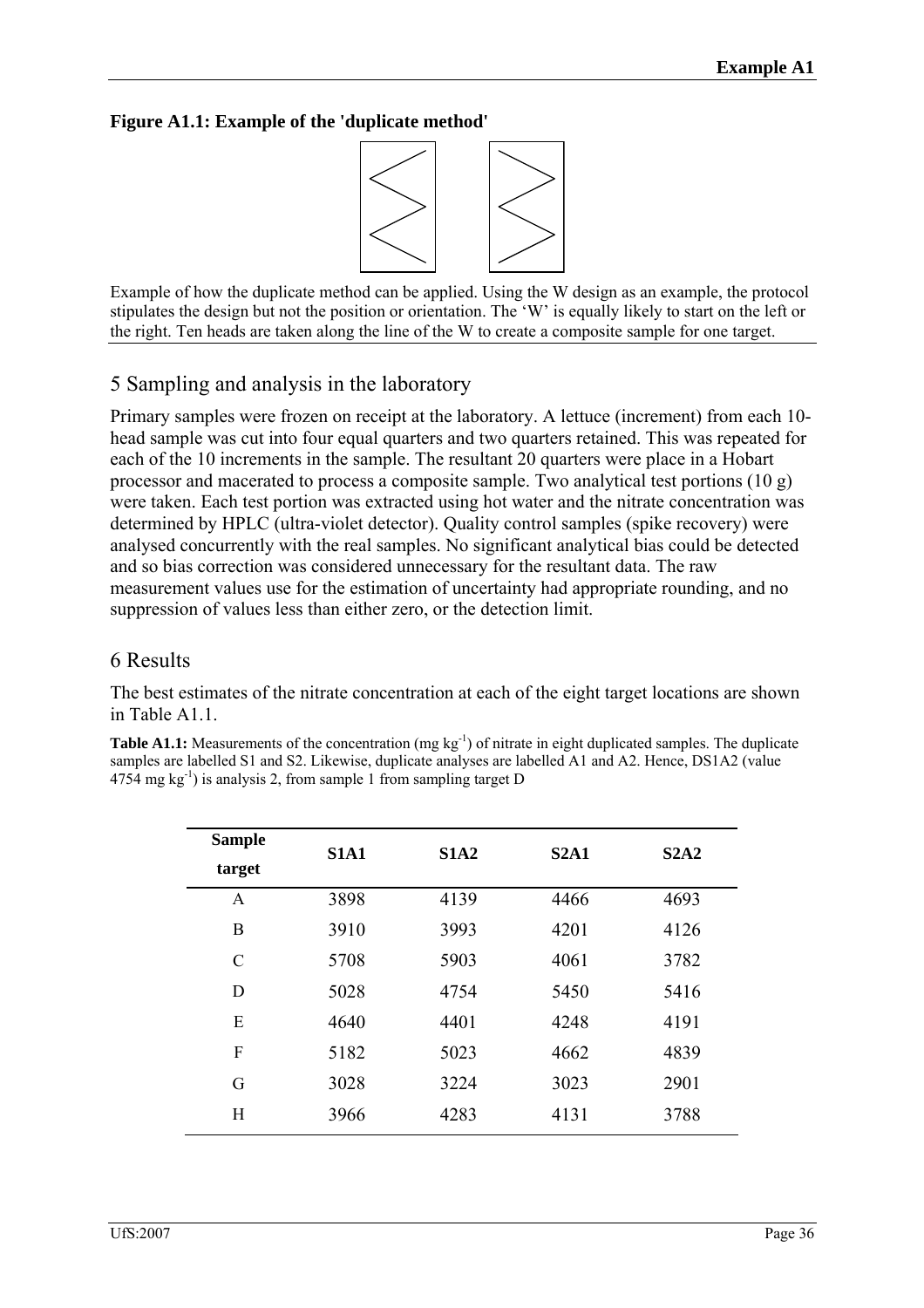Before applying statistical methods it is useful to inspect the data to ascertain the general levels of variability. The analytical duplicates (e.g. BS1A1 and BS1A2) are generally within  $300 \text{ mg kg}^{-1}$  of each other, suggesting an analytical precision of less than 10%. The sample duplicates (e.g. DS1 and DS2) agree less well, but generally differ by less than 20%. However, one target (C) displays a greater difference, suggesting an outlying value.

Quantification of the random component of the measurement uncertainty and two of its main components (sampling and analysis) was made using robust analysis of variance (RANOVA, Appendix C3, with output in Figure.A1.2. Robust ANOVA was used here as outlying targets are, in this relatively well-controlled environment, considered likely to be anomalies, rather than reflecting the underlying population statistics, and as a precaution against analytical outliers.

Note: Robust methods should *not* be used where apparent outliers arise as part of the typical population of sampled increments or targets, unless the specific implementation allows for non-normal distributions for part of the assumed error structure.

|                                          | <b>CLASSICAL ANOVA RESULTS</b> |           |           |             |  |  |  |
|------------------------------------------|--------------------------------|-----------|-----------|-------------|--|--|--|
| Mean = $4345.5625$                       |                                |           |           |             |  |  |  |
| Standard Deviation (Total) = $774.5296$  |                                |           |           |             |  |  |  |
| Sums of Squares $= 12577113$             | 4471511                        | 351320    |           |             |  |  |  |
|                                          | Between-target                 | Sampling  | Analysis  |             |  |  |  |
| <b>Standard Deviation</b>                | 556.2804                       | 518.16089 | 148.18063 |             |  |  |  |
| Percentage Variance                      | 51.583582                      | 44.756204 | 3.6602174 |             |  |  |  |
|                                          |                                |           |           |             |  |  |  |
| <b>ROBUST ANOVA RESULTS:</b>             |                                |           |           |             |  |  |  |
| Mean = $4408.3237$                       |                                |           |           |             |  |  |  |
| Standard Deviation (Total) = $670.57617$ |                                |           |           |             |  |  |  |
|                                          | Between-target                 | Sampling  | Analysis  | Measurement |  |  |  |
| <b>Standard Deviation</b>                | 565.39868                      | 319.04834 | 167.94308 | 360.5506    |  |  |  |
| Percentage Variance                      | 71.090791                      | 22.636889 | 6.2723172 | 28.909209   |  |  |  |
| <b>Relative Uncertainty</b>              |                                | 14.474814 | 7.6193626 | 16.357719   |  |  |  |
| $(\%$ at 95% confidence)                 |                                |           |           |             |  |  |  |

#### **Figure A1.2**

The output of ANOVA for data produced form a balanced experimental design (*n* = 8, Table A1.1). Both robust and classical estimates are given for comparison. Standard deviation estimates are computed for 'betweentarget' (*sbetween-target*), 'within-target' (*ssamp*) and within-chemical analysis (*sanal*). Results are in the same units of concentration as the input data (i.e. mg  $kg^{-1}$  in this case).

Extracting the robust estimates from this output gives:

 $s_{\text{r}} = 319.05 \text{ mg kg}^{-1}$ *sanal*= 167.94 mg kg-1

Equation 1 can be used to calculate:

 $s_{meas} = \sqrt{(s_{samp}^2 + s_{anal}^2)} = 360.55$  mg kg<sup>-1</sup>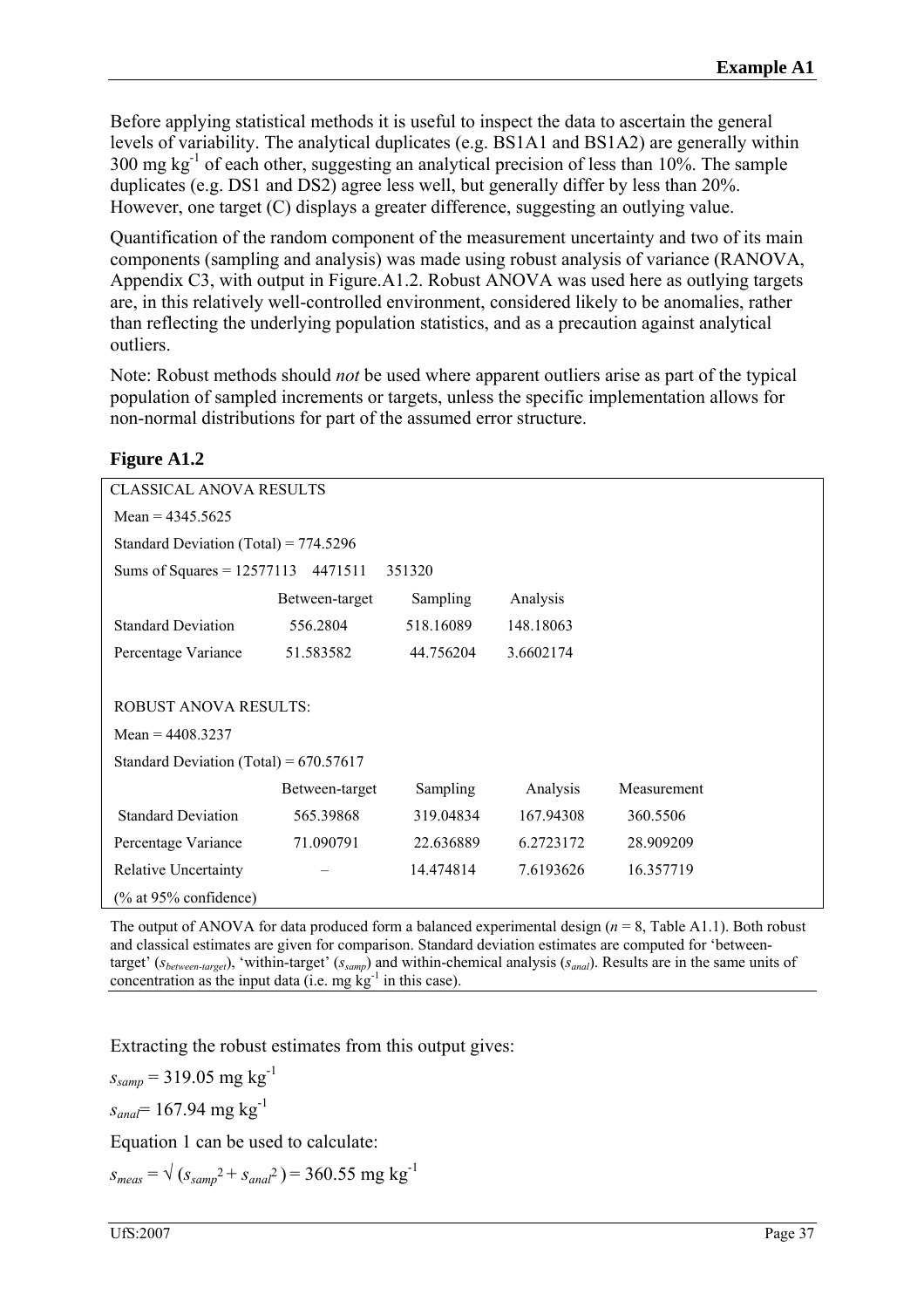This can be used as an estimate of the random component of the standard uncertainty (*u*).

The expanded relative uncertainty is given by Equation 3 as:

*Umeas*' = 200 \* 360.55 / 4408 = 16.4% (*of concentration value)* 

For the sampling alone, the expanded relative uncertainty (random component) is similarly given by:

 $U_{\text{Samp}}$ <sup>'</sup> = 200 \* 319.05 / 4408 = 14.5%

For comparison the expanded uncertainty for the analytical contribution (random component) is given by:

 $U_{anal}$ ' = 200 \* 167.94 / 4408 = 7.6%

This value is less than the normal limits set within internal analytical quality control (e.g.  $10\%$ ).

The analytical recovery estimates were not statistically different from 100% recovery (i.e. no analytical bias was detected). For this example, therefore, no additional allowance was made for uncertainty associated with analytical bias.

### 7 Comments

This uncertainty estimate does not include any estimate of the possible sampling bias.

#### 8 Assessment of the fitness for purpose of these measurements

The fitness-for-purpose criterion used initially is that based on the percentage of total variance (Section 16.2). When using RANOVA the program computes how much the between-target, within-target (or sampling) and analytical variance contributes (as a percentage) to the total variance (Figure A1.2). For this study of nitrate in lettuce the maximum contribution to the total variance is from between-target variability (71.1%). By combining the sampling (22.6%) and analytical contributions (6.3%) it is clear that the combined measurement process contributes 28.9% of the total variance. This is marginally greater than the ideal of 20%. Of this measurement variance, sampling is the dominant factor, responsible for 78.2% of the measurement variance.

Fitness for purpose may also be assessed using the optimised uncertainty (OU) methodology. This method addresses fitness-for-purpose assessment with financial considerations (Section 16.3)[37]. In this case it can be shown that an increase from a 10-head to a 40-head composite sample is required to achieve fitness for purpose (Appendix E, and [38]).

### 9 Reporting and interpretation

For each bay of lettuce (sampling target), the nitrate concentration of the 10-head composite sample is compared to the threshold value  $(4500 \text{ mg kg}^{-1})$ . Each nitrate concentration should be reported with the measurement uncertainty (16.4% of the measured value) Table A1.2. The interpretation of whether each batch exceeds a threshold value, based upon its measurement and associated uncertainty, depends on the wording of the appropriate regulation [32]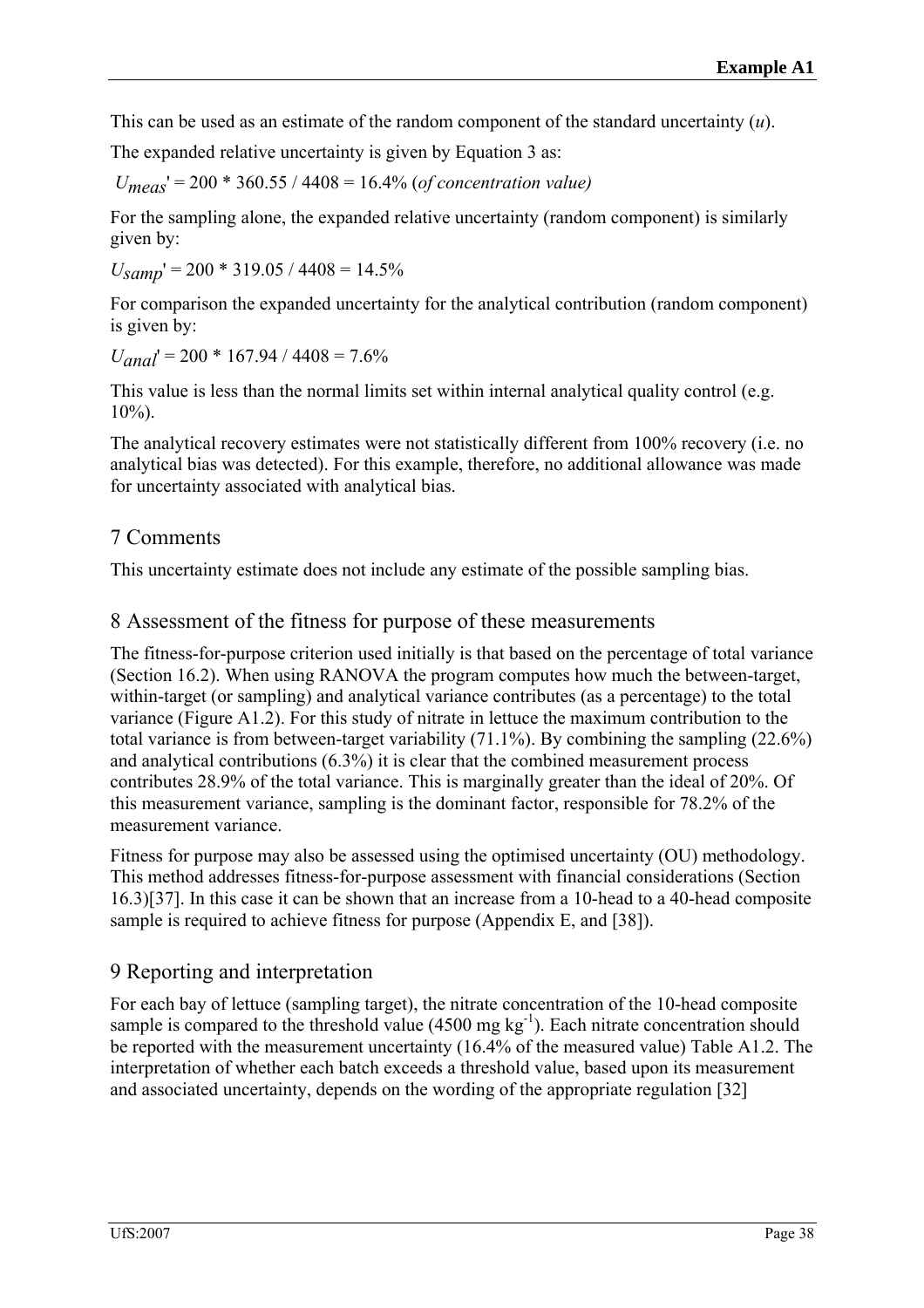# 10 Summary

| <b>Measurement uncertainty</b>         |      |       |  |  |  |  |
|----------------------------------------|------|-------|--|--|--|--|
| <b>Sampling</b><br>Analytical<br>Total |      |       |  |  |  |  |
| 14.5%                                  | 7.6% | 16.4% |  |  |  |  |

### **Table A1.2**

| <b>Sample</b><br>target | <b>S1A1</b> | <b>Expanded</b><br>Uncertainty |
|-------------------------|-------------|--------------------------------|
| $\mathsf{A}$            | 3898        | 639.3                          |
| B                       | 3910        | 641.2                          |
| $\mathcal{C}$           | 5708        | 936.1                          |
| D                       | 5028        | 824.6                          |
| E                       | 4640        | 761.0                          |
| F                       | 5182        | 849.8                          |
| G                       | 3028        | 496.6                          |
| H                       | 3966        | 650.4                          |
|                         |             |                                |

The nitrate concentrations associated with S1A1 (routine sample) are shown with the associated measurement uncertainty (calculated from  $U = 16.4\%$ ). As an example, Target F has a value of the measurand (or true value) between 4332 mg kg<sup>-1</sup> and 6032 mg kg<sup>-1</sup>.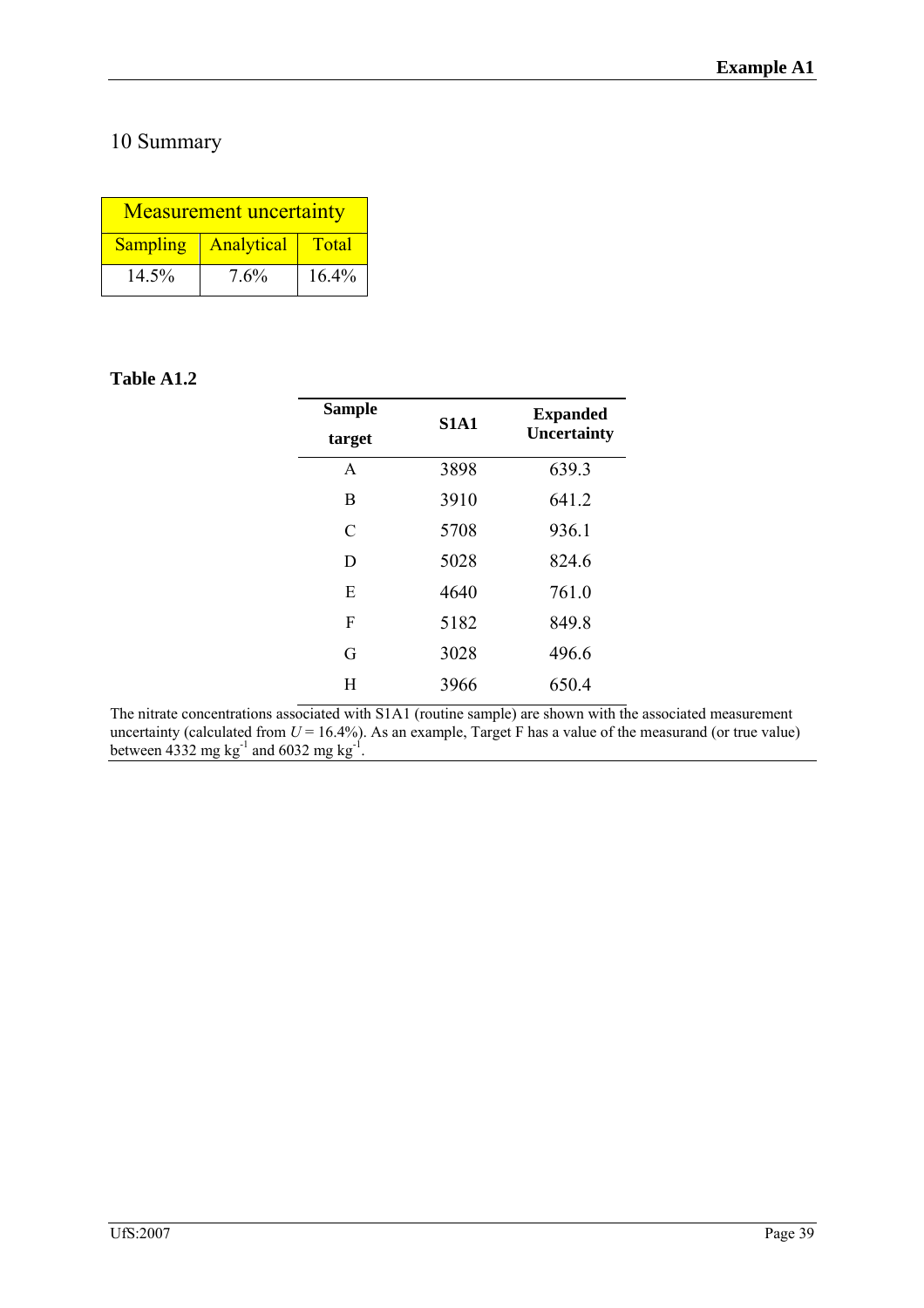| Measurand                    |                                 |                            |                                                 | Uncertainty estimation                                                                                                            |                                    |                        |
|------------------------------|---------------------------------|----------------------------|-------------------------------------------------|-----------------------------------------------------------------------------------------------------------------------------------|------------------------------------|------------------------|
| Analyte/<br>Technique        | <b>Unit</b>                     | Sector/Matrix              | <b>Sampling</b><br>target(s)                    | Purpose                                                                                                                           | Design                             | <b>Statistics</b>      |
| Total lead<br><b>ICP-AES</b> | $mg \, kg^{-1}$<br>dry<br>basis | Environmental/<br>Top soil | 100 targets $-$<br>each of area<br>$0 - 150$ mm | $Uncertainty -$<br>total<br>$30 \text{ m} \times 30 \text{ m}$ , measurement,<br>with depth of $\vert$ sampling and<br>analytical | Empirical<br>- duplicate<br>method | Robust<br><b>ANOVA</b> |

# **Example A2: Lead in contaminated top soil**

# 1 Scope

Estimate the measurement uncertainty, and contributions from sampling and analysis, at each of 100 different sampling targets within one site, using a common sampling protocol.

# 2 Scenario and sampling target

An investigation was made of a 9-hectare site, as part of the assessment of the land for potential housing development. The most important analyte element for human health risk assessment was found to be lead. In order to compare the concentration of lead in the soil with the national regulatory threshold limit  $(450 \text{ mg kg}^{-1})$ , an estimate of the lead concentration and the measurement uncertainty was required for each of 100 sampling targets.

# 3 Sampling protocol

One hundred samples of top soil (nominal depth 0–150 mm) were taken with a hand auger (diameter 25 mm) at 100 locations. These locations were distributed on a regular grid with sample spacing of 30 m (Table A2.1), and therefore each is intended to represent an area 30 m by 30 m. The surveying was conducted with a measuring tape and compass.

# 4 Study design – duplicate method (Section 9.4.2)

Ten of the samples (i.e. 10% of the total number), at randomly selected locations, were sampled in duplicate using the balanced design (Figure 2). The duplicate samples were taken at a distance of 3 m from the original sample, in a random direction. This aims to reflect the ambiguity in the sampling protocol, the uncertainty in locating the sampling target (e.g. the surveying error) and also the effect of small-scale heterogeneity on the measured concentration within the specified target. Six soil certified reference materials (CRMs) were selected for analysis to estimate analytical bias over a range of concentration.

# 5 Sampling and analysis in the laboratory

Primary samples were oven dried overnight at 60 C, disaggregated, sieved to remove particles with a natural grain size greater than 2 mm (based upon the definition of soil). The sieved samples ( $\leq$ 2 mm) were all ground ( $95\% \leq 100 \mu$ m) and mixed. Test portions of 0.25 g were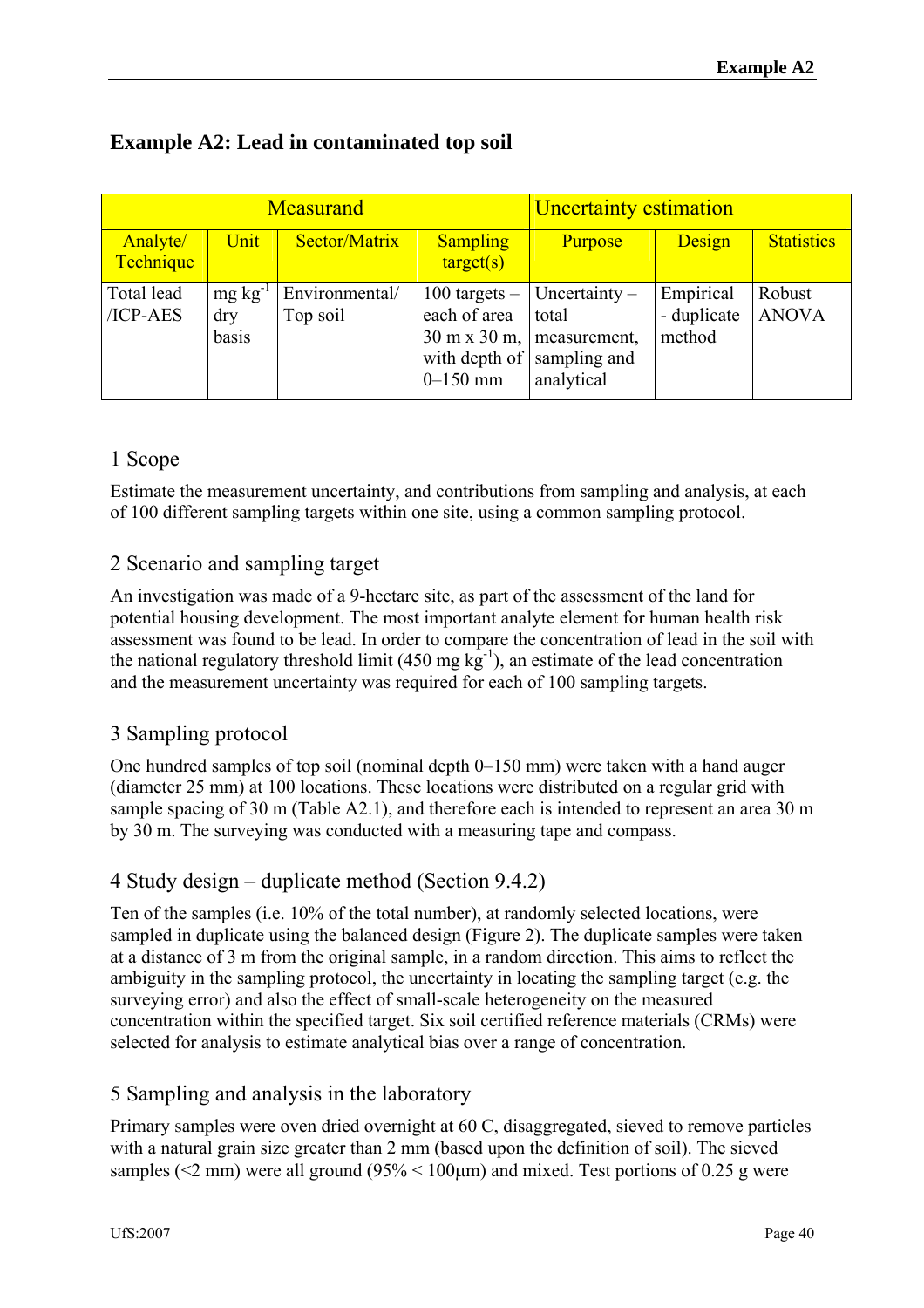taken for dissolution with nitric and perchloric acids, prior to determination of lead by ICP-AES [39]. The measurements were subject to full analytical quality control (AQC), and corrected for reagent blank concentrations where these values were statistically different from zero. The raw measurement values use for the estimation of uncertainty had no rounding or suppression of values less than either zero, or the detection limit.

### 6 Results

The best estimates of the lead concentration at each of the 100 target locations are shown in the format of a map (Table A2.1).

**Table A2.1:** Measured lead concentrations at each target on the sampling grid (mg kg<sup>-1</sup>), shown by the actual coordinates used in the regular sampling grid (spacing 30 m). They show a high degree of variability betweenlocations of roughly a factor of 10. The variability within 10 of these locations selected at random (i.e. A4, B7, C1, D9, E8, F7, G7, H5, I9 and J5) was used for the estimation of uncertainty from sampling (Table A2.2). This within-target variation is substantial (e.g. a factor of 2) but substantially less than the between-target variability.

| Row              | A   | B    | $\mathbf C$ | D    | E   | F    | G   | H   | I   | $\mathbf J$ |
|------------------|-----|------|-------------|------|-----|------|-----|-----|-----|-------------|
| 1                | 474 | 287  | 250         | 338  | 212 | 458  | 713 | 125 | 77  | 168         |
| $\boldsymbol{2}$ | 378 | 3590 | 260         | 152  | 197 | 711  | 165 | 69  | 206 | 126         |
| 3                | 327 | 197  | 240         | 159  | 327 | 264  | 105 | 137 | 131 | 102         |
| 4                | 787 | 207  | 197         | 87   | 254 | 1840 | 78  | 102 | 71  | 107         |
| 5                | 395 | 165  | 188         | 344  | 314 | 302  | 284 | 89  | 87  | 83          |
| 6                | 453 | 371  | 155         | 462  | 258 | 245  | 237 | 173 | 152 | 83          |
| 7                | 72  | 470  | 194         | 82.5 | 162 | 441  | 199 | 326 | 290 | 164         |
| 8                | 71  | 101  | 108         | 521  | 218 | 327  | 540 | 132 | 258 | 246         |
| 9                | 72  | 188  | 104         | 463  | 482 | 228  | 135 | 285 | 181 | 146         |
| 10               | 89  | 366  | 495         | 779  | 60  | 206  | 56  | 135 | 137 | 149         |

Four measurements from the balanced design for each of the 10 sample targets selected for duplication were used for the estimation of uncertainty (Table A2.2). Visual inspection of the data allows an initial qualitative assessment of the relative importance of the two sources of measurement uncertainty. The low level of agreement between the concentration values from some of the sample duplicates is indicative of a high level of sampling uncertainty (e.g. S1 compared to S2 for target 'D9'). The agreement between the analytical duplicates (A1 and A2) is however generally much better for most samples (< 10% difference) than that between the sample duplicates.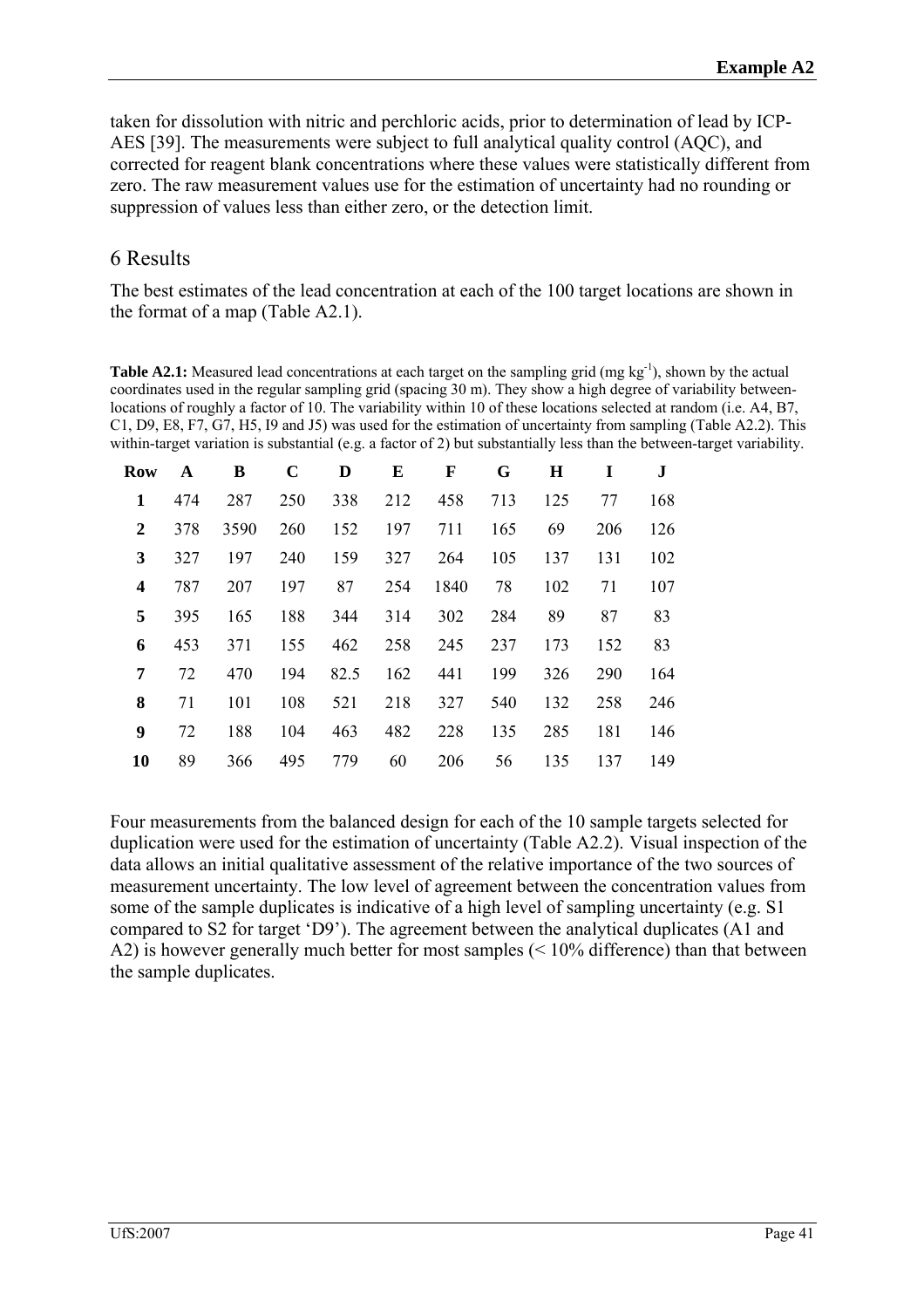**Table A2.2:** Measurements of the concentration (mg kg<sup>-1</sup>) of a lead on 10 duplicated samples from the total of 100 targets in a survey of contaminated land (Table A2.1). The duplicate samples are labelled S1 and S2. Likewise, duplicate analyses are labelled A1 and A2. Hence, D9S1A2 (value 702 mg kg<sup>-1</sup>) is analysis 2, from sample 1 from sampling target D9. Values shown are rounded for clarity, and used for subsequent calculations, but generally un-rounded values are preferable for these calculations.

| <b>Sample</b>  | <b>S1A1</b> | <b>S1A2</b> | <b>S2A1</b> | <b>S2A2</b> |
|----------------|-------------|-------------|-------------|-------------|
| target         |             |             |             |             |
| A4             | 787         | 769         | 811         | 780         |
| B7             | 338         | 327         | 651         | 563         |
| C1             | 289         | 297         | 211         | 204         |
| D <sub>9</sub> | 662         | 702         | 238         | 246         |
| E <sub>8</sub> | 229         | 215         | 208         | 218         |
| F7             | 346         | 374         | 525         | 520         |
| G7             | 324         | 321         | 77          | 73          |
| H <sub>5</sub> | 56          | 61          | 116         | 120         |
| I9             | 189         | 189         | 176         | 168         |
| J5             | 61          | 61          | 91          | 119         |

Quantification of the random component of the measurement uncertainty and two of its main components (sampling and analysis) was made using robust analysis of variance (RANOVA), with typical output shown in Figure A2.1. Robust statistics were selected to allow for the outlying values that are evident in this data (e.g. target A4, sample duplicate D9S1/S2, analytical duplicate B7S2A1/A2), and in most similar data sets (but see the Note in Example A1, section 6). The estimates of uncertainty are averaged over the 10 targets, assuming that the uncertainty is not varying significantly over this range of concentration. The uncertainty is expressed in relative terms so that it is applicable over this range of concentration (Section 14.3).

Extracting the robust estimates from this output gives:

 $s_{samm} = 123.8$  mg kg<sup>-1</sup>

 $s_{anal} = 11.1$  mg kg<sup>-1</sup>

Equation 1 can be used to calculate:

 $s_{meas} = \sqrt{(s_{\text{samp}}^2 + s_{\text{anal}}^2)} = 124.3 \text{ mg kg}^{-1}$ 

This can be used as an estimate of the random component of the standard uncertainty (*u*).

The expanded relative uncertainty is given by Equation 3, with a coverage factor of 2 as:

*Umeas*' = 200 \* 124.3 / 297.3 = 83.63% (*of concentration value*)

For the sampling alone, the expanded relative uncertainty (random component) is similarly given by:

 $U_{samm}$ ' = 200 \* 123.8 / 297.3 = 83.29%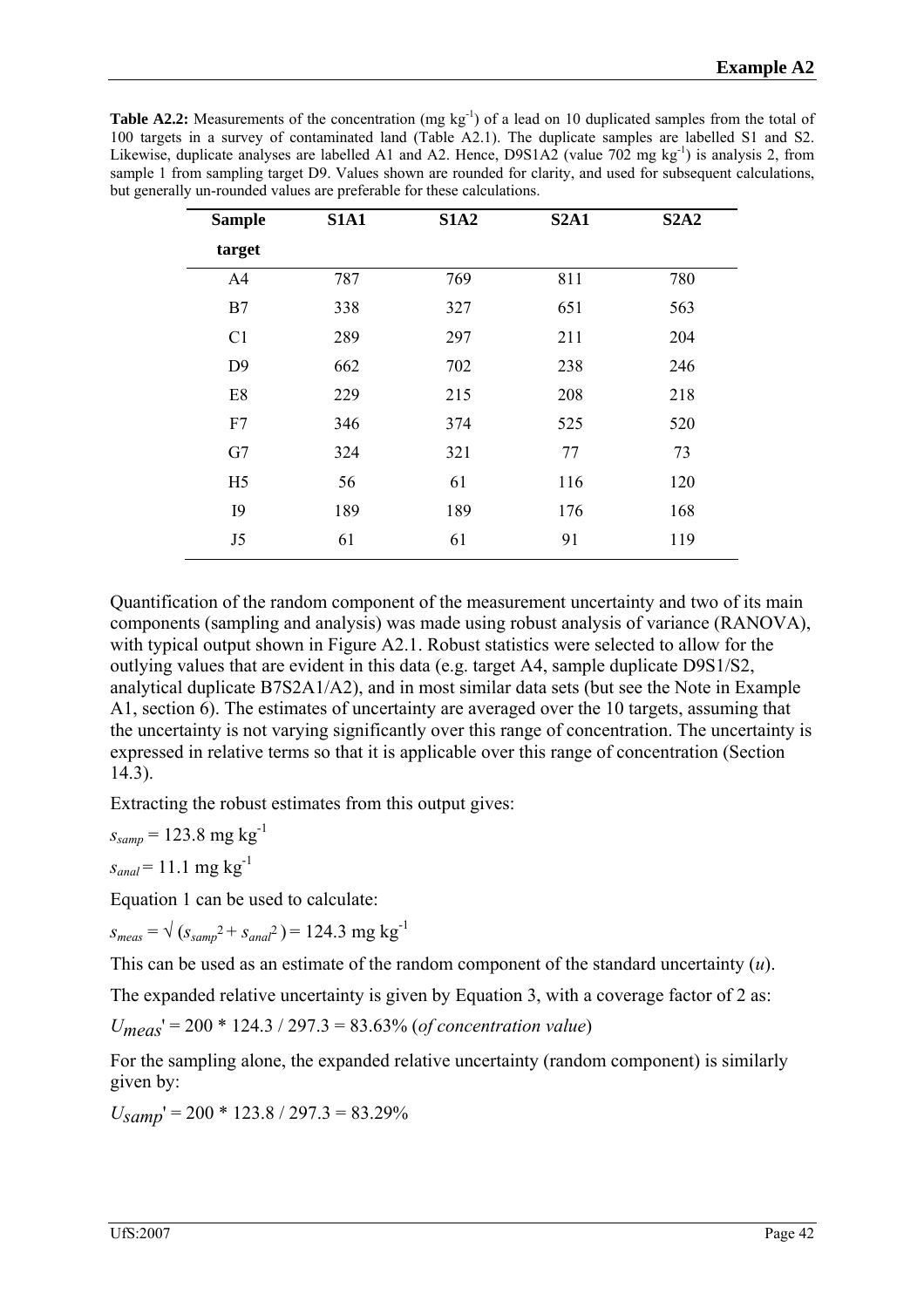| <b>CLASSICAL ANOVA RESULTS</b>           |                |           |           |            |             |  |
|------------------------------------------|----------------|-----------|-----------|------------|-------------|--|
|                                          |                |           |           |            |             |  |
| Mean = $317.79999$                       |                |           |           |            |             |  |
| Standard Deviation (Total) = $240.19238$ |                |           |           |            |             |  |
| Sums of Squares = $1738031.9$ 370075.5   |                | 6473      |           |            |             |  |
|                                          | Between-target | Sampling  | Analysis  |            |             |  |
| <b>Standard Deviation</b>                | 197.55196      | 135.43246 | 17.990274 |            |             |  |
| Percentage Variance                      | 67.646327      | 31.792678 | 0.5609926 |            |             |  |
|                                          |                |           |           |            |             |  |
| <b>ROBUST ANOVA RESULTS:</b>             |                |           |           |            |             |  |
| Mean = $297.30884$                       |                |           |           |            |             |  |
| Standard Deviation (Total) = $218.48763$ |                |           |           |            |             |  |
|                                          | Between-target | Sampling  |           | Analysis   | Measurement |  |
| <b>Standard Deviation</b>                | 179.67409      | 123.81386 |           | 11.144044  | 124.31436   |  |
| Percentage Variance                      | 67.62655       | 32.113293 |           | 0.26015487 | 32.373447   |  |
| <b>Relative Uncertainty</b>              |                | 83.289726 |           | 7.4966113  | 83.626415   |  |
| $(\%$ at 95% confidence)                 |                |           |           |            |             |  |
|                                          |                |           |           |            |             |  |

#### **Figure A2.1: The output of ANOVA for data produced from a balanced experimental**  design  $(n = 10, \text{Table A2.2})$

Both robust and classical estimates are given for comparison. Standard deviation estimates are computed for 'between-target' (*sbetween-target*), 'within-target' (*ssamp*) and within-chemical analysis (*sanal*). Results are in the same units of concentration as the input data (i.e. mg  $kg<sup>-1</sup>$  in this case).

For comparison the expanded uncertainty for the analytical contribution (random component) is given by

 $U_{anal}$ <sup>'</sup> = 200 \* 11.1 / 297.3 = 7.5%

This value is less than the typical limits set within internal analytical quality control (e.g.  $10\%$ ).

#### **Inclusion of analytical bias**

The analytical bias was estimated as  $-3.41\%$  ( $\pm 1.34\%$ ) using a linear functional relationship [40] established between the measured values on the certified values of the six CRMs (Table A2.3).

There is currently no consensus on the best way to combine random and systematic effects into an estimate of uncertainty, although four options have been identified [30]. One option [25] is to consider the estimated analytical bias (e.g.  $-3.41\%$ ) to be a typical value for participants in an inter-organisational trial. If this bias, and its own uncertainty (1.34%) is then added to the random component of the uncertainty (using the sum of squares) it will increase the variance to that which would be found in such a trial. The logic of this approach is that the extra uncertainty that is usually detected in inter-organisational trials is due to the unsuspected bias within each organisation. Where an estimate can be made of the extra variance caused by these biases between different laboratories, this can be added to the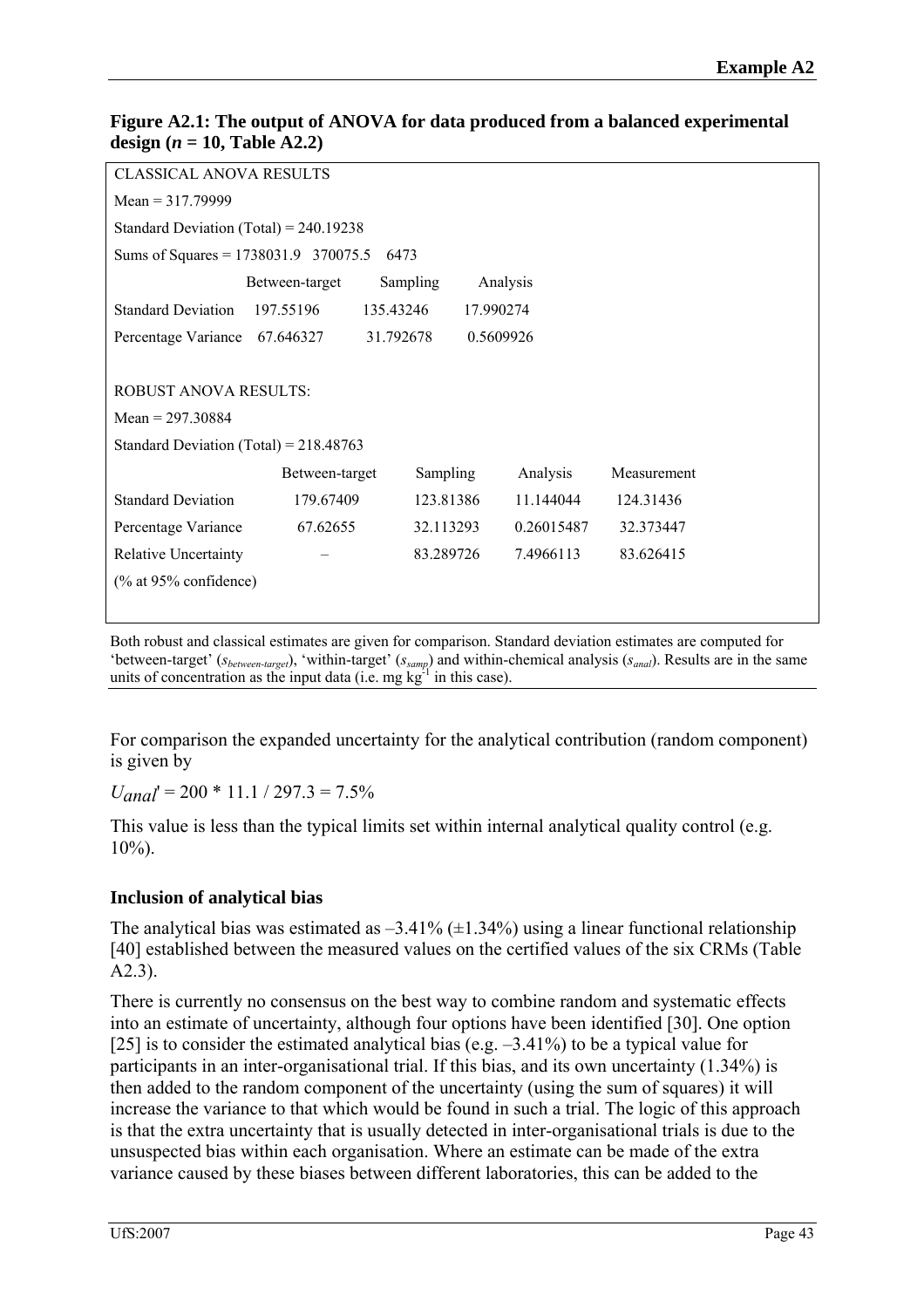random component within one organisation. In this case, the standard relative analytical uncertainty is increased to  $5.24\%$  [ $=(3.75^2 + 3.41^2 + 1.34^2)^{0.5}$ ]. The expanded analytical uncertainty (10.48%) is then greater than the analytical target value of 10%, but it can also usefully be compared with an independent estimate of the analytical measurement uncertainty made within the laboratory. The expanded uncertainty for the whole measurement is thereby increased to 83.95%  $[=(83.29^2+10.48^2)^{0.5}]$ , which is practically identical to the purely random component of 83.63%.

| <b>CRM</b> name<br>$(n=4)$ | <b>Mean</b><br>$(mg kg^{-1})$ | <b>Standard</b><br><b>Deviation</b><br>$(mg kg^{-1})$ | <b>Certified</b><br>value<br>$(mg kg^{-1})$ | $U$ on<br>certified<br>value<br>$(95%$ conf.) |
|----------------------------|-------------------------------|-------------------------------------------------------|---------------------------------------------|-----------------------------------------------|
| <b>NIST2709</b>            | 19.7                          | 3.2                                                   | 18.9                                        | 0.5                                           |
| <b>NIST2710</b>            | 5352.0                        | 138.0                                                 | 5532.0                                      | 80.0                                          |
| <b>NIST2711</b>            | 1121.4                        | 14.7                                                  | 1162.0                                      | 31.0                                          |
| <b>BCR141</b>              | 34.4                          | 3.9                                                   | 29.4                                        | 2.6                                           |
| <b>BCR142</b>              | 36.2                          | 4.6                                                   | 37.8                                        | 1.9                                           |
| <b>BCR143</b>              | 1297.5                        | 33.0                                                  | 1333.0                                      | 39.0                                          |

**Table A2.3: Measured and certified lead concentration values for CRMs for the estimation of the bias of the analytical method** 

# 7 Comments

This estimate of uncertainty does not make allowance for any undetected sampling bias (Section 9.4.2). However, because the uncertainty is often dominated by the heterogeneity of the sampling target, the extra uncertainty introduced by bias in sampling can often be assumed to be insignificant by comparison (as shown for the analytical bias). Where the highest quality of uncertainty estimate is required, due perhaps to potentially large financial consequences from underestimating the uncertainty, it may be preferable to use one of the more elaborate methods using multiple samplers and/or protocols (Table 5).

If the measurand (or true value) had been defined as the mean concentration of lead across the whole site, the uncertainty would have had to include the contribution from the standard error on the calculated mean value, expressed as  $s_{total} / \sqrt{n}$ . For this example  $s_{total}$  is 403 mg kg<sup>-1</sup>, *n*  $= 100$  and the uncertainty on the mean (291.9 mg kg<sup>-1</sup>) is therefore 27.6% of the value, at 95% confidence. This value can be calculated without knowing the individual contribution of the uncertainty from either the sampling or the analysis, and is often dominated by *sbetween-sample*.

# 8 Assessment of the fitness for purpose of these measurements

Using the 'percentage of total variance' method (Section 16.2), the output in Figure A2.1 attributes the percentage of the total variance ([standard deviation (total)]<sup>2</sup> that is contributed by 'between-target', sampling (within-target) and analysis (within-sample). In this particular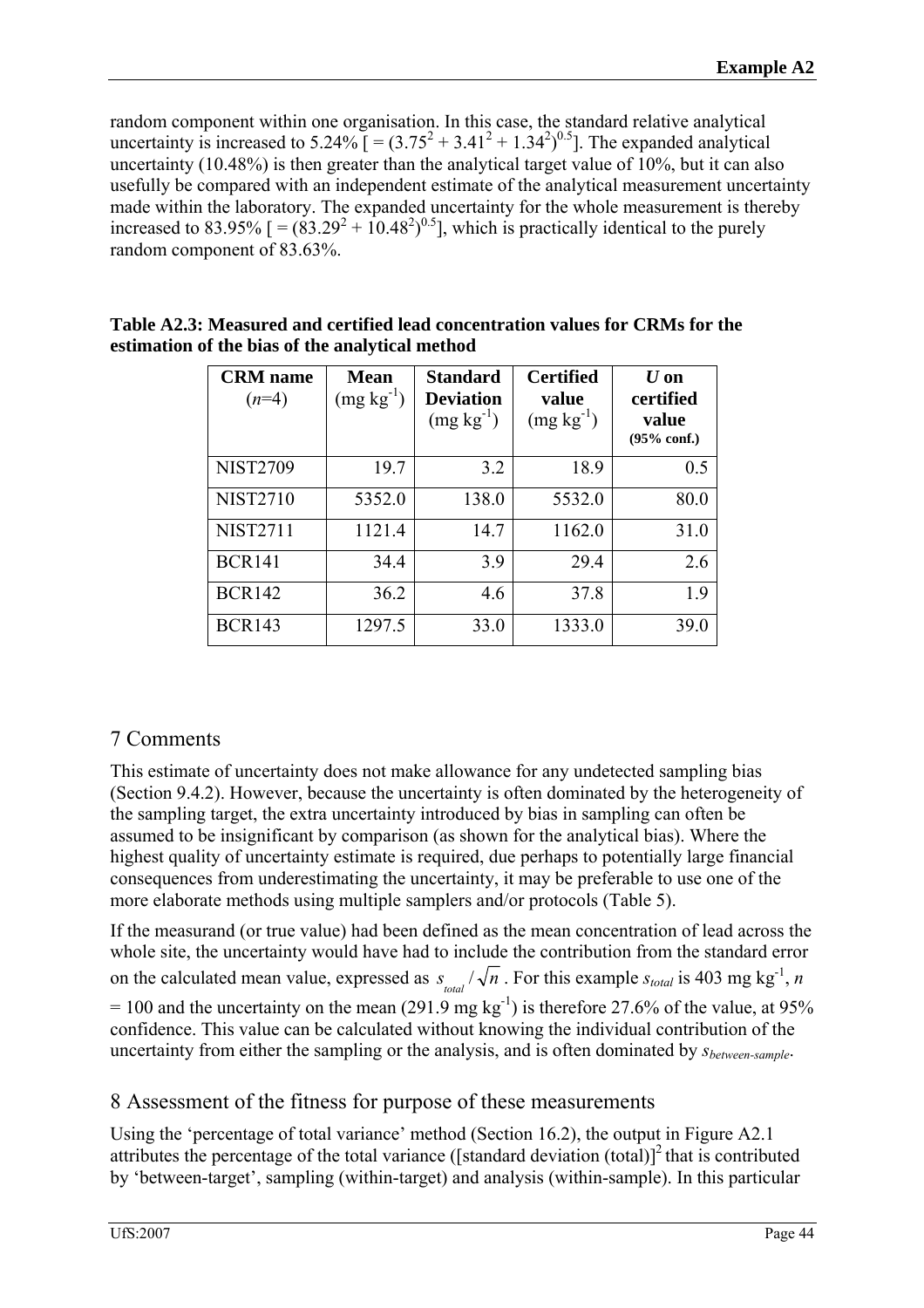example there is clearly a dominance of the 'between-target' variance (67.6% of total variance), although this is less than the ideal threshold of 80% (Section 16.2). Furthermore, sampling dominates (32.11% of total variance) over chemical analysis (0.26% of total variance) as a contributor to the measurement variance. Sampling variance (i.e. within-target) is identified as the principal contributor (99.2%) of uncertainty in the measurement process in this case (i.e.  $100 * 32.11 / [32.11 + 0.26]$ ).

The assessment of fitness for purpose of measurements in contaminated land investigation using the optimised uncertainty method (Section 16.3), is described elsewhere [41].

# 9 Reporting and interpretation

Individual measurements of lead concentration reported for these targets should have attached uncertainty values equal to 83.9% of the concentration value. This applies to all of these measured values (Table A2.1), which are at least 10 times higher than the analytical detection limit (estimated as 2 mg kg<sup>-1</sup> in this case). In applications where this is not the case, it will be necessary to express the uncertainty as a function of the concentration [42]. Furthermore, the uncertainty on the mean measurements taken at the 10 targets where duplicate samples were taken (e.g. those listed in Table A2.2) will have reduced uncertainty estimates of 59.3% (=  $83.9/\sqrt{2}$ ).

Knowing the value of the uncertainty, it is also possible to make a probabilistic interpretation of the level of lead contamination on the site [43].

### 10 Summary

| Measurement uncertainty* |            |       |  |  |  |
|--------------------------|------------|-------|--|--|--|
| <b>Sampling</b>          | Analytical | Total |  |  |  |
| 83.3%                    | 10.5%      | 83.9% |  |  |  |

\* with coverage factor of 2 (i.e.  $95\%$  confidence)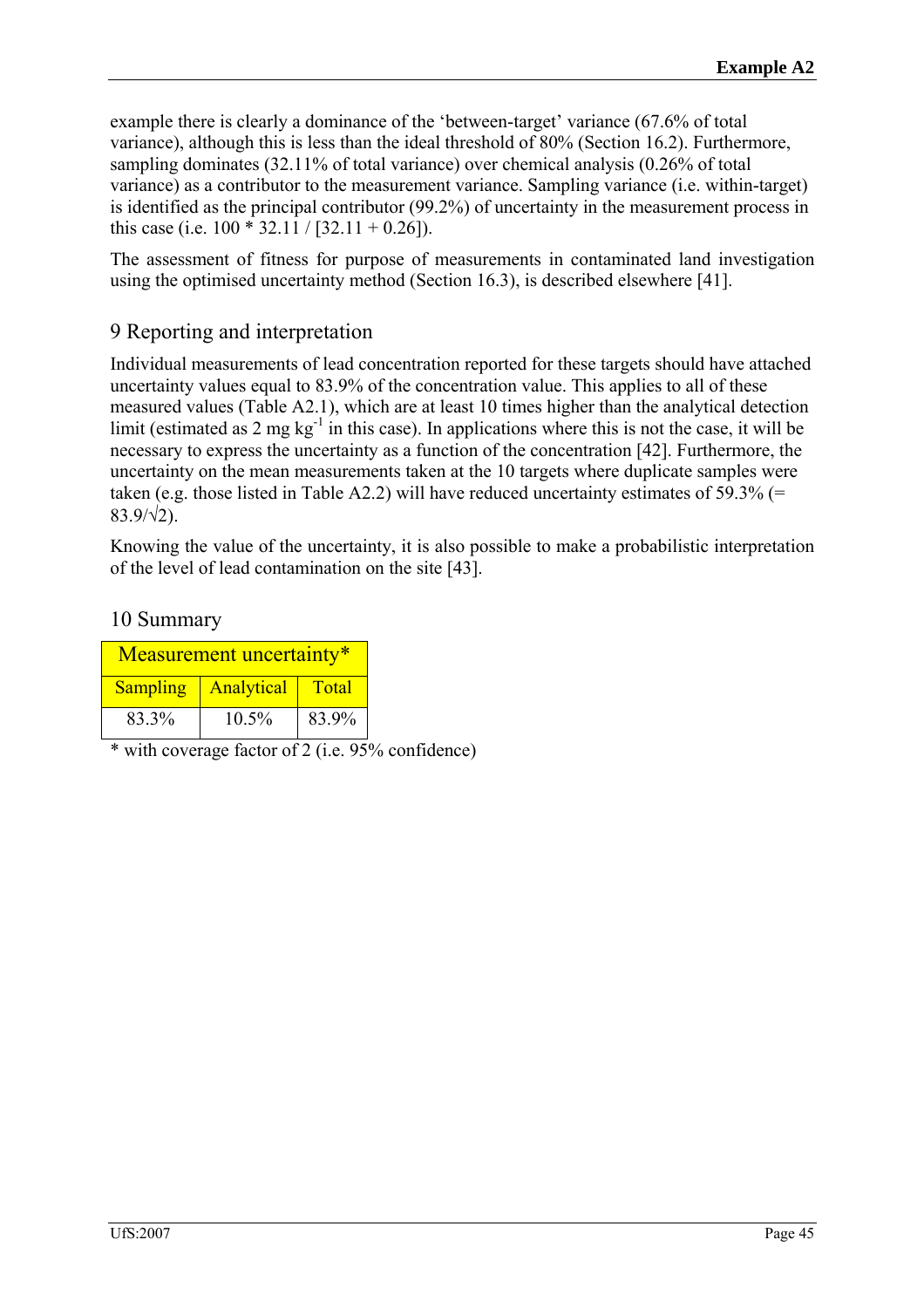| Measurand                            |             |                             |                                                                                     |                           | Uncertainty estimation                                                     |                   |  |
|--------------------------------------|-------------|-----------------------------|-------------------------------------------------------------------------------------|---------------------------|----------------------------------------------------------------------------|-------------------|--|
| Analyte/<br>Technique                | Unit        | Sector/Matrix               | <b>Sampling target</b>                                                              | <b>Purpose</b>            | Design                                                                     | <b>Statistics</b> |  |
| Dissolved<br>iron/<br><b>ICP-AES</b> | $mg l^{-1}$ | Environment/<br>groundwater | The groundwater<br>near one selected<br>monitoring well in<br>a groundwater<br>body | Total<br>uncer-<br>tainty | Empirical<br>duplicates<br>used in<br>validation<br>and quality<br>control | Range             |  |

# **Example A3: Dissolved iron in groundwater**

# 1 Scope

The scope is determination of the total uncertainty of the measurement of dissolved iron in a sampling validation study and subsequent control of sampling uncertainty during monitoring.

### 2 Scenario and sampling target

A groundwater body that is an important drinking water resource for the city of Århus, the second largest city of Denmark, has through surveillance monitoring been identified as at risk for deterioration of the quality due to intensive drinking water abstraction. An operational monitoring programme has been established in order to control the trend in water quality development.

The groundwater body is in glacial outwash sand with Miocene sands and clays below and glacial till above. The geology at the site is complicated with several local aquifers (underground layer of water-bearing permeable rock, or permeable mixtures of unconsolidated materials) and aquitards (geological formation of layers comprised either of clay or on non-porous rock that restrict water flow from one aquifer to another). The groundwater body as identified is 2 km x 2 km x 10 m, starting 20–30 m below the surface. The natural quality of the groundwater is anaerobic without nitrate, with sulphate and reduced iron, but without hydrogen sulphide and methane. One of the threats to the groundwater body is oxygen intrusion into the aquifer as the result of the water abstraction and concomitant groundwater table drawdown.

In the groundwater body, nine wells had been sampled for chemical analysis during surveillance monitoring, and six wells are now available for sampling. In the operational monitoring plan, it was decided to aim at monitoring one well twice per year. The objective of the operational monitoring was set to having a 95% probability of recognising a 20% quality deterioration. It was decided to use dissolved iron as a target parameter that would be a sensitive indicator of aquifer oxidation (decreasing iron concentration with increasing oxidation) and with redox potential as supporting evidence. Oxygen, pH, electrical conductivity and redox potential were used as on-line indicators of sampling stability and sodium, calcium and chloride as general groundwater quality parameters. Only the two key parameters, dissolved iron and redox potential, are discussed here.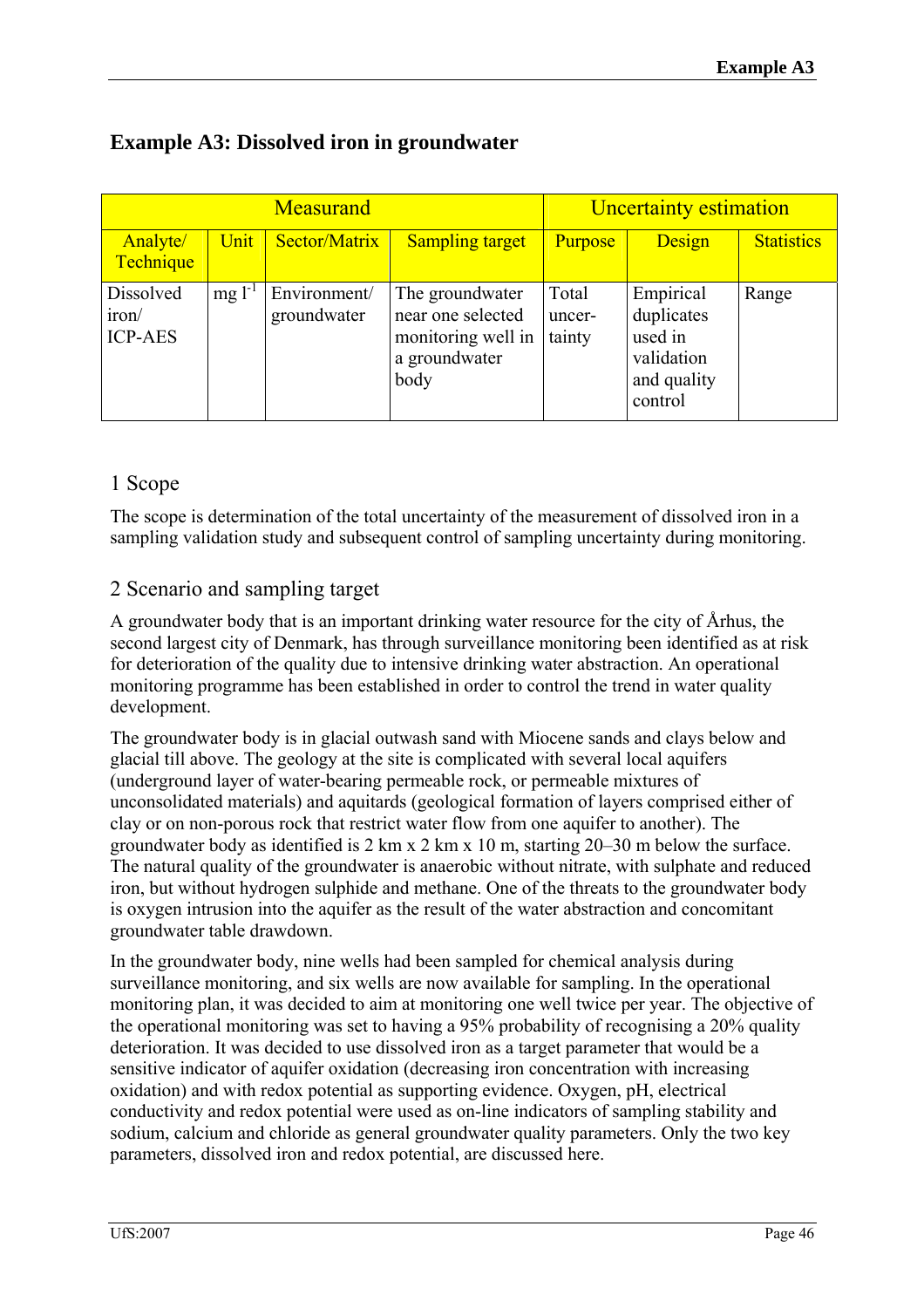Meeting the monitoring objective requires a measurement uncertainty including both sampling and analysis of not more than 10% (comparison of two means each for two samples, 95% confidence interval, two-sided test) corresponding to an expanded measurement uncertainty of 20%. To ensure the compliance of the monitoring programme with the stated objective, a sampling validation study was initially conducted including all wells available and, based upon the results from this, a routine sampling quality control programme was set up for implementation with the monitoring programme for the selected monitoring well.

The properties of the groundwater body were summarised based upon previous monitoring activities (surveillance monitoring). Table A3.1 shows a summary for the two key parameters including variability in time and space as well as measurement (sampling and analytical) uncertainty.

|                         | Table A3.1: Key chemical parameters for nine wells to the groundwater body, |
|-------------------------|-----------------------------------------------------------------------------|
| surveillance monitoring |                                                                             |

|                             | <b>Redox potential</b>                                   | <b>Dissolved iron</b> |
|-----------------------------|----------------------------------------------------------|-----------------------|
|                             | mV                                                       | $mg l^{-1}$           |
| Mean                        | $-123$                                                   | 111                   |
| Relative standard deviation | 27%                                                      | 56%                   |
| Main cause of uncertainty   | Oxygen impact during sampling<br>and on-line measurement | Filtering             |

The chemical data suggest that the groundwater composition is quite uniform over time and space with respect to the main components (data not shown, relative standard deviation 1.9– 16%), whereas the variability is high for the redox parameters (oxygen, redox potential and dissolved iron). The expected main causes of uncertainty are indicated in the table for the two key parameters and the causes were controlled during sampling.

# 3 Sampling protocol

Sampling was done according to the Århus County groundwater monitoring protocol, with permanent, dedicated pumps (Grundfos MP1) set in the middle of the screened interval of each well. Pump rates were  $1-2$  m<sup>3</sup> h<sup>-1</sup> (well purging) with a 10% reduction just before sampling. Two of the six wells were large-diameter abstraction wells equipped with high yield pumps. These were pumped with  $40-60$  m<sup>3</sup> h<sup>-1</sup> for well purging followed by pump rate reduction just before sampling. During well purging, the development in water quality was followed with on-line measurements of oxygen, pH, electrical conductivity and redox potential until stable readings and then samples were taken. A field report was filled in during the sampling, including pump yields and pumping times as well as water table measurements.

# 4 Study design – empirical

The empirical approach was selected for study design in order to provide estimates of heterogeneity in the groundwater body (between-target variation well-to-well and over time) and measurement uncertainty, split to show sampling uncertainty and analytical uncertainty.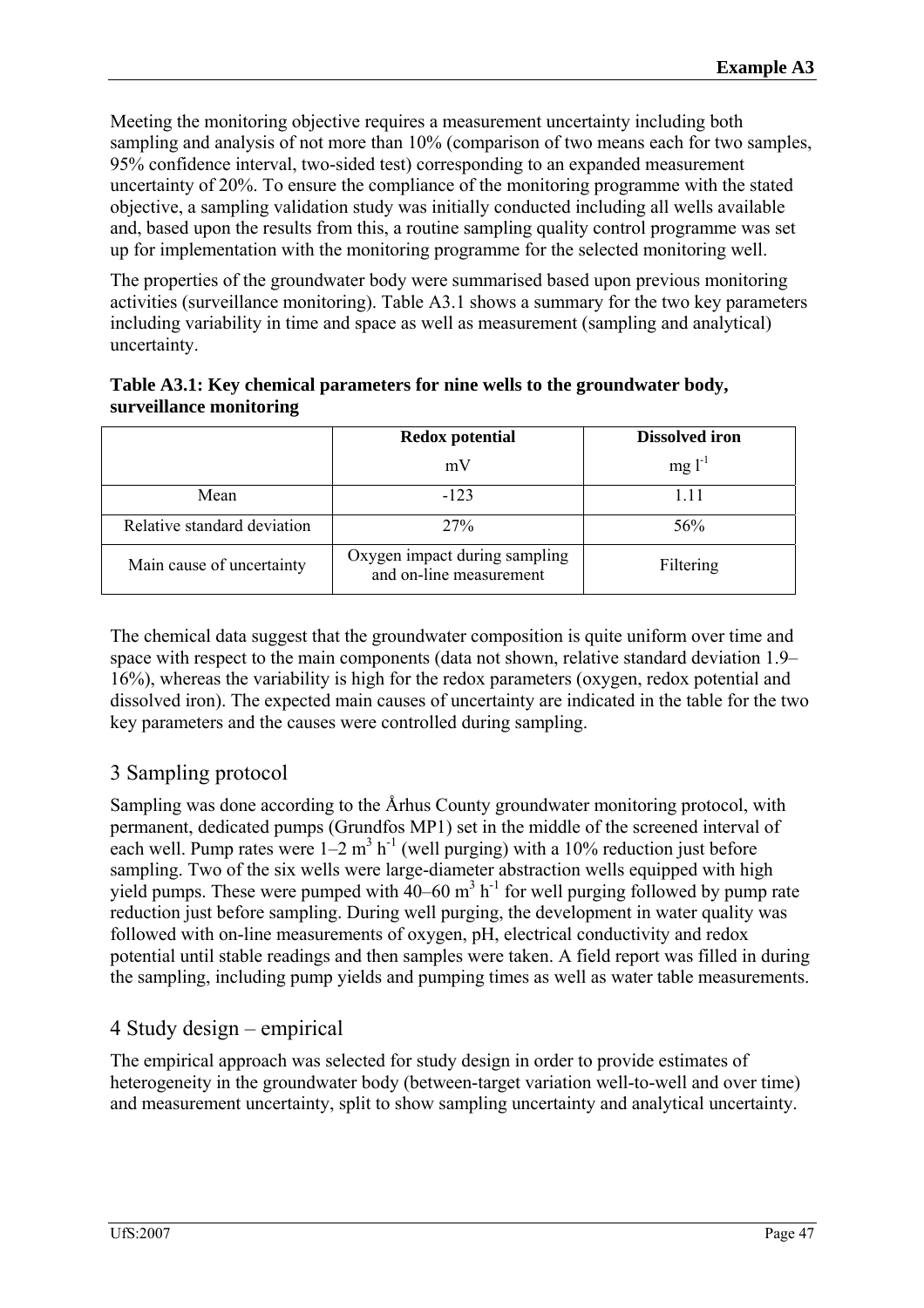### **4.1 Validation**

The objective of the validation programme was to ensure that a measurement uncertainty meeting the set quality objective could be obtained and to describe the components of uncertainty in order to identify points of improvement, if required. The validation programme was set up with sampling of six wells, two independent samplings per well and two subsamples per sample analysed, see Figure A3.1.





A total of 12 samples were taken and 24 sub-samples were sent for analysis in one sampling round as a validation study.

### **4.2 Quality control**

The objective of the quality control programme for the operational monitoring was to ensure that measurement uncertainty did not increase over time during the monitoring. The quality control programme was set up after careful evaluation of the results from the validation study. Quality control was designed to include duplicate sampling, each with duplicate analysis, on one of the two annual sampling occasions of the monitoring programme, see Figure A3.2. In total, six sampling occasions with 12 samples and 24 sub-samples analysed were included in the first phase of the quality control programme.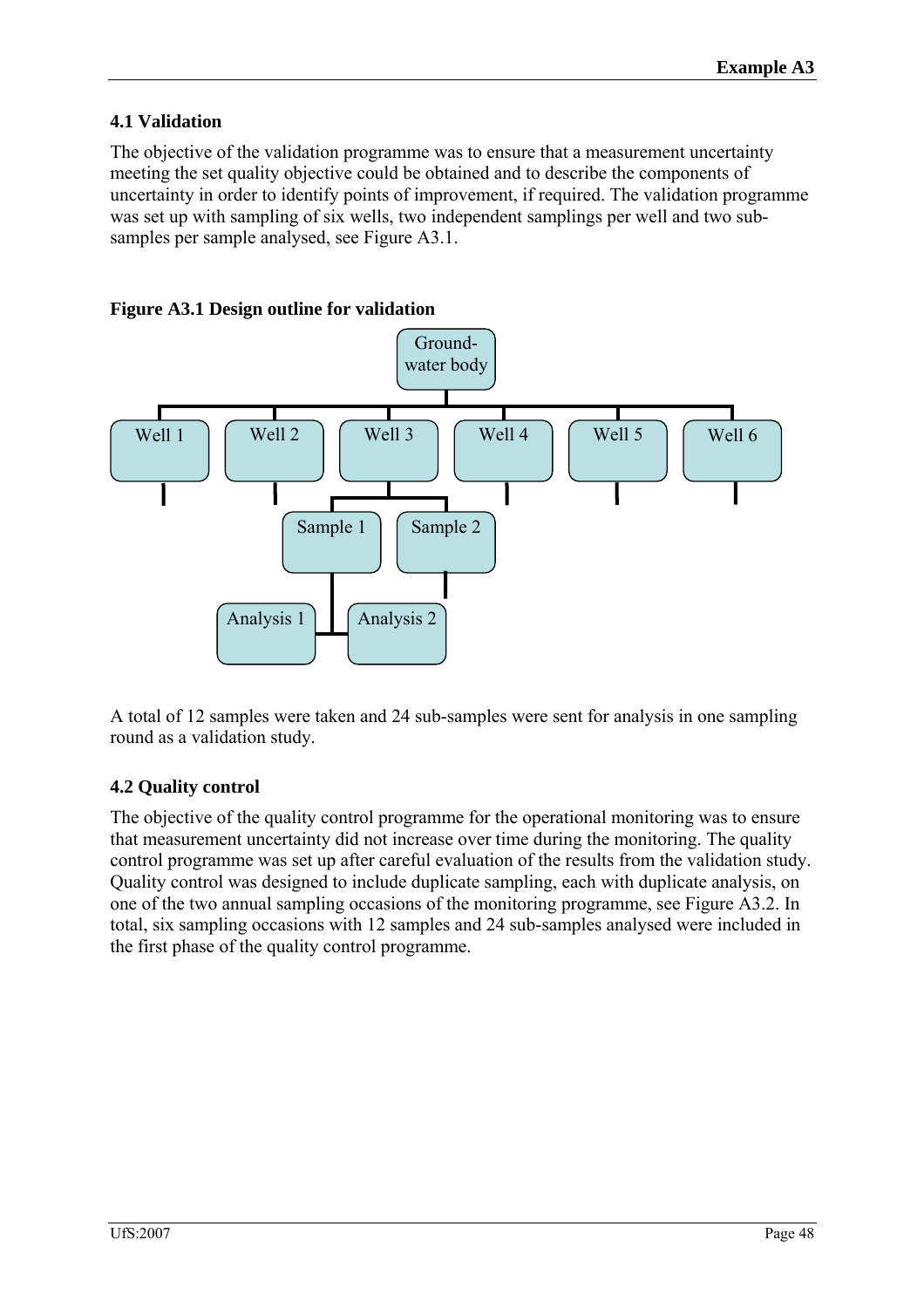

#### **Figure A3.2 Design outline for quality control, shown for one sampling occasion**

### 5 Sub-sampling and analysis

The sample pre-treatment and analytical set up for the two key parameters (redox potential and dissolved iron) are shown in Table A3.2.

#### **Table A3.2: Pre-treatment and analytical programme**

|               | <b>Redox potential</b> | <b>Dissolved iron</b>                                                |
|---------------|------------------------|----------------------------------------------------------------------|
| Pre-treatment | On-line analysed       | On-line filtered, preserved with<br>nitric acid, laboratory analysed |

#### **5.1 Sub-sampling and sample pre-treatment**

Duplicate on-line measurements/sub-samplings for laboratory analysis were done by taking out split sample streams and treating each stream independently. This means that the 'analytical uncertainty' obtained with the duplicate design also included sub-sampling, pretreatment, such as filtering, and transportation. An estimate of the analytical uncertainty alone could be obtained from the laboratory quality control data, see Section 5.3.

Samples were on-line filtered excluding oxygen through 0.45 µm cellulose acetate membrane filters and sub-samples were preserved in the field for metal analysis by acidification with nitric acid. Sub-samples were stored in polyethylene containers in the dark at less than 10°C during transport to the analytical laboratory.

#### **5.2 Field analysis**

The sample stream was pumped through an on-line measuring array of a flow-through cell with sensors set up in series. The sensor used for redox potential is described in Table A3.3.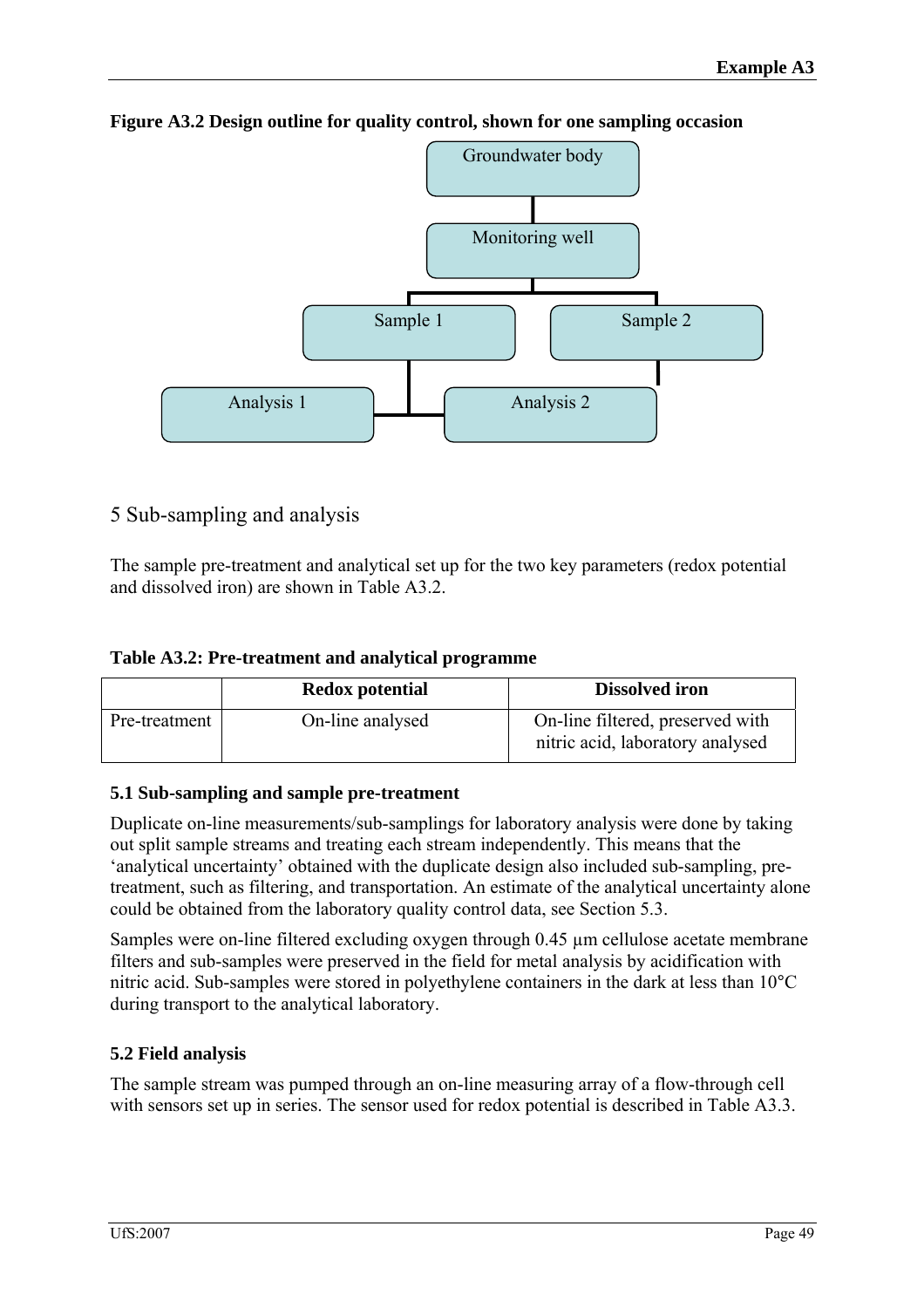| <b>Parameter</b> | <b>Instrument</b> | Cell        | <b>Instrument</b><br>accuracy | <b>Calibration and</b><br>control |
|------------------|-------------------|-------------|-------------------------------|-----------------------------------|
| Redox potential  | pH 340            | Sensolyt Pt | $\pm 2$ mV                    | Daily service                     |

**Table A3.3: On-line sensor used for redox potential measurements** 

No quality control was performed of on-line measurements in the field.

#### **5.3 Laboratory analysis**

Analyses were performed at an independent, accredited (ISO 17025) laboratory using accredited methods subject to the required quality assurance and analytical quality control. Methods and performance data from quality control are shown in Table A3.4.

|      | <b>Method</b>  | <b>Within-series</b><br>repeatability | <b>Between-</b><br>series<br>reproduci-<br>bility | <b>Total</b><br>reproducibi<br>-lity | <b>Total</b><br>expanded<br>uncertainty | <b>Detection</b><br>limit |
|------|----------------|---------------------------------------|---------------------------------------------------|--------------------------------------|-----------------------------------------|---------------------------|
| Iron | <b>ICP-AES</b> | $0.95\%$                              | $4.2\%$                                           | $4.3\%$                              | 8.6%                                    | $0.01 \text{ mg} l^{-1}$  |

The certified reference material (CRM) VKI Metal LL2, nominal 0.200 mg Fe l<sup>-1</sup> was used for quality control with 101.9% recovery (mean for 92 control results).

#### **5.4 Calculation methods**

The replicate data were treated using the range method (ISO 3085). For comparison, uncertainty estimates were calculated by analysis of variances (ANOVA) and robust ANOVA (RANOVA) using ROBAN version 1.0.1 (Appendix C3).

The applied calculation methods are demonstrated in Section 7 (below). The range calculations are easily done using standard spreadsheets, and an example can be downloaded from http://team.sp.se/analyskvalitet/sampling/default.aspx.

The occurrence of systematic sampling errors was not assessed quantitatively, but the consistency of the obtained results was used as a qualitative control of systematic errors. As an example, if dissolved iron was found above  $0.1 \text{ mg } l^{-1}$  in the same sample as oxygen was determined to be above 0.1 mg  $l^{-1}$ , this would indicate a systematic sampling and/or pretreatment error. Similarly, redox potential and oxygen contents were checked to correspond in order to control systematic errors.

### 6 Results

The data set from the validation study is shown in Table A3.8 for dissolved iron with the range calculations. The calculations for redox potential in the validation study and for both dissolved iron and redox potential during quality control were done similarly.

The data from the validation study (six different wells) using range calculations are shown in Table A3.5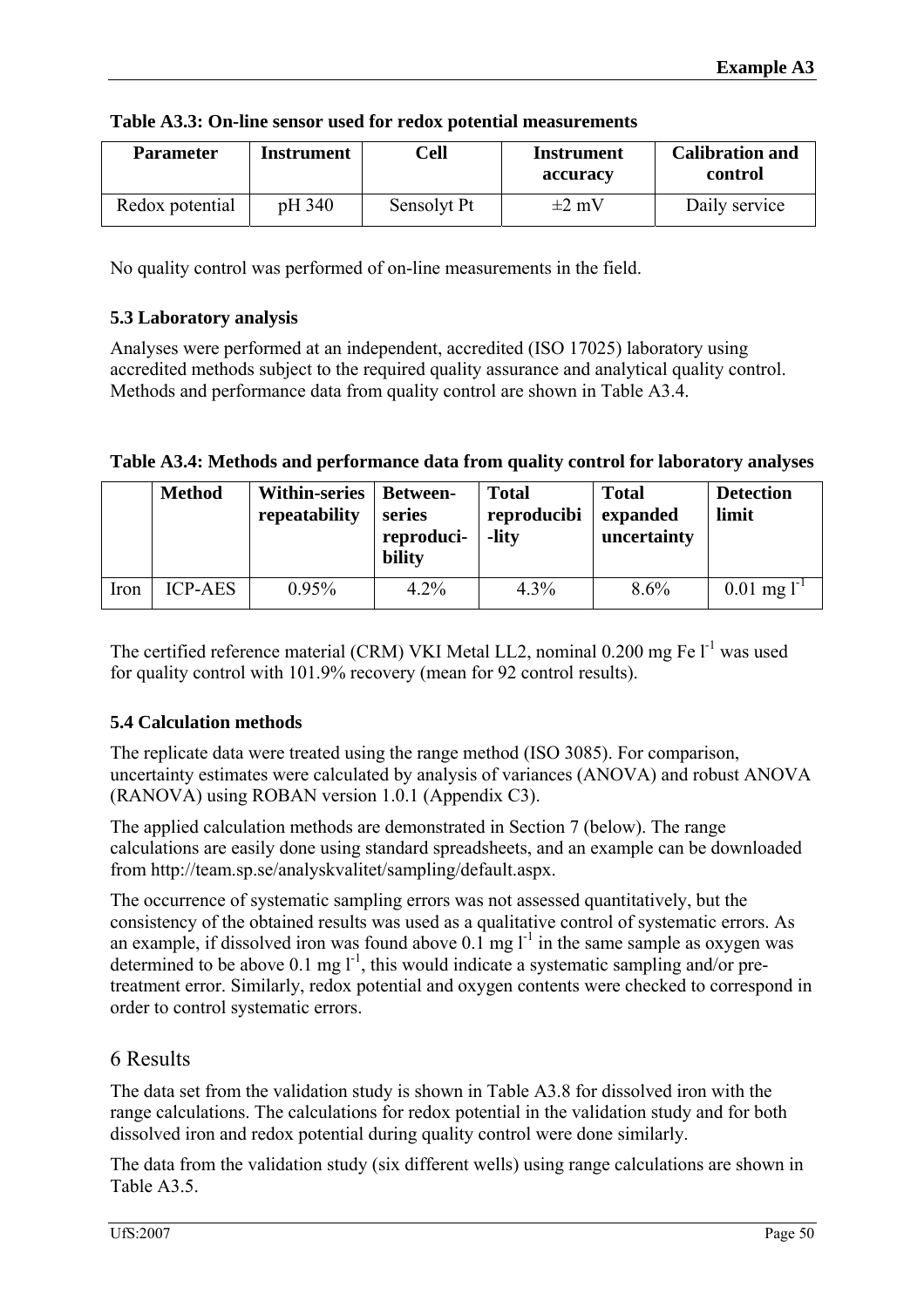| Table A3.5: Relative expanded uncertainty (%, coverage factor 2) for analysis, sampling |
|-----------------------------------------------------------------------------------------|
| and between-target (between wells) as obtained during validation using range            |
| calculations                                                                            |

| <b>Range calculations</b> | <b>Analyses</b> | <b>Sampling</b> | <b>Between-target</b> |
|---------------------------|-----------------|-----------------|-----------------------|
| Redox potential           | $5.2\%$         | 15%             | 14%                   |
| Dissolved iron            | $.1\%$          | 10%             | 70%                   |

For comparison, the statistical estimates are shown in Table A3.6 as obtained using ANOVA and RANOVA.

**Table A3.6: Relative expanded uncertainty (%, coverage factor 2) for analysis, sampling and between-target (between wells) as obtained for dissolved iron during validation using ANOVA and RANOVA calculations** 

| <b>Dissolved iron</b> | <b>Analyses</b> | <b>Sampling</b> | <b>Between-target</b> |
|-----------------------|-----------------|-----------------|-----------------------|
| ANOVA                 | $.6\%$          | 9.6%            | 70%                   |
| <b>RANOVA</b>         | $.8\%$          | 9.9%            | 72%                   |

The statistical estimates obtained with the range statistics during quality control (six sampling occasions) are shown in Table A3.7.

**Table A3.7: Relative expanded uncertainty (%, coverage factor 2) for analysis, sampling and between-target (between occasions) as obtained during quality control using range calculations** 

|                 | <b>Analyses</b> | <b>Sampling</b> | <b>Between-target</b> |
|-----------------|-----------------|-----------------|-----------------------|
| Redox potential | 8%              | 3.8%            | 23%                   |
| Dissolved iron  | $2.5\%$         | $3.6\%$         | 9.9%                  |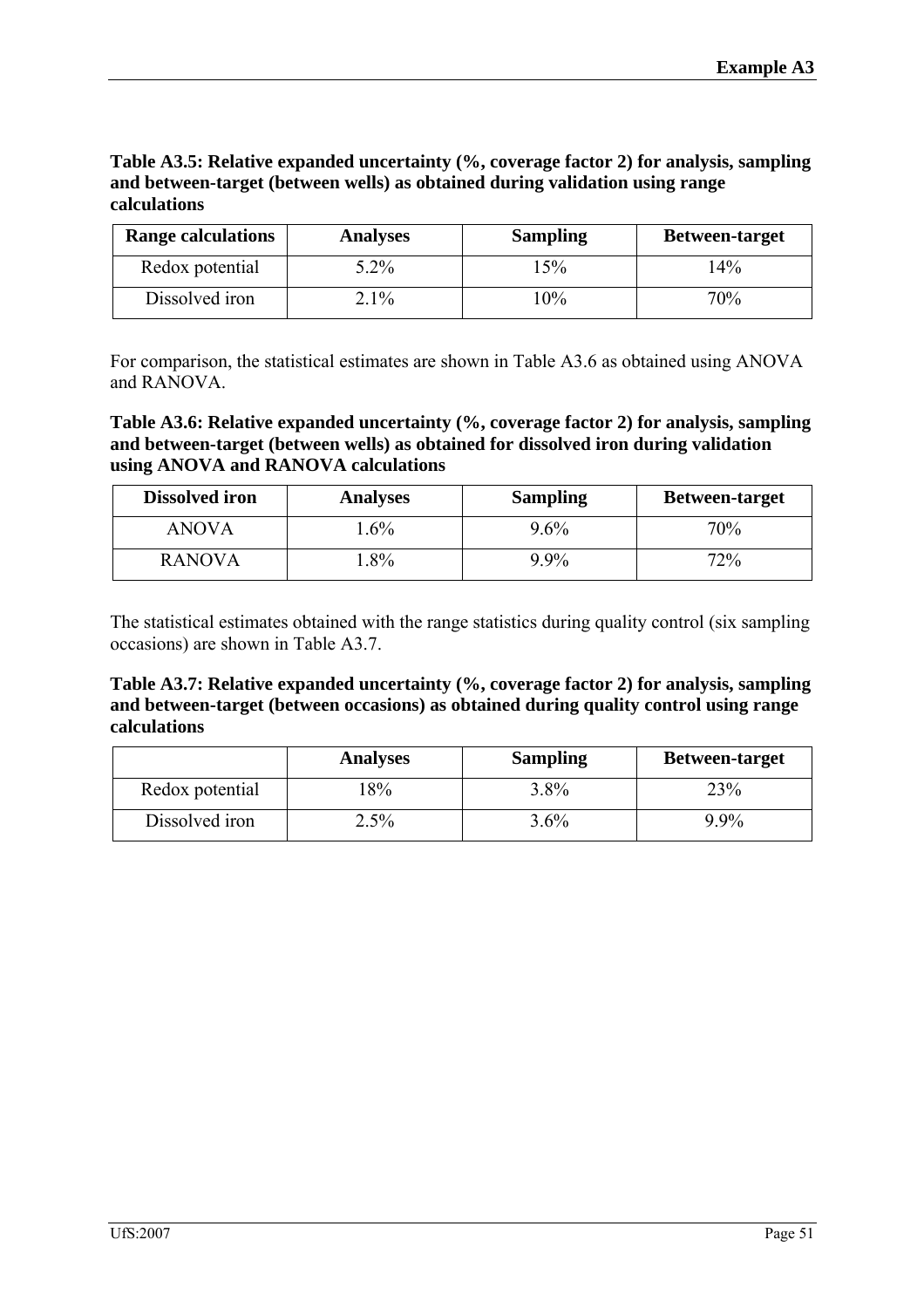| Well<br>number |          |          |         |          |                                                                   |             |                              | <b>S1A1</b> S1A2 S2A1 S2A2 $R_1 =  S1A1 - S1A2 $ $\overline{S1} = \frac{S1A1 + S1A2}{2}$ $r_1 = \frac{R_1}{S1}*100$ $R_2 =  S2A1 - S2A2 $ $\overline{S2} = \frac{S2A1 + S2A2}{2}$ $r_2 = \frac{R_2}{\overline{S2}}*100$ $\overline{S} = \frac{\overline{S1} + \overline{S2}}{2}$ $r_1 = \frac{ \overline{S1} - \overline{S2} }{\overline{S2}}*100$ |             |              |             |                                                                                                      |
|----------------|----------|----------|---------|----------|-------------------------------------------------------------------|-------------|------------------------------|----------------------------------------------------------------------------------------------------------------------------------------------------------------------------------------------------------------------------------------------------------------------------------------------------------------------------------------------------|-------------|--------------|-------------|------------------------------------------------------------------------------------------------------|
|                |          |          |         |          |                                                                   |             |                              |                                                                                                                                                                                                                                                                                                                                                    |             |              |             |                                                                                                      |
|                | $mg l-1$ | $mg l-1$ | $mgl^1$ | $mg l-1$ | $mg l^{-1}$                                                       | $mg l^{-1}$ | $\frac{0}{0}$                | $mg l^{-1}$                                                                                                                                                                                                                                                                                                                                        | $mg l^{-1}$ | $\%$         | $mg l^{-1}$ | $\%$                                                                                                 |
| 99.474         | 0.815    | 0.834    | 0.912   | 0.893    | 0.019                                                             | 0.825       | 2.30                         | 0.019                                                                                                                                                                                                                                                                                                                                              | 0.903       | 2.11         | 0.864       | 9.03                                                                                                 |
| 99.468         | 1.80     | 1.83     | 1.94    | 1.93     | 0.030                                                             | 1.82        | 1.65                         | 0.010                                                                                                                                                                                                                                                                                                                                              | 1.94        | 0.517        | 1.88        | 6.40                                                                                                 |
| 99.469         | 1.69     | 1.68     | 1.79    | 1.77     | 0.010                                                             | 1.69        | 0.593                        | 0.020                                                                                                                                                                                                                                                                                                                                              | 1.78        | 1.12         | 1.73        | 5.48                                                                                                 |
| 99.916         | 2.62     | 2.61     | 2.83    | 2.84     | 0.010                                                             | 2.62        | 0.382                        | 0.010                                                                                                                                                                                                                                                                                                                                              | 2.84        | 0.353        | 2.73        | 8.07                                                                                                 |
| 99.327         | 1.66     | 1.63     | 1.58    | 1.59     | 0.030                                                             | 1.65        | 1.82                         | 0.010                                                                                                                                                                                                                                                                                                                                              | 1.59        | 0.631        | 1.62        | 3.72                                                                                                 |
| 99.371         | 1.52     | 1.53     | 1.47    | 1.50     | 0.010                                                             | 1.53        | 0.656                        | 0.030                                                                                                                                                                                                                                                                                                                                              | 1.49        | 2.02         | 1.51        | 2.66                                                                                                 |
|                |          |          |         |          |                                                                   |             | $\sum_{i=1}^{n} r_i = 7.413$ |                                                                                                                                                                                                                                                                                                                                                    |             |              |             | $\sum r_2 = 6.750$ $\sum \overline{S} = 10.32$ $\sum r = 35.36$                                      |
|                |          |          |         |          |                                                                   |             | $n_{r1} = 6$                 |                                                                                                                                                                                                                                                                                                                                                    |             | $n_{r2} = 6$ | $n_r = 6$   | $n_r = 6$                                                                                            |
| Analysis       |          |          |         |          |                                                                   |             |                              | $r_A = \frac{\sum r_1 + \sum r_2}{n_{r1} + n_{r2}}$ $r_A = \frac{7.413 + 6.750}{6 + 6} = 1.18$ $CV_A = \frac{r_A}{1.128}$ $CV_A = \frac{1.18}{1.128} = 1.05$                                                                                                                                                                                       |             |              |             |                                                                                                      |
| Sampling       |          |          |         |          | $r_{S+A} = \frac{\sum r}{n_r}$ $r_{S+A} = \frac{35.36}{6} = 5.89$ |             |                              | $CV_{S+A} = \frac{r_{S+A}}{1.128}$ $CV_{S+A} = \frac{5.89}{1.128} = 5.22$                                                                                                                                                                                                                                                                          |             |              |             | $CV_S = \sqrt{CV_{S+A}^2 - \frac{CV_A^2}{2}}$ $IV_S = \sqrt{5.22^2 - \frac{1.05^2}{2}} = 5.17$       |
| Between-target |          |          |         |          |                                                                   |             |                              | $S_{T+S+A} = \frac{\sum \overline{S}}{n_r}$ $S_{T+S+A} = \frac{10.32}{6} = 1.72$ $S_{T+S+A} = s_{\overline{S}}$ $S_{T+S+A} = 0.604$                                                                                                                                                                                                                |             |              |             | $CV_{T+S+A} = \frac{s_{T+S+A}}{S_{T+S+A}} * 100$ $CV_{T+S+A} = \frac{0.604}{1.72} * 100 = 35.1$      |
|                |          |          |         |          |                                                                   |             |                              |                                                                                                                                                                                                                                                                                                                                                    |             |              |             | $CV_T = \sqrt{CV_{T+S+A}^2 - \frac{CV_{S+A}^2}{2}}$ $CV_S = \sqrt{35.1^2 - \frac{5.17^2}{2}} = 34.9$ |

**Table A3.8: Results and range calculations for the validation study, dissolved iron, basic data in bold, symbols used to describe calculations only (***T***: target,** *S***: sample,** *A***: analysis,** *R***: absolute differences,** *r***: relative differences,** *n***: numbers)** 

<sup>j</sup> The sum of relative variances is  $CV_{S+A}^2 = CV_S^2 + \frac{CV_S^2}{2}$  $S_{A}A^{2} = CV_{S}^{2} + \frac{CV_{A}^{2}}{2}$  $CV_{S+A}^2 = CV_S^2 + \frac{CV_A^2}{2}$  with the factor  $\frac{1}{2}$  on  $CV_A^2$  due to the mean of duplicate analyses being used.

k *s*: standard deviation with *n*-1 degrees of freedom as obtained from most standard calculators and spreadsheets.

UfS:2007 Page 52

h S1A1: sample 1 analysis 1.

<sup>&</sup>lt;sup>i</sup> The standard deviation can be obtained from the mean of relative differences between duplicate measurements by division with the statistical factor 1.128.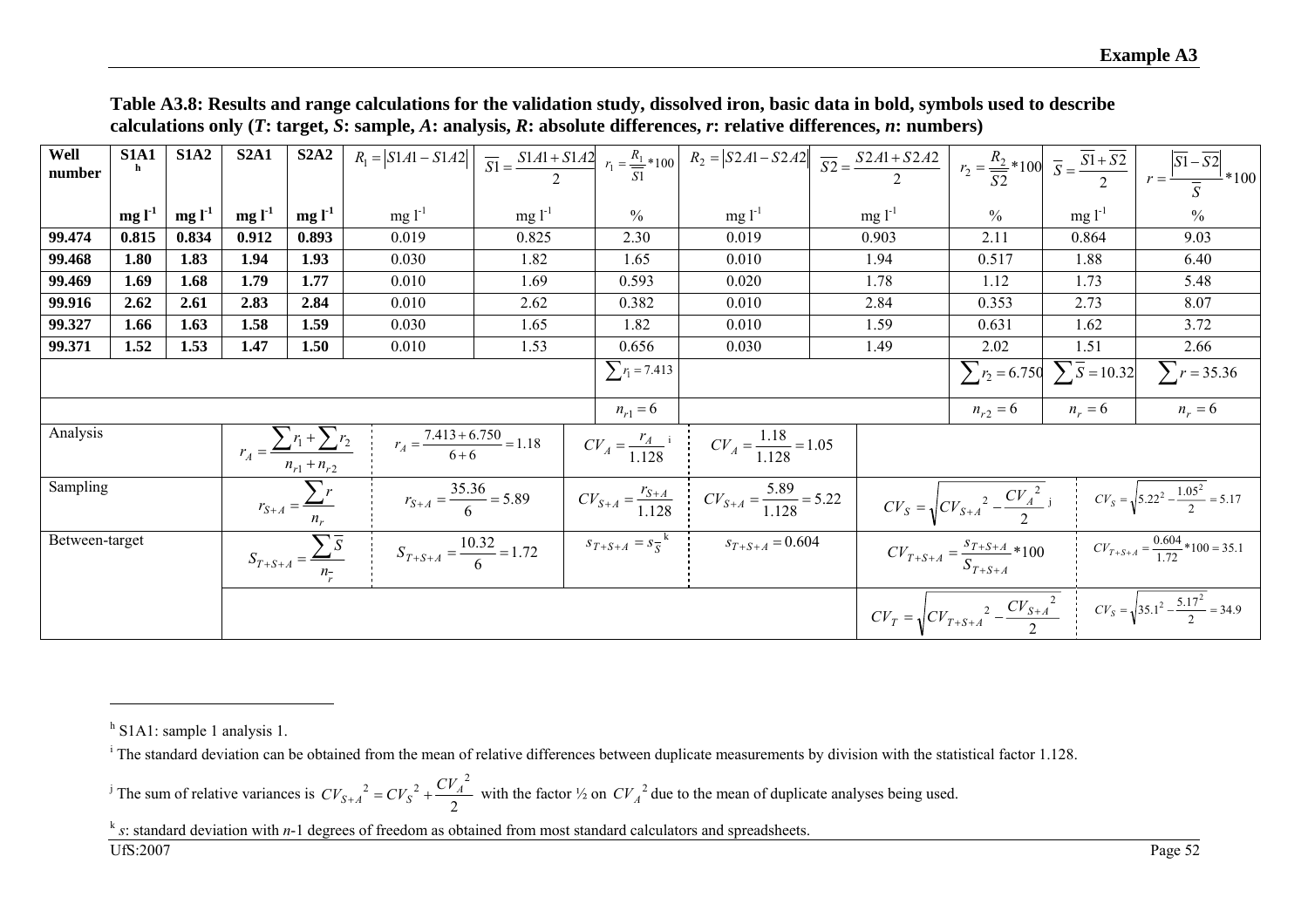No groundwater samples had measurements of dissolved oxygen and dissolved iron above 0.1 mg  $l^{-1}$ , and the low redox potential measured (-110 to -200 mV) is consistent with the absence of oxygen  $($  <0.1 mg  $l^{-1}$ ) and the high dissolved iron concentrations (0.92 to 2.8 mg  $1^{-1}$ ).

# 7 Comments

Overall, the validation data show that the variability in the aquifer (between-target) was dominating the total uncertainty for dissolved iron, whereas sampling and between-target uncertainties were of the same size for dissolved iron. Analytical uncertainties were small (2–5%), and for dissolved iron were comparable to the repeatability obtained in laboratory quality control (expanded uncertainty 2.1% as compared to 1.9% respectively). If different wells were sampled, the sampling uncertainty was 10–15%.

For dissolved iron measured during validation, the use of ANOVA and RANOVA calculations did not provide statistical estimates more than slightly different from those obtained with the simple range calculations.

In the quality control scheme of monitoring, the variability between sampling occasions (between-target, 9.9%) was dominating the total uncertainty for parameters analysed as laboratory analysis (dissolved iron, 2.5% uncertainty), whereas the analytical uncertainty (18%) was almost as important as the between-target uncertainty (23%) for on-line measurements (redox potential). The reason for the large contribution from on-line measurements is that during quality control, duplicate on-line measurements were done with two different instruments in contrast to the validation study done with one single instrument for both duplicate measurements. Accordingly, the analytical uncertainty (instrument to instrument variation) for redox potential was considerably larger in the quality control (18%) than in the validation study (5.2%). For dissolved iron, the analytical uncertainty was comparable in validation and in the subsequent quality control (2.1% and 2.5% respectively). The sampling uncertainty was lower when sampling just one well on different occasions during quality control (3.6–3.8%) than when sampling different wells at the same time during validation (10–15%). The uncertainty between-target (variation from one sampling occasion to the next) during quality control was small for dissolved iron (9.9%), but larger for redox potential (23%).

If a continuous control of sampling uncertainty had been required, the control data could have been plotted in control charts in order to obtain an early warning of excessive uncertainty (random errors) for each sampling occasion.

The number of replicates (six) in this study was less than used in most cases and the risk of a decreased confidence in the uncertainty estimates should be considered in evaluation of the results.

The uncertainty contribution from sampling bias was only addressed through evaluation of the consistency of the measurements obtained from different, interrelated chemical parameters (oxygen, dissolved iron, redox) and the evaluation supported the conclusion that sampling and sample pre-treatment had succeeded in avoiding bias due to oxygen impact and filter clogging.

### 8 Summary

The measurement uncertainty (% uncertainty with coverage factor 2) is summarised below for dissolved iron.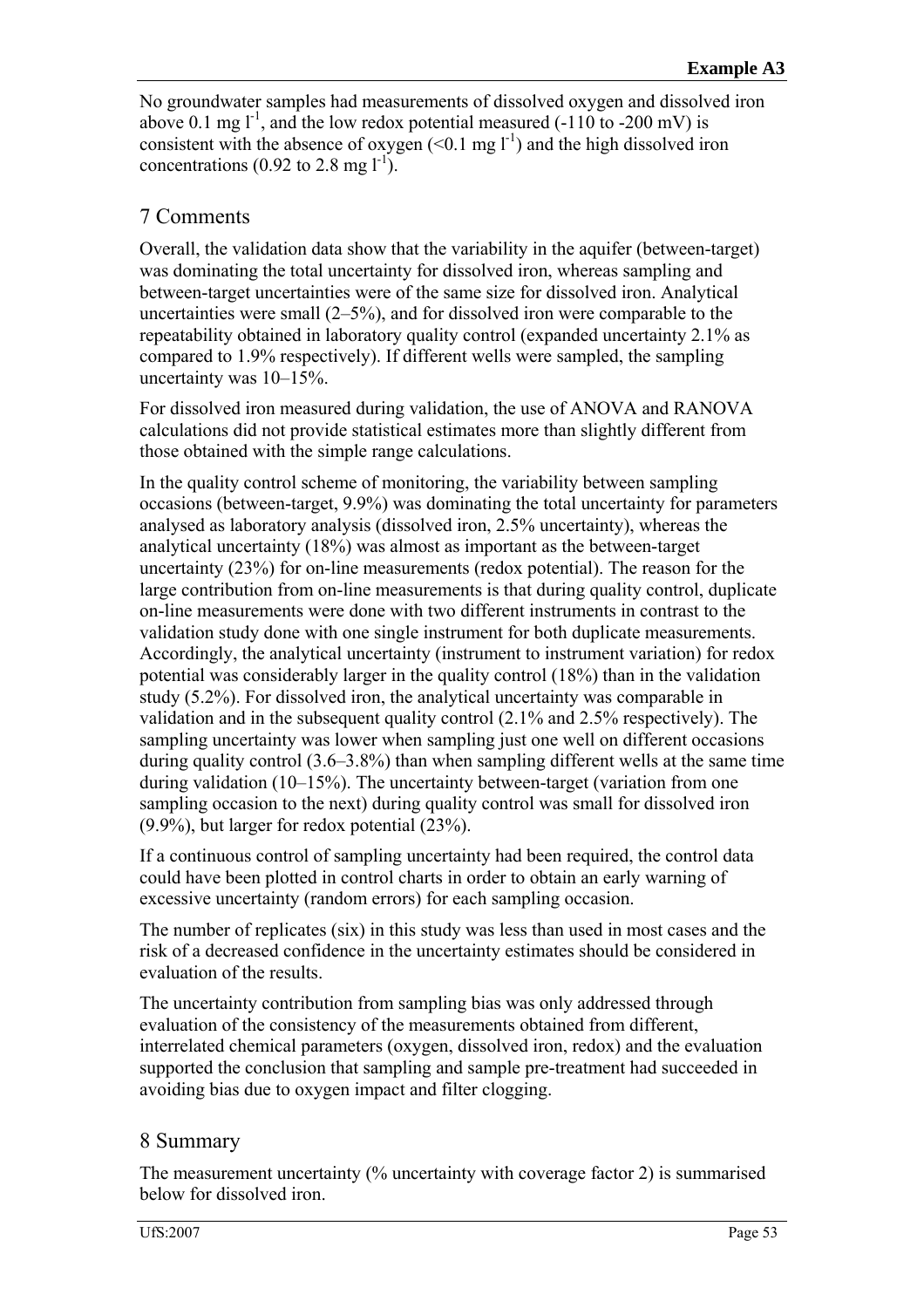The data show that the requirement for less than 20% expanded measurement uncertainty could be fulfilled for dissolved iron (sampling validation), and that the required measurement uncertainty was in reality achieved during the routine monitoring (sampling quality control). Furthermore, the data show that if an improvement of the certainty of monitoring was required, the obvious point of improvement would be increased monitoring density for dissolved iron (betweentarget uncertainty dominating), whereas improvement of the on-line measurement uncertainty could help for redox potential (large contribution of analysis uncertainty).

| <b>Dissolved iron</b><br>in groundwater | <b>Expanded uncertainty, coverage factor of 2</b> | <b>Between-target</b><br><b>variability</b> |         |                 |
|-----------------------------------------|---------------------------------------------------|---------------------------------------------|---------|-----------------|
|                                         | <b>Sampling</b>                                   | <b>Analysis</b>                             |         |                 |
| Validation                              | 10%                                               | $2.1\%$                                     | 10%     | $35\%$          |
| Quality control                         | 3.6%                                              | 2.5%                                        | $4.4\%$ | $9.9\%^{\rm m}$ |

### 9 Acknowledgements

The work presented here has been supported by Nordic Innovation Centre, the Soil and Ground Water Contamination Committee of the Danish Council of Technical Sciences and Århus County, Denmark. Fieldwork has skilfully been done by Mogens Wium, GEO.

 $\overline{a}$ 

<sup>&</sup>lt;sup>1</sup> In the validation study, between-target variability was between wells.

m In the quality control, between-target variability was between sampling occasions.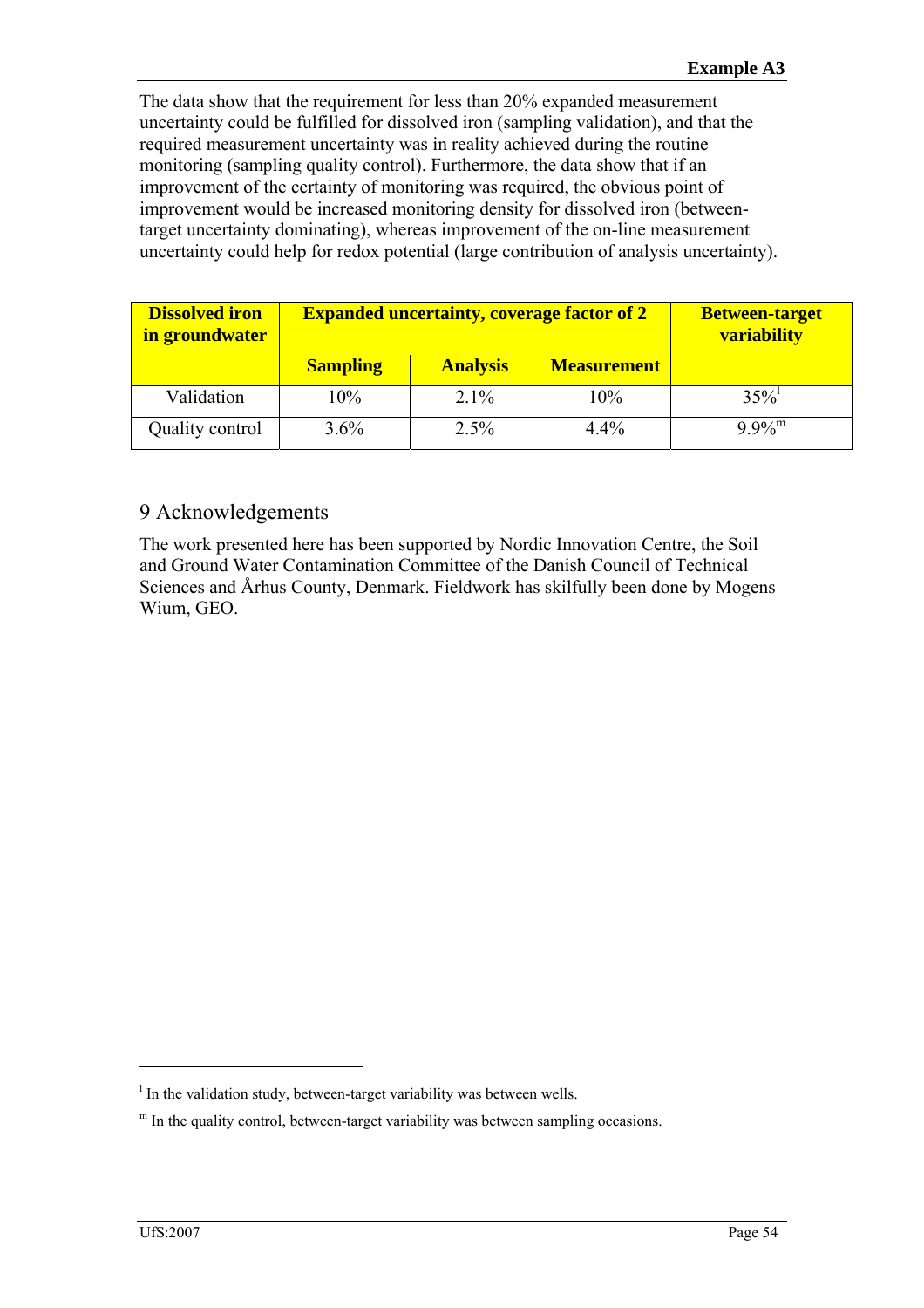| Measurand                                    |                                          |                                                             | Uncertainty estimation    |                                     |                                  |                         |
|----------------------------------------------|------------------------------------------|-------------------------------------------------------------|---------------------------|-------------------------------------|----------------------------------|-------------------------|
| Analyte/<br>Technique                        | Unit                                     | Sector/<br><b>Matrix</b>                                    | <b>Sampling</b><br>target | Purpose                             | Design                           | <b>Statistics</b>       |
| Vitamin A<br>(as<br>retinol)/<br><b>HPLC</b> | $\mu$ g 100 g <sup>-1</sup><br>in powder | Food/<br>Baby<br>porridge-<br>powder<br>containing<br>fruit | Produced<br>batch         | Total<br>measurement<br>uncertainty | Empirical<br>duplicate<br>method | One-way<br><b>ANOVA</b> |

### **Example A4: Vitamin A in baby porridge containing fruit and milled cereals**

### 1 Scope

The scope is to estimate the measurement uncertainty and contributions from sampling and analyses. The estimates are based on samples from one type of baby porridge – taken from 10 different batches – using a sampling protocol collecting duplicate samples from each batch.

# 2 Scenario and sampling target

In the production of baby (infant) porridge, the vitamin A (retinol) is added as a premix (together with vitamin D and vitamin C). The premix is a minor ingredient. All ingredients are mixed thoroughly before distribution into packages. Earlier analysis indicated a bigger variation in analytical result between packages than expected. A measurement uncertainty of 20–30% would be considered acceptable. The question was raised whether the variation is due mainly to analytical uncertainty or to sampling uncertainty. One of the theories suggests that the vitamin is locally unevenly distributed within the package, and therefore will give bigger analytical uncertainty if the test portion is too small (e.g.  $3-5$  g).<sup>n</sup> One possible explanation of the heterogeneity is that the vitamin premix aggregates in small hot spots, due to electrostatic interactions with the fruit particles in the porridge powder. The producers recommend a test portion size of 40–50 g whenever analysing vitamin A, D and C in baby porridge powder.

In order to compare the measured vitamin A concentration against declared values and European regulatory thresholds, an estimation of measurement uncertainty is desirable. To determine the random component of the measurement uncertainty, an empirical approach using the duplicate method (see Section 9.4.2) was chosen. To estimate the systematic component a comparison with a reference value was made.

 $\overline{a}$ 

<sup>&</sup>lt;sup>n</sup> EN-12823-1 'Foodstuffs – determination of vitamin A by HPLC' indicates a test sample of approximately 2–10 g.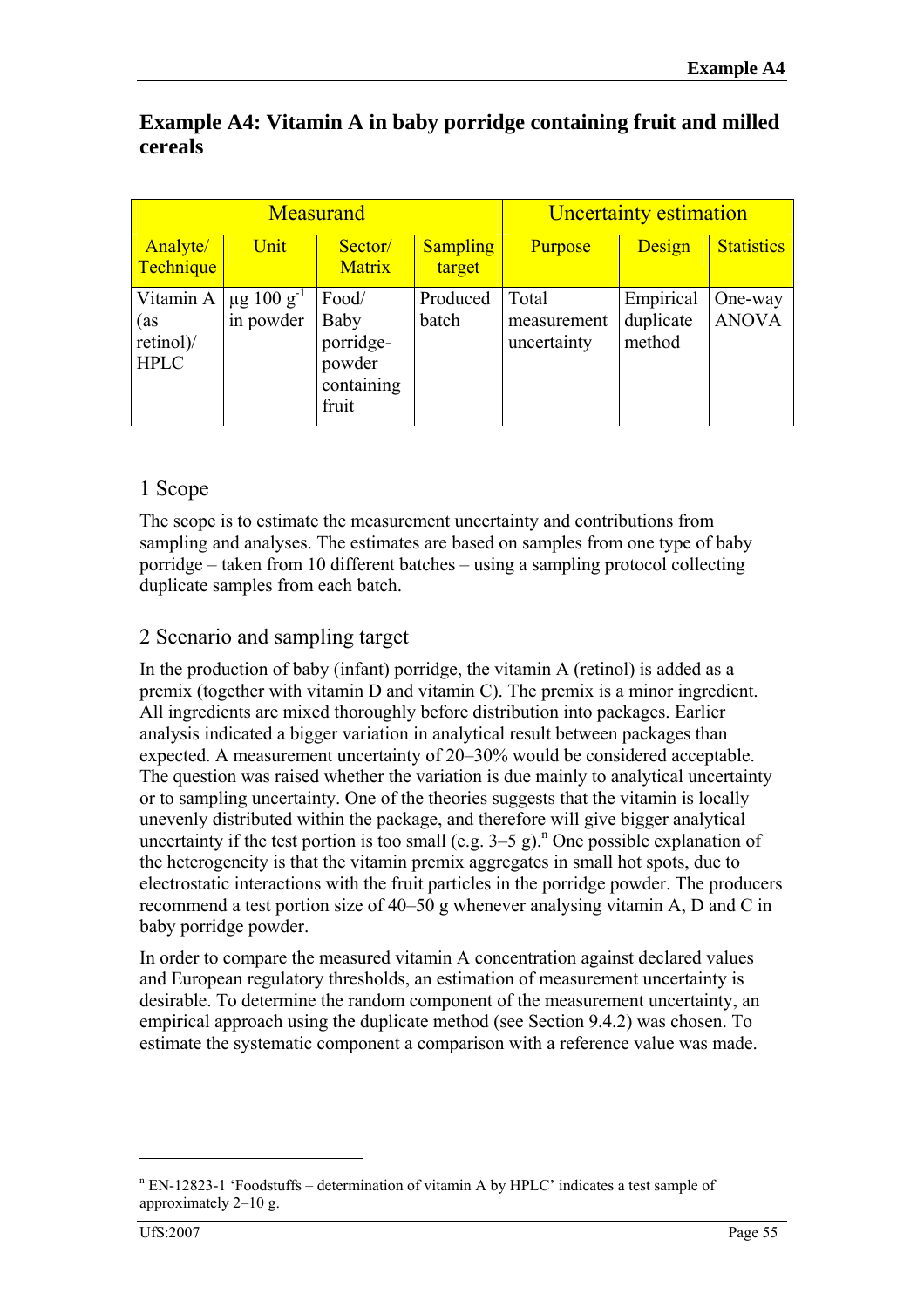# 3 Sampling protocol

Normally a spot sampling approach is employed in which one sample (one package) of a batch is used as a screening sample by comparing its content against the declared values and legal limits.

**Validation** – In this study two samples are collected from each of 10 different batches of *one type* of baby porridge powder (i.e. 10 sampling targets). Each sample is equal to one package of approximately 400 g powder.

**Quality control** – Quality control (QC) of sampling from different types of baby porridge is done by collecting two samples from each of eight batches of *different* types of baby porridges (i.e. eight sampling targets). All the types of porridges contain fruit in addition to milled cereals.

To ensure the quality in each package of the product at the time of the 'best before date' of the porridge powder, the producer wraps the product in an air-tight and lightprotecting bag. It is therefore assumed the degradation of the vitamin A is negligible during normal shelf life. The sampling for the validation was performed at the place of production. For QC, the samples were purchased partly at the place of production, and partly at the retailers. When the samples were collected from retailers, care was taken to collect the two samples (of each product) at different retailers but in addition to assure the samples had the same batch marking. This is important to avoid adding between-batch variations to the apparent sampling uncertainty, as the sampling protocol in this case specifies sampling from a particular batch.

# 4 Study design – empirical approach

An empirical ('top-down') approach – duplicate method was selected to provide estimates of the random component of sampling uncertainty. The validation is performed on one type of baby porridge containing fruit and milled cereals. In the sampling for the QC different products of baby porridge (all containing fruit and milled cereals) are tested to see if the estimate for measurement uncertainty from the validation study is appropriate for different types of baby porridges containing fruit and milled cereals.

#### **4.1 Validation**

Samples are collected on-line (just after the filling operation of packages) at random times. Two samples (two packages, each of approximately 400 g) are collected from each of 10 production units (batches) of one type of baby porridge powder.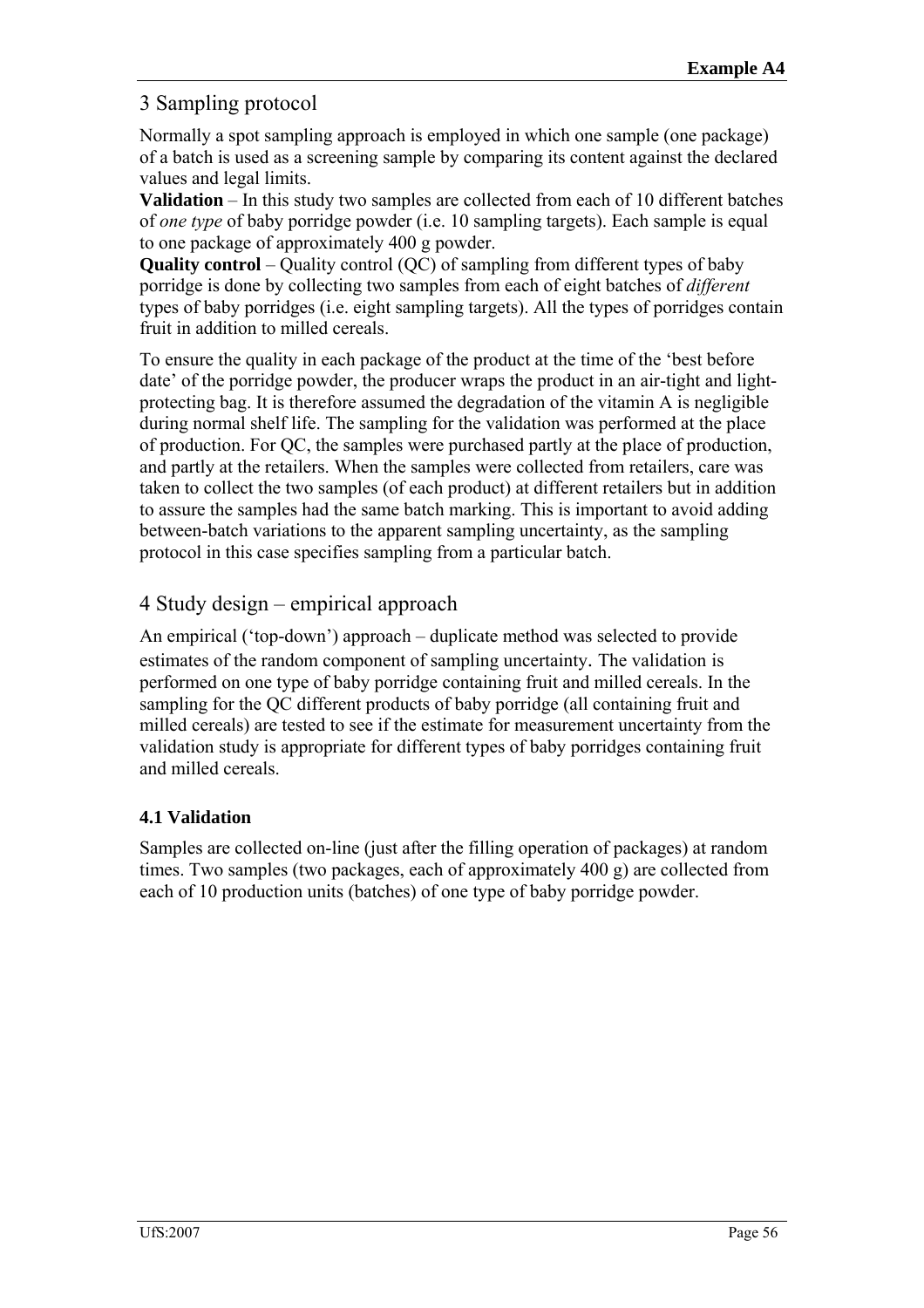**Figure A4.1: Sampling for validation. Two samples are taken from each of 10 production units/batches of the** *same type* **of baby porridge** 



### **4.2 Quality control**

For quality control (QC) two samples are collected from one batch of each of eight different types of baby porridges, containing fruit and milled cereals. The porridges are products from three different producers. The samples (except for two types of porridges) were provided by two of the producers. The rest was bought at the retailer.

#### **Figure A4. 2: Sampling for QC. Two samples are taken from one batch of each of eight** *different types* **of baby porridge**



# 5 Sampling and analysis in the laboratory

The analytical work is done by 'The National Institute of Nutrition and Seafood Research' (NIFES). The laboratory is accredited according to EN ISO/IEC 17025.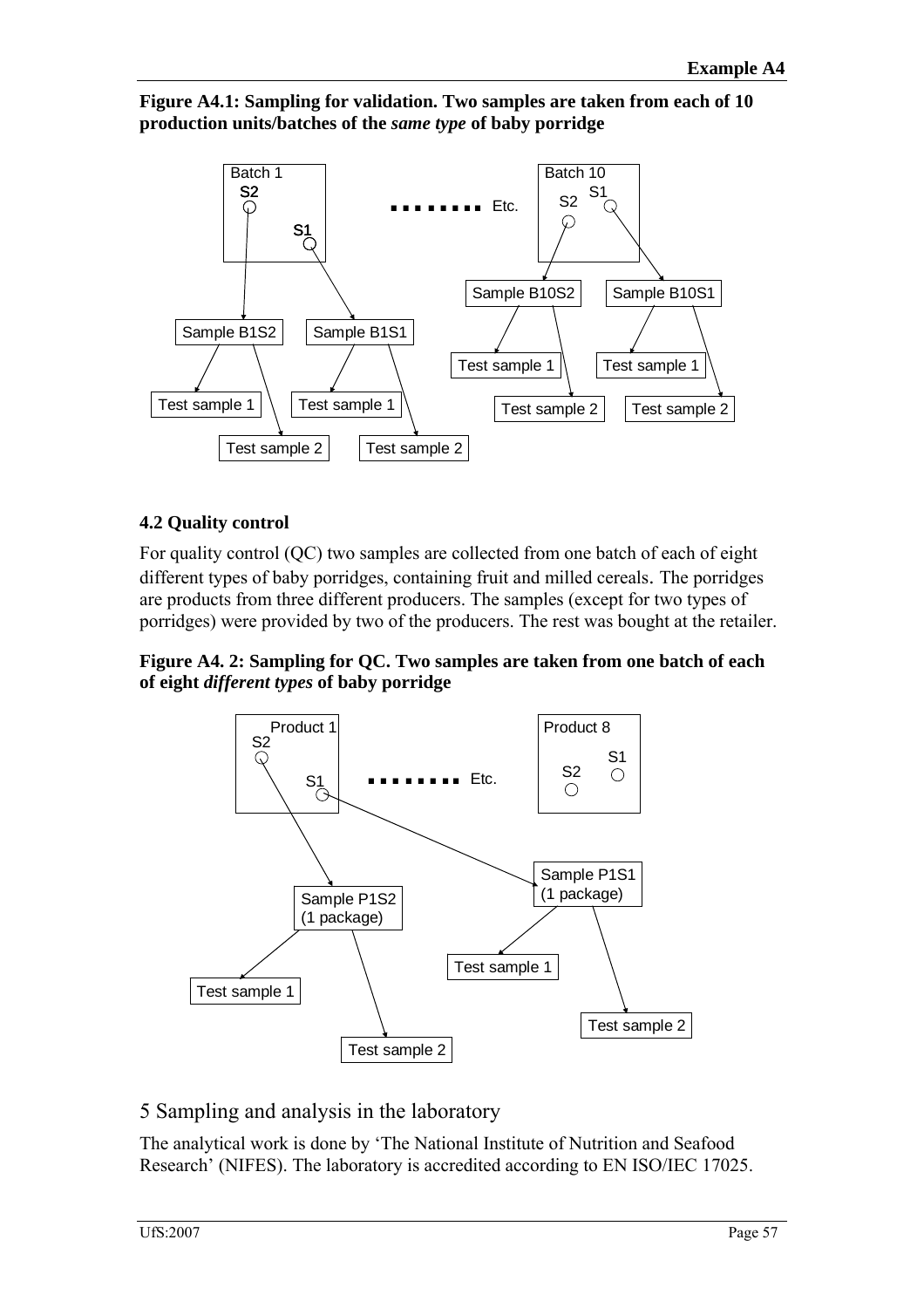The laboratory participates in Laboratory Proficiency Tests (FAPAS and Bipea) with good results (in the period 2000–2005, |Z-score|<1). The method was validated using a certified reference material (CRM). Data concerning the laboratory performance is given in Table A4.1.

| Parameters                    | Vitamin $A$ – determined as retinol                                                                                        |
|-------------------------------|----------------------------------------------------------------------------------------------------------------------------|
| Method                        | $HPLC$ – normal phase column – UV-detection                                                                                |
| Repeatability                 | $2RSD(%) = 6$                                                                                                              |
| Within-reproducibility        | $2RSD(\%)=8$                                                                                                               |
| Measurement uncertainty       | 14% (95% confidence interval)                                                                                              |
| Recovery                      | Standard addition, in lab: 90–110%                                                                                         |
|                               | Based on laboratory proficiency tests (in<br>➤<br>period 1999–2005), different matrixes: 88–<br>113%, mean recovery 100.5% |
| Limit of quantification (LOQ) | $0.14$ mg kg <sup>-1</sup>                                                                                                 |
| CRM used                      | NIST 2383 – baby food (mixed food composite)                                                                               |
| CRM – certified level<br>➤    | $0.80 \pm 0.15$ mg kg <sup>-1</sup> (95% confidence interval)                                                              |
| $CRM$ – analysed value        | $0.77 \pm 0.14$ mg kg <sup>-1</sup> ( <i>n</i> =28, 95% confidence<br>interval)                                            |

**Table A4.1: Methods and performance data from quality control – laboratory analyses** 

### **5.1 Secondary sampling**

A mechanical sample divider (Retsch) is used to split the samples. From each of the primary samples, four test samples are collected: two portions of approximately 3–5 g and two portions of approximately 40–50 g.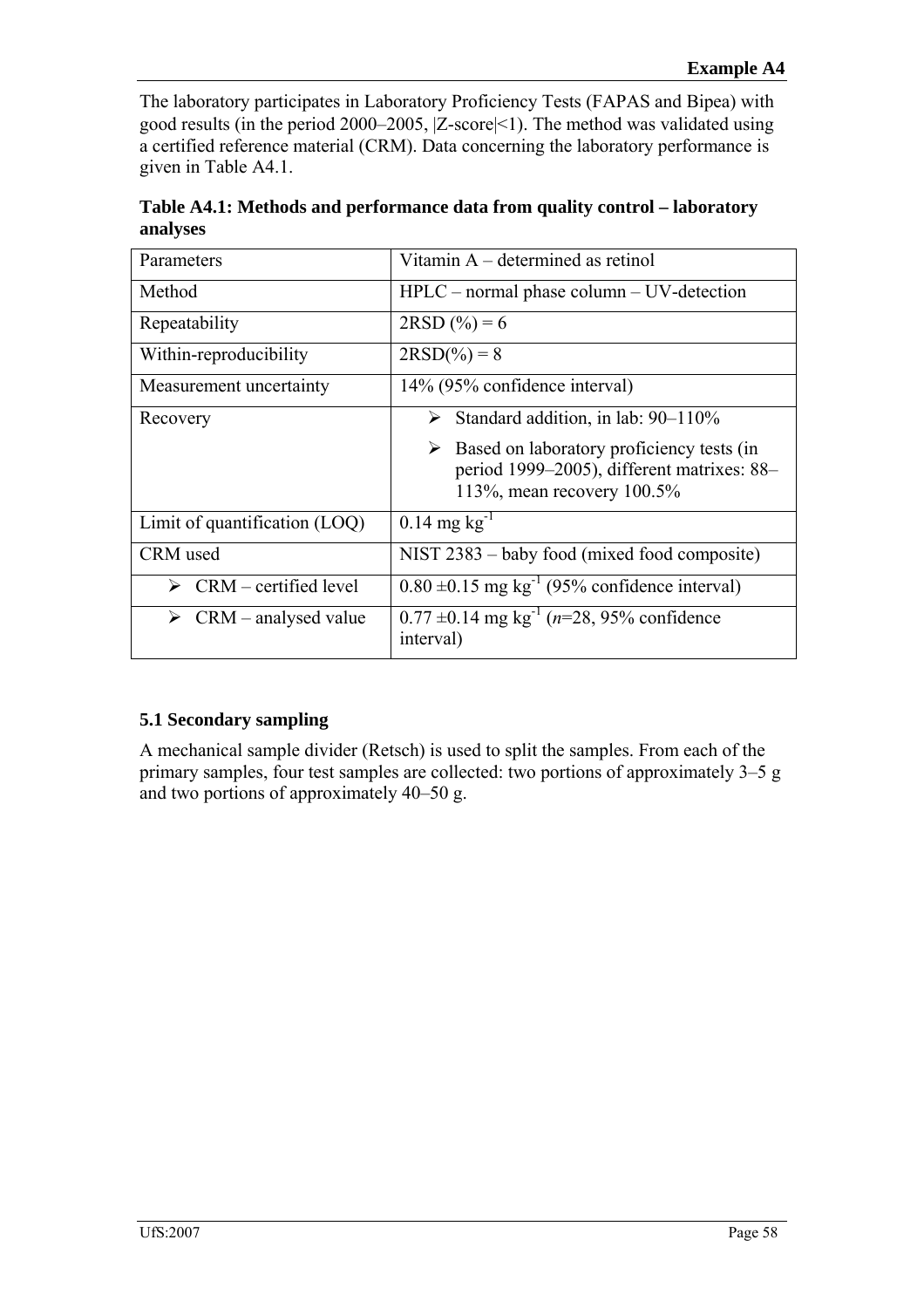

**Figure A4.3: Splitting of the primary sample to make four test samples** 

#### **5.2 Analyses**

The analytical method is based on EN-12823-1 (Foodstuffs – Determination of vitamin A by HPLC – Part 1: Measurement of all-trans-retinol and 13-cis-retinol). Retinol is saponified by using ethanolic potassium hydroxide containing antioxidants. Vitamin A is extracted by using hexane. Analysis is performed by using high performance liquid chromatography (HPLC), with a UV detector.

In the validation, for each of the primary samples, two analyses are performed on test samples of 40–50 g and two analyses on test samples of 3–5 g. In the QC two analyses are performed on test samples of 40–50 g. On each test sample only one analytical determination is performed (no analytical duplicates).

#### 6 Information from the producer

Data for estimating the 'true value' of vitamin A in baby porridge are provided by the producer (Nestlé) of the product chosen for the validation, see Table A4.2.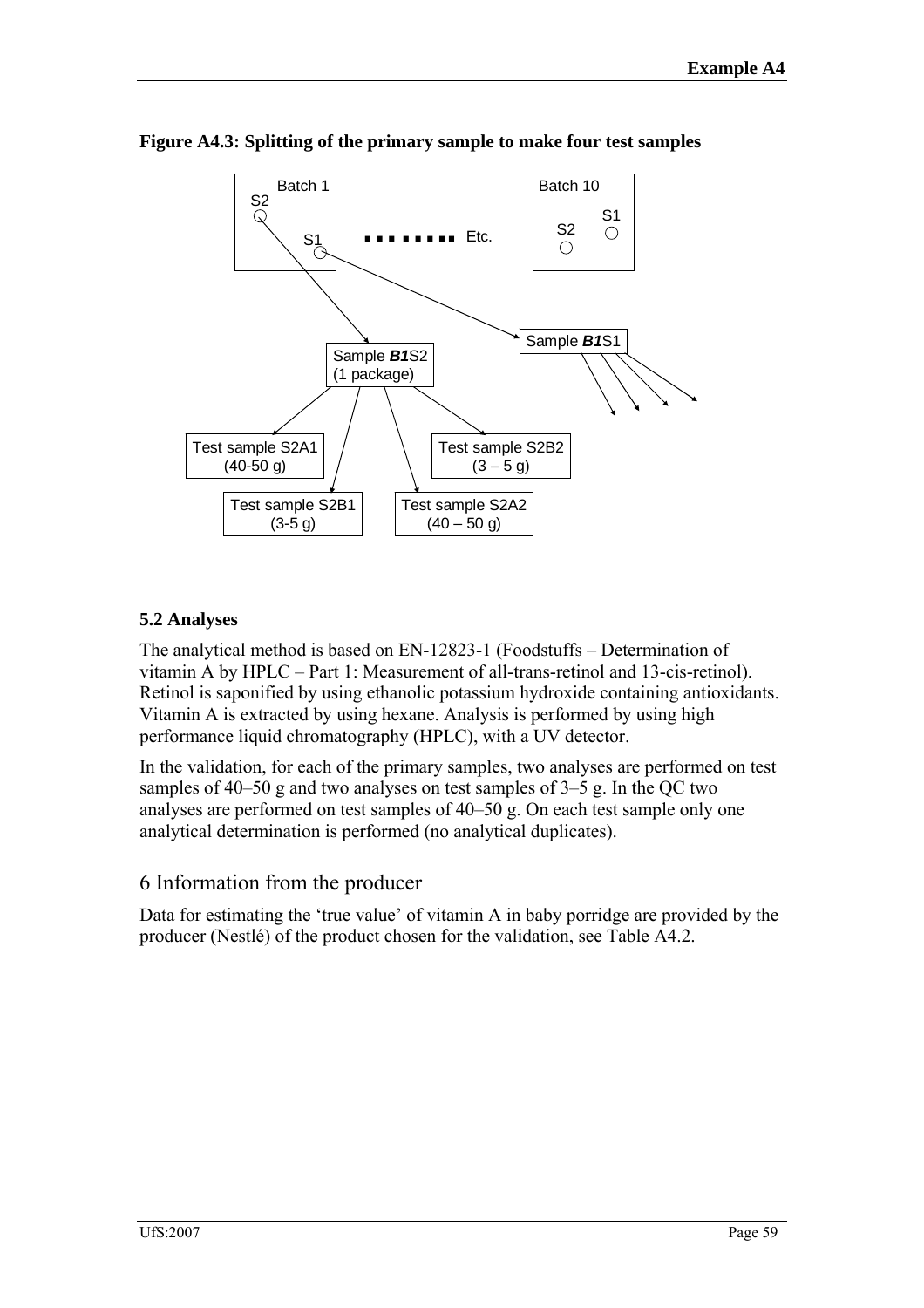| Table A4.2: Product data provided by the producer |  |  |
|---------------------------------------------------|--|--|
|---------------------------------------------------|--|--|

| Product                                                                                | Oatmeal porridge with bananas and<br>apricots (Nestlé) |
|----------------------------------------------------------------------------------------|--------------------------------------------------------|
| Weight of batch, including premix<br>$(1 \text{ batch} = 2 \text{ mixing containers})$ | $1092$ kg                                              |
| Weight of added vitamin-premix in batch                                                | $1.228$ kg                                             |
| Vitamin A in premix (data from the Certificate<br>of Analysis)                         | 9016 IU $g^{-1}$ = 2705 µg $g^{-1}$ (retinol)          |
| Vitamin A added to the batch                                                           | 304 $\mu$ g 100 g <sup>-1</sup> (retinol)              |
| Vitamin A in ingredients according to the<br>product specification                     | $45 \mu g 100 g^{-1}$ (retinol)                        |
| Estimated 'true value' of vitamin A                                                    | $349 \mu g 100 g^{-1}$ (retinol)                       |
| Vitamin A declared as                                                                  | Retinol $-$ (sum of trans- and cis-<br>retinol)        |

# 7 Results

### **Test sample 40 g – baby porridge**

| Table A4.3: Validation data – from the same product, results given in $\mu$ g 100 g <sup>-1</sup> |  |
|---------------------------------------------------------------------------------------------------|--|
| powder                                                                                            |  |

| Batch          | S1A1 | <b>S1A2</b> | S2A1 | S2A2 |
|----------------|------|-------------|------|------|
| B <sub>1</sub> | 402  | 325         | 361  | 351  |
| B <sub>2</sub> | 382  | 319         | 349  | 362  |
| B <sub>3</sub> | 332  | 291         | 397  | 348  |
| <b>B4</b>      | 280  | 278         | 358  | 321  |
| B <sub>5</sub> | 370  | 409         | 378  | 460  |
| <b>B6</b>      | 344  | 318         | 381  | 392  |
| B7             | 297  | 333         | 341  | 315  |
| B <sub>8</sub> | 336  | 320         | 292  | 306  |
| <b>B</b> 9     | 372  | 353         | 332  | 337  |
| <b>B10</b>     | 407  | 361         | 322  | 382  |

S1 and S2: Primary samples from sampling location 1 and 2 of one production batch A1 and A2: Analyses of duplicate test samples of a primary sample S Analysed mean value (test sample 40 g):  $348 \mu g$  100 g<sup>-1</sup>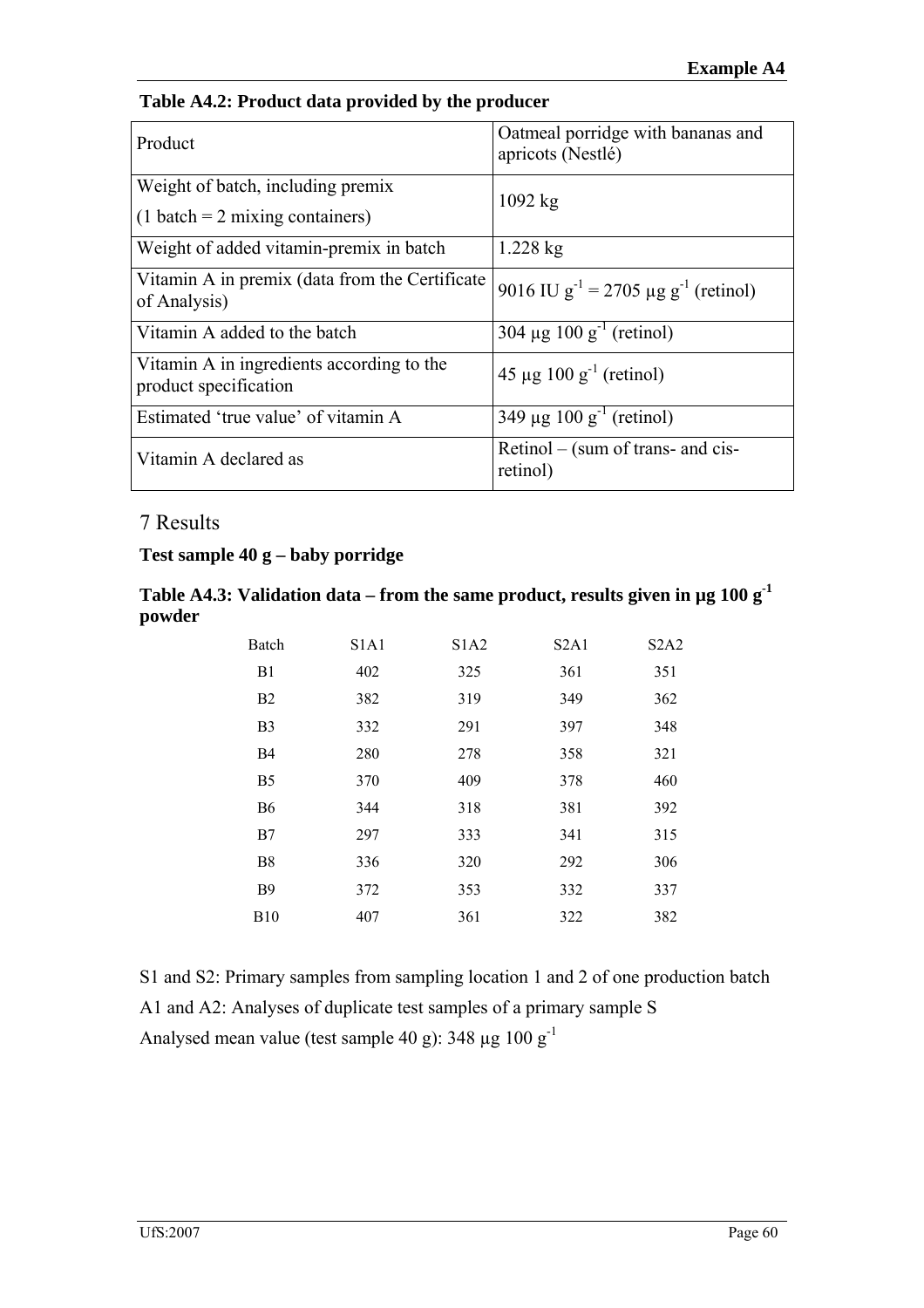#### **Test sample 4 g – baby porridge**

| IVII UUU       |      |      |      |      |
|----------------|------|------|------|------|
| <b>Batch</b>   | S1B1 | S1B2 | S2B1 | S2B2 |
| B <sub>1</sub> | 400  | 491  | 323  | 355  |
| B <sub>2</sub> | 413  | 159  | 392  | 434  |
| B <sub>3</sub> | 315  | 391  | 252  | 454  |
| B <sub>4</sub> | 223  | 220  | 357  | 469  |
| B <sub>5</sub> | 462  | 343  | 262  | 293  |
| <b>B6</b>      | 353  | 265  | 305  | 456  |
| B7             | 298  | 234  | 152  | 323  |
| B <sub>8</sub> | 425  | 263  | 417  | 353  |
| <b>B</b> 9     | 622  | 189  | 291  | 272  |
| <b>B10</b>     | 292  | 397  | 142  | 568  |
|                |      |      |      |      |

|  |  |  | Table A4.4: Validation data – same product, results given in $\mu$ g 100 g <sup>-1</sup> powder |
|--|--|--|-------------------------------------------------------------------------------------------------|
|--|--|--|-------------------------------------------------------------------------------------------------|

S1 and S2: Primary samples from sampling location 1 and 2 of one production batch

B1 and B2: Analyses of duplicate test samples of a primary sample S

Analysed mean value (test sample 4 g):  $341 \mu g 100 g^{-1}$ 

#### **7.1 Calculations**

The ANOVA calculation can be done by using available tools in Excel, Minitab, SPSS etc. In this study the calculations are done in an excel spreadsheet and the details are shown in Section 10 – ANOVA calculations.

#### **Calculation of uncertainty of analyses, one-way ANOVA, test sample 40 g**

#### **Table A4.5: Results from ANOVA calculations – uncertainty of analyses – sum of squares of differences, within-groups (SS-Error). For details see Section A4.11**

| $SS_{E\text{-}Anal}$<br>$(\mu g 100 g^{-1})^2$ | Degrees of<br>freedom (df) | Variance<br>$=$ SS <sub>E-Anal</sub> /df<br>$(\mu g 100 g^{-1})^2$ | Standard deviation,<br>SD <sub>anal</sub><br>$=\sqrt{(SS_{\text{EAnal}}/df)}$<br>$(\mu$ g 100 g <sup>-1</sup> ) | Relative standard deviation<br>$RSDanal(\%)$<br>$= (SD / X_a) * 100\%$ |
|------------------------------------------------|----------------------------|--------------------------------------------------------------------|-----------------------------------------------------------------------------------------------------------------|------------------------------------------------------------------------|
| 16595                                          | 20                         | 829.75                                                             | 28.805                                                                                                          | 8.28                                                                   |

#### **Calculation of uncertainty of sampling, one-way ANOVA, test sample 4 g**

**Table A4.6: Results from ANOVA calculations – uncertainty of sampling – sum of squares of differences. For details see Section A4.11** 

| $SS_{S}$<br>$(\mu g 100 g^{-1})^2$ | Degrees of<br>freedom (df) | Variance<br>$V_{\text{Samp}}=$                                              | Standard deviation,<br>$SD_{\text{samp}}$    | Relative standard<br>deviation $RSDsamp(\%)$ |
|------------------------------------|----------------------------|-----------------------------------------------------------------------------|----------------------------------------------|----------------------------------------------|
|                                    |                            | $(SS_S/df_S - SSE_{Anal}/df_A)/2$<br>(µg 100 g <sup>-1</sup> ) <sup>2</sup> | $=\sqrt{V_{Samp}}$ (µg 100 g <sup>-1</sup> ) | $=(SD / X_s) * 100\%$                        |
| 14231                              |                            | 296.7                                                                       | 17.22                                        | 4.95                                         |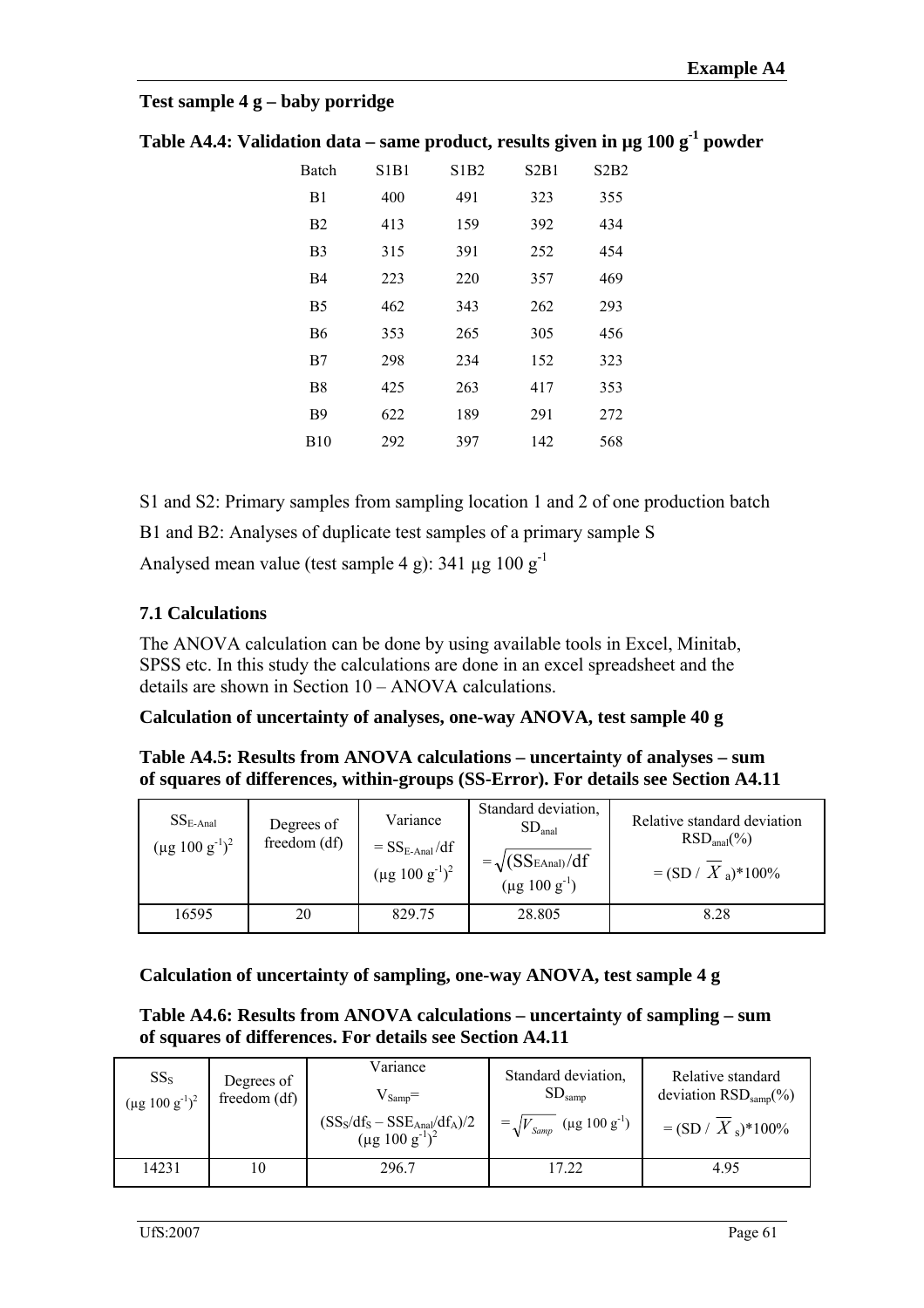#### **Calculation of measurement uncertainty – 40 g test sample**

The RSD (%) value from the ANOVA calculation can be used as an estimate of the standard uncertainty  $u$  (%). The analytical laboratory has estimated the analytical standard uncertainty to be 7%, which is lower than the random analytical component for this sample type of 8.28%. The higher value of these two is used in the calculations. Combining the RSD values from tables A4.5 and A4.6 with Equation 1, the results can be written as in Table A4.7.

$$
u_{meas} = \sqrt{(u_{\text{ samp}})^2 + (u_{\text{anal}})^2}
$$
 (Equation A1)

| Measurement uncertainty, ANOVA calculations $-40$ g test samples                               |      |      |    |  |  |
|------------------------------------------------------------------------------------------------|------|------|----|--|--|
| Total<br>Analytical<br>Sampling                                                                |      |      |    |  |  |
| Uncertainty $u(\%)$                                                                            | 4.95 | 8.28 | 97 |  |  |
| Expanded uncertainty $U(\%) = 2^*u$<br>With a coverage factor of 2 (i.e. $95\%$<br>confidence) | 9.9  | 17   | 20 |  |  |

#### **Calculation of uncertainty of analyses, one-way ANOVA, test sample 4g**

The same calculations are used as for the test sample size of 40 g (see Table A4.14, in Section 11 of this example).

**Table A4.8: Results from ANOVA calculations – uncertainty of analyses, 4 g test sample – sum of squares of differences, within groups (SS-Error)** 

| $SS_E$<br>$(\mu g 100 g^{-1})^2$ | Degrees of<br>freedom (df)<br>$(N^*2-N)=20$ | Variance<br>$=$ SS <sub>E</sub> /df<br>$(\mu g 100 g^{-1})^2$ | Standard deviation,<br>SD <sub>anal</sub><br>$=\sqrt{SS_E/df}$<br>$(\mu g 100 g^{-1})$ | Relative standard deviation<br>$RSDanal(\%)$<br>$=(SD / X_a)*100\%$ |
|----------------------------------|---------------------------------------------|---------------------------------------------------------------|----------------------------------------------------------------------------------------|---------------------------------------------------------------------|
| 312206.5                         | 20                                          | 15610.325                                                     | 124.9413                                                                               | 36.6800                                                             |

#### **Calculation of uncertainty of sampling, one-way ANOVA, test sample 4 g**

| Table A4.9: Results from ANOVA calculations – uncertainty of sampling, 4 g test |  |
|---------------------------------------------------------------------------------|--|
| sample – sum of squares of differences                                          |  |

| $SS_{S}$<br>$(\mu g 100 g^{-1})^2$ | Degrees of<br>freedom (df) | Variance<br>$V_{\text{Samp}}=$<br>$(SSS/dfS -$<br>$SSE_{\text{Anal}}/df_A)/2$<br>(µg 100 g <sup>-1</sup> ) <sup>2</sup> | Standard deviation,<br>$SD_{\text{samp}}$<br>$=\sqrt{V_{Samp}}$<br>$(\mu g 100 g^{-1})$ | Relative standard deviation<br>$RSDsamp(\%)$<br>$=(SD / X_s)^*100\%$ |
|------------------------------------|----------------------------|-------------------------------------------------------------------------------------------------------------------------|-----------------------------------------------------------------------------------------|----------------------------------------------------------------------|
| 102860.25                          | 10                         | $-2662.15$                                                                                                              | $\sqrt{-2662.15}$<br>Set to zero                                                        | Conventionally set to zero                                           |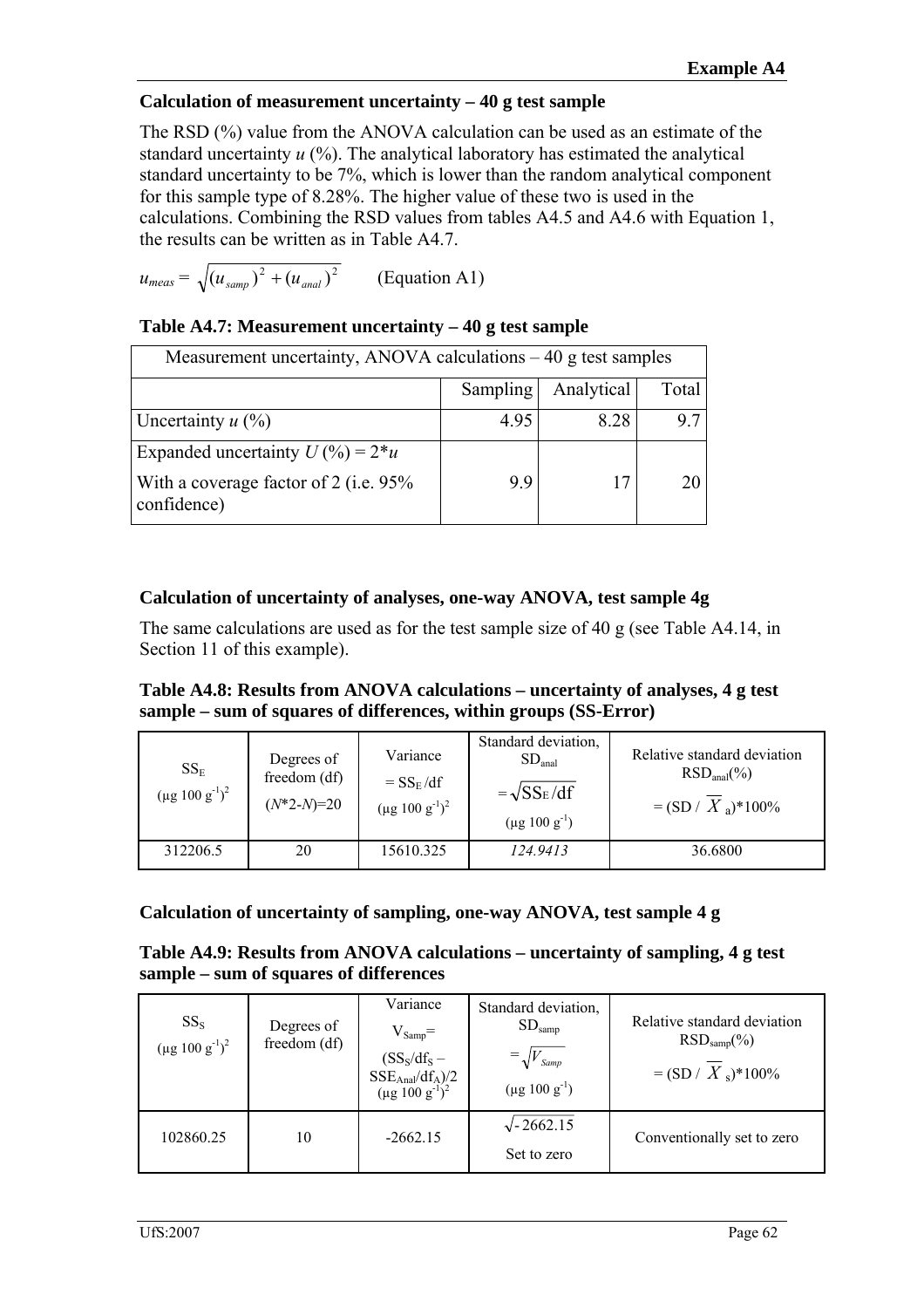The same calculations are used as for the test sample size of 40 g (Table A4.15, Section 11 of this example).

The negative value of  $V_{Samp}$  in Table A4.9 indicates that  $SD_{Samp}$  is small compared to the calculated value of  $SD<sub>anal</sub>$ . In this case, the estimates of  $SD<sub>anal</sub>$  and  $SD<sub>samp</sub>$  using robust ANOVA confirmed the smaller sampling standard deviation; the robust ANOVA estimates were  $u_{Samm}(% ) = 6.9\%$  and  $u_{Anol}(% ) = 30\%.$ 

As the sampling is identical for the experiments with 40 g and 4 g test samples (and the uncertainty of sampling therefore should be the same), an  $RSD_{\text{samn}}(\%) = 5\%$  $(\approx 4.95$  see table A4.7) is used as an estimate.

#### **Calculation of measurement uncertainty – 4 g test sample**

Using the calculated RSD (%) value in Tables A4.5 and A4.6 as an estimate of the measurement uncertainty and combining with Equation A1 the results can be written as follows (Table A4.10).

| Measurement uncertainty, ANOVA calculations $-4$ g test samples                                |           |            |             |  |
|------------------------------------------------------------------------------------------------|-----------|------------|-------------|--|
|                                                                                                | *Sampling | Analytical | Measurement |  |
| Uncertainty $u \left( \frac{\%}{\%} \right)$                                                   |           | 36.7       |             |  |
| Expanded uncertainty $U(\%) = 2^*u$<br>With a coverage factor of 2 (i.e. $95\%$<br>confidence) | 10        | 73.4       | 74          |  |

#### **Table A4.10: Measurement uncertainty – 4 g test sample**

**\*** The *u* (%) value is derived from calculations using 40 g test samples

#### **7.2 Effect of the size of test sample on measurement uncertainty**

The baby porridge powder looks homogeneous, and therefore a low measurement uncertainty  $(u)$  is expected. However, analyses of the powder indicated a surprisingly large *u* when using a test sample size of 4 g (the CEN-standard EN-12823-1 indicates a test sample size of approximately 2–10 g). The producers recommended using a test sample size of 40–50 g.

The validation tests gave the following results

| Test sample size | Measurement<br>uncertainty $(u_{meas})$ | <b>Expanded measurements</b><br>uncertainty $U_{meas}$ |
|------------------|-----------------------------------------|--------------------------------------------------------|
| 40 g test sample | $9.7\%$                                 | 20%                                                    |
| 4 g test sample  | 37%                                     | 74%                                                    |

### **Table A4.11: Comparing measurement uncertainty – test samples of 40 g and 4 g**

It can be concluded that  $u_{40g} \ll u_{4g}$ . A  $U_{meas}$  of approximately 20% is acceptable, using the manufacturer's criterion of 20–30%, while a *Umeas* of 74% is considered to be too high, taking into account the matrix and production conditions of this type of product.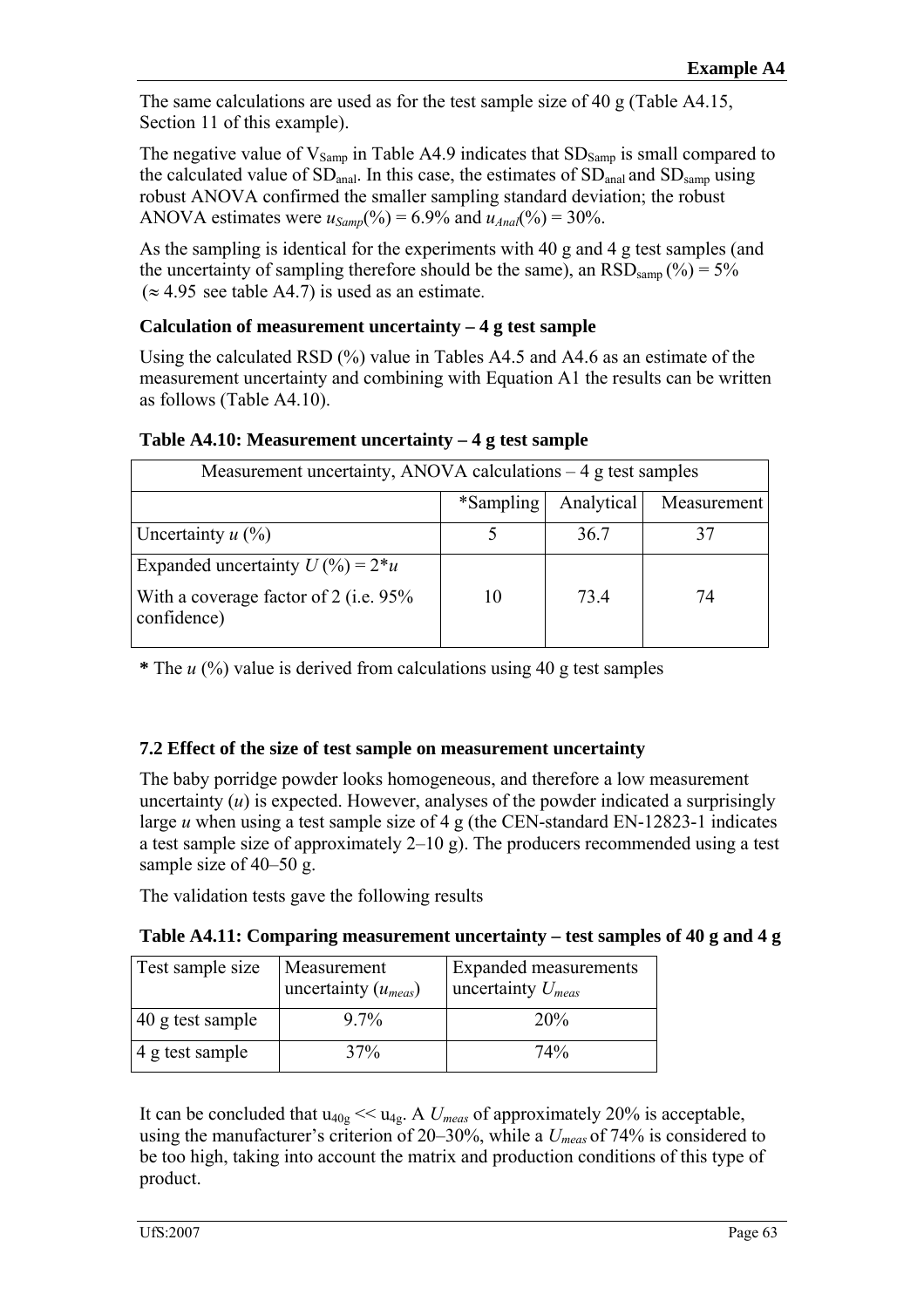It can therefore be concluded that a test sample weight of 4 g is not 'fit for purpose' when analysing vitamin A (retinol) in baby porridge powder containing milled cereals and fruit. A test sample size of 40–50 g is recommended. This also supports the theory that the vitamin is unevenly distributed in the product, possible as local 'hot spots' due to electrostatic interactions.

### **7.3 Quality control**

According to Section 13.2.2 of this Guide, the principal tool in quality control is replication. This is minimally executed by taking two samples from each target by a complete (and suitably randomised) duplication of the sampling protocol. There is only a need to analyse the sample once and the difference between the results  $D = |x_1 - x_2|$  is calculated. In this study each sample was analysed twice, but the comparisons were made between one analyses of each sample (double set).

In the quality control study, test portions of 40 g were used. According to declarations, the products contain different amounts of vitamin A.

|                | Product   Producer | Porridge powder ingredients                   | <b>S1A1</b> | S1A2 | S2A1 | S2A2 |
|----------------|--------------------|-----------------------------------------------|-------------|------|------|------|
| P1             |                    | Oat, rice and pear                            | 322         | 319  | 350  | 375  |
| P <sub>2</sub> |                    | Oat, rye, rice and pear                       | 332         | 317  | 358  | 393  |
| P3             |                    | Wheat, banana and apple                       | 443         | 430  | 461  | 388  |
| <b>P4</b>      |                    | Wheat and apple                               | 318         | 383  | 390  | 334  |
| P <sub>5</sub> |                    | Oat, rice and banana                          | 252         | 219  | 265  | 227  |
| P6             | $\mathfrak{D}$     | Wheat and apple                               | 274         | 239  | 233  | 217  |
| P7             | າ                  | Oat, rice and apple                           | 206         | 225  | 198  | 195  |
| P8             |                    | Wheat, spelt, oat and apple (organic product) | 392         | 335  | 375  | 416  |

**Table A4.12: Quality control data for test portion 40 g of different products** 

S1 and S2: Primary samples (laboratory samples) from sampling locations 1 and 2 of one batch from each product.

A1 and A2: Analyses on two test samples from each laboratory sample.

#### **Quality control – calculation and control chart**

The validated uncertainties of sampling and analysis are *usamp* and *uanal* respectively. The construction of a control chart is described in Section 13.2. In the case of baby porridge (40 g test sample) the following calculations can be made:

Warning limit:  $WL = 2.38 * \sqrt{u^2_{\text{anal}} + u^2_{\text{ samp}}} = 2.83 * \sqrt{(4.95^2 + 8.28^2)}\% = 27\%$ 

Action limit:  $AL = 3.69 * \sqrt{(4.95^2 + 8.28^2)}\% = 36\%$ 

**Central line**:  $CL = 1.128 * \sqrt{(4.95^2 + 8.28^2)}\% = 11\%$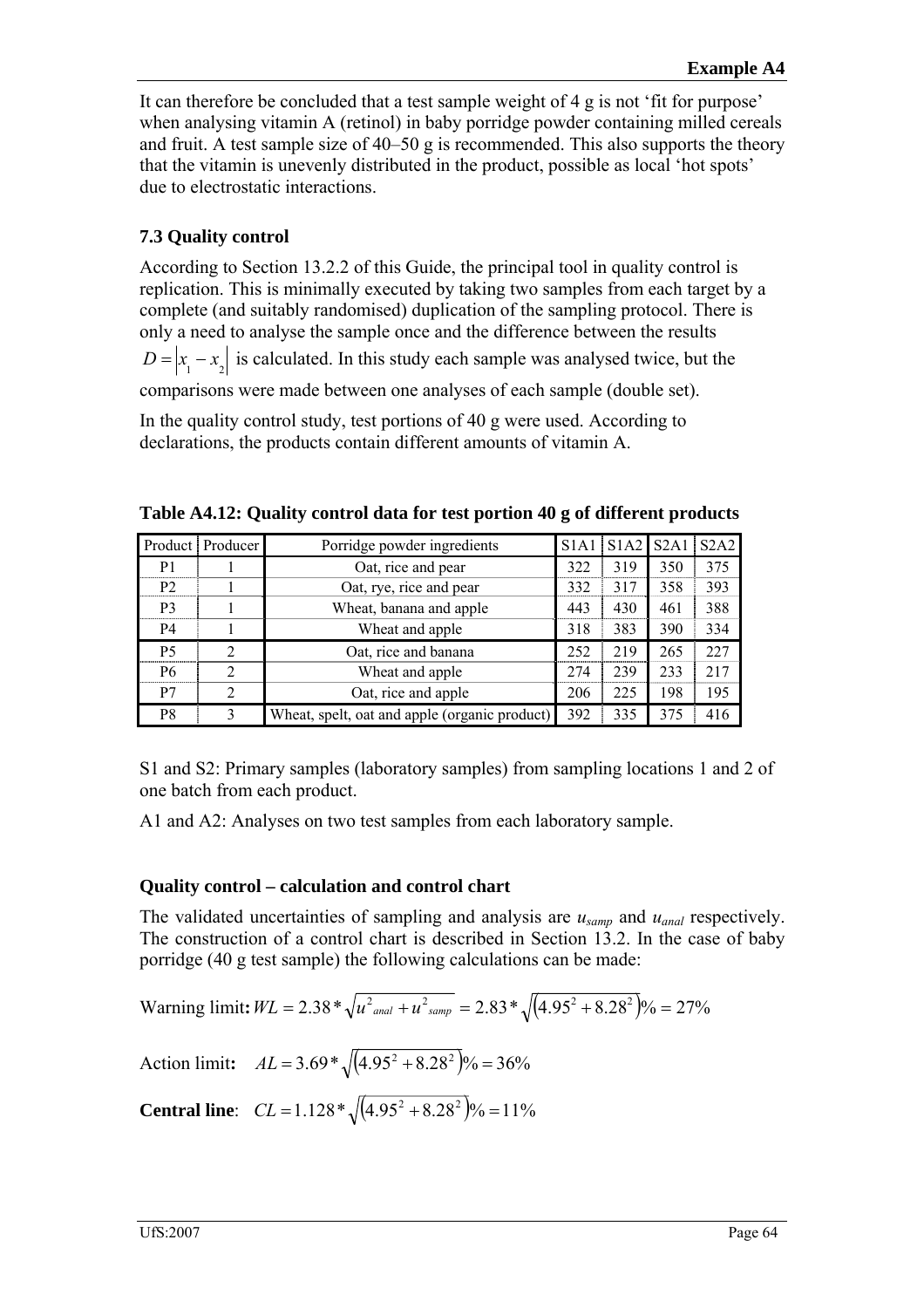| Product        | Analyses | Sample S1<br>$X_{S1}$ | Sample S2<br>$X_{S2}$ | $D =  x_{S1} - x_{S2} $ | $\frac{-}{x}$ | $D(\frac{9}{6}) = (D/\overline{x}) * 100\%$ |
|----------------|----------|-----------------------|-----------------------|-------------------------|---------------|---------------------------------------------|
| P <sub>1</sub> | A1       | 322                   | 350                   | 28                      | 336           | 8                                           |
| P2             |          | 332                   | 358                   | 26                      | 345           | 8                                           |
| P3             |          | 443                   | 461                   | 18                      | 452           | $\overline{4}$                              |
| <b>P4</b>      |          | 318                   | 390                   | 72                      | 354           | 20                                          |
| P <sub>5</sub> |          | 252                   | 265                   | 13                      | 259           | 5                                           |
| P6             |          | 274                   | 233                   | 41                      | 254           | 16                                          |
| P7             |          | 206                   | 198                   | 8                       | 202           | $\overline{4}$                              |
| P <sub>8</sub> |          | 392                   | 375                   | 17                      | 384           | $\overline{4}$                              |
| P1             | A2       | 319                   | 375                   | 56                      | 347           | 16                                          |
| P2             |          | 317                   | 393                   | 76                      | 355           | 21                                          |
| P <sub>3</sub> |          | 430                   | 388                   | 42                      | 409           | $\overline{10}$                             |
| <b>P4</b>      |          | 383                   | 334                   | 49                      | 359           | 14                                          |
| P <sub>5</sub> |          | 219                   | 227                   | 8                       | 223           | $\overline{4}$                              |
| P <sub>6</sub> |          | 239                   | 217                   | 22                      | 228           | $10\,$                                      |
| P7             |          | 225                   | 195                   | 30                      | 210           | 14                                          |
| ${\bf P}8$     |          | 335                   | 416                   | 81                      | 376           | 22                                          |

**Table A4.13: Quality control: calculation of differences** *D* **and** *D* **(%) – between samples from a batch** 

The calculated *D* (%) in Table A4.13 can be compared directly with the action limit, or the results can be presented in a control chart, see Figure A4.4.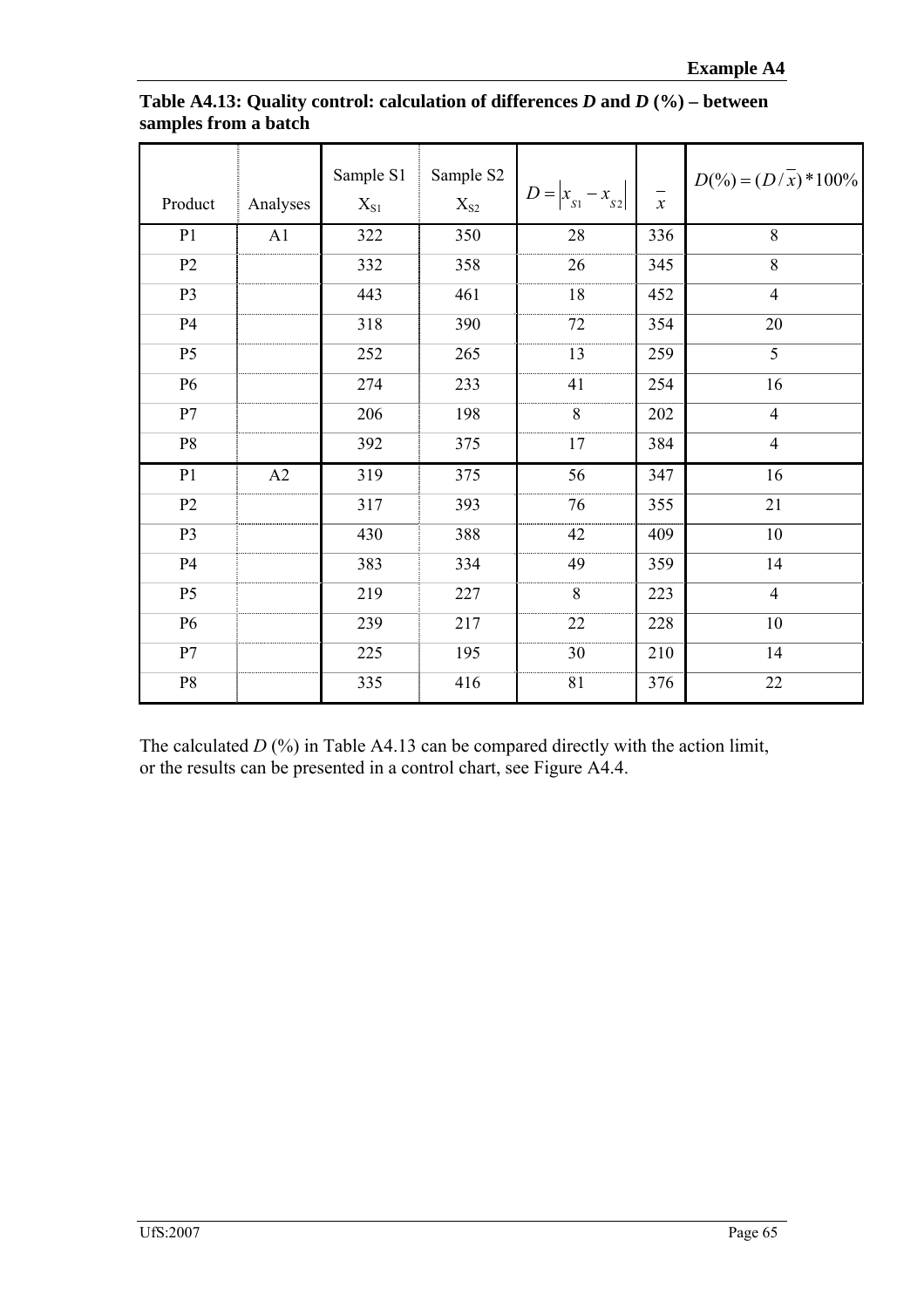**Figure A4.4: Control chart: quality control analyses of vitamin A in baby porridge containing cereals and fruits** 



The control chart in Figure A4.4 shows that when collecting duplicated samples from the same batch, the difference between analytical results  $D(\%)$  is smaller than the action limit. All the calculated difference are in fact smaller than the warning limit of 27%.

The measurement uncertainty determined in the validation step is therefore considered suitable for the quality control of the sampling of baby porridge containing milled cereals and fruit.

If the normal procedure is to analyse one sample from each batch, it is recommended that duplicate samples are collected from the same batch at least in one of ten of the sampled batches.

### **Measurement uncertainty**

### *Sampling uncertainty*

Calculations from the validation study gave an expanded sampling uncertainty *Usamp*  $(\%)=10\%$  (40 g test sample – see Table A4.7). The calculated uncertainty does not include contributions to the uncertainty due to 'between protocol' and 'between samplers' differences.

### *Analytical uncertainty*

Calculation from the validation study gave an expanded measurement uncertainty of analyses  $(U_{anal})$  of  $17\% - 40$  g test sample. The laboratory reports their own estimation of the analytical uncertainty (see Table A4.1):  $2*RSD_{inlab}(\%) = 14\%$ . 2\*RSDinlab(%) is used as an estimate of *Uanal* in the laboratory. The *Uanal* found in the validation study was at the same level but still a little bigger than the  $Ua_{nal}$  reported by the laboratory.

The certified reference material (CRM) used is 2383 (NIST) – baby food composite. The CRM is a mix of different foods of plant and animal origins – and the uncertainty found when analysing the CRM might not be identical with that found when analysing baby porridge powder. Laboratory data for the CRM 2383 is included in the table below.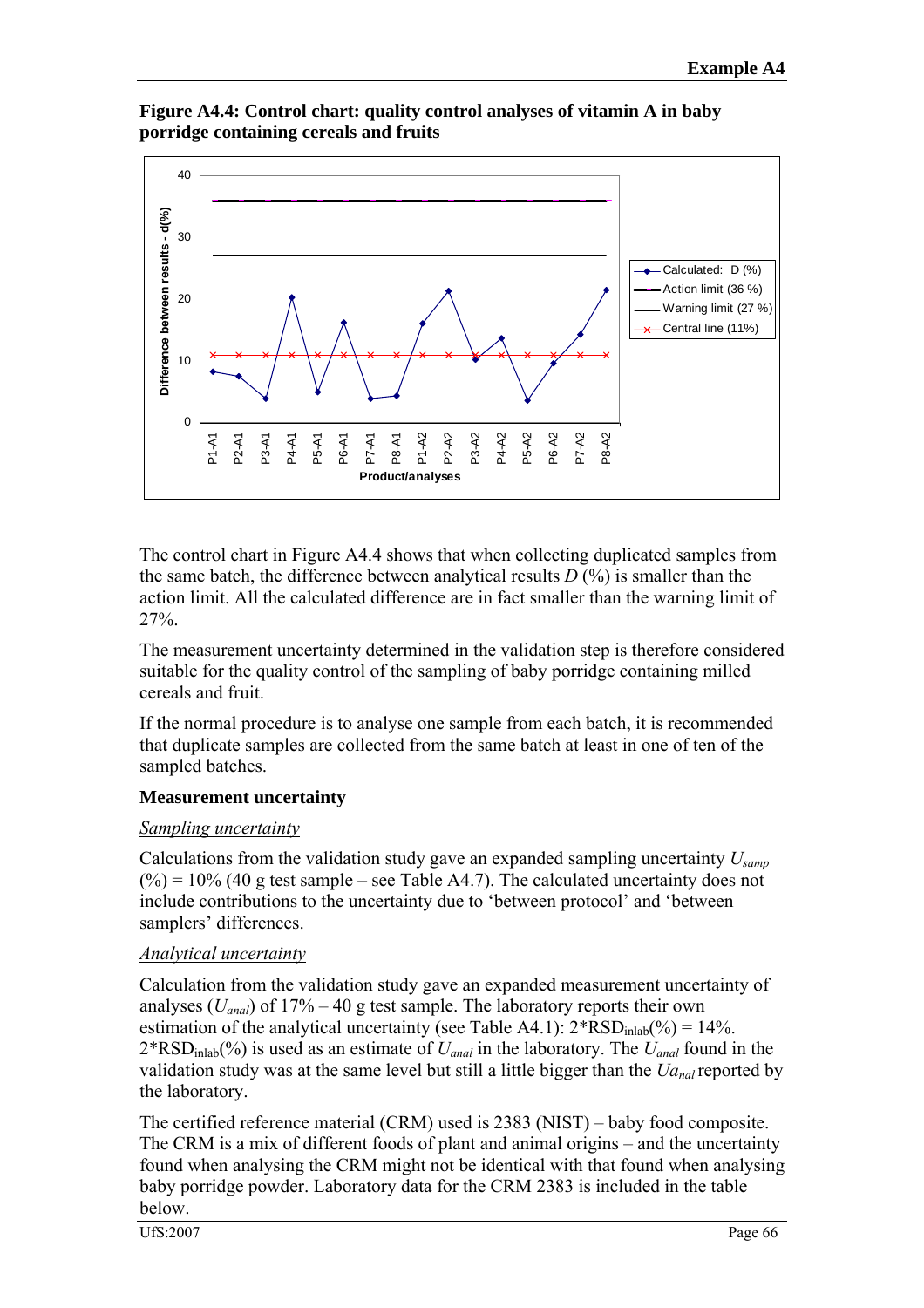| CRM 2383 kg <sup>-1</sup> | Mean value mg   | $U\binom{0}{0.95\%}$ | Laboratory<br>bias $(\% )$ |
|---------------------------|-----------------|----------------------|----------------------------|
| Certified                 | $0.80 \pm 0.15$ | 18.8                 |                            |
| Analysed                  | $0.77 \pm 0.14$ | 182                  | $-3.75$                    |

The measurement uncertainty and the bias determined for the CRM could be allowed for in the analytical measurement uncertainty (as in the NordTest UFS Guide, Example 2), but as the matrix in the validation study is different from that for the CRM used, we chose not to include it in this study.

### *Total measurement uncertainty*

Calculations from the validation study gave an expanded measurement uncertainty  $U_{meas}(\%) = 20\%$  (40 g test sample – see Table A4.7).

#### *Systematic bias*

The laboratory reports a recovery of normally 90–110%. Recovery based on laboratory proficiency tests 1999–2005: 88–113%. The results for the PT indicate no (or very small) systematic bias. Analyses of CRM 2383 in the laboratory gives a mean analysed value of 96.3% of the certified value – which indicates a small bias (-3.7%). As the matrix of the CRM 'baby food composite' is different to the baby porridge, and the analytical method includes an extraction, the bias determined when analysing the CRM might not be representative for the analyses of baby porridge.

In the validation study, the mean value of retinol was determined to be 348  $\mu$ g 100 g<sup>-1</sup> (when using a test sample of 40 g). According to data provided by the producer (see Table A4.2), the 'true value' for retinol was calculated to be 349  $\mu$ g 100 g<sup>-1</sup> porridge powder. This gives a recovery of 99.7% of the 'true value'. This indicates that the systematic error due to sampling and analyses is small and might be negligible when analysing baby porridge-powder containing milled cereals and fruits – on the condition that a test sample of 40–50 g is used.

### 8 Comments

When a test sample of approximately 40 g is used, the retinol concentration *C* in baby porridge-powder containing milled cereals and fruit should be reported with the expanded measurement uncertainty, i.e.  $C\pm 20\%$  of the measured value  $C$  (95%) confidence).

When baby porridge-powder containing milled cereals and fruit is to be analysed, it is recommended to use a relatively large test sample of approximately 40–50 g and not 2–10 g as indicated in the official CEN method (EN-12823-1). As the analytical uncertainty (40 g test sample) was bigger than the normal analytical uncertainty of the laboratory, even larger samples than 40 g might be considered.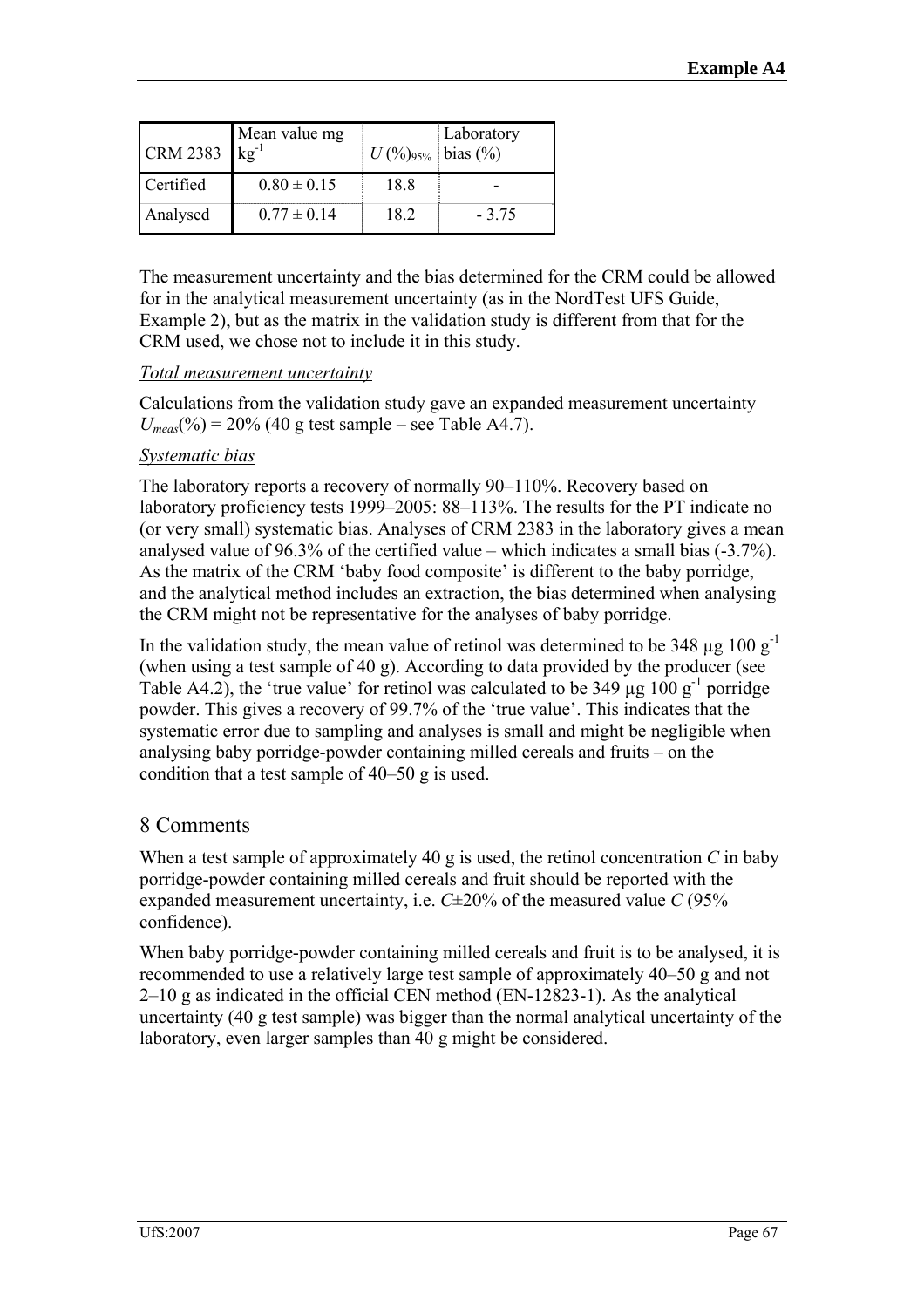### 9 Summary

| Measurement uncertainty for 40 g test samples                 |                 |            |       | <b>Sample</b>                                                                                                                                       |
|---------------------------------------------------------------|-----------------|------------|-------|-----------------------------------------------------------------------------------------------------------------------------------------------------|
|                                                               | <b>Sampling</b> | Analytical | Total | <b>Typical between-target variation</b><br>$RSD_B(\%)$ of the mean values of<br>analyses of the batches in the<br>validation test (see Table A4.15) |
| Uncertainty $u(\frac{0}{0})$ =<br>RSD(%)                      | 4.95            | 8.3        | 9.7   | 8.2                                                                                                                                                 |
| <sup>#</sup> Expanded uncertainty<br>$U(\frac{0}{0}) = 2 * u$ | 9.9             | 16.6       | 19.4  | 16.4                                                                                                                                                |

# With a coverage factor of 2 (i.e. 95% confidence)

# 10 Acknowledgements

Nestlé (Norway) is thanked for its enthusiastic cooperation and in addition for providing samples to the project (validation and quality control study). Also Smaafolk – Tine Norske Meierier is thanked for kindly offering us samples for the quality control study. The National Institute of Nutrition and Seafood Research (NIFES) is thanked for the analytical contribution (analyses and information on the laboratory QA-system). The study was done with financial support from the Nordic Innovation Centre and the Norwegian Food Safety Authority.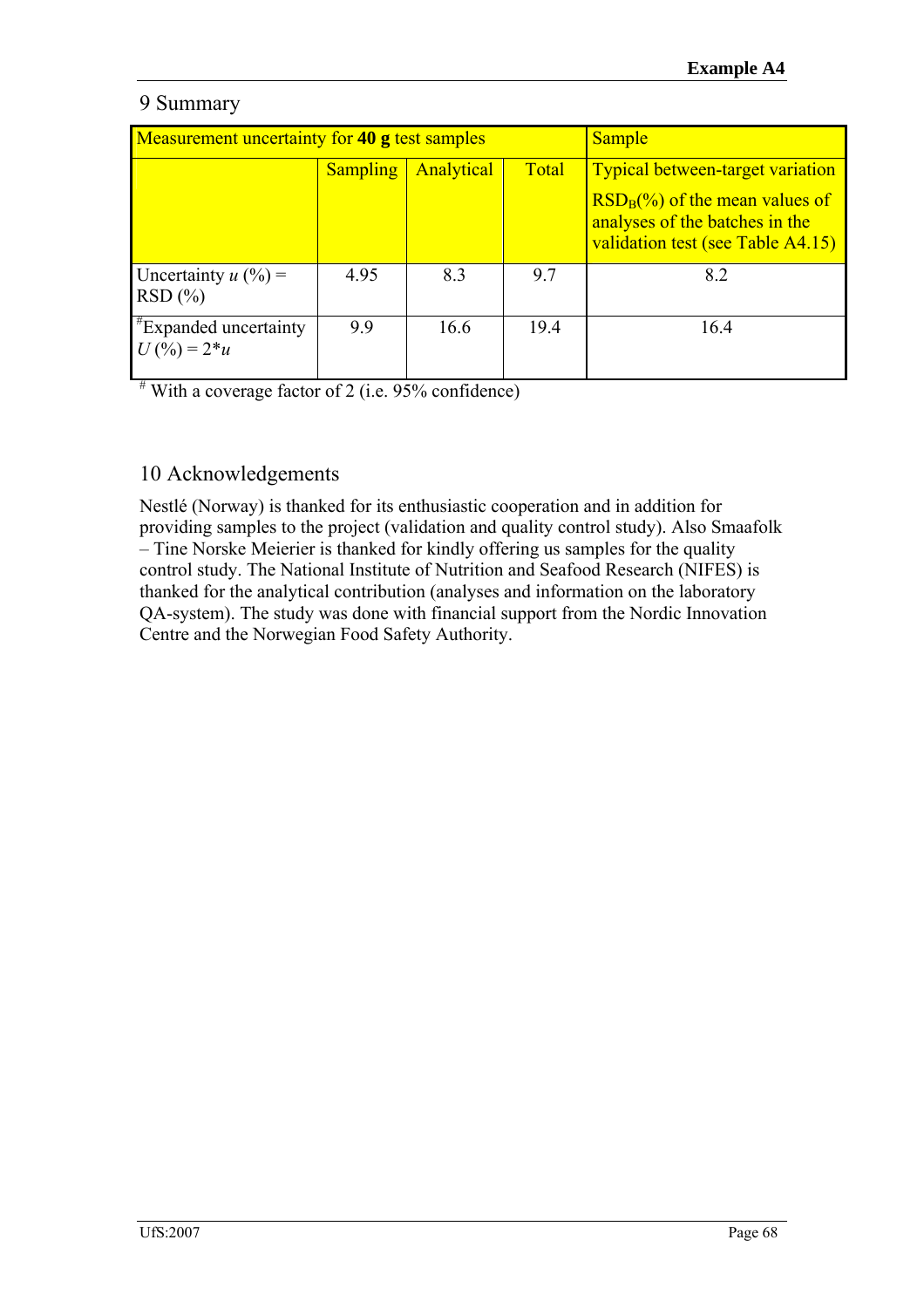# 11 ANOVA calculation, vitamin A in baby porridge – details

### **Calculation of uncertainty of analyses, one-way ANOVA, test sample 40 g**

|                                  | Analyses ( $\mu$ g 100 g <sup>-1</sup> )                                                           |                                                               | Mean value - each<br>sample<br>$(\mu g 100 g^{-1})$                                    | Squares of differences -<br>within groups ( $\mu$ g 100 g <sup>-1</sup> ) <sup>2</sup>                                             |
|----------------------------------|----------------------------------------------------------------------------------------------------|---------------------------------------------------------------|----------------------------------------------------------------------------------------|------------------------------------------------------------------------------------------------------------------------------------|
| Sample                           | $A2 = x_{i} = x_{i2}$<br>$A1 = x_{i} = x_{i1}$                                                     |                                                               | $x_i = (x_{i1} + x_{i2})/2$                                                            | $(\overline{x_i - x_i})^2$                                                                                                         |
| $B1-S1$                          | 402                                                                                                | 325                                                           | 363.5                                                                                  | 1482.25                                                                                                                            |
| $B2-S1$                          | 382                                                                                                | 319                                                           | 350.5                                                                                  | 992.25                                                                                                                             |
| <b>B3-S1</b>                     | 332                                                                                                | 291                                                           | 311.5                                                                                  | 420.25                                                                                                                             |
| <b>B4-S1</b>                     | 280                                                                                                | 278                                                           | 279                                                                                    | 1                                                                                                                                  |
| <b>B5-S1</b>                     | 370                                                                                                | 409                                                           | 389.5                                                                                  | 380.25                                                                                                                             |
| <b>B6-S1</b>                     | 344                                                                                                | 318                                                           | 331                                                                                    | 169                                                                                                                                |
| <b>B7-S1</b>                     | 297                                                                                                | 333                                                           | 315                                                                                    | 324                                                                                                                                |
| <b>B8-S1</b>                     | 336                                                                                                | 320                                                           | 328                                                                                    | 64                                                                                                                                 |
| <b>B9-S1</b>                     | 372                                                                                                | 353                                                           | 362.5                                                                                  | 90.25                                                                                                                              |
| <b>B10-S1</b>                    | 407                                                                                                | 361                                                           | 384                                                                                    | 529                                                                                                                                |
| <b>B1-S2</b>                     | 361                                                                                                | 351                                                           | 356                                                                                    | 25                                                                                                                                 |
| <b>B2-S2</b>                     | 349                                                                                                | 362                                                           | 355.5                                                                                  | 42.25                                                                                                                              |
| <b>B3-S2</b>                     | 397                                                                                                | 348                                                           | 372.5                                                                                  | 600.25                                                                                                                             |
| <b>B4-S2</b>                     | 358                                                                                                | 321                                                           | 339.5                                                                                  | 342.25                                                                                                                             |
| <b>B5-S2</b>                     | 378                                                                                                | 460                                                           | 419                                                                                    | 1681                                                                                                                               |
| <b>B6-S2</b>                     | 381                                                                                                | 392                                                           | 386.5                                                                                  | 30.25                                                                                                                              |
| <b>B7-S2</b>                     | 341                                                                                                | 315                                                           | 328                                                                                    | 169                                                                                                                                |
| <b>B8-S2</b>                     | 292                                                                                                | 306                                                           | 299                                                                                    | 49                                                                                                                                 |
| <b>B9-S2</b>                     | 332                                                                                                | 337                                                           | 334.5                                                                                  | 6.25                                                                                                                               |
| B10-S2                           | 322                                                                                                | 382                                                           | 352                                                                                    | 900                                                                                                                                |
| Mean value of measurements:      |                                                                                                    |                                                               | $SS\text{-}\mathbf{Error}(SS_E)$ :                                                     |                                                                                                                                    |
|                                  | $\overline{X}_a = 1/20$ * $\sum_{i=1}^{20} \overline{x}_i = 347.85 \text{ µg } 100 \text{ g}^{-1}$ |                                                               |                                                                                        | = $\sum_{i=1}^{20}$ $[(x_{i1} - \overline{x}_{i})^2 + (x_{i2} - \overline{x}_{i})^2] = \sum_{i=1}^{20} (x_i - \overline{x}_{i})^2$ |
| $SS_E$<br>$(\mu g 100 g^{-1})^2$ | Degrees of<br>freedom (df)<br>$(N^*2-N)=20$                                                        | Variance<br>$=$ SS <sub>E</sub> /df<br>$(\mu g 100 g^{-1})^2$ | Standard deviation,<br>SD <sub>anal</sub><br>$=\sqrt{SS_E/df}$<br>$(\mu g 100 g^{-1})$ | Relative standard deviation<br>$RSDanal(\%)$<br>$=(SD / X_a)*100\%$                                                                |
| 16595                            | 20                                                                                                 | 829.75                                                        | 28.80538                                                                               | 8.280978                                                                                                                           |

| Table A4.14: ANOVA calculations – uncertainty of analyses – sum of squares of |  |
|-------------------------------------------------------------------------------|--|
| differences, within groups (SS-Error)                                         |  |

**Notes on Table A4.14.** 

1. Calculation of SS-Error – in this case two test samples are analysed for each laboratory sample, therefore:

$$
(x_{i1} - \overline{x}_i)^2 = (x_{i2} - \overline{x}_i)^2 \Rightarrow SS_E = \sum_{i=1}^{20} \left[ (x_{i1} - \overline{x}_i)^2 + (x_{i2} - \overline{x}_i)^2 \right] = 2 \sum_{i=1}^{20} (x_{i1} - \overline{x}_i)^2
$$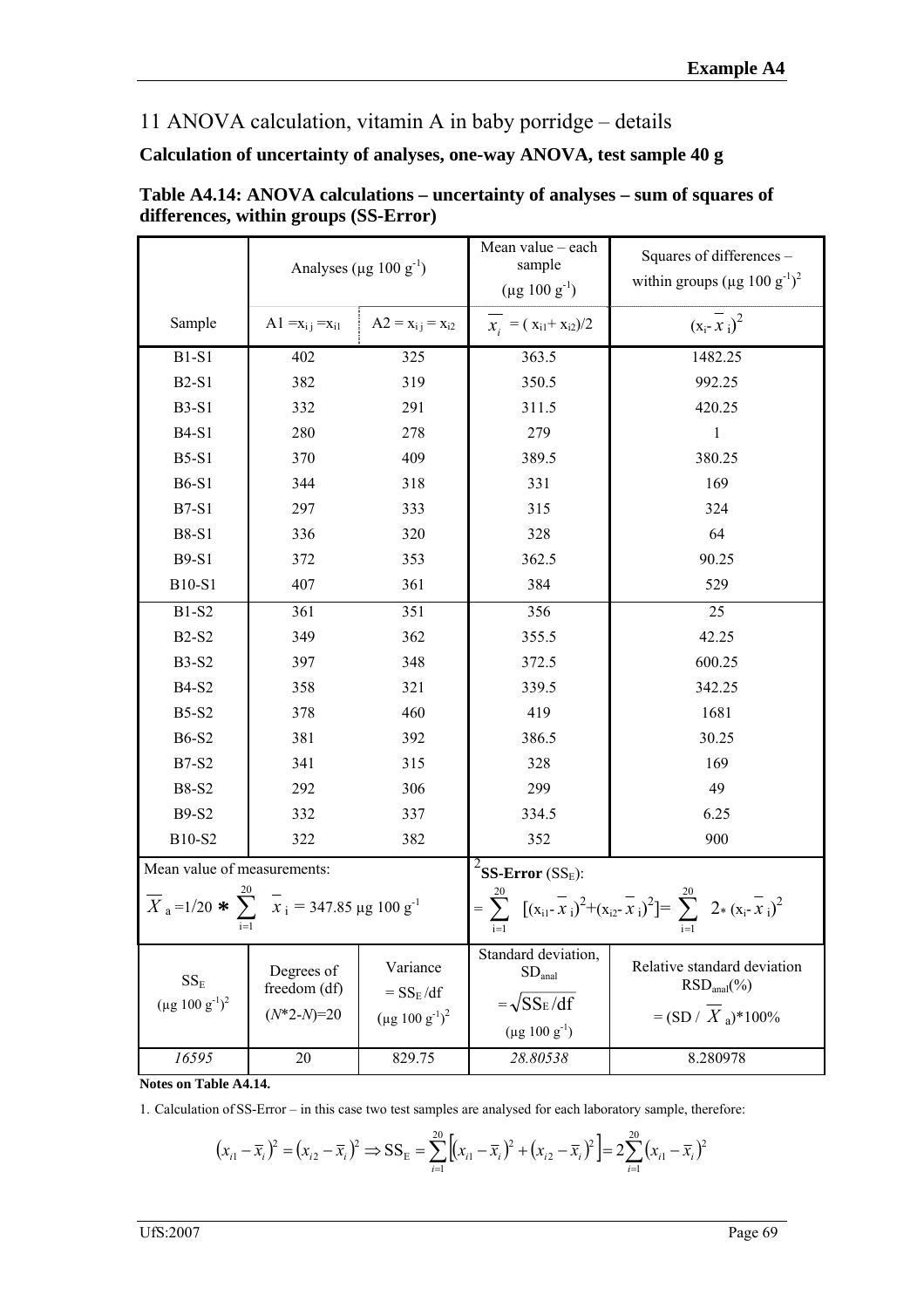If the number of test samples analysed is greater than two, the squares of differences will be not be equal and the

2

calculation to be done is the following:  $SS_E = \sum_{i=1}^{20}$  $\sum_{i=1}^{20} \sum_{j=1}^{n} (x_{ij} - \overline{x}_i)$ 

2. df = (*N*\**n*-*N*)=(20\*2-20)= 20 where *N* is the number of samples and *n* is the number of test samples analysed of each batch.

#### **Calculation of uncertainty of sampling, one-way ANOVA, test sample 40 g**

**Table A4.15: ANOVA calculations – uncertainty of sampling – sum of squares of differences** 

| $S\overset{\mathcal{X}}{1\text{Å}}1=x_{i1}$                                             | $S1A2=x_{i2}$                                                                                                                                                                                                                                                                                                                                                                                                                                                                     | $S2A1=x_{i3}$ | $S2A2=x_{i4}$ | $\overline{x_i}$                                              | $\left(\frac{x_{i1}+x_{i2}}{2}-\bar{x}_i\right)^2$ $\left(\frac{x_{i3}+x_{i4}}{2}-\bar{x}_i\right)^2$ |          |  |
|-----------------------------------------------------------------------------------------|-----------------------------------------------------------------------------------------------------------------------------------------------------------------------------------------------------------------------------------------------------------------------------------------------------------------------------------------------------------------------------------------------------------------------------------------------------------------------------------|---------------|---------------|---------------------------------------------------------------|-------------------------------------------------------------------------------------------------------|----------|--|
| 402                                                                                     | 325                                                                                                                                                                                                                                                                                                                                                                                                                                                                               | 361           | 351           | 359.75                                                        | 14.0625                                                                                               |          |  |
| 382                                                                                     | 319                                                                                                                                                                                                                                                                                                                                                                                                                                                                               | 349           | 362           | 353<br>6.25                                                   |                                                                                                       | 6.25     |  |
| 332                                                                                     | 291                                                                                                                                                                                                                                                                                                                                                                                                                                                                               | 397           | 348           | 342                                                           | 930.25                                                                                                | 930.25   |  |
| 280                                                                                     | 278                                                                                                                                                                                                                                                                                                                                                                                                                                                                               | 358           | 321           | 309.25                                                        | 915.0625                                                                                              | 915.0625 |  |
| 370                                                                                     | 409                                                                                                                                                                                                                                                                                                                                                                                                                                                                               | 378           | 460           | 404.25                                                        | 217.5625                                                                                              | 217.5625 |  |
| 344                                                                                     | 318                                                                                                                                                                                                                                                                                                                                                                                                                                                                               | 381           | 392           | 358.75                                                        | 770.0625                                                                                              | 770.0625 |  |
| 297                                                                                     | 333                                                                                                                                                                                                                                                                                                                                                                                                                                                                               | 341           | 315           | 321.5                                                         | 42.25                                                                                                 | 42.25    |  |
| 336                                                                                     | 320                                                                                                                                                                                                                                                                                                                                                                                                                                                                               | 292           | 306           | 313.5                                                         | 210.25                                                                                                | 210.25   |  |
| 372                                                                                     | 353                                                                                                                                                                                                                                                                                                                                                                                                                                                                               | 332           | 337           | 348.5                                                         | 196                                                                                                   | 196      |  |
| 407                                                                                     | 361                                                                                                                                                                                                                                                                                                                                                                                                                                                                               | 322           | 382           | 368                                                           | 256                                                                                                   | 256      |  |
|                                                                                         | $SS_{Samp} = \sum_{i=1}^{10} \left[ \left( \frac{x_{i1} + x_{i2}}{2} - \overline{x}_i \right)^2 + \left( \frac{x_{i1} + x_{i2}}{2} - \overline{x}_i \right)^2 + \left( \frac{x_{i3} + x_{i4}}{2} - \overline{x}_i \right)^2 + \left( \frac{x_{i3} + x_{i4}}{2} - \overline{x}_i \right)^2 \right]$<br>$=\sum_{i=1}^{10} \left[ 2 * \left( \frac{x_{i1} + x_{i2}}{2} - \overline{x}_i \right)^2 + 2 * \left( \frac{x_{i3} + x_{i4}}{2} - \overline{x}_i \right)^2 \right] = 14231$ |               |               |                                                               |                                                                                                       |          |  |
| Mean value of all measurements $x = 347.85$                                             |                                                                                                                                                                                                                                                                                                                                                                                                                                                                                   |               |               | $RSD_{Samp}(%)=(SD_{Samp}/ x)*100\% = 4.95\%$                 |                                                                                                       |          |  |
| $SSE_{\text{Anal}} = 16595$ (see Table A4.14)                                           |                                                                                                                                                                                                                                                                                                                                                                                                                                                                                   |               |               | $df_s = 10$ (see table note)<br>$df_A = 20$ (see Table A4.14) |                                                                                                       |          |  |
| Variance $V_{Samp} = (SS_S/df_S - SS_A/df_A)/2$<br>$=(14231/10 - 16595/20)/2 = 296.675$ |                                                                                                                                                                                                                                                                                                                                                                                                                                                                                   |               |               | $SD_{Samp} = \sqrt{V_{samp}} = 17.224$                        |                                                                                                       |          |  |

Notes on Table A4.15.

1. The difference d between the mean value 
$$
\overline{x}
$$
 of the two values  $\left(\frac{x_{i1} + x_{i2}}{2}\right)$  and  $\left(\frac{x_{i3} + x_{i4}}{2}\right)$  to each of

the values are identical. The expression could therefore be written as

$$
SS_{Samp} = \sum_{i=1}^{10} 4 * d_i^{2} = \sum_{i=1}^{10} \left[ 4 * \left( \frac{x_{i1} + x_{i2}}{2} - \overline{x}_i \right)^2 \right]
$$

2. dfs=  $(NB*n-NB)=(10*2-10)=10$  where *NB* is the number of batches and *n* is the number of primary samples (= laboratory samples) analysed for each batch.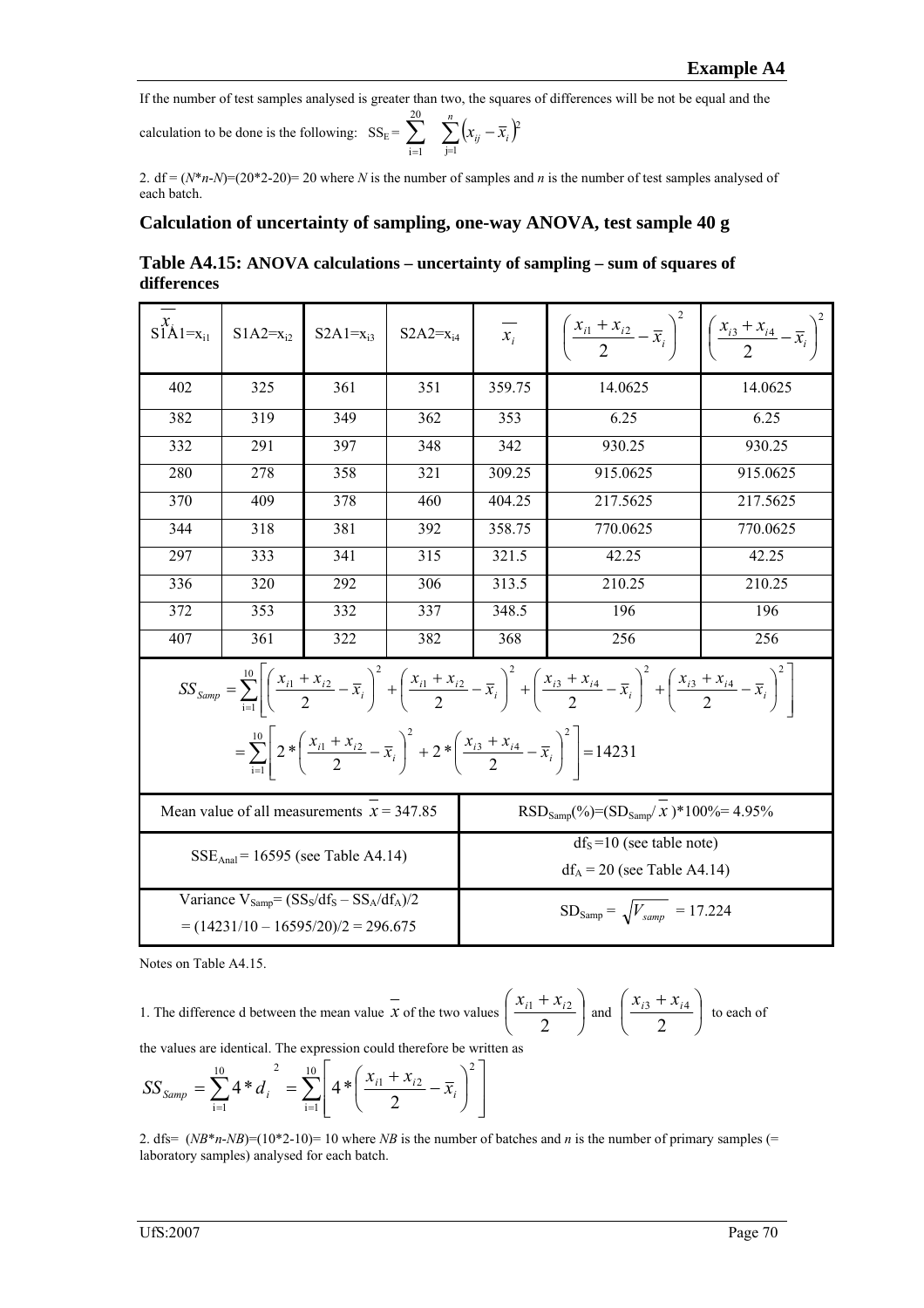# **Example A5: Enzyme in chicken feed**

| <b>Measurand</b>       |                                      |                                    |                           | Uncertainty estimation                                              |                                                    |                                           |
|------------------------|--------------------------------------|------------------------------------|---------------------------|---------------------------------------------------------------------|----------------------------------------------------|-------------------------------------------|
| Analyte/<br>Technique  | Unit <sup>1</sup>                    | Sector/<br><b>Matrix</b>           | <b>Sampling</b><br>target | <b>Purpose</b>                                                      | Design                                             | <b>Statistics</b>                         |
| Enzyme/<br><b>HPLC</b> | $\%$ m/m<br>(i.e. mass)<br>fraction) | Food $\&$<br>Feed/<br>Chicken feed | $25$ kg bag               | Total<br>uncertainty<br>(weak links)<br>1n<br>measurement<br>chain) | Modelling<br>with<br>sampling<br>theory (of<br>Gy) | Summation<br>of<br>component<br>variances |

<sup>1</sup>Including reporting base

### 1 Scope

The scope is to estimate the sampling uncertainty with the given sampling protocol by applying Gy's sampling theory (Section 10.2). The analyte is an added enzyme ingredient in the feed. Sampling theory provides realistic estimates only if all sampling and sample splitting operations are carried out obeying the rules of sampling correctness; it is assumed in this example that no gross errors are present and that 'incorrect sampling errors' are negligible.

# 2 Scenario and sampling target

An enzyme product is used as an additive in chicken feed (density =  $0.67 \text{ g cm}^{-3}$ ). The nominal concentration of the enzyme is 0.05% m/m. The enzyme powder has a density of 1.08 g cm-3. Powders are carefully mixed. The size distribution of the enzyme particles was known and it was estimated that the characteristic particle size was  $d = 1.00$  mm and the size factor was  $g = 0.5$ . The purpose of this exercise is to estimate the total uncertainty of the protocol (i.e. as fundamental sampling error, Section 10.2.7 and Figure 4) used for estimating the average content in each 25 kg bag employed to ship the product to customers.

# 3 Study design, using a modelling approach ('bottom-up')

A model is constructed using sampling theory as described in Section 10.2. The parameters are either measured directly, or estimated, and assumed to be single values and to be constant within and between each bag.

# 4 Sampling and analysis in the laboratory

The actual concentration of the enzyme in the sampling target, which is identified as a 25 kg bag, is estimated by taking a 500 g primary sample from it.

The material from the primary sample is ground to a particle size of  $\leq 0.5$  mm. Then the enzyme is extracted from a 2 g test portion by using a suitable solvent and the concentration is determined by using liquid chromatography. The relative standard deviation of the chromatographic measurement, estimated from the laboratory quality control data, is 5%.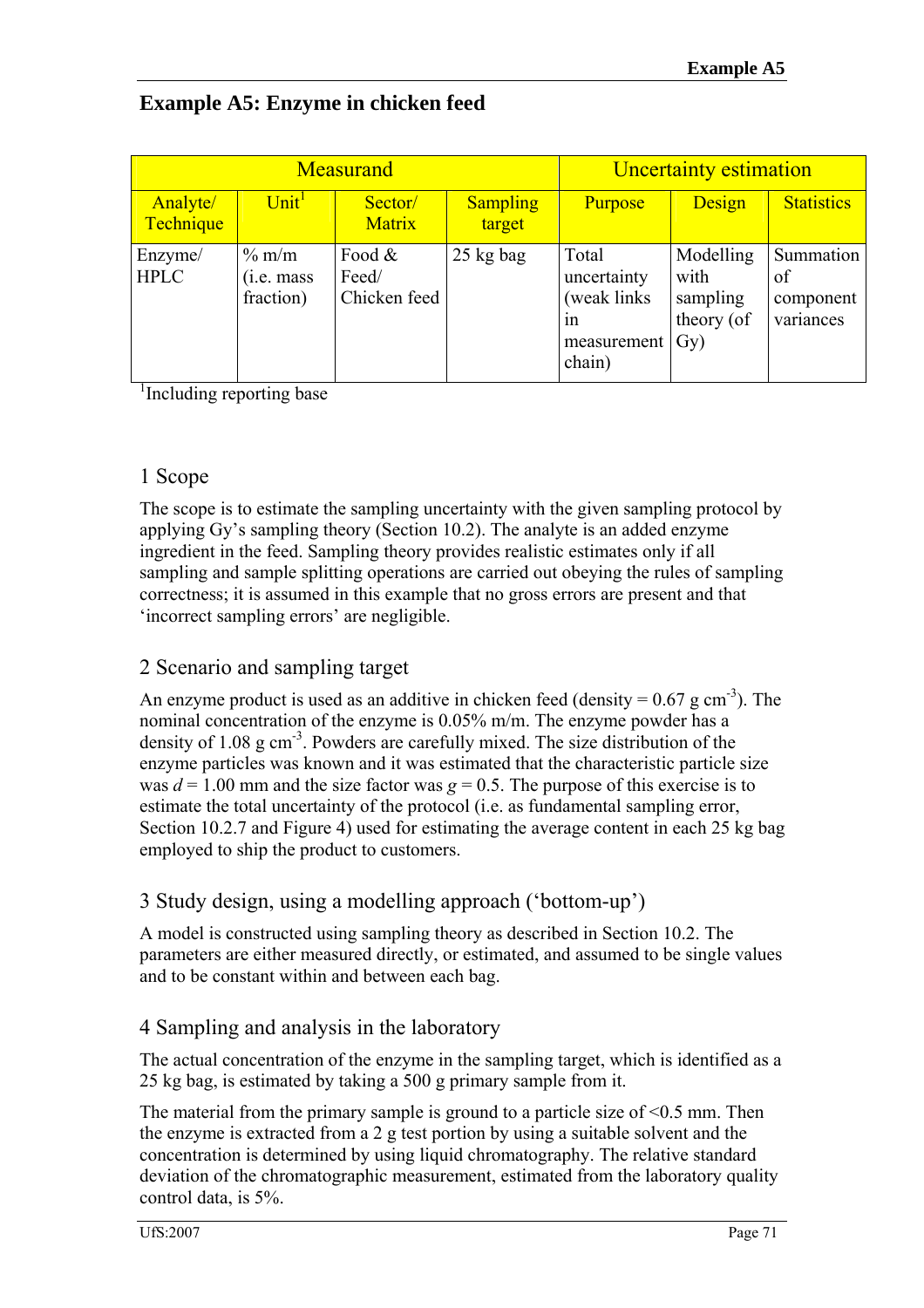### 5 Results

To estimate the fundamental sampling error (FSE, Section 10.2.7, Figure 4) of the two sampling steps, we have the to evaluate the material properties (Table A5.1).

| <b>Primary</b>                     | <b>Secondary sample</b> | <b>Comment</b>                            |
|------------------------------------|-------------------------|-------------------------------------------|
| sample                             |                         |                                           |
| $M_1 = 500$ g                      | $M_2 = 2.0$ g           | Sample sizes                              |
| $M_{LI} = 25,000$                  | $M_{L2}$ = 500 g        | Lot (sampling target) sizes               |
| g                                  |                         |                                           |
| $d_1 = 0.1$ cm                     | $d_2 = 0.05$ cm         | Particle sizes                            |
| $g_1 = 0.5$                        | $g_2 = 0.25$            | Estimated size distribution factors       |
|                                    | <b>Both samples</b>     |                                           |
| $a_L = 0.05\%$ m/m                 |                         | Mean concentration of enzyme in the lot   |
| $\alpha$ = 100% m/m                |                         | Enzyme concentration in enzyme particles  |
| $\rho_c$ = 1.08 g cm <sup>-3</sup> |                         | Density of enzyme particles               |
| $\rho_m$ = 0.67 g cm <sup>-3</sup> |                         | Density of matrix particles               |
| $f = 0.5$                          |                         | Default shape factor for spheroidal       |
|                                    |                         | particles                                 |
| $\beta = 1$                        |                         | Liberation factor for liberated particles |

**Table A5.1: Input values for estimation of sampling uncertainty by the modelling approach, using sampling theory** 

These material properties give for the constitution factor (Equation 7) the value  $c =$ 2160 g cm<sup>-3</sup> and for the sampling constants (Equation 6)  $\overrightarrow{C}$  values

$$
C_1 = 540
$$
 g cm<sup>-3</sup> and  $C_2 = 270$  g cm<sup>-3</sup>

Equation 5 can be used to give estimates of the standard deviation for each sampling step (as estimates of the standard uncertainty).

| $s_{r1} = 0.033 = 3.3\%$ | Primary sample           |
|--------------------------|--------------------------|
| $s_{r2} = 0.13 = 13\%$   | Secondary sample         |
| $s_{r3} = 0.05 = 5\%$    | Analytical determination |

The total relative standard deviation (*st*, combined uncertainty) can now be estimated by applying the rule of propagation of errors; for *i* errors we have:

$$
s_t = \sqrt{\sum s_{ri}^2} = 0.143 = 14.3\%
$$

The relative expanded uncertainty, with a coverage factor of 2, is therefore 28.6% (excluding analytical uncertainties associated with systematic effects, such as analytical bias).

# 6 Comments

The largest source of uncertainty in the whole measurement process is identified as that generated in preparing the test portion (2 g) for the extraction of the enzyme.

No additional allowance has been made for uncertainties associated with systematic effects during analysis, and incorrect sampling errors (and sampling bias) have been assumed to be negligible.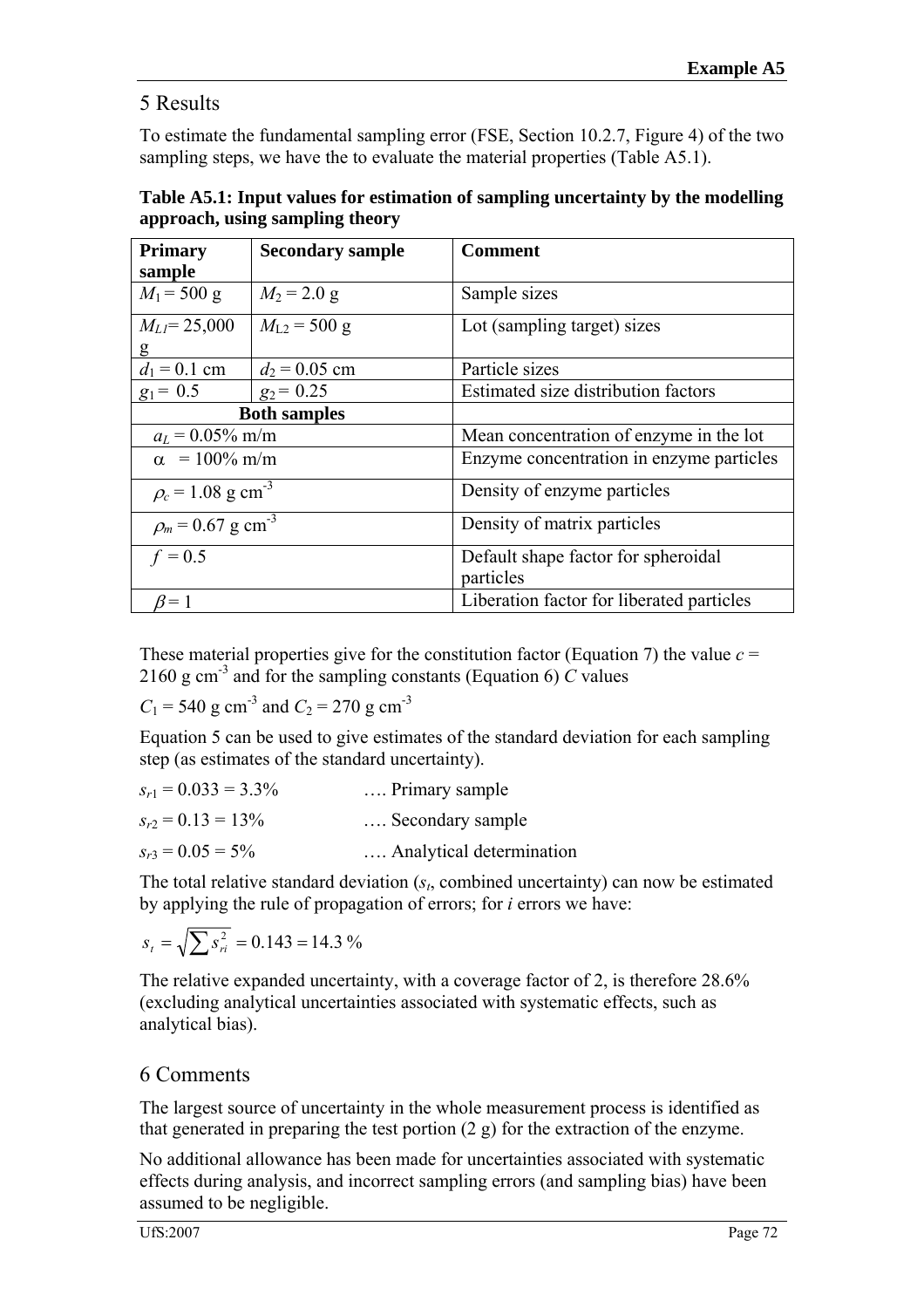### 7 Assessment of fitness for purpose of these measurements

If it is decided that the overall uncertainty of 28.6% is not fit for purpose (Section 16), then it is the step in which the test portion is prepared that needs to be modified, to reduce the overall uncertainty. Either a larger sample should be used for the extraction, or the primary sample should be pulverised to a finer particle size, whichever is more economic in practice. The model can also be used to predict either the increase in mass, or reduction in particle size, that is required to achieve the uncertainty that will be considered fit for purpose (e.g. Appendix E).

### 8 Reporting and interpretation

Measurement of the enzyme concentration reported for each 25 kg bag should have an attached uncertainty of 28.6% of the concentration value. The continued use of this uncertainty value will depend on the periodic checking of the validity of the values and assumptions used in its calculation.

### 9 Summary

| Measurement uncertainty* |                |                |  |
|--------------------------|----------------|----------------|--|
| <b>Sampling</b>          | Analytical     | Total          |  |
| $26.8\%$ (rel)           | $10.0\%$ (rel) | $28.6\%$ (rel) |  |

\* with coverage factor of 2 (i.e. 95% confidence)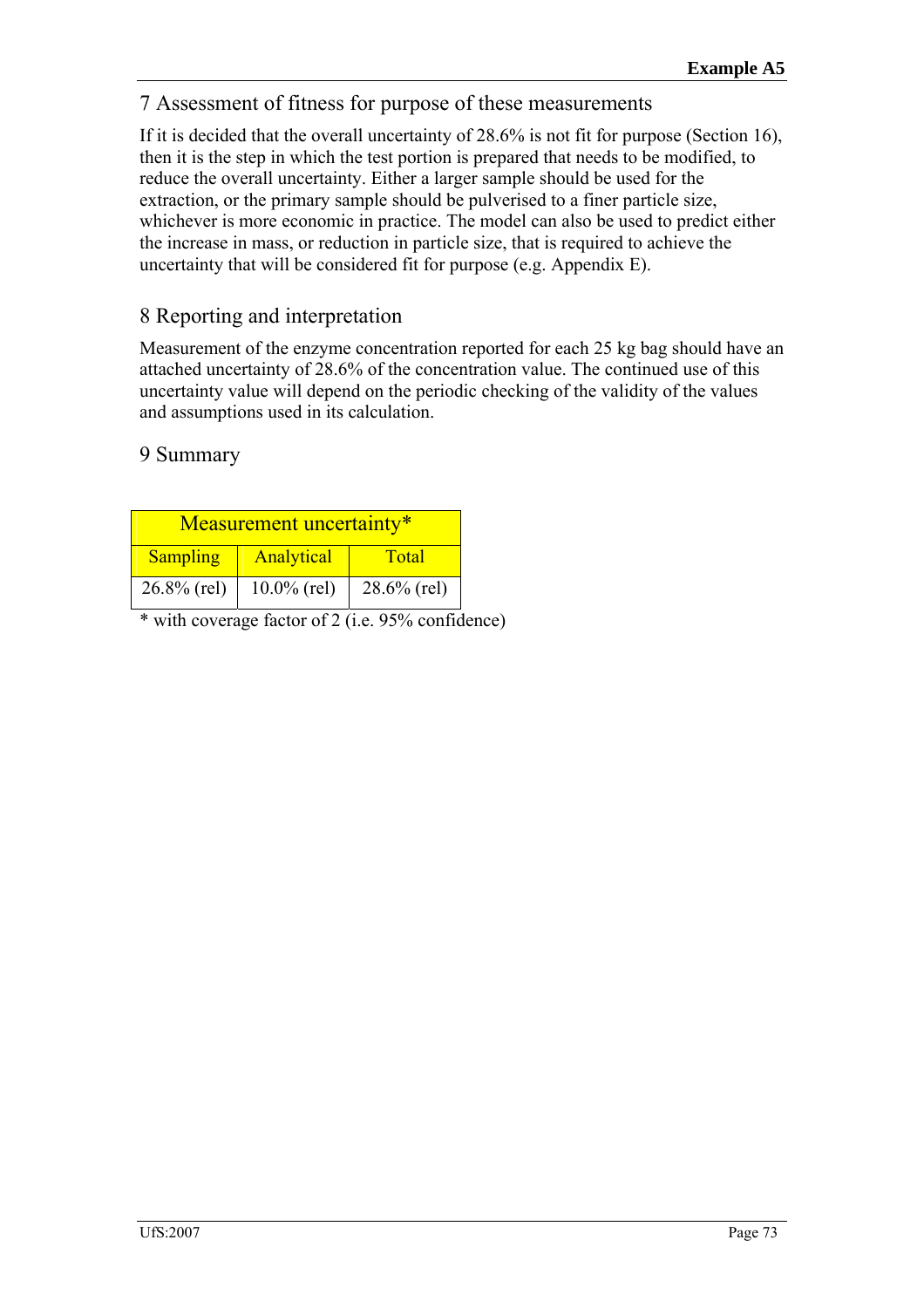### **Example A6: Cadmium and phosphorous in agricultural top soil by modelling approach**

| Measurand                                                                           |                                          |                                                 |                                              |                                                                                    | Uncertainty estimation                                                                         |                                           |
|-------------------------------------------------------------------------------------|------------------------------------------|-------------------------------------------------|----------------------------------------------|------------------------------------------------------------------------------------|------------------------------------------------------------------------------------------------|-------------------------------------------|
| Analyte/<br>Technique                                                               | Unit                                     | Sector/<br><b>Matrix</b>                        | <b>Sampling</b><br>target                    | Purpose                                                                            | Design                                                                                         | <b>Statistics</b>                         |
| Cd: GF-ZAAS<br>direct solid<br>sampling<br>P: Ca-Acetate<br>Lactate (CAL)<br>method | $mg \, kg^{-1}$<br>to air dried<br>basis | Environ-<br>mental/<br>agricultural<br>top soil | Arable soil<br>$-143$ x 22 m,<br>depth 30 cm | Total<br>uncertainty<br>(with<br>contributions<br>from each<br>sampling<br>effect) | Modelling<br>approach<br>(using)<br>exploratory<br>measure-<br>ments for<br>single<br>effects) | Summation<br>of<br>component<br>variances |

# 1 Scope

Estimation of the overall uncertainty of measurement by summation of individual uncertainty contributions from sampling, sample preparation and analysis using the modelling approach.

### 2 Scenario and sampling target

Investigation aims to estimate the mean concentration of cadmium and phosphorus in top soil of a target that is an area of arable land of 0.32 hectare (specification of the measurand). Sampling used composite samples in a protocol that is commonly applied to agricultural control.

### 3 Sampling protocol

The target area was sampled using a stratified protocol, with a sampling density of approximately 20 increments per hectare, to a depth of 30 cm, using a soil auger.

4 Study design – cause-and-effect modelling approach (Section 10.1)

### **4.1 Identification of effects in the measurement**

The following sources can be considered as potential significant contributors to the uncertainty in the general case.

### 4.1.1 Sampling

The spatial distribution of the analyte over a two-dimensional object creates two different uncertainty components 'long range point selection error' (Appendix C2.3):

• The *sampling variance* of the analyte content between composite samples from different locations characterises the 'statistical distribution' of the analyte over the target area. This value often depends on the distance between sampling points/sampling locations.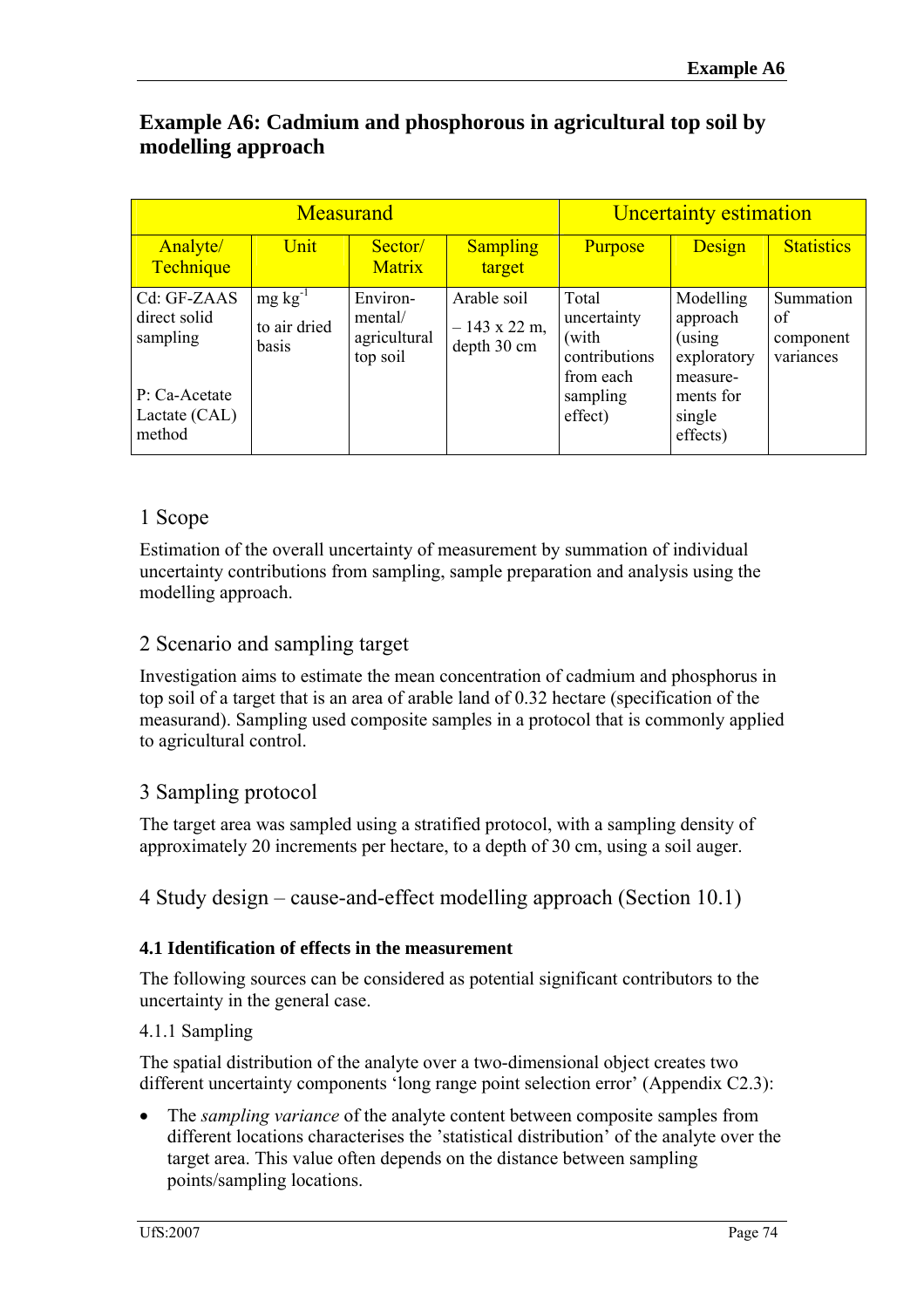• If the spatial pattern of the analyte on the area is not represented by the sampling pattern (sampling strategy), sampling bias may occur.

With the use of a sampling tool, different effects may appear, such as point materialisation error (Figure 3). This may occur due to an ill-defined reference level of the soil (e.g. due to undulation of the soil surface or difficulties in the definition of the horizons), or variation in the actual sample depth or in soil density (e.g. by moisture content), or by selective loss of soil material from the sampling device.

These effects only lead to an uncertainty contribution, if there is a depth gradient in the analyte content (a 'third dimension' to the target body). For this reason, these effects, which are difficult to determine one by one, are summarised collectively as the *'depth-effect'*.

#### 4.1.2 Sample preparation

The physical sample preparation comprises the step from the field sample to the laboratory sample. *Mechanical treatment*, such as disaggregation, sieving, grinding and splitting steps, reduce the amount of soil material. With these steps errors may arise due to variation in duration and forces of mechanical treatment, heterogeneity, segregation of different soil (particle) fractions and particles size distribution. A periodic point selection error (Figure 3) may occur due to *variation in moisture content* of the dried soil sample by sorption/desorption of water from air to an equilibrium state (depending on the humidity and properties of the sample material, e.g. particle size).

#### 4.1.3 Analysis

The analysis is the third step of the measurement process, which is connected with different kinds of effects that give rise to uncertainty contributions. The analytical uncertainty of the laboratory samples can be estimated by previously published procedures [1, 35]. The separation of the laboratory sample into analytical test samples will add to the sampling uncertainty; specifically, another 'fundamental error' may occur. However, the random component of this sampling effect is included in the analytical repeatability precision between test samples. A significant systematic component should be avoided by proper mixing of the sampling powder.

### **4.2 Cause-and-effect diagram**

Figure A6.1 shows the 'cause-and-effect diagram' for the measurement process. In the sampling and sample preparation steps the sources of uncertainty contributions are given; for the analysis, only the analytical quality parameters are indicated.

### **4.3 Model equation**

The 'input quantities' of the sampling effects discussed above are not constituent parts of the equation from which the measurement result is calculated. An appropriate model equation for the overall measurement process can be established, however, by introducing respective nominal correction factors on the analytical result:

$$
\mathbf{X}_{\text{site}} = \overline{\mathbf{X}}_{\text{only}} \times \mathbf{f}_{\text{b-loc}} \times \mathbf{f}_{\text{strat}} \times \mathbf{f}_{\text{depth}} \times \mathbf{f}_{\text{prep}} \times \mathbf{f}_{\text{dry}}
$$

where

 $x<sub>site</sub>$  = measurement result

 $\bar{x}_{\text{analytic}}$  = mean from the analysis of test samples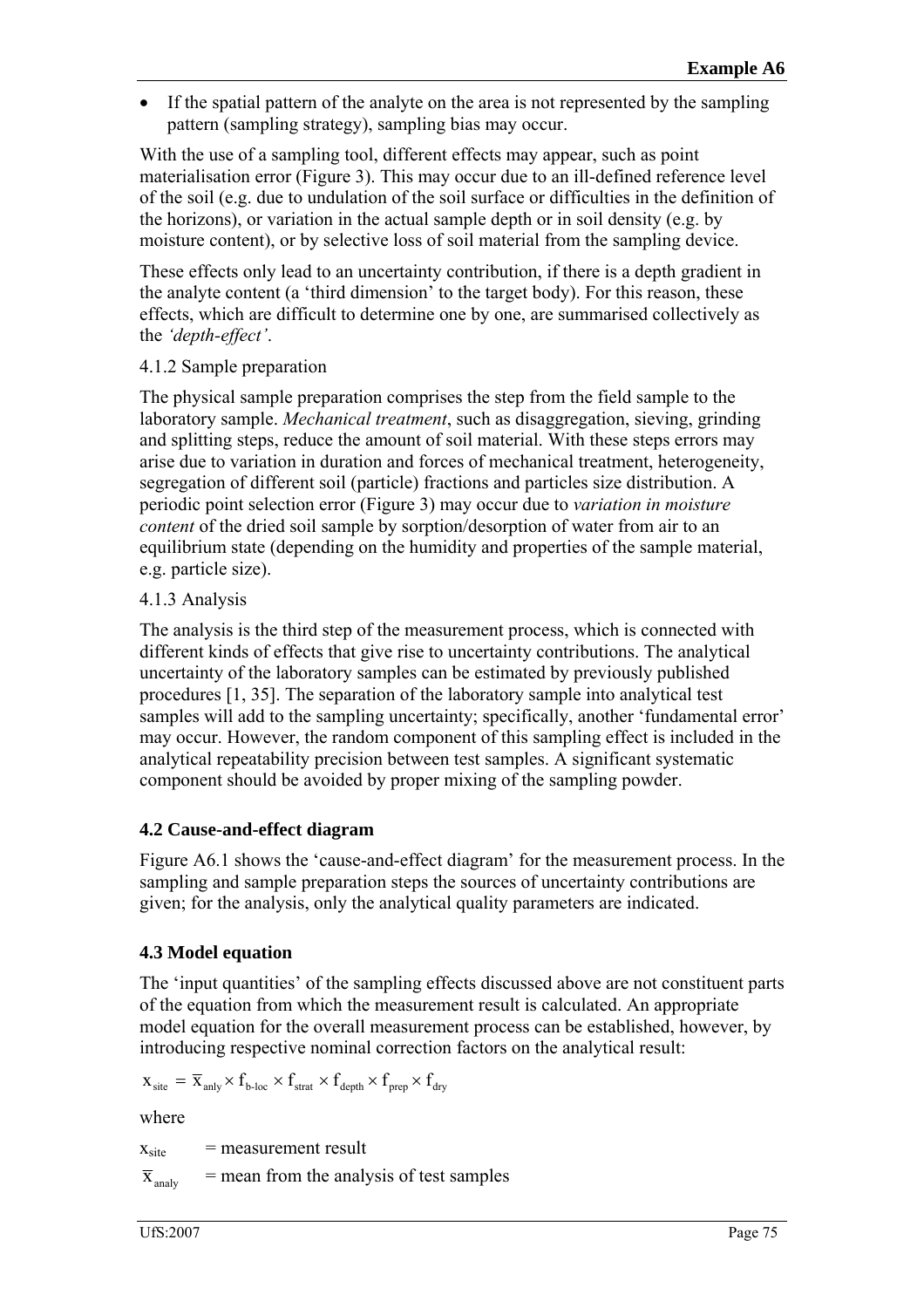| $f_{b-loc}$        | = correction factor for deviation 'between locations'                 |
|--------------------|-----------------------------------------------------------------------|
| $\rm f_{strat}$    | $=$ correction factor for bias due to sampling strategy               |
| $f_{\text{depth}}$ | $=$ correction factor for the 'depth effect'                          |
| $f_{\text{prep}}$  | $=$ correction factor for errors during mechanical sample preparation |
| $\rm f_{\rm dry}$  | $=$ correction factor for deviation of moisture content               |
|                    |                                                                       |

#### **Figure A6.1: Cause-and-effect diagram for soil sampling on arable land (** $\mathbb{R}_{w}$  **is within-laboratory reproducibility)**



If no significant bias is detected, all correction factors can be set to unity so that the best estimate for the measurand is given by:

$$
x_{site}\,=\,\overline{x}_{anly}
$$

Because of the simplicity of the model equation (only factors), and assuming independence between the factors, the combined uncertainty can be achieved by variance addition of the *relative standard uncertainties* from the various effects:

$$
u_{\text{site}}\!=\!\!\sqrt{-u_{\text{anly}}^2+u_{\text{b-loc}}^2+u_{\text{strat}}^2+u_{\text{depth}}^2+u_{\text{prep}}^2+u_{\text{dry}}^2}
$$

# 5 Sampling and analysis in the laboratory

The sample mass was reduced by cone and quartering, air dried and sieved to select the grain size  $\leq$  mm.

The analysis was performed by the following methods for cadmium using Zeeman-GF-AAS ('direct solid sampling') and for phosphorus using the Calcium-Acetate-Lactate (CAL) method (the analytical measurement procedures are described elsewhere in separate protocols).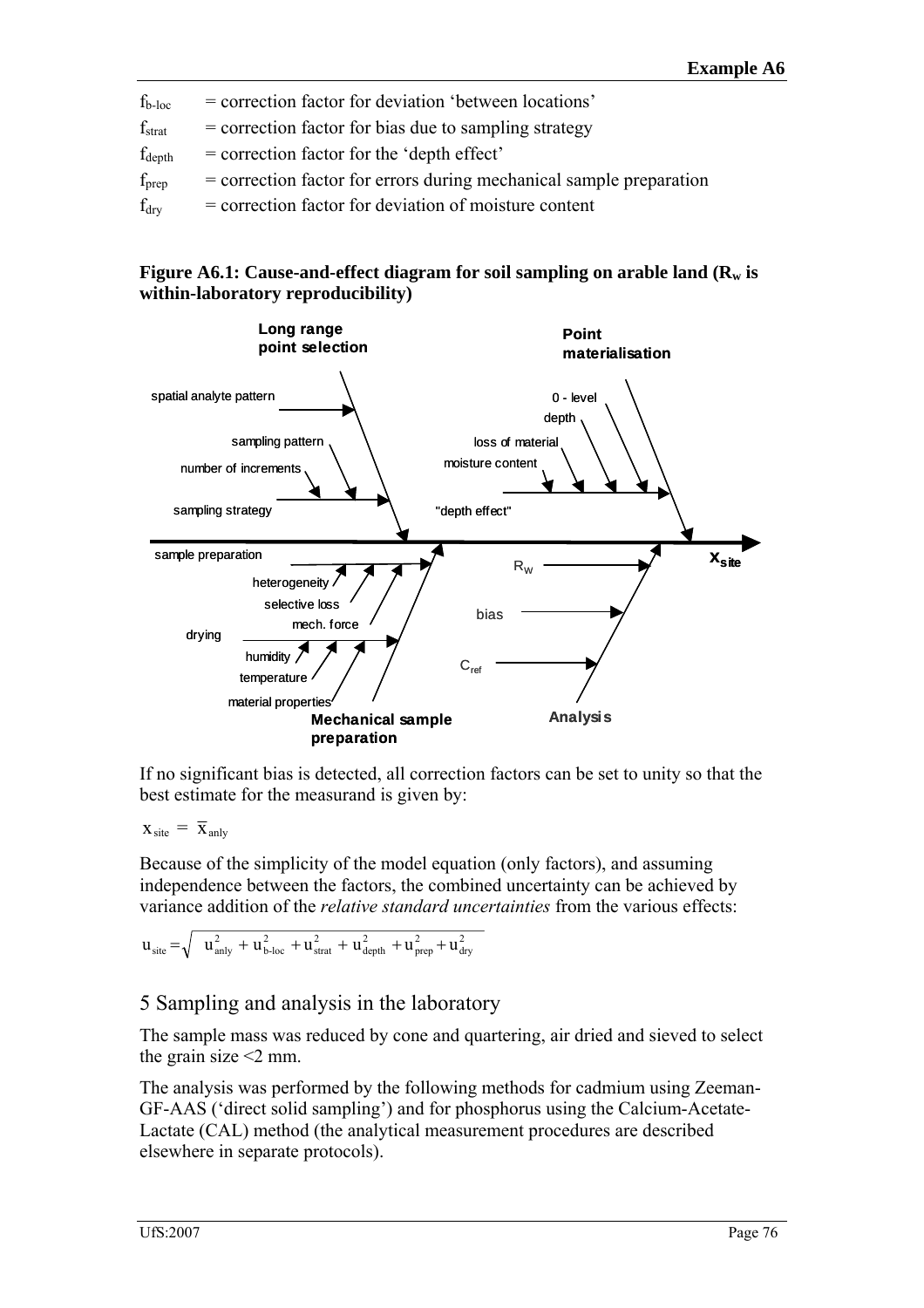# 6 Results of evaluation of individual effects in this case study

The estimation of the standard uncertainty from the analyte distribution over the target area is based on a modified increment sampling based on the sampling protocol. For elucidation of the outcome of single effects additional exploratory measurements have been carried out.

### **6.1 Variation 'between locations'**

The area was divided into nine squares  $(A, B, C \times 1, 2, 3)$ , and three increments are taken from each of five squares ('crosswise' over the area). The increments from each square are combined, resulting in five separate composite samples. These samples are treated and analysed separately. The mean of the single results constitutes the measurement result in agreement with the specification of the measurand.

The analytical results for both analytes under investigation are shown in Table A6.1. The standard deviation between these values  $(s_{\text{sar}})$  reflects the variation between the composite samples for each nominate square.

The standard uncertainty in the overall mean value (i.e. the measurement result) due to this effect can be estimated by considering the number of samples 'between locations' using the standard error on the mean:

$$
u_{b\text{-loc}}=\frac{s_{\text{sqrt}}}{\sqrt{n_{b\text{-loc}}}}
$$

### **Table A6.1: Measured concentration of cadmium and phosphorus in five squares**

|                              | C <sub>d</sub>  | P               |
|------------------------------|-----------------|-----------------|
| Square                       | $mg \, kg^{-1}$ | $mg \, kg^{-1}$ |
| A <sub>1</sub>               | 0.270           | 124             |
| A <sub>3</sub>               | 0.285           | 112             |
| B <sub>2</sub>               | 0.343           | 120             |
| C <sub>1</sub>               | 0.355           | 118             |
| C <sub>3</sub>               | 0.343           | 105             |
| $\overline{X}_{\text{sqrt}}$ | 0.319           | 116             |
| $S_{\text{sqr}}$             | 0.039           | 8.0             |
|                              | (12%)           | $(6.5\%)$       |
| $u_{b-loc}$                  | 5.4%            | 2.9%            |

The table shows the mean value across the five squares (the measurement result), the standard deviation calculated from these values  $(s_{\text{sqrt}})$ , and the estimated uncertainty contribution from the standard error on the mean  $(u_{b-loc})$ .

### **6.2 Sampling strategy**

Inspection of the analyte contents between the squares (Table A6.1) shows no notable differences for phosphorus in any direction (neither vertical, nor horizontal, nor diagonal). So, no significant bias (e.g.  $\leq 0.5\%$ ) in the measurement result can be expected for this analyte from this source.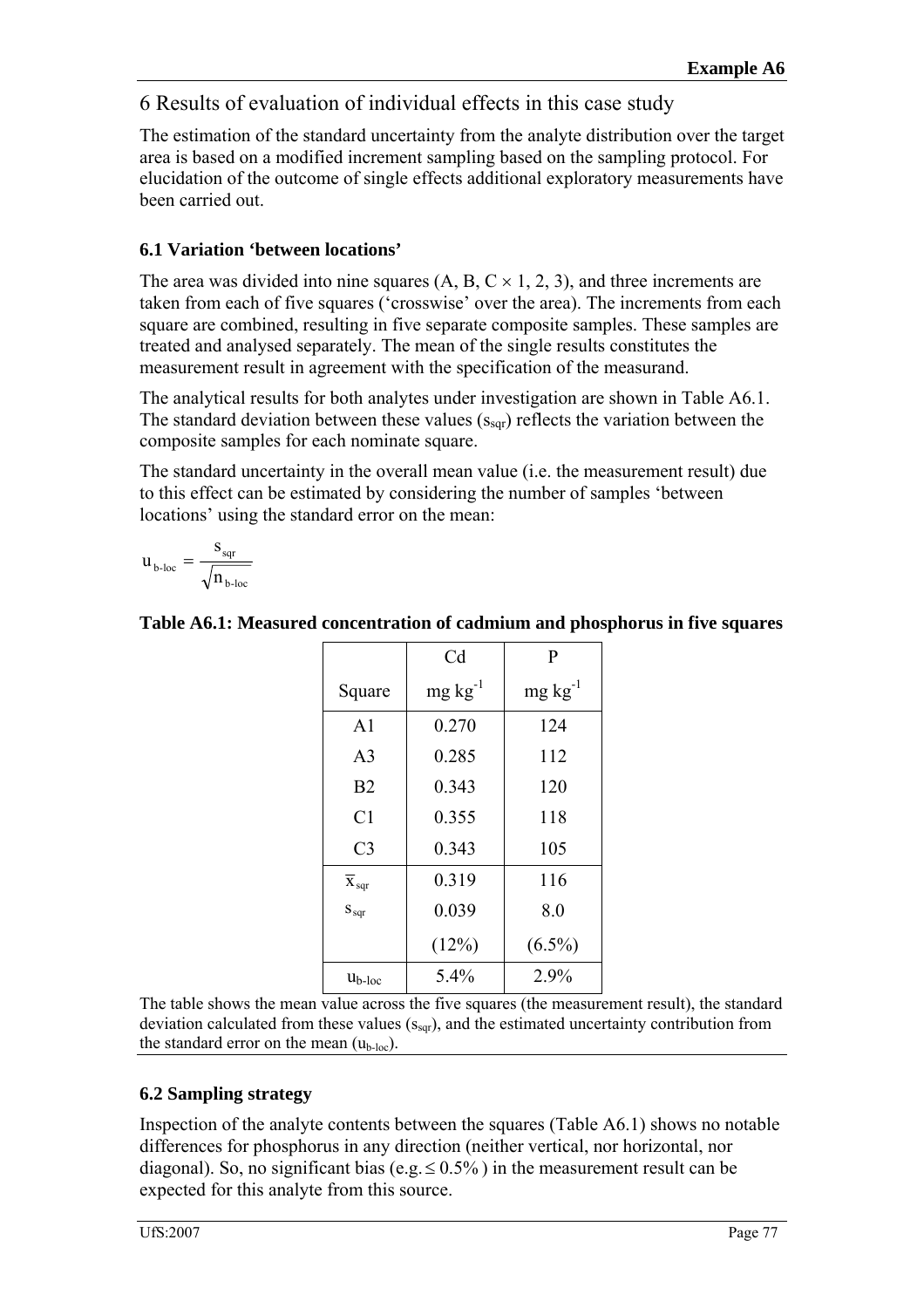For cadmium both A squares show a considerably lower analyte content than the B and C squares. Such a gradient was not unexpected for this particular area because the C squares lay on a forest boundary, while the A squares border on grassland and the 1 and 3 squares lay between other arable land areas. It is well known that in the upper horizon of forest soils accumulation of heavy metal occurs, which can influence adjacent areas.

A 'hypothesis-based' sampling pattern was applied to look for such an effect. However, the values measured with this sampling strategy only detected a minor systematic effect. A standard uncertainty of  $\leq 1\%$  is therefore inserted into the uncertainty budget for cadmium for sampling strategy.

### **6.3 'Depth effect'**

For revealing the collection of effects referred to as the 'depth effect', the following exploratory experiment was performed.

Increment cores are taken for a depth of 35 cm within the five 'test squares'. From these cores segments of 25–30 cm and of 30–35 cm are separated and combined. Table A6.2 shows the analytical results for these samples.

### **Table A6.2: Depth experiments**

|                         | C <sub>d</sub>  | P               |
|-------------------------|-----------------|-----------------|
|                         | $mg \, kg^{-1}$ | $mg \, kg^{-1}$ |
| c. $(25-30 \text{ cm})$ | 0.14            | 47              |
| $c_{+}$ (30–35 cm)      | 0.10            | 35              |
| $X$ .                   | 0.34            | 124             |
| $X_{+}$                 | 0.30            | 109             |
| $\Lambda$ x             | 0.04            | 15              |
| $u_{\text{depth}}$      | 3.5%            | 3.7%            |

The table shows the average content of the depth horizons from five cores from different locations, the calculated content limits and the estimated uncertainty contribution

Both analytes show a statistically significant negative gradient with respect to depth. The uncertainty due to the depth effect was estimated by considering the analyte content of the soil layers below and above the reference depth  $(c, c<sub>+</sub>)$  by the following model.

The maximum variation in the sampling depth is assumed to be not more than  $\pm 10\%$ (i.e. 27–33 cm). From these data the lower and upper content limits  $(x_-, x_+)$ , related to the mean content of an auger core of nominal depth, are estimated according to:

$$
x = \frac{\overline{x} - 0.1c}{0.9} \qquad x_{+} = \frac{\overline{x} + 0.1c_{+}}{1.1}
$$

The difference between x. and  $x_+(\Delta x_{\text{death}})$  is assumed to be the maximum deviation from the mean content due to depth variation of the increments.

If a rectangular distribution for the deviation in depth is assumed, the standard uncertainty in the mean value (Table A6.2) can be estimated by:

$$
u_{\text{depth}} = \frac{\Delta x_{\text{depth}} \mathop{/} 2}{\sqrt{3}}
$$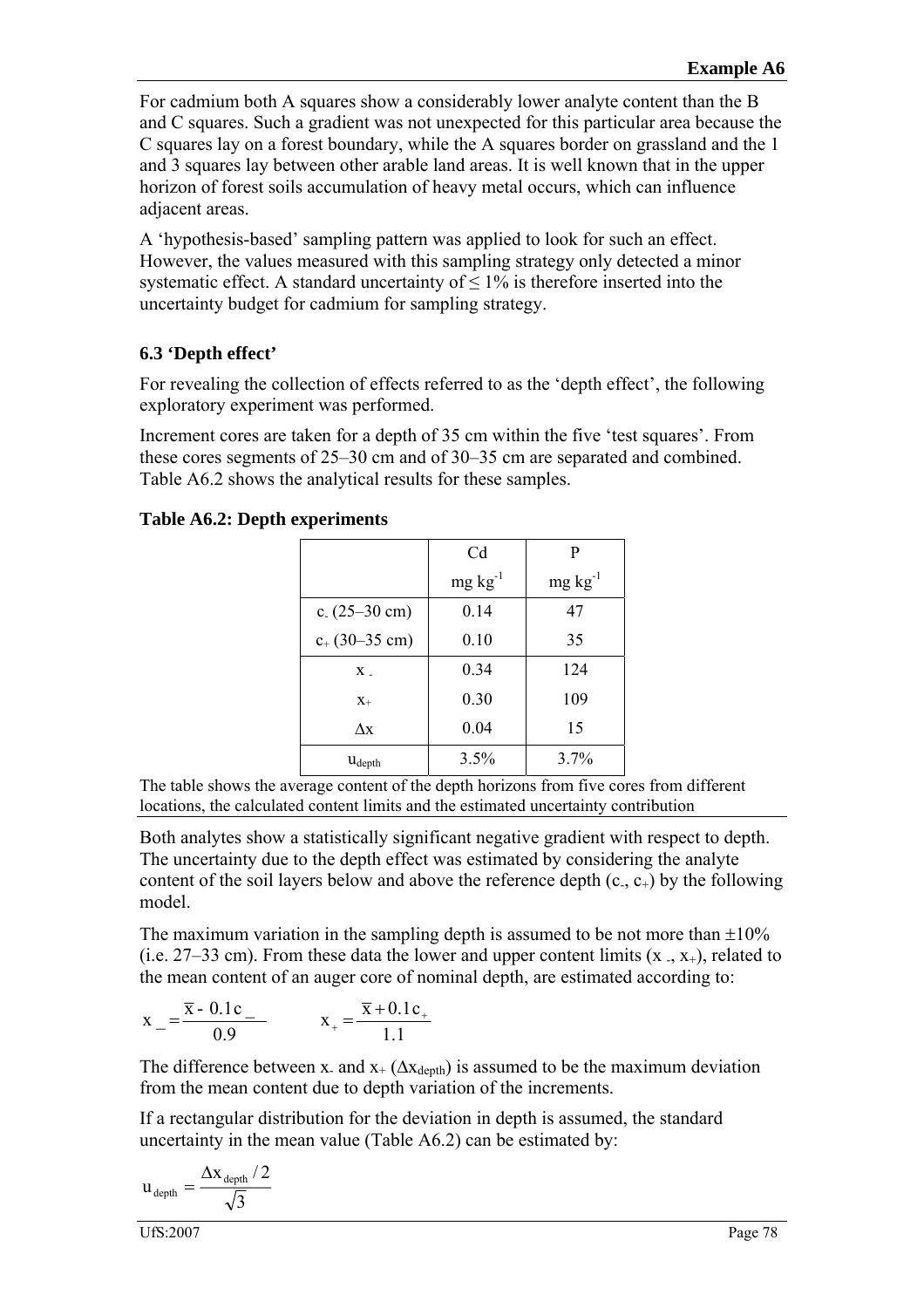### **6.4 Splitting**

The primary field samples were split in half, seven times by a coning and quartering procedure resulting in a laboratory sample that was 1/64 of the original mass.

To reveal the 'splitting effect' the following exploratory experiment was performed.

In the first splitting step the second half of the material was not discarded, but considered as a duplicate sample, which was treated like the original sample and analysed separately. Table A6.3 shows the relative standard deviations between the duplicates of each of the five squares for both analytes.

As a simple approximation, the mean of the relative standard deviations is taken as the standard uncertainty of the splitting step

 $u_{\text{split}} = \overline{s}_{\text{split}}$ 

Note: The observed large spread of standard deviations between the duplicates must be expected. The  $\chi^2$ -distribution for df = 1 shows high probability for very low values and a moderate probability for large values.

#### **Table A6.3: Relative standard deviations between duplicate split samples and the mean of these standard deviations for both analytes**

|                                 | C <sub>d</sub> | P      |
|---------------------------------|----------------|--------|
| Square                          | $(\%)$         | $(\%)$ |
| A <sub>1</sub>                  | 0.44           | 1.49   |
| A <sub>3</sub>                  | 9.17           | 2.80   |
| B <sub>2</sub>                  | 5.32           | 0.84   |
| C <sub>1</sub>                  | 3.24           | 8.88   |
| C <sub>3</sub>                  | 0.44           | 1.81   |
| $\overline{\mathbf{S}}_{split}$ | 3.7            | 3.3    |

### **6.5 Drying**

For the drying effect no experiment was performed, but information from the literature was used to estimate the effect. A moisture content between 1 and 3% has been found for a large number of air-dried soil samples [44]. According to the sampling protocol, the measurand refers to air-dried soil material. Consequently, no correction for moisture content is required for the concentration measurements. However, a range of  $\Delta x_{\text{div}} = 2\%$  difference in moisture content must be considered. Assuming a rectangular distribution across this range, the standard uncertainty for both analytes can be estimated as:

$$
u_{\text{dry}}=\frac{\Delta x_{\text{dry}}/2}{\sqrt{3}}=0.6\%
$$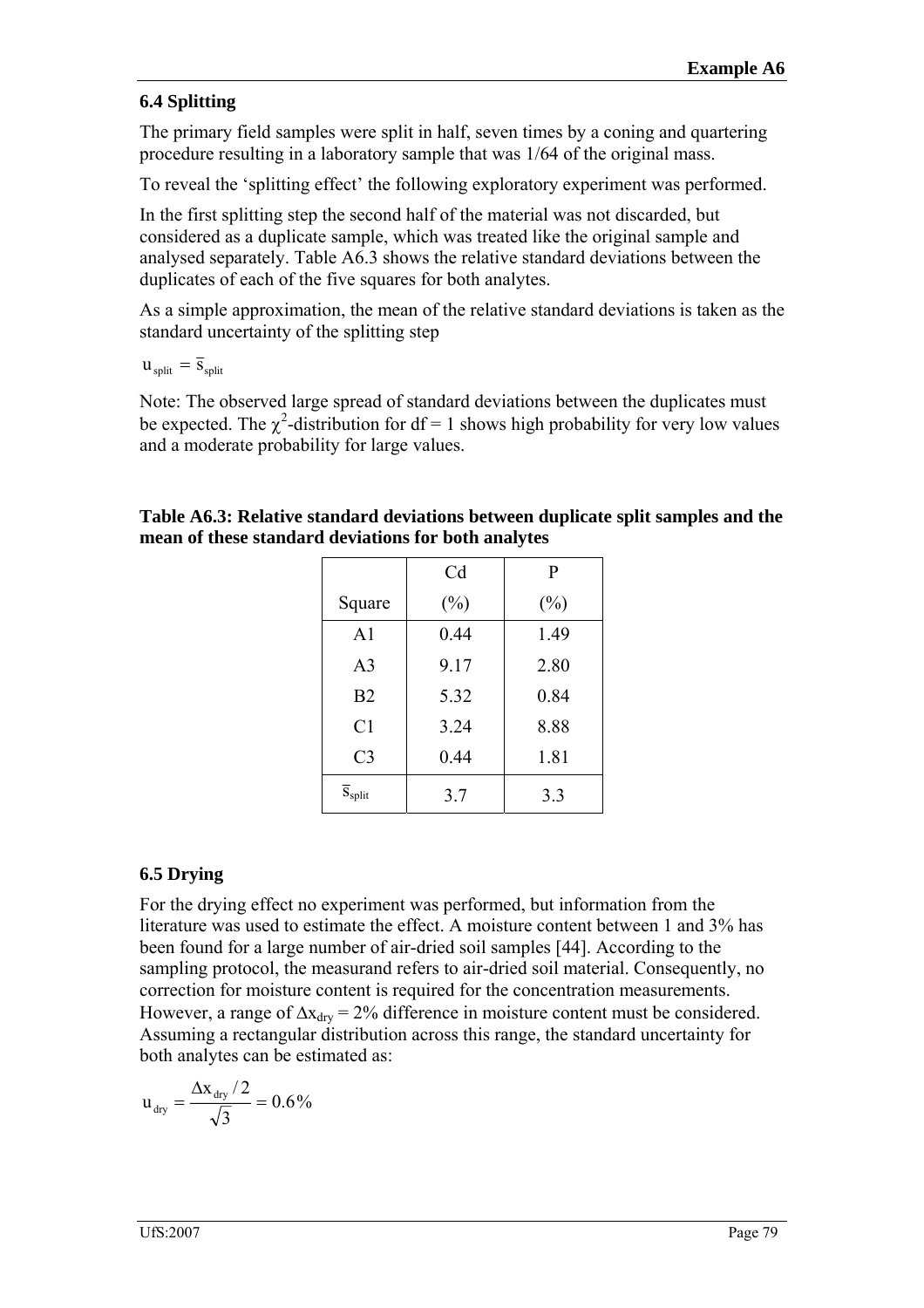#### **6.6 Analysis**

The uncertainty from the analytical process for cadmium and phosphorus (Tables A6.4 and A6.5) were estimated from quality control data, using the Nordtest-approach [25].

#### **Table A6.4: Standard uncertainty components and combined uncertainty in the analysis of the soil sample for cadmium**

| $R_W$     | Uncertainty from within-laboratory reproducibility,<br>evaluated from the repeatability standard deviation of<br>the mean from $n=10$ test samples and the instrument<br>stability over the working session of one day | $u_{\rm Rw} = 3.6\%$      |
|-----------|------------------------------------------------------------------------------------------------------------------------------------------------------------------------------------------------------------------------|---------------------------|
| $c_{ref}$ | Uncertainty of the certified value of a CRM                                                                                                                                                                            | $u_{ref} = 2.7\%$         |
| bias      | No uncertainty contribution from laboratory bias,<br>because the results are corrected for the day-to-day bias<br>of the CRM measurements                                                                              |                           |
| Sbias     | Uncertainty contribution from the standard deviation of<br>the mean $(n=3)$ from the day-to-day analysis of the<br><b>CRM</b>                                                                                          | $u_{bias} = 2.7\%$        |
|           | Combined analytical uncertainty                                                                                                                                                                                        | $u_{\text{anly}} = 5.2\%$ |

#### **Table A6.5: Standard uncertainty components and combined uncertainty in the analysis of the soil sample for phosphorus**

| $R_W$                                         | Uncertainty from within-laboratory reproducibility,<br>evaluated from the repeatability standard deviation of<br>the mean from $n=1$ test samples              | $u_{\text{Rw}} = 1.7\%$   |
|-----------------------------------------------|----------------------------------------------------------------------------------------------------------------------------------------------------------------|---------------------------|
| c <sub>ref</sub><br>bias<br>S <sub>bias</sub> | Uncertainty for the trueness of the results estimated as<br>the reproducibility precision $s_R$ from one inter-<br>laboratory comparison (worse case estimate) | $u_{bias} = 9.5\%$        |
|                                               | Combined analytical uncertainty                                                                                                                                | $u_{\text{anly}} = 9.7\%$ |

#### **6.7 Uncertainty budget and measurement result**

Table A6.6 lists the evaluated standard uncertainty from the effects under consideration. The combined uncertainty is calculated from these contributions.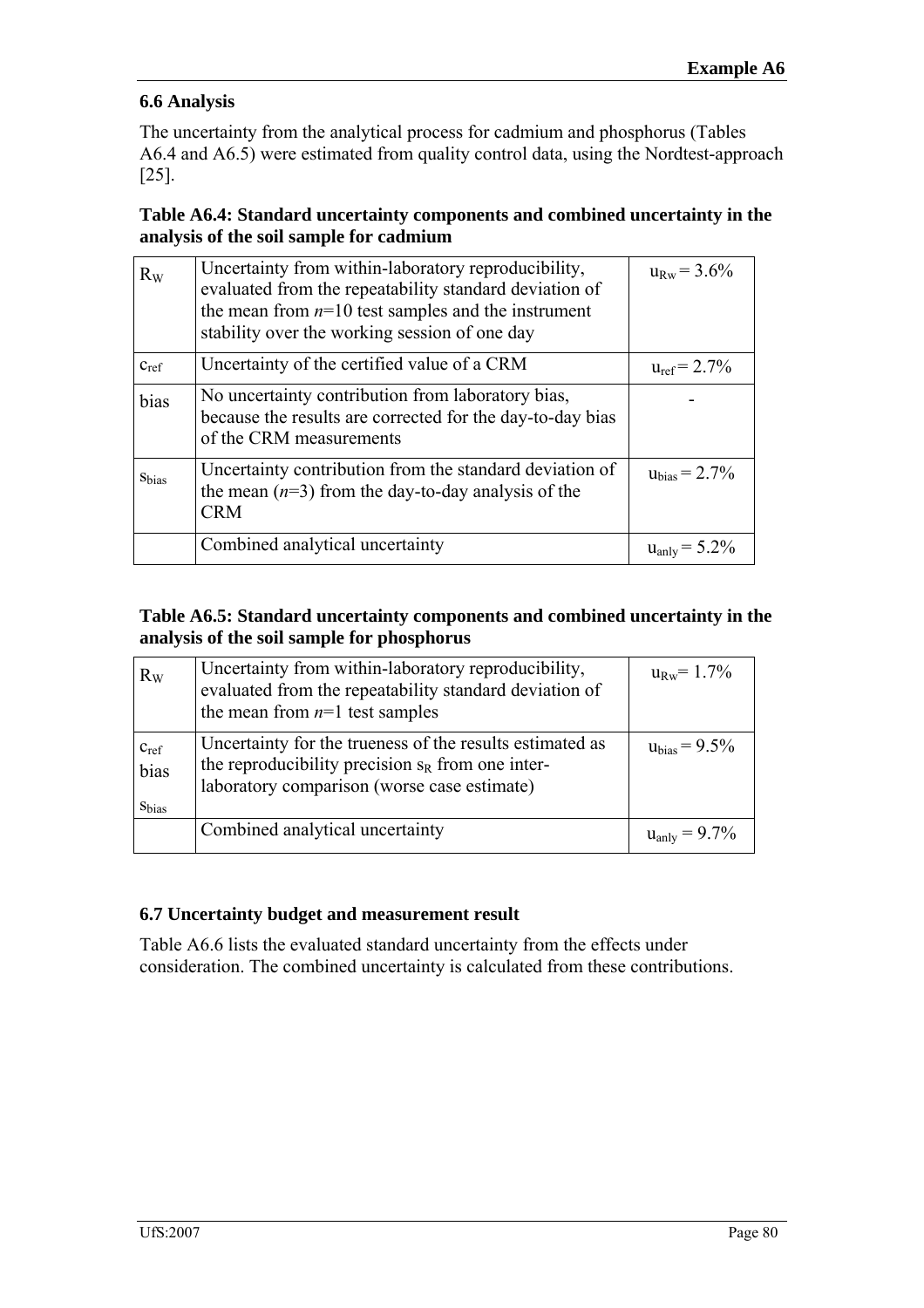| <b>Effect</b>                 | <b>Relative standard</b><br>uncertainty $(\% )$ |      |
|-------------------------------|-------------------------------------------------|------|
|                               | C <sub>d</sub>                                  | Р    |
| Variation 'between locations' | 5.4                                             | 2.9  |
| Sampling strategy             | 1.0                                             | 0.5  |
| Depth                         | 3.5                                             | 3.7  |
| Splitting                     | 3.7                                             | 3.3  |
| Drying                        | 0.6                                             | 0.6  |
| Analysis                      | 5.2                                             | 9.7  |
| <b>Combined uncertainty</b>   | 9.1                                             | 11.3 |

**Table A6.6: Relative standard uncertainties from the considered effects and the combined uncertainty for both analytes** 

#### **Measurement result:**

| $Cd$ : | $0.32 \pm 0.06$ mg kg <sup>-1</sup> |
|--------|-------------------------------------|
|        |                                     |

P:  $116 \pm 26 \text{ mg kg}^{-1}$ 

(coverage factor of 2 for approx. 95% confidence level)

### 7 Comments

### **7.1 Contribution of effects**

Table A6.6 shows that the sampling/sample preparation process contributes considerably to the overall measurement uncertainty. To recognise and to assess the relevance of single effects/process steps several aspects must be considered:

7.1.1 The *'between-location' effect* depends on the homogeneity of the target area and the total number of increments taken from each square. Former investigations show that 20 increments per hectare of arable land yield an uncertainty contribution in the order of the analytical uncertainty.

7.1.2 The *error due to the sampling strategy* is difficult to quantify, but can often be much larger than that observed in this case study. Practically it can only be controlled by 'expert judgement' of the large-scale distribution of the analyte over the area and the choice of an appropriate sampling strategy.

7.1.3 With the model calculation of the *depth effect*, it is treated as an *unknown* systematic error, that is, the deviation in depth occurs with all increments (more or less) in the same direction. This may be realistic under specific conditions; for example, a dry sandy soil tends to drop out at the lower end of the auger so that the average increment depth would be too small. If such an effect is detected, then the correction of the systematic deviation is possible and only the random error component must be considered (i.e. the uncertainty decreases with the factor of  $1/\sqrt{n_{\text{incr}}}$ ). Training of the sampler may reduce this 'point materialisation error'.

7.1.4 The *splitting effect* is hard to control because initial mass reduction is often performed in the field. It can contribute significantly if the method of mass reduction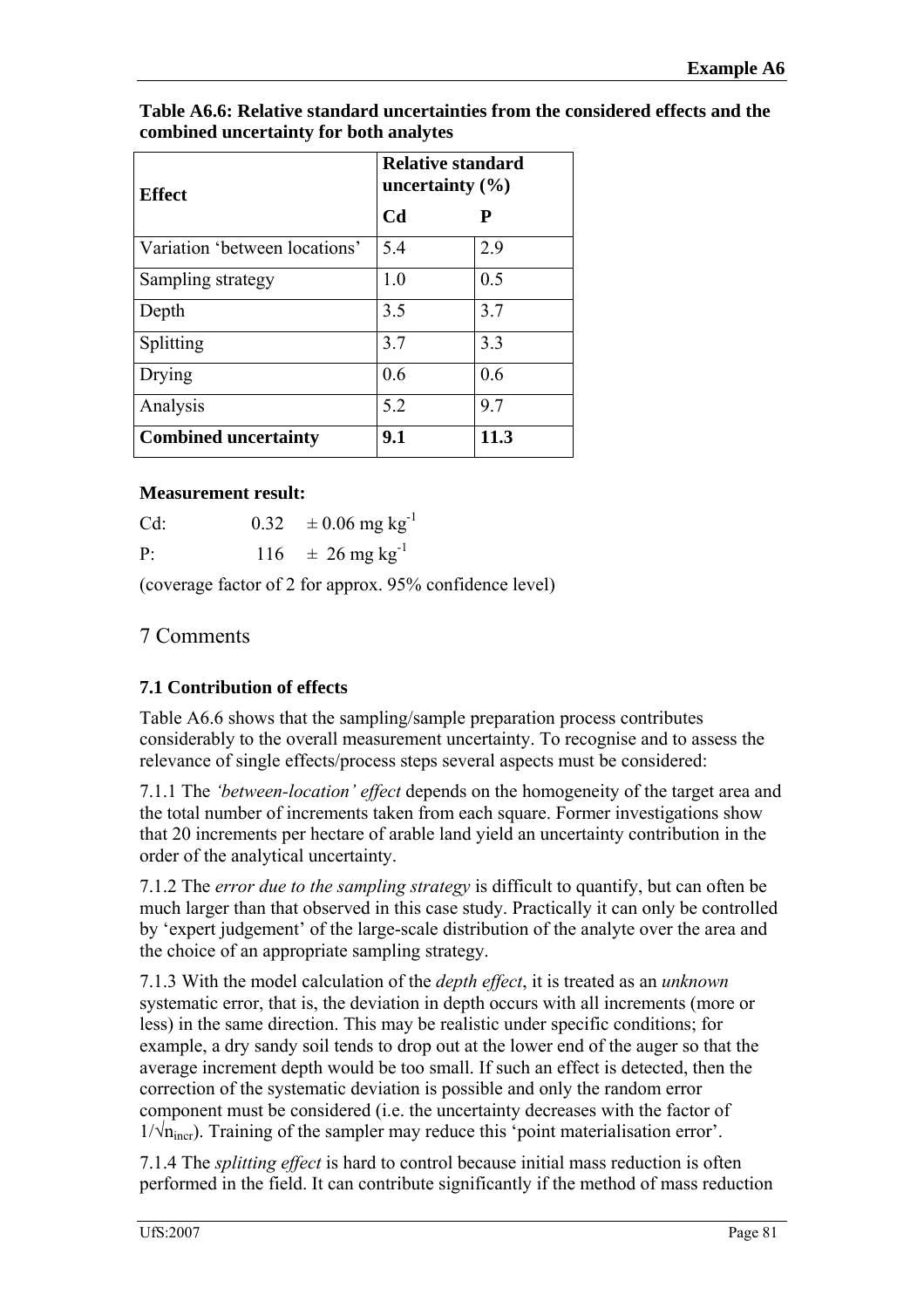is inappropriate or performed carelessly. Consequently, training of the sampling personnel is of great importance.

7.1.5 The *effect of moisture content* for air dried soil samples seems to be negligible in this case.

7.1.6 The uncertainty of the *analytical process* can contribute the dominating proportion to the combined measurement uncertainty (e.g. for cadmium). It can be controlled if the standard methods of analytical quality assurance are adhered to (e.g. periodical use of CRMs and participation on inter-laboratory comparisons). Uncertainty from this source may be dominant when the analyte concentration is close to the analytical detection limit.

7.1.7 Effects that were not considered in this case study include the duration and extent of the forces within the grinding and sieving process, and the wetness of the soil body during the sampling process. The influence of these effects was considered not to be significant, although these assumptions should be verified.

### 8 Assessment of fitness for purpose of these measurements

For a routine measurement according to the sampling protocol one composite sample from approximately 10 increments must be analysed in duplicate.

In this case study for estimation of uncertainty contributions from single effects, 10 additional increments are taken and 20 (composite) samples are prepared and analysed in total.

This additional effort and cost is not appropriate for routine measurements. However, if measurements on arable land are the main type of investigation conducted by the laboratory, such an exploratory investigation might be valuable for getting a typical value of the 'sampling error' component for these measurements. Furthermore, an evaluation of the error components (i.e. uncertainty budget) will also be useful to optimise the measurement process.

# 9 Reporting and interpretation

Measurements of the mean concentration for this area of top soil have expanded uncertainty values that can be expressed as either  $0.06$  mg kg<sup>-1</sup> or  $18.2\%$  of the concentration value for cadmium, and 26 mg  $kg^{-1}$  or 22.6% for phosphorus.

### 10 Summary

|                | Measurement uncertainty* |            |       |
|----------------|--------------------------|------------|-------|
| <b>Analyte</b> | <b>Sampling</b>          | Analytical | Total |
| Cd             | 15.0%                    | $10.4\%$   | 18.2% |
|                | 11.6%                    | 19.4%      | 22.6% |

\* with coverage factor of 2 (i.e. for 95% confidence)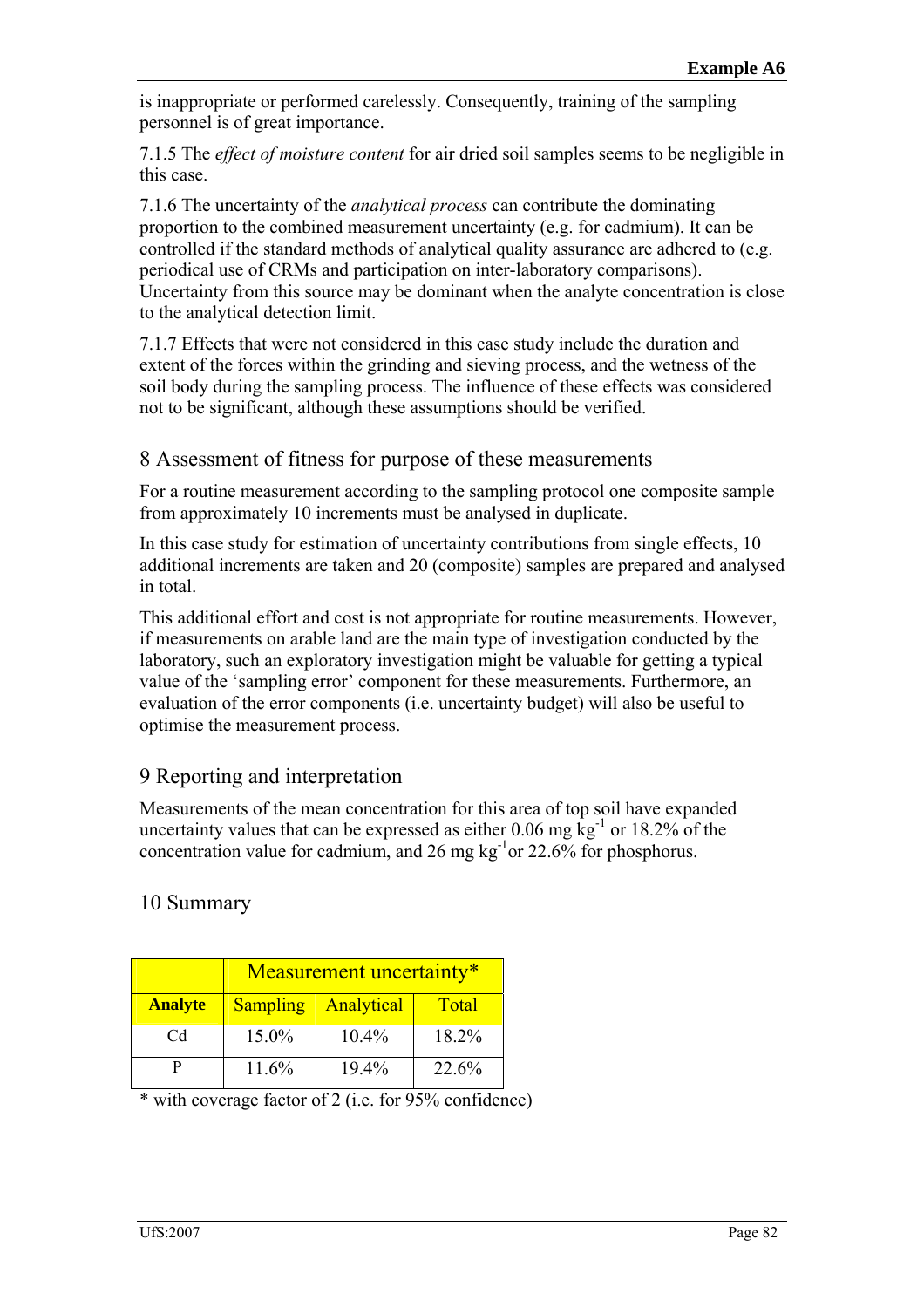# **Appendix B: Terminology**

| <b>Accuracy</b>                                            | The closeness of agreement between a test result and the accepted<br>reference value.                                                                                                                                                                                              |
|------------------------------------------------------------|------------------------------------------------------------------------------------------------------------------------------------------------------------------------------------------------------------------------------------------------------------------------------------|
|                                                            | Note: The term accuracy, when applied to a set of test results, involves a<br>combination of random components and a common systematic error or<br>bias component.                                                                                                                 |
|                                                            | ISO 3534-1: 3.11 (1993) [9]                                                                                                                                                                                                                                                        |
| <b>Bias</b>                                                | The difference between the expectation of the test result and an<br>accepted reference value.                                                                                                                                                                                      |
|                                                            | Note: Bias is a measure of the total systematic error as contrasted to<br>random error. There may be one or more systematic error components<br>contributing to the bias. A larger systematic difference from the accepted<br>reference value is reflected by a larger bias value. |
|                                                            | ISO 3534-1: 3.13 (1993) [9]                                                                                                                                                                                                                                                        |
| <b>Composite sample</b><br>(also average and<br>aggregate) | Two or more increments/sub-samples mixed together in appropriate<br>portions, either discretely or continuously (blended composite<br>sample), from which the average value of a desired characteristic<br>may be obtained.                                                        |
|                                                            | ISO 11074-2: 3.10 (1998) [45], AMC (2005) [50]                                                                                                                                                                                                                                     |
| <b>Duplicate</b><br>(replicate) sample                     | One of the two (or more*) samples or sub-samples obtained<br>separately at the same time by the same sampling procedure or sub-<br>sampling procedure. * for replicate sample                                                                                                      |
|                                                            | Note: Each duplicate sample is obtained from a separate 'sampling point'<br>within the 'sampling location'.                                                                                                                                                                        |
|                                                            | Adapted from ISO 11074-2: 2.14 (1998) [45], ISO 1998 was<br>formally adapted from ISO 3534-1 (1993) [9], AMC (2005) [50]                                                                                                                                                           |
| <b>Error of result</b>                                     | The test result minus the accepted reference value (of the<br>characteristic).                                                                                                                                                                                                     |
|                                                            | Note: Error is the sum of random errors and systematic errors.                                                                                                                                                                                                                     |
|                                                            | ISO 3534-1: 3.8 (1993) [9]                                                                                                                                                                                                                                                         |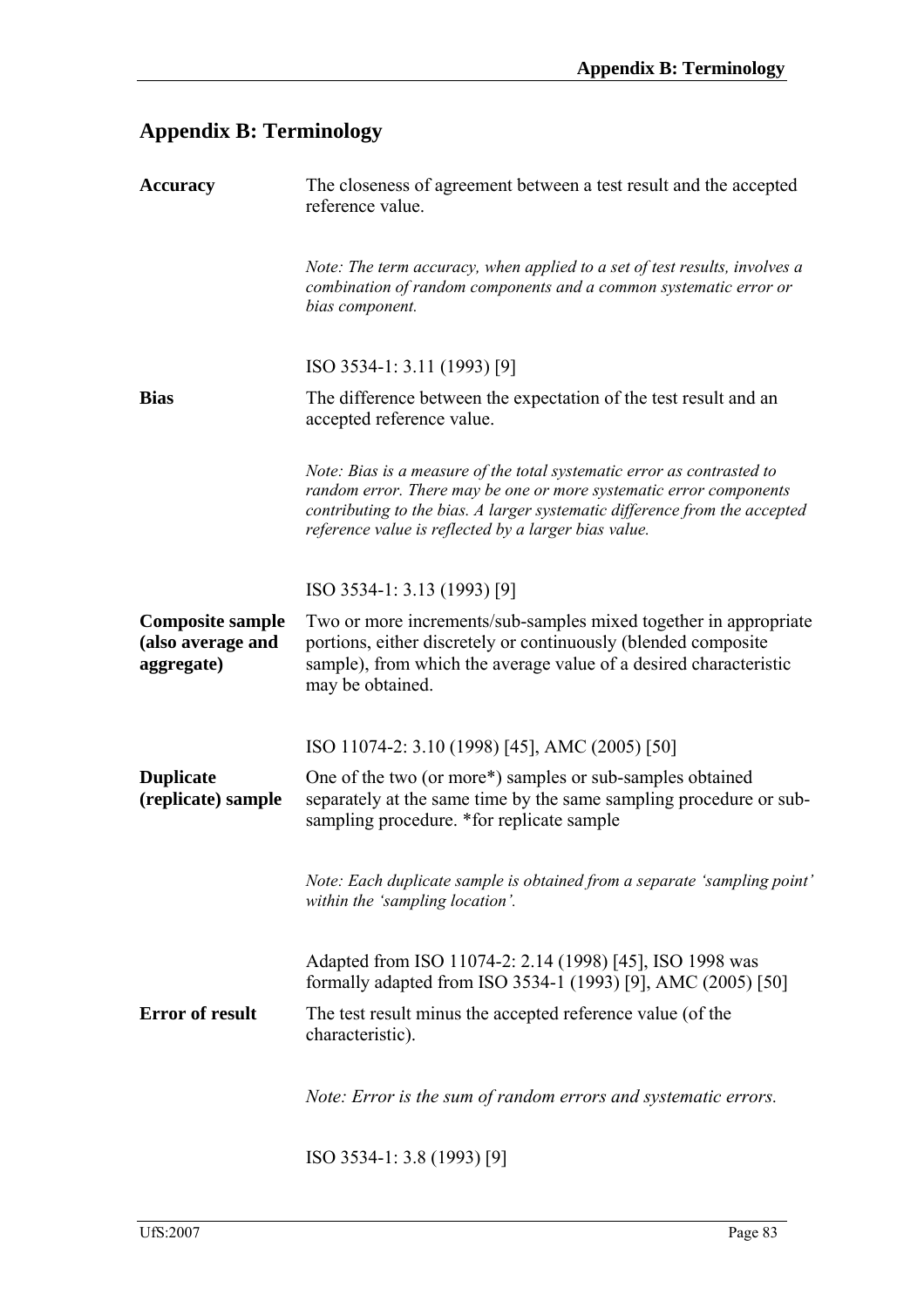|                                   | <b>Fitness for purpose</b> The degree to which data produced by a measurement process<br>enables a user to make technically and administratively correct<br>decisions for a stated purpose. |
|-----------------------------------|---------------------------------------------------------------------------------------------------------------------------------------------------------------------------------------------|
|                                   | Note: As defined for analytical science.                                                                                                                                                    |
|                                   | Thompson and Ramsey (1995) [24]                                                                                                                                                             |
| Homogeneity,<br>heterogeneity     | The degree to which a property or constituent is uniformly<br>distributed throughout a quantity of material.                                                                                |
|                                   | Notes:                                                                                                                                                                                      |
|                                   | 1. A material may be homogeneous with respect to one analyte or<br>property but heterogeneous with respect to another.                                                                      |
|                                   | 2. The degree of heterogeneity (the opposite of homogeneity) is the<br>determining factor of sampling error.                                                                                |
|                                   | IUPAC (1990) [46]; ISO 11074-2: 1.6 (1998) [45]                                                                                                                                             |
| <b>Increment</b>                  | Individual portion of material collected by a single operation of a<br>sampling device.                                                                                                     |
|                                   | IUPAC (1990) [46], AMC (2005) [50]                                                                                                                                                          |
| <b>Laboratory sample</b>          | Sample as prepared for sending to the laboratory and intended for<br>inspection or testing.                                                                                                 |
|                                   | ISO Standard 78-2 (1999) [47]                                                                                                                                                               |
| <b>Measurand</b>                  | Particular quantity subject to measurement.                                                                                                                                                 |
|                                   | ISO-GUM (1993) [2]                                                                                                                                                                          |
| <b>Measurement</b><br>Uncertainty | see Uncertainty of measurement                                                                                                                                                              |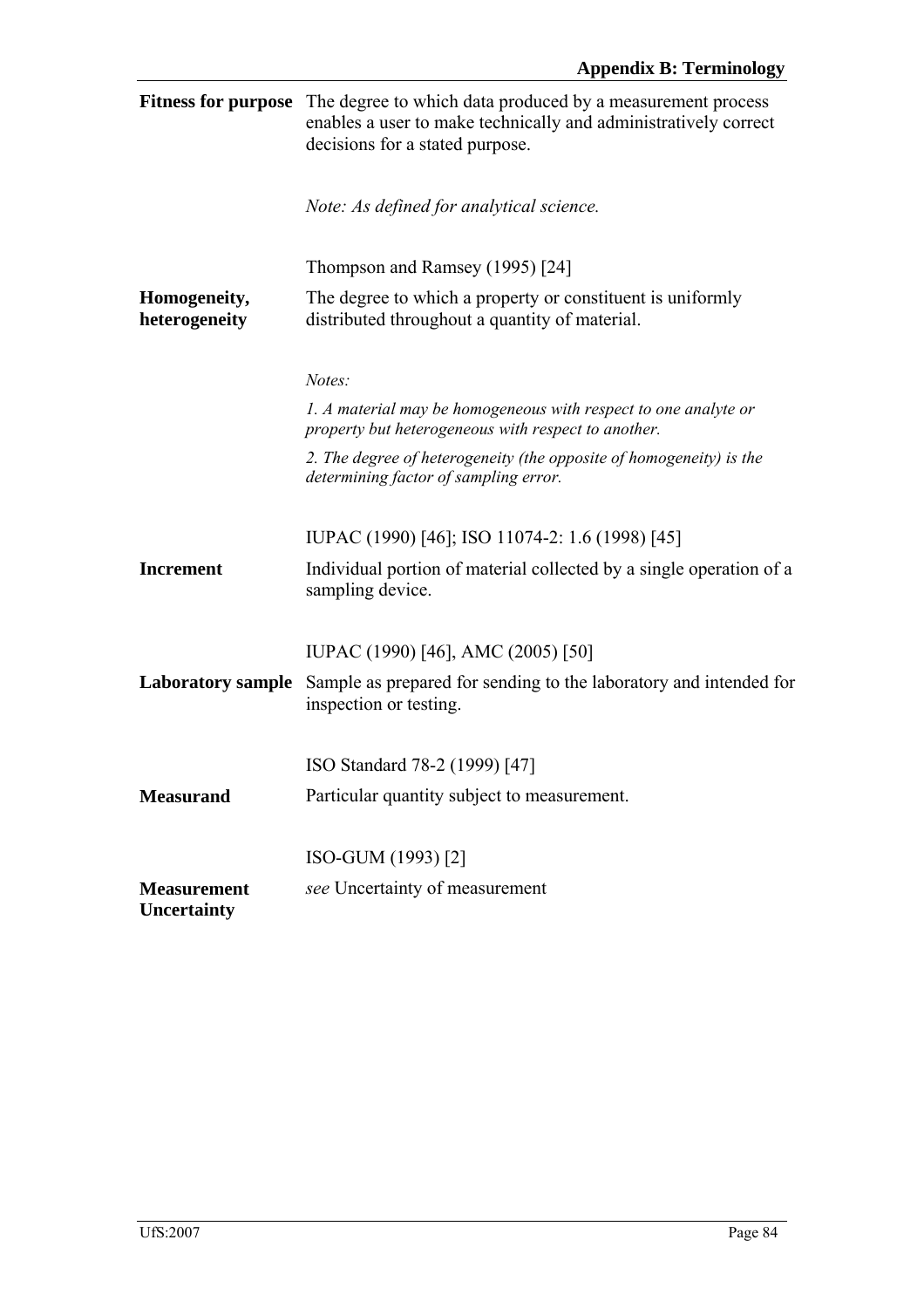| <b>Precision</b>                 | The closeness of agreement between independent test results<br>obtained under stipulated conditions.                                                                                                                                                                                                                                         |
|----------------------------------|----------------------------------------------------------------------------------------------------------------------------------------------------------------------------------------------------------------------------------------------------------------------------------------------------------------------------------------------|
|                                  | Notes:                                                                                                                                                                                                                                                                                                                                       |
|                                  | 1. Precision depends only on the distribution of random errors and does<br>not relate to the true value or the specified value.                                                                                                                                                                                                              |
|                                  | 2. The measure of precision usually is expressed in terms of imprecision<br>and computed as a standard deviation of the test results. Less precision is<br>reflected by a lower standard deviation.                                                                                                                                          |
|                                  | 3. 'Independent test results' means results obtained in a manner not<br>influenced by any previous result on the same or similar test object.<br>Quantitative measures of precision depend critically on the stipulated<br>conditions. Repeatability and reproducibility conditions are particular<br>sets of extreme stipulated conditions. |
|                                  | ISO 3534-1: 3.14 (1993) [9]                                                                                                                                                                                                                                                                                                                  |
| <b>Primary sample</b>            | The collection of one or more increments or units initially taken<br>from a population.                                                                                                                                                                                                                                                      |
|                                  | Note: The term primary, in this case, does not refer to the quality of the<br>sample, rather the fact that the sample was taken during the earliest stage<br>of measurement.                                                                                                                                                                 |
|                                  | IUPAC (1990) [46], AMC (2005) [50]                                                                                                                                                                                                                                                                                                           |
| <b>Random error of</b><br>result | A component of the error which, in the course of a number of test<br>results for the same characteristic, remains constant or varies in an<br>unpredictable way.                                                                                                                                                                             |
|                                  | Note: It is not possible to correct for random error.                                                                                                                                                                                                                                                                                        |
|                                  | ISO 3534-1: 3.9 (1993) [9]                                                                                                                                                                                                                                                                                                                   |
| <b>Random sample</b>             | A sample of $n$ sampling units taken from a population in such a way<br>that each of the possible combinations of $n$ sampling units has a<br>particular probability of being taken.                                                                                                                                                         |
|                                  |                                                                                                                                                                                                                                                                                                                                              |

ISO 3534-1: 4.8 (1993) [9]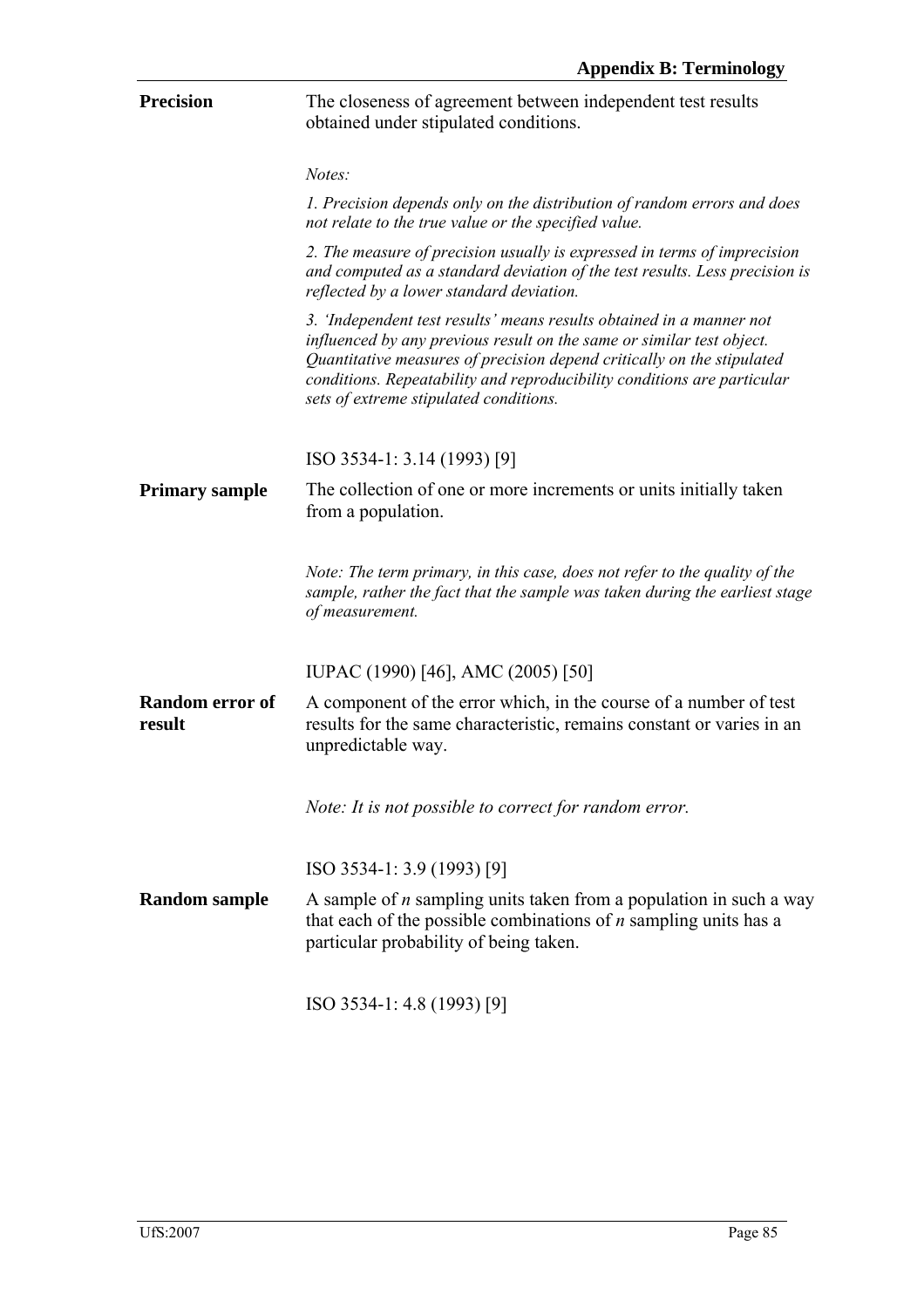| <b>Random sampling;</b><br>simple random<br>sampling | The taking of $n$ items from a lot of $N$ items in such a way that all<br>possible combinations of $n$ items have the same probability of being<br>chosen.                                                                                                                                                                                                 |
|------------------------------------------------------|------------------------------------------------------------------------------------------------------------------------------------------------------------------------------------------------------------------------------------------------------------------------------------------------------------------------------------------------------------|
|                                                      | Notes:                                                                                                                                                                                                                                                                                                                                                     |
|                                                      | 1. Random selection can never be replaced by ordinary haphazard or<br>seemingly purposeless choice; such procedures are generally insufficient<br>to guarantee randomness.                                                                                                                                                                                 |
|                                                      | 2. The phrase random sampling applies also to sampling from bulk or<br>continuous materials but its meaning requires specific definition for each<br>application.                                                                                                                                                                                          |
|                                                      | ISO 7002: A.34 (1986) [48]                                                                                                                                                                                                                                                                                                                                 |
|                                                      | <b>Reference sampling</b> Characterisation of an area, using a single sampling device and a<br>single laboratory, to a detail allowing the set-up of a distribution<br>model in order to predict element concentrations, with known<br>uncertainty, at any sampling point.                                                                                 |
|                                                      | IUPAC (2005) [49]                                                                                                                                                                                                                                                                                                                                          |
| target                                               | Reference sampling The analogue in sampling of a reference material or certified<br>reference material (in chemical analysis).                                                                                                                                                                                                                             |
|                                                      | Note: A sampling target, one or more of whose element concentrations<br>are well characterised in terms of spatial/time variability. The analogue<br>in sampling of a reference material or a certified reference material (in<br>chemical analysis) (notes adapted from IUPAC (2003) draft<br>recommendations; originally defined in ISO Guide 30: 1992). |
|                                                      | Thompson and Ramsey (1995) [24]                                                                                                                                                                                                                                                                                                                            |
| Representative<br>sample                             | Sample resulting from a sampling plan that can be expected to<br>reflect adequately the properties of interest in the parent population.                                                                                                                                                                                                                   |
|                                                      | IUPAC (1990) [46], ISO 11074-2: 1.9 (1998) [45], AMC (2005)<br>[50]                                                                                                                                                                                                                                                                                        |
| <b>Sample</b>                                        | A portion of material selected from a larger quantity of material.                                                                                                                                                                                                                                                                                         |
|                                                      | IUPAC (1990) [46], ISO 11074-2 (1998) [45], AMC (2005) [50]                                                                                                                                                                                                                                                                                                |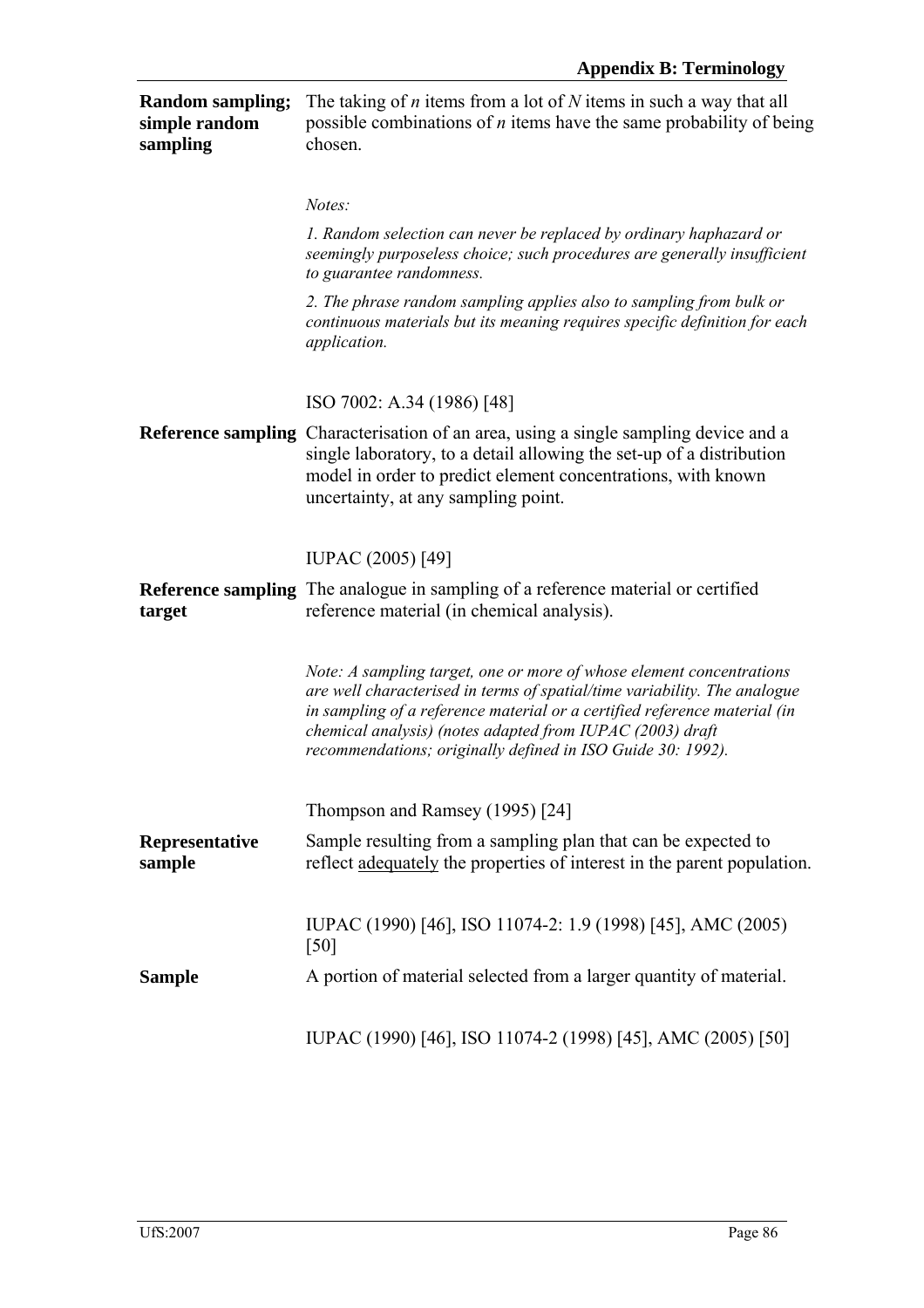|                                | <b>Sample preparation</b> The set of material operations (such as reduction of sizes, mixing,<br>dividing etc.) that may be necessary to transform an aggregated or<br>bulk sample into a laboratory or test sample. |
|--------------------------------|----------------------------------------------------------------------------------------------------------------------------------------------------------------------------------------------------------------------|
|                                | Note: The sample preparation should not, as far as possible, modify the<br>ability of the sample to represent the population from which it was taken.                                                                |
|                                | Adapted from ISO 3534-1: 4.30 (1993) [9]                                                                                                                                                                             |
| <b>Sample</b><br>pre-treatment | Collective noun for all procedures used for conditioning a sample to<br>a defined state which allows subsequent examination or analysis or<br>long-term storage.                                                     |
|                                | Adapted from ISO 11074-2: 6.1 (1998) [45]                                                                                                                                                                            |
| <b>Sample size</b>             | Number of items or the quantity of material constituting a sample.                                                                                                                                                   |
|                                | ISO 11074-2: 4.26 (1998) [45], ISO 7002: A.40 (1986) [48]                                                                                                                                                            |
| <b>Sampler</b>                 | Person (or group of persons) carrying out the sampling procedures<br>at the sampling point.                                                                                                                          |
|                                | Note: The term 'sampler' does not refer to the instrument used for<br>sampling, i.e. the 'sampling device'.                                                                                                          |
|                                | Adapted from ISO 11074-2 (1998) [45]                                                                                                                                                                                 |
| <b>Sampling</b>                | Process of drawing or constituting a sample.                                                                                                                                                                         |
|                                | Note: For the purpose of soil investigation 'sampling' also relates to the<br>selection of locations for the purpose of in situ testing carried out in the<br>field without removal of material (from ISO 1998).     |
|                                | ISO 11074-2 (1998) [45], ISO 3534-1 (1993) [9]                                                                                                                                                                       |
| <b>Sampling bias</b>           | The part of the total measurement bias attributable to the sampling.                                                                                                                                                 |
| <b>Sampling location</b>       | AMC (2005) [50]<br>The place where sampling occurs within the sampling target.<br>Perhaps used for <u>location</u> within which duplicate (or replicate)<br>samples are taken at particular sampling points.         |
| <b>Sampling plan</b>           | Predetermined procedure for the selection, withdrawal,<br>preservation, transportation and preparation of the portions to be<br>removed from a population as a sample.                                               |
|                                | IUPAC (1990) [46], ISO 11074-2 (1998) [45], AMC (2005) [50]                                                                                                                                                          |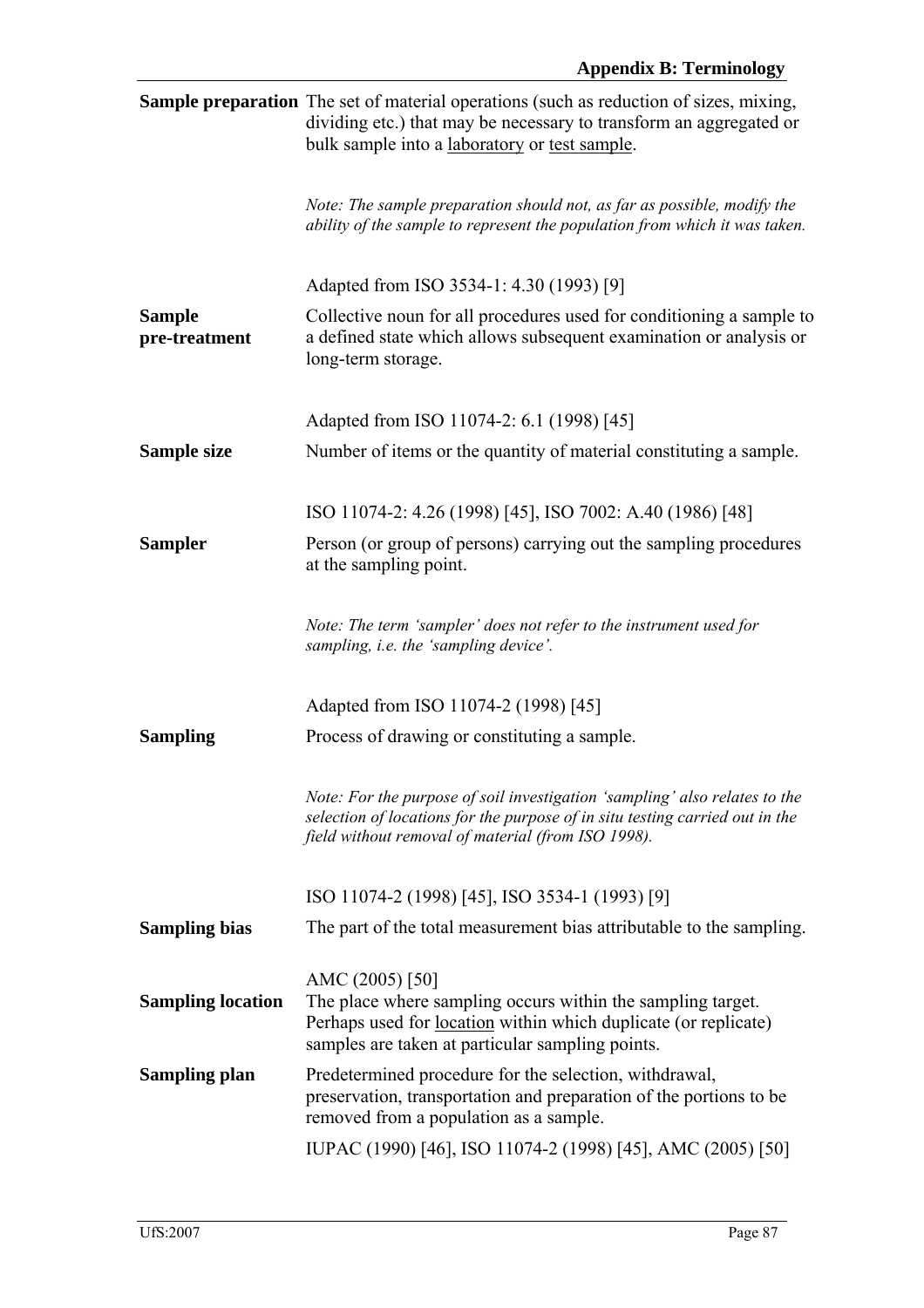| <b>Sampling point</b>          | The place where sampling occurs within the sampling location.<br>Perhaps used for specific point where duplicate (or replicate)<br>sample taken, within a sampling location.                                                                                 |
|--------------------------------|--------------------------------------------------------------------------------------------------------------------------------------------------------------------------------------------------------------------------------------------------------------|
|                                | Note: The accuracy at which a sampling point is located in space or time<br>depends on the surveying method. Duplicate samples are taken from<br>sampling points that reflect this accuracy.                                                                 |
| <b>Sampling precision</b>      | The part of the total measurement precision attributable to the<br>sampling.                                                                                                                                                                                 |
|                                | AMC (2005) [50]                                                                                                                                                                                                                                              |
| <b>Sampling</b><br>procedure   | Operational requirements and/or instructions relating to the use of a<br>particular sampling plan; i.e. the planned method of selection,<br>withdrawal and preparation of sample(s) from a lot to yield<br>knowledge of the characteristic $(s)$ of the lot. |
|                                | ISO 3534-1: 4.5 (1993) [], ISO 11704-2 [45] (in part), adopted by<br>AMC (2005) [50]                                                                                                                                                                         |
| <b>Sampling target</b>         | Portion of material, at a particular time, that the sample is intended<br>to represent.                                                                                                                                                                      |
|                                | Notes:                                                                                                                                                                                                                                                       |
|                                | 1. The sampling target should be defined prior to designing the sampling<br>plan.                                                                                                                                                                            |
|                                | 2. The sampling target may be defined by Regulations (e.g. lot size).                                                                                                                                                                                        |
|                                | 3. If the properties and characteristics (e.g. chemical composition) of the<br>certain area or period are of interest and must be known then it can be<br>considered a sampling target.                                                                      |
|                                | AMC (2005) [50]                                                                                                                                                                                                                                              |
| <b>Sampling</b><br>uncertainty | see Uncertainty from sampling                                                                                                                                                                                                                                |
| Sub-sample                     | A sample taken from a sample of a population.                                                                                                                                                                                                                |
|                                | Notes:                                                                                                                                                                                                                                                       |
|                                | 1. It may be selected by the same method as was used in selecting the<br>original sample, but need not be so.                                                                                                                                                |
|                                | 2. In sampling from bulk materials, sub-samples are often prepared by<br>sample division. The sub-sample thus obtained is also called a 'divided<br>sample'.                                                                                                 |
|                                | ISO 3534-1: 4.8 (1993) [9]                                                                                                                                                                                                                                   |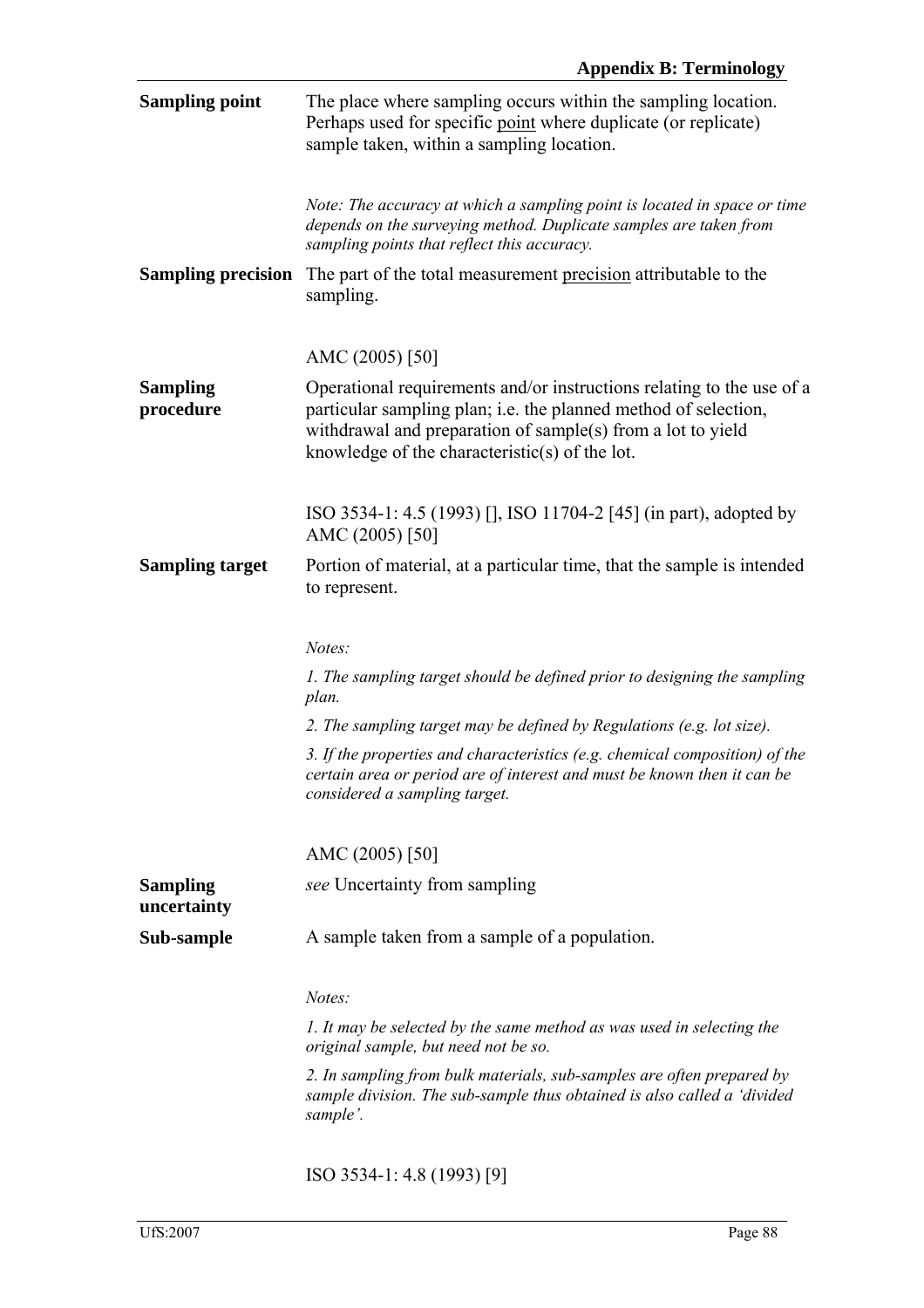| Sub-sampling<br>(sample division) | Process of selection of one or more sub-samples from a sample of a<br>population.                                                                                                        |
|-----------------------------------|------------------------------------------------------------------------------------------------------------------------------------------------------------------------------------------|
|                                   | ISO 11074-2 (1998) [45]                                                                                                                                                                  |
| result                            | <b>Systematic error of</b> A component of the error which, in the course of a number of test<br>results for the same characteristic, remains constant or varies in a<br>predictable way. |
|                                   | Note: Systematic errors and their causes may be known or<br>unknown.                                                                                                                     |
|                                   | ISO 3534-1: 3.10 (1993) [9]                                                                                                                                                              |
| <b>Systematic</b><br>sampling     | Sampling by some systematic method.                                                                                                                                                      |
|                                   | ISO 3534-1: 4.15 (1993) [9], ISO 11074-2 [45]                                                                                                                                            |
| <b>Test portion</b>               | Quantity of material, of proper size for measurement of the<br>concentration or other property of interest, removed from the test<br>sample.                                             |
|                                   | IUPAC (1990) [46], ISO 11074-2: 3.17 (1998) [45], AMC (2005)<br>[50]                                                                                                                     |
| <b>Test sample</b>                | Sample, prepared from the laboratory sample, from which the test<br>portions are removed for testing or analysis.                                                                        |
|                                   | IUPAC (1990) [46], ISO 11074-2: 3.16 (1998) [45], AMC (2005)<br>[50]                                                                                                                     |
| <b>Trueness</b>                   | The closeness of agreement between the average value obtained<br>from a large series of test results and an accepted reference value.                                                    |
|                                   | Notes:                                                                                                                                                                                   |
|                                   | 1. The measure of trueness is usually expressed in terms of bias.                                                                                                                        |
|                                   | 2. The trueness has been referred to as 'accuracy of the mean'. This usage<br>is not recommended.                                                                                        |
|                                   | ISO 3534-1: 3.12 (1993) [9]                                                                                                                                                              |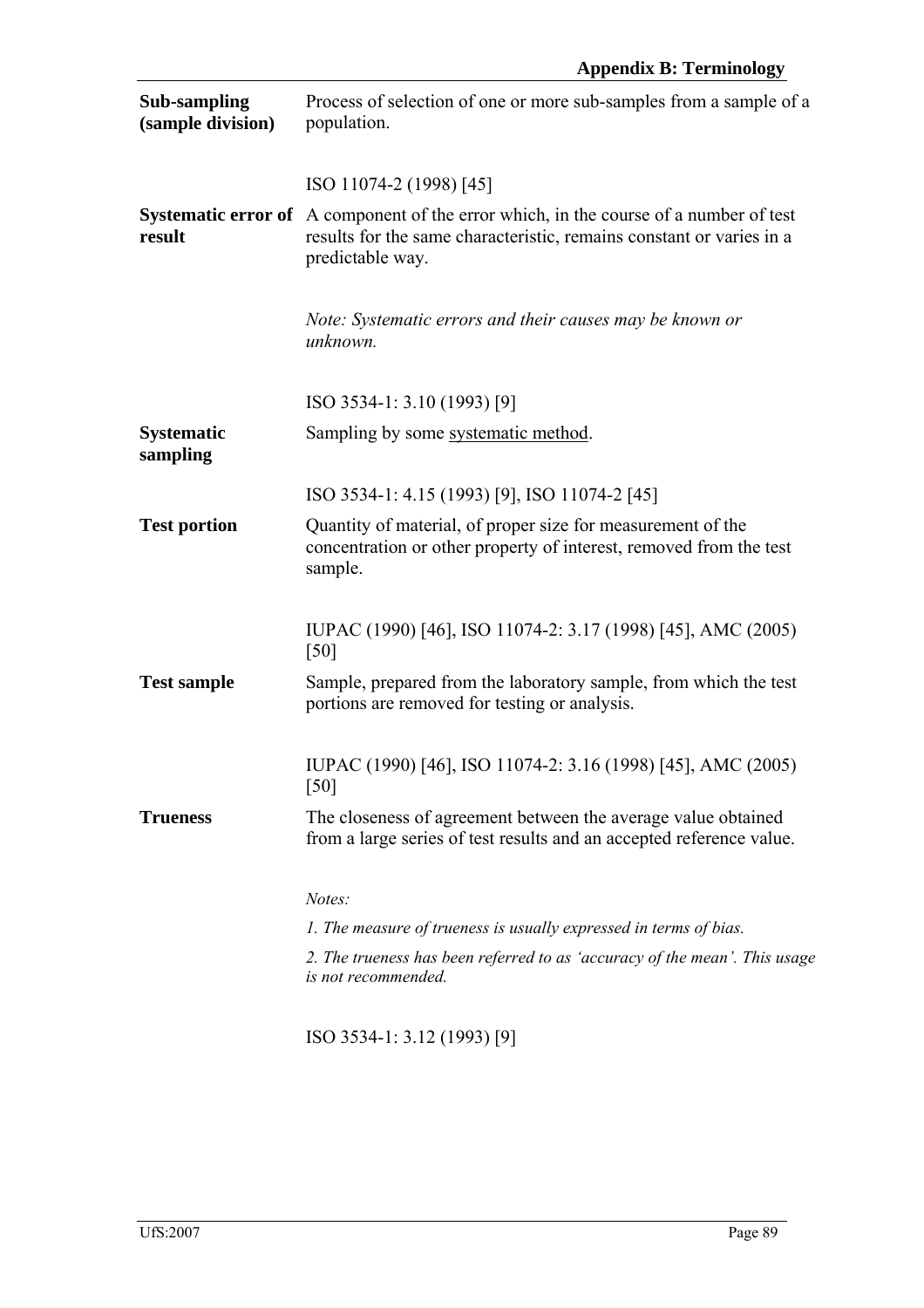| Uncertainty<br>(of measurement)     | Parameter, associated with the result of a measurement, that<br>characterises the dispersion of the values that could reasonably be<br>attributed to the measurand.                                                                                                                                                                                                                                                                                     |
|-------------------------------------|---------------------------------------------------------------------------------------------------------------------------------------------------------------------------------------------------------------------------------------------------------------------------------------------------------------------------------------------------------------------------------------------------------------------------------------------------------|
|                                     | Notes:                                                                                                                                                                                                                                                                                                                                                                                                                                                  |
|                                     | 1. The parameter may be, for example, a standard deviation (or a given<br>multiple of it), or the half width of an interval having a stated level of<br>confidence.                                                                                                                                                                                                                                                                                     |
|                                     | 2. Uncertainty of measurement comprises, in general, many components.<br>Some of these components may be evaluated from the statistical<br>distribution of the results of series of measurements and can be<br>characterised by experimental standard deviations. The other<br>components, which can also be characterised by standard deviations, are<br>evaluated from assumed probability distributions based on experience or<br>other information. |
|                                     | 3. It is understood that the result of the measurement is the best estimate<br>of the value of the measurand, and that all components of uncertainty,<br>including those arising from systematic effects, such as components<br>associated with corrections and reference standards, contribute<br>dispersion.                                                                                                                                          |
|                                     | 4. (added) If measurand is defined in terms of the quantity within the<br>sampling target, then uncertainty from sampling is included within<br>uncertainty of measurement.                                                                                                                                                                                                                                                                             |
|                                     | ISO GUM: B.2.18 (1993) [2]                                                                                                                                                                                                                                                                                                                                                                                                                              |
| <b>Uncertainty from</b><br>sampling | The part of the total measurement uncertainty attributable to<br>sampling.                                                                                                                                                                                                                                                                                                                                                                              |
|                                     | Note. Also called sampling uncertainty                                                                                                                                                                                                                                                                                                                                                                                                                  |
|                                     | IUPAC (2005) [49]                                                                                                                                                                                                                                                                                                                                                                                                                                       |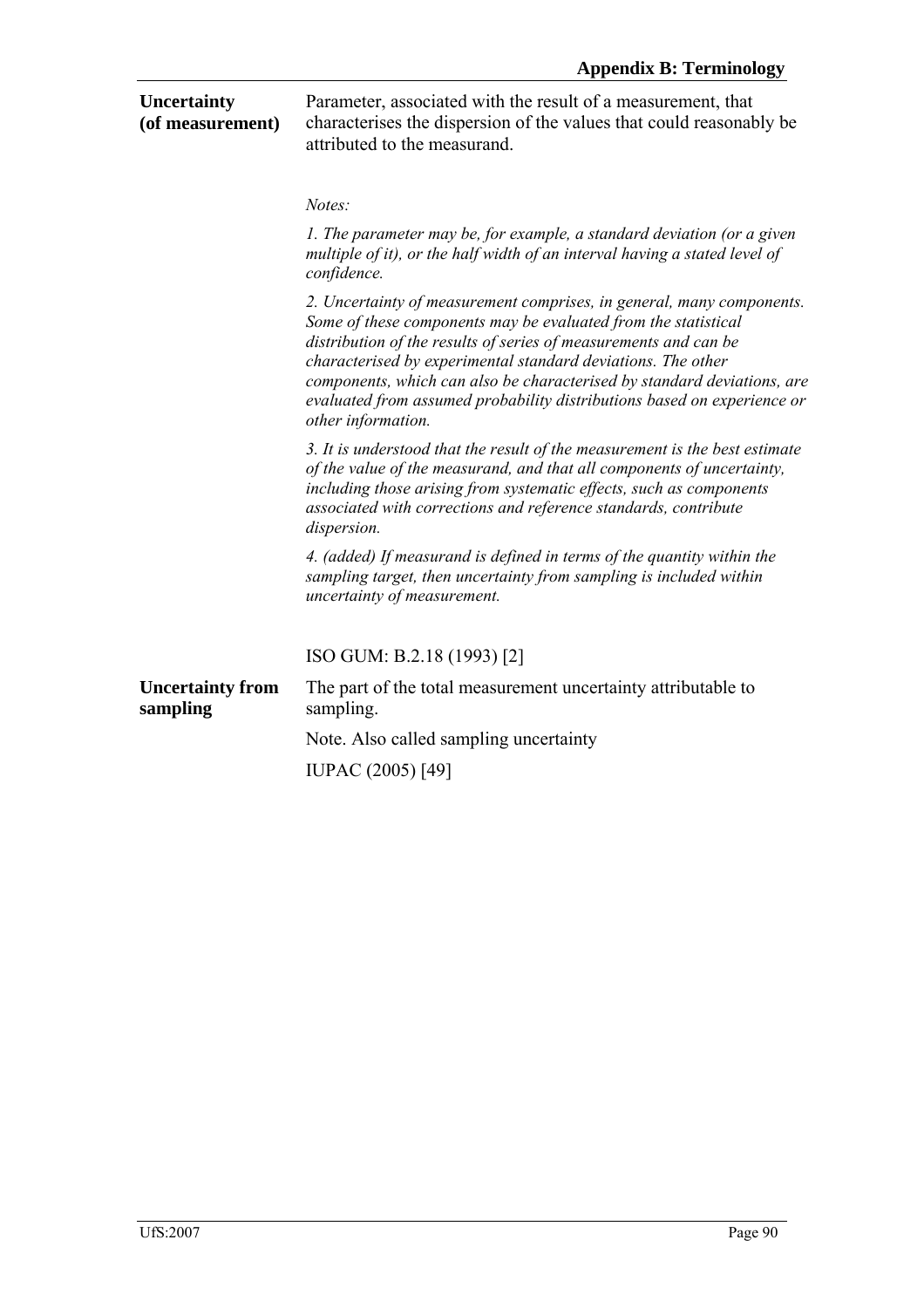# **Appendix C: Useful statistical procedures**

### **C1. Estimating bias between two sampling methods, by using paired samples**

The paired-sample method is effected by collecting one sample, according to both of the sampling protocols under consideration, from each of a number ( $n > 20$ ) preferably) of targets. The method is especially suitable for comparing a new candidate protocol against an established protocol in routine use, but is also generally applicable. For each method the sampling procedure has to be randomised in some fashion, for example by starting the collection of increments at a random position within the target and orientating the increment grid in a random direction. The samples collected are analysed under randomised repeatability conditions, so that analytical bias is cancelled out.

The design, shown below in Figure C1.1, ensures a minimum of extra work at each target, so that the experiment can be executed at low cost without interrupting the flow of routine sampling. The result is also rugged, because it is derived from data collected from many typical but different targets. It therefore represents the average bias between the results of the two protocols, rather than the bias encountered in a single target, which may turn out to be atypical.

#### **Figure C1.1: Design of experiment to estimate the bias between two sampling methods**



Design of experiment to estimate the bias between two sampling methods A and B, by collecting paired samples at each target.

The first stage of the examination of the results is to check whether the paired differences are dependent on the concentration of the analyte. This is particularly likely to happen if the concentration range encountered in successive targets is wide. A scatterplot provides a useful visual check. Where there is no dependence, the bias estimate is the mean of the signed paired differences and this mean can be tested for significant difference from zero in the usual fashion. In the example shown in Figure C1.2, there is no apparently significant dependence between the signed difference and the concentration, and the bias between the methods is not significantly different from zero at the 95% level of confidence by the two-sample *t*-test. Where there is a clear bias that is dependent on concentration, as in Figure C1.3, the bias should be expressed as a function of concentration. In the instance illustrated, there is evidence (established by the functional relationship method [40]) of a significant rotational bias with a trend expressed by the equation Result (B) = Result (A)  $\times$  1.2.

.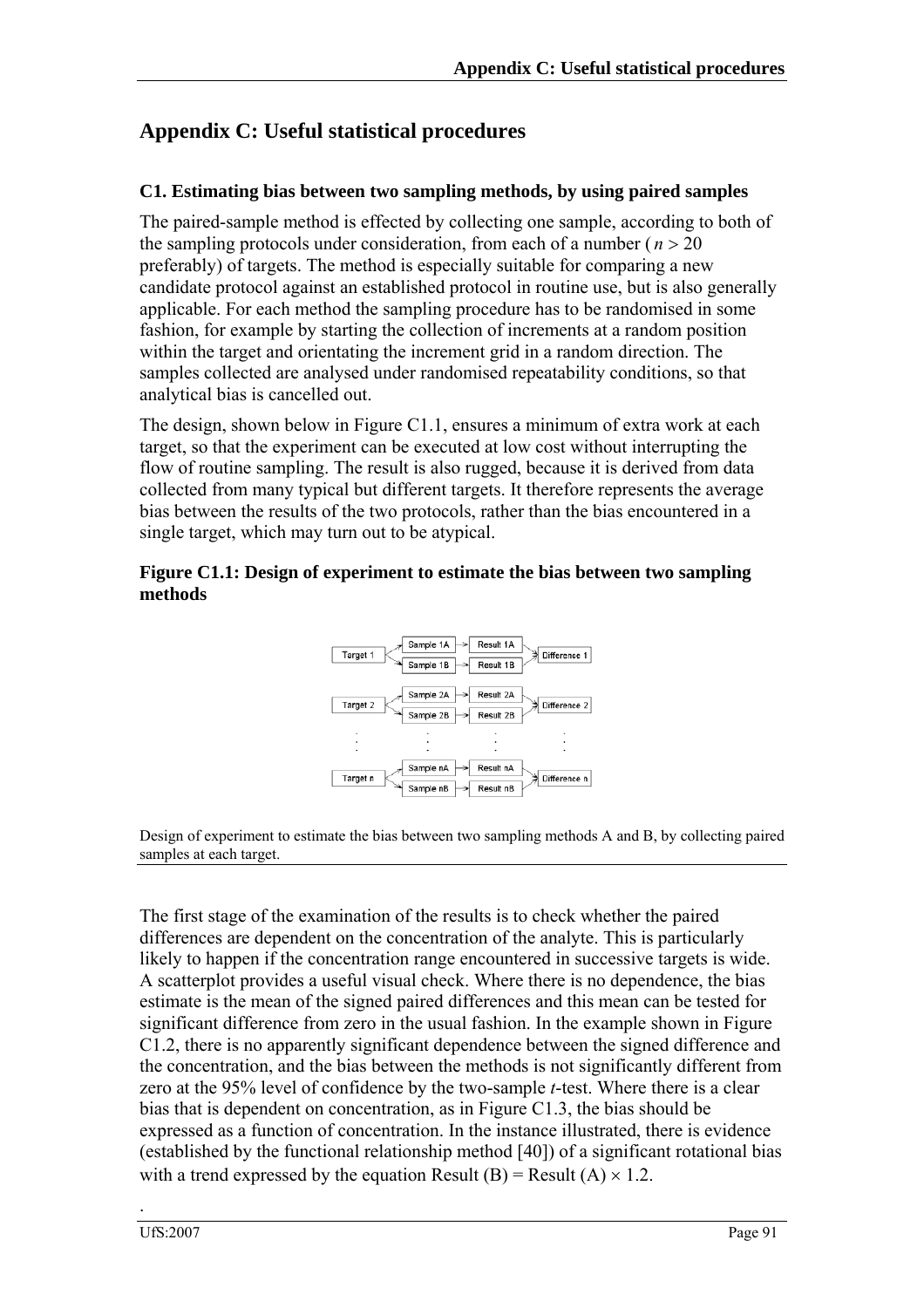### **Figure C1.2: No significant bias or trend**



Differences between results of two sampling protocols applied to 25 targets, as a function of the concentration. There is no significant bias and no suggestion of a dependence of bias on concentration.

#### **Figure C1.3: Significant bias and trend**



Differences between results of two sampling protocols applied to 33 targets, plotted as a function of the concentration. There is a significant bias (because 27/33 results are negative) and the absolute bias increases with increasing concentration.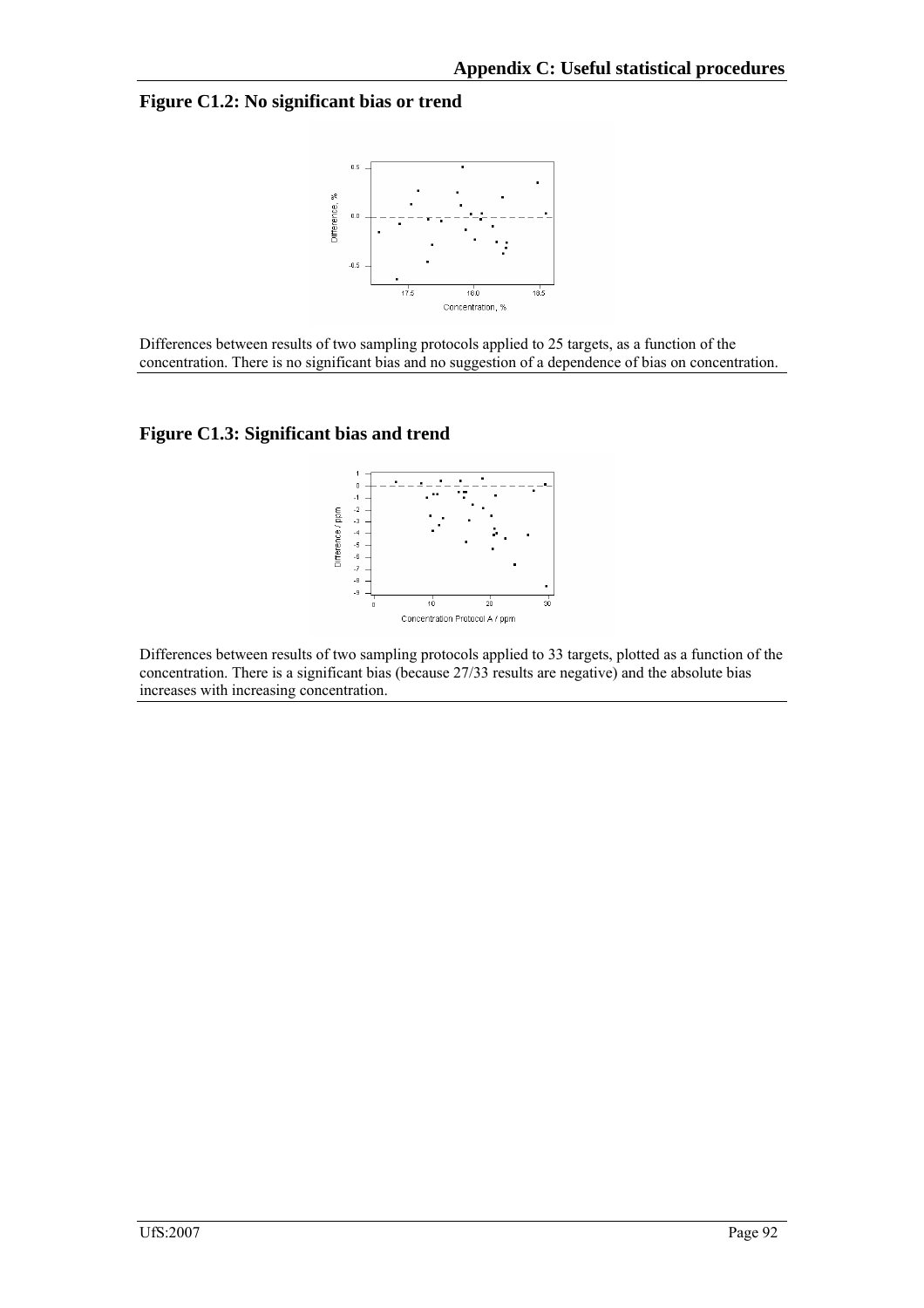#### **C2. Further description of sampling errors from sampling theory**

**C2.1 Weighting error** (SWE) forms its own class. It is created, for example, if the lot (sampling target) consists of sub-lots of different sizes but the mean concentration is estimated as a simple mean, without taking the sizes of the sub-lots into account. The correct method is to calculate the weighted mean by using the sizes of the sub-lots as weights. In analysis of moving material, weighting error is generated if the flow-rate varies but is not taken into account in calculating the mean; in this case the flow-rates should be recorded simultaneously with sampling and used as weights in calculating the mean. Another option is to use a sampling device that cuts samples whose size is proportional to the flow-rate and use the sample sizes as weights in calculating the mean. It should be noted that if a composite sample is made from sub-samples then proportional sampling should be used; otherwise a weighting error is generated in the composite sample.

**C2.2 Grouping and segregation error** (GSE) is the second error term related to short range errors. It is caused by the fact that the sample is normally not taken fragment by fragment, but as a group of fragments. If there is segregation in the material, this causes this type of error. This error is not normally estimated. Gy has shown, however, that if the sampling is correctly done GSE is smaller than, or at maximum equal to, the fundamental sampling error (FSE).

**C2.3 Point selection error (PSE).** When the mean of a continuous object (e.g. process stream, river, polluted site, ...) is estimated by using discrete samples, the uncertainty of the mean depends on the sampling strategy, because the results are usually *autocorrelated*. This error is called point selection error (PSE) and it depends on the sampling strategy. Three basic strategies can be applied for picking the samples (see Figure C2.1):

- 1) **Random sampling:** Time or location of the sampling points are randomly distributed along the target.
- 2) **Stratified (random) sampling:** The lot is first divided into *N* sub-lots of equal sizes and within each sub-lot the sampling point is randomly assigned.
- 3) **Systematic (stratified) sampling:** All *N* samples are collected at equal distances (one-dimensional case) or on a fixed symmetric pattern (targets which from the sampling point of view have two or more dimensions).

### **Estimation of the standard deviation of the mean of the lot**

Random sampling: 
$$
s(a_L) = \frac{s_p}{\sqrt{N}}
$$

Stratified sampling**:**  *N*  $s(a_L) = \frac{S_{\text{strat}}}{\sqrt{N}}$ 

Systematic sampling**:**  *N*  $s(a_L) = \frac{s_{sys}}{\sqrt{N}}$ 

*S<sub>strat</sub>* and *S<sub>sys</sub>* are standard deviation estimates, where the autocorrelation has been taken into account.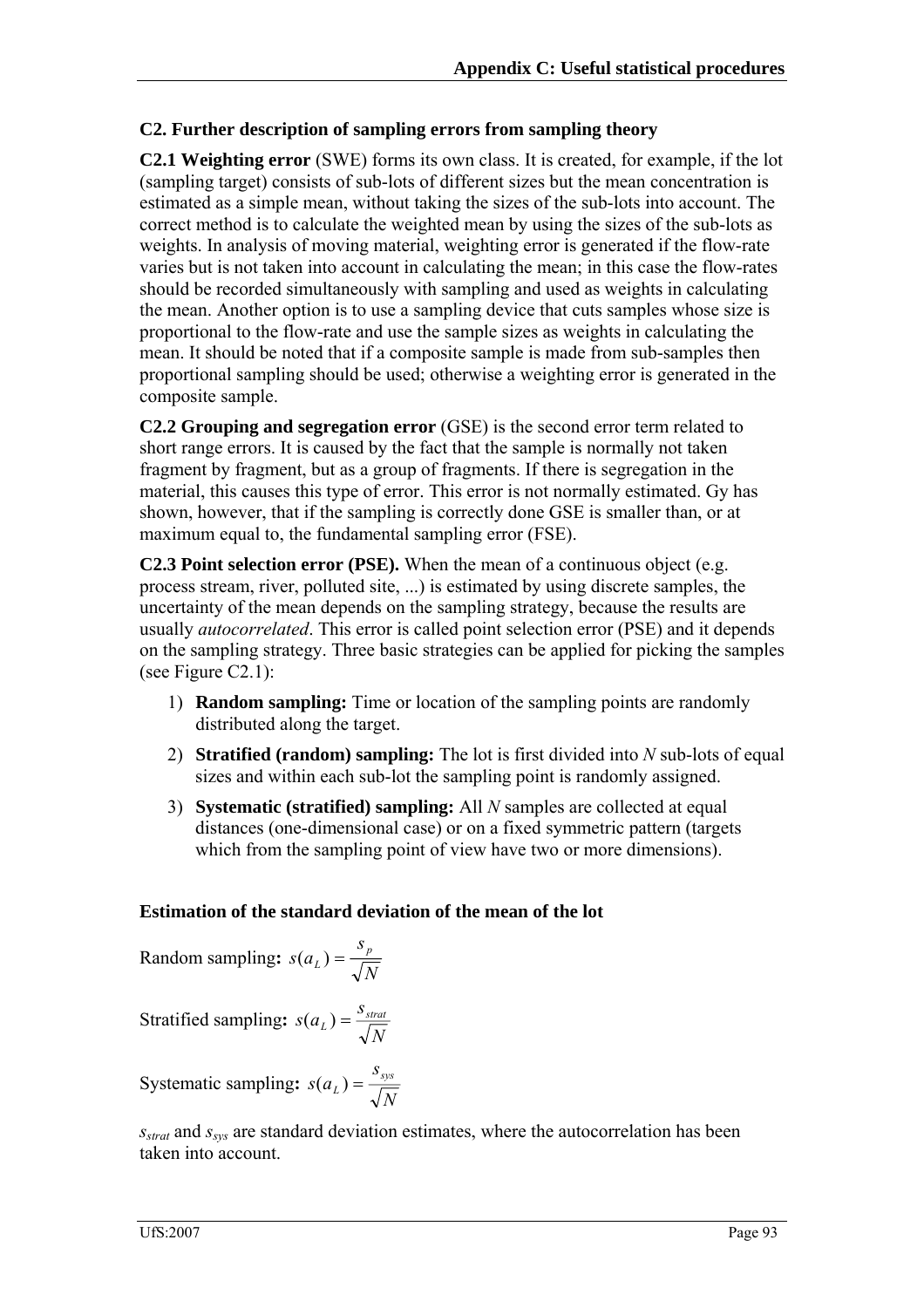Normally the order is  $s_p > s_{strat} > s_{sys}$ , except when in systematic sampling the sampling frequency is a multiple of process frequency. In this case the systematic sampling is the worst choice and the mean may be biased.





### **Estimation of the PSE**

The distribution heterogeneity of a one-dimensional lot can be characterised by carrying out a variographic experiment, i.e. *N* samples are collected from the target by using systematic sample selection. *N* should be at least 30, preferably 60…100. Proportional cross-stream sampling should be used or if not possible (when large gas or liquid streams are sampled) the flow-rate should be recorded simultaneously with the sampling time. From these results the experimental heterogeneity  $h_i$  can be calculated as the relative variation about the lot mean (or mean of the sampling target). When *N* samples of size  $M_i$  are collected and analysed (results are  $a_i$ ).  $M_i$  can be also the flow-rate, if proportional sampling cannot be carried out.

$$
h_i = \frac{a_i - a_L}{a_L} \frac{M_i}{\overline{M}} (i = 1, 2, ..., N)
$$

where  $a<sub>L</sub>$  is the weighted mean of the lot:

$$
a_L = \frac{\sum M_i a_i}{\sum M_i} = \frac{1}{N} \sum \left(\frac{M_i}{\overline{M}}\right) a_i
$$

The standard deviation of the heterogeneity *h* is equal to the *relative standard deviation* of the lot or process, *sp*.

Ten samples selected from the target by using *random*, *stratified* random and *systematic* stratified sample selection.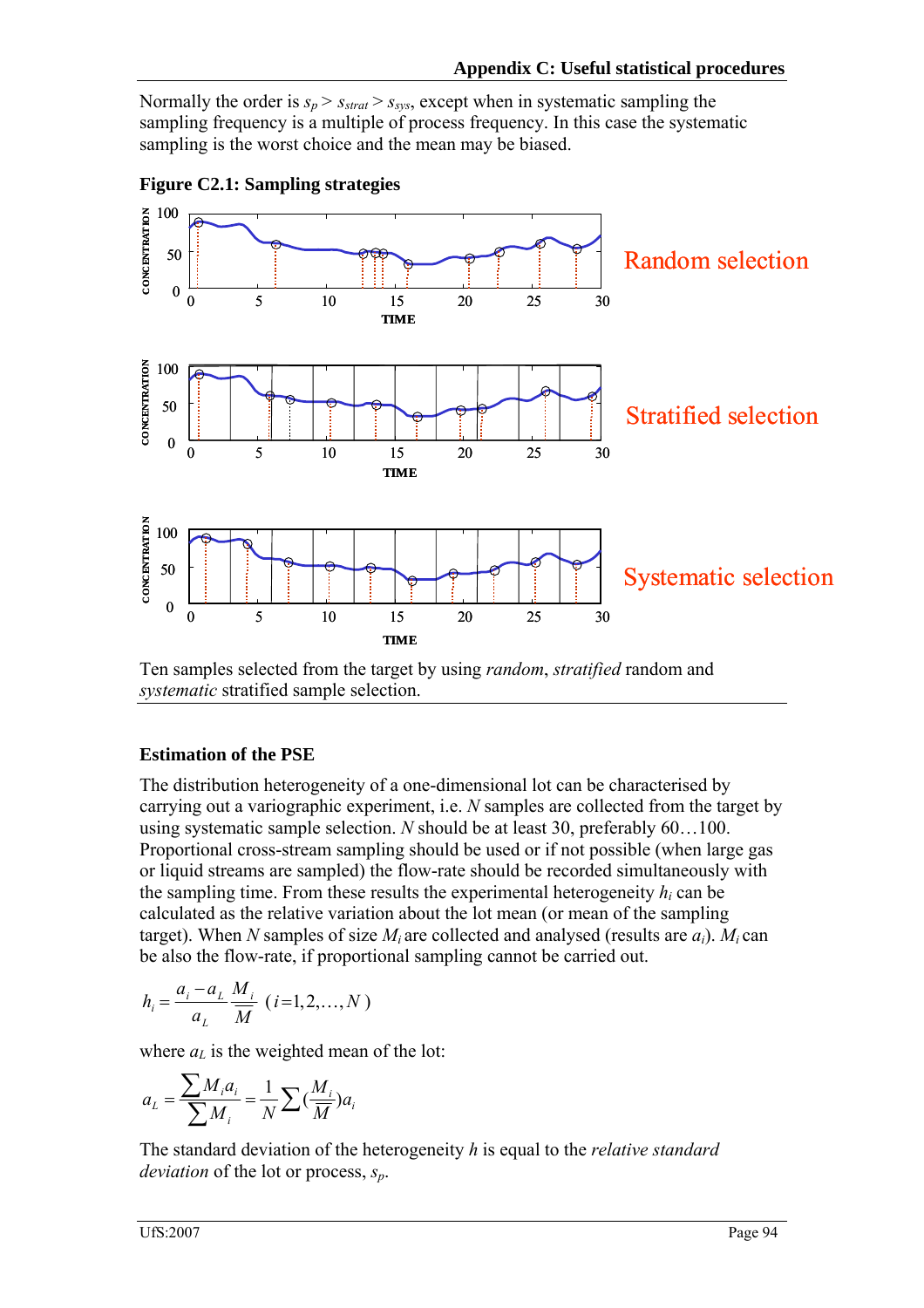To characterise the variability of the process an experimental variogram is calculated from the heterogeneities:

$$
V_j = \frac{1}{2(N-j)} \sum_{i=1}^{N-j} \left( h_{i+j} - h_i \right)^2, \quad j = 1, 2, \dots, \frac{N}{2}
$$

The variogram has to be integrated to estimate the PSE for different sampling strategies. Gy uses a robust numerical integration.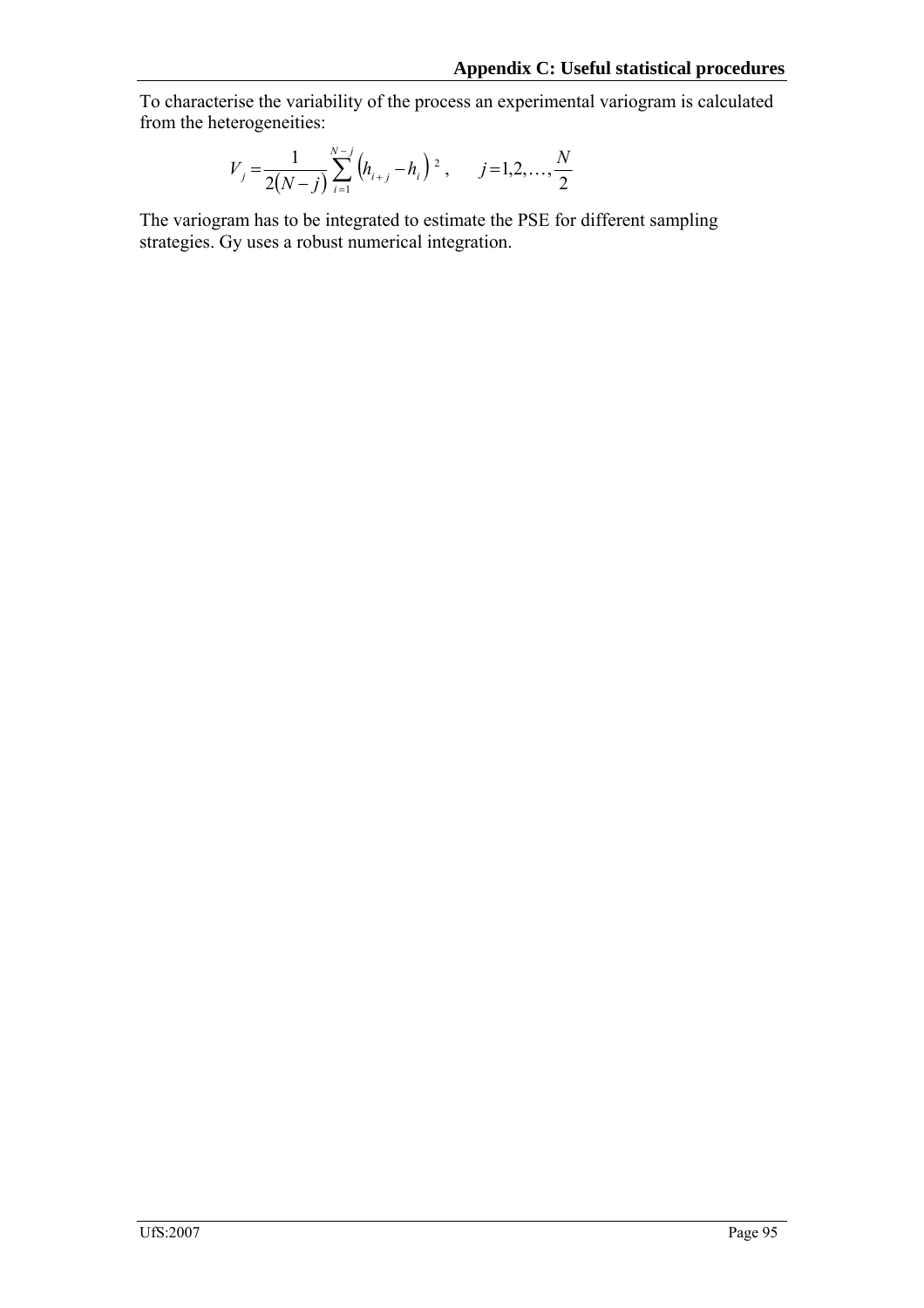#### **C3. Sources of software for calculations**

Classical analysis of variance (ANOVA) is available in most general spreadsheet software for one-way ANOVA. F-tests and other standard statistical tests for the normal distribution are also implemented in most spreadsheets.

Programs for general robust statistical methods in general, and for robust ANOVA in particular, are available from RSC/AMC

(http://www.rsc.org/Membership/Networking/InterestGroups/Analytical/AMC/Softwa re/index.asp).

Outlier tests (e.g. Grubb's or Dixon's) are less generally available, as is software for the range method. The range method can, however, be implemented relatively simply using maximum and minimum functions in a spreadsheet.

The range calculations (demonstrated in Section 7 of Appendix A3) are easily performed using standard spreadsheets, and an example can be downloaded from http://team.sp.se/analyskvalitet/sampling/default.aspx.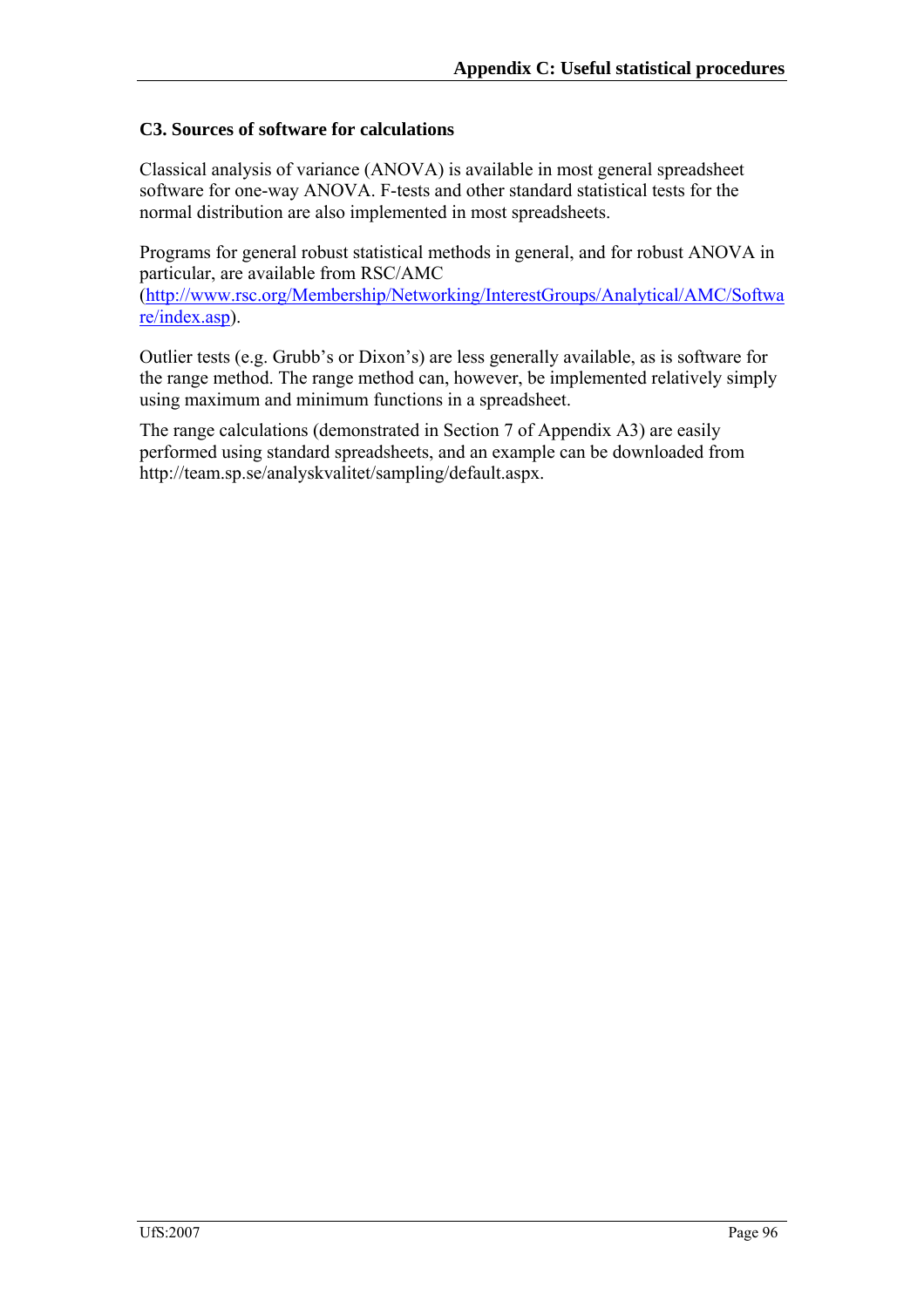# **Appendix D: Alternative experimental designs for empirical uncertainty estimation**

#### **1. Multi-level designs to estimate other component effects**

The general balanced design for the empirical estimation of uncertainty (Figure 2) includes the uncertainty from the physical sample preparation in with the 'sample' step. An alternative experimental design (Figure D.1) can be used to make a separate estimate of the uncertainty from this source ( $s_{\text{prep}}$ ). Two sub-samples from both of the two primary samples are prepared separately (grey boxes in Figure D.1). Duplicate test portions are taken from these sub-samples so that the analytical contribution can also be estimated. The standard robust ANOVA can be used to separate all of these sources of variance (Figure A1.2, and Appendix C3), by selecting two different subsets of four measurements, shown in Figure D.1. Full details of the application of this design to food sampling are given elsewhere [30].

#### **Figure D.1: Experimental design utilised for the estimation of uncertainty from sample preparation, as well as that from sampling and analysis**



\* The upper section depicts the three-layered and unbalanced experimental design. The additional layer in this experimental design, required for the evaluation of *sprep*, is shown by the grey boxes. The lower section (shaded) shows the data groupings required for the application of ANOVA so as to provide estimates of *ssamp*, *sprep* and *sana*l, i.e. the statistical design. Figure taken from [30] with permission of Royal Society of Chemistry.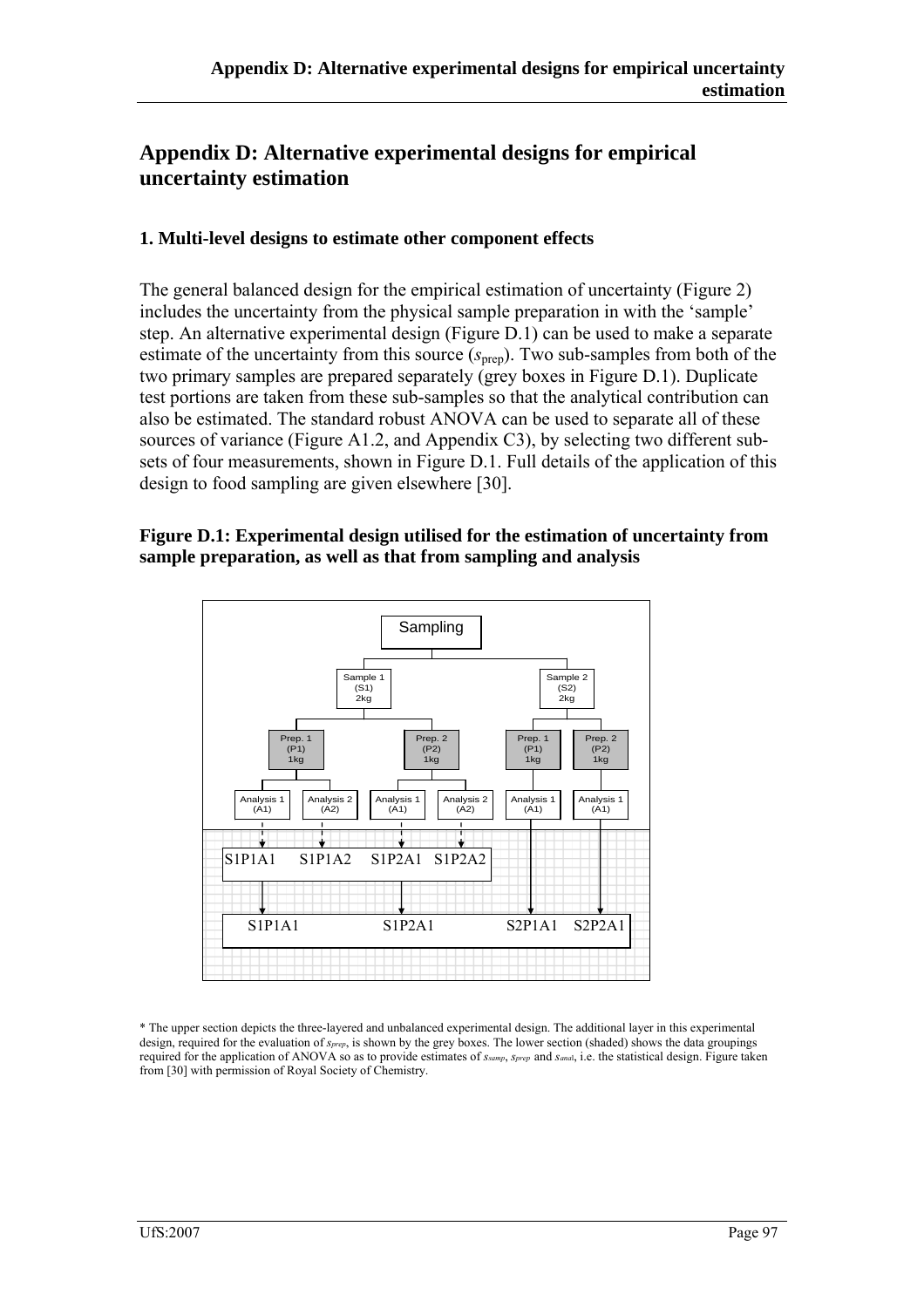**2. Simplified and unbalanced designs, to reduce the cost of implementation** 

**Figure D.2 Two simplified alternatives to the full balance design (Figure 2) that can be applied to reduce the cost of estimating the measurement uncertainty using the empirical approach: (a) the simplified balanced design, and (b) the unbalanced design** 



The simplified design (Figure D.2a) has the same duplicated samples as in the full balanced design (Figure 2), but does not include and duplicated chemical analyses. The uncertainty estimated using this design gives the total measurement uncertainty, without any values for the components of the uncertainty from the sampling or the analysis. If these components are required, the analytical uncertainty can be estimated externally by the laboratory, and removed from the total uncertainty, to give a separate estimate of the sampling uncertainty, using Equation 1. The main advantage of this design is that the analytical cost of implementation is only half of that for the full balanced design, for the same number of duplicated samples. Alternatively, twice the number of duplicated samples can be taken, from twice the number of targets to increase their representativeness for the same expenditure on chemical analysis.

The unbalanced design (Figure D.2b) is intermediate between these two designs, with only one analytical duplicate carried out on one of the duplicated samples. This has the advantage of giving estimates of the sampling and analytical components of the uncertainty, as well as the total measurement uncertainty (with the same caveats expressed as for the full balanced design in Section 9.4.2). The analytical costs are reduced by 25% compared with those for the fully balanced case. The degrees of freedom in this case are similar for both the analytical and sampling estimates of variance, which is more cost-effective than the extra degrees of freedom for the analytical uncertainty in the fully balanced case.

Classical ANOVA can be applied to the output of both of these designs using many different spreadsheet software packages (Appendix C3), but robust ANOVA has not yet been developed for this case.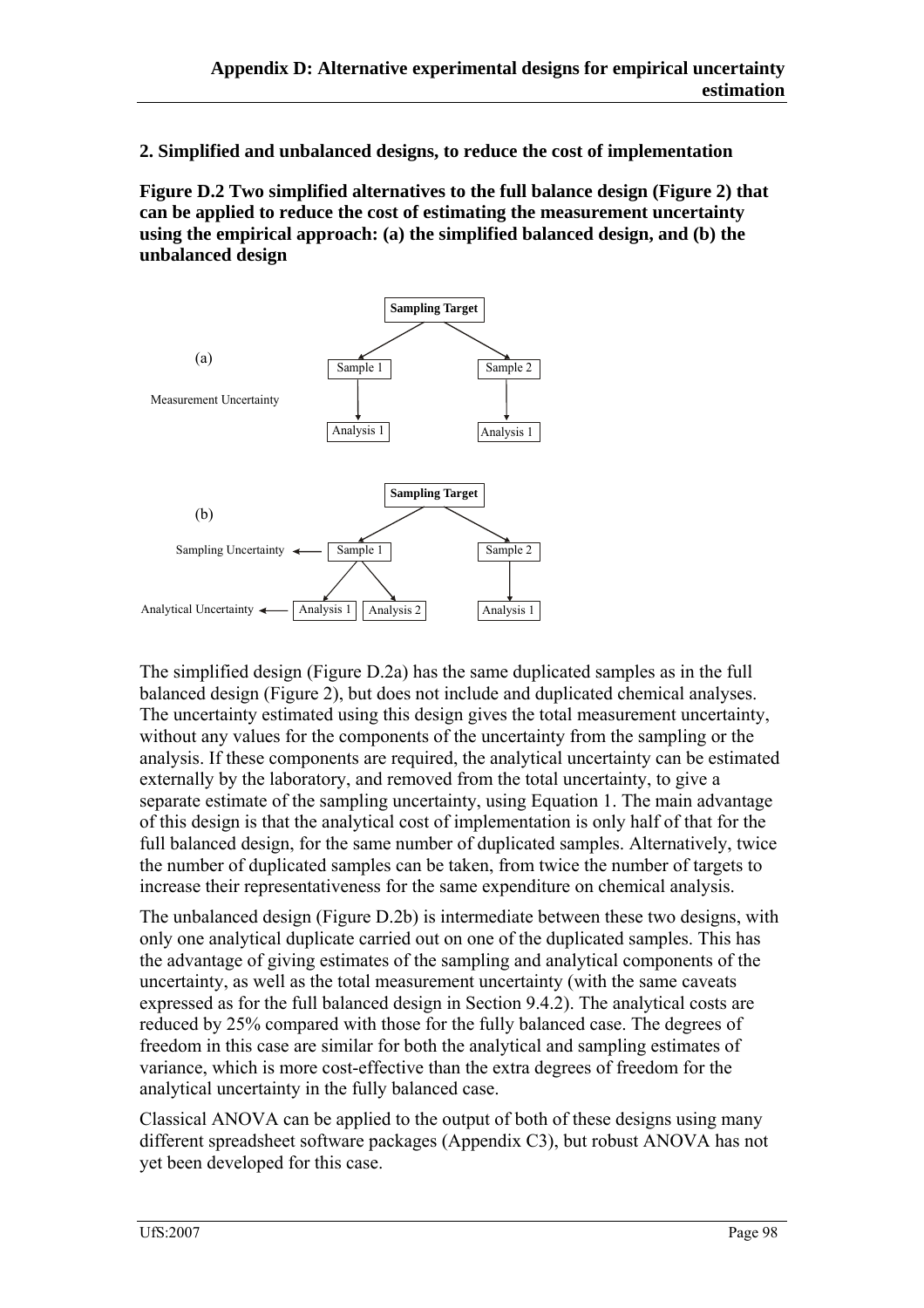# **Appendix E: Modifying sampling uncertainty using predictions from sampling theory**

Once uncertainty from sampling has been estimated, and if it is found not to be fit for purpose, there may be a need to modify this level of uncertainty. Predictions on how to achieve this modification can be made using sampling theory (Section 10.2). Several theories predict that the sampling variance is inversely proportional to the mass of the sample taken (e.g. Equation 5). This leads to the prediction that any required modification of uncertainty of sampling (from  $u_{\text{sample1}}$  to  $u_{\text{sample2}}$ ) can be calculated by changing the mass of the sample (from  $m<sub>s1</sub>$  to  $m<sub>s2</sub>$ ) using the relationship

 $m_{s2} = (u_{samp1} / u_{samp2})^2$ . *ms1* ………………..(Equation E1)

This approach can usefully be illustrated using the case study of nitrate in lettuce in Example A1. The sampling uncertainty was shown not to be fit for purpose (by the method in Section 16.3), and the optimal uncertainty required was calculated to be lower by a factor of approximately 2. Equation E1 predicts that this should be achieved by increasing the sample mass by a factor of 4 (i.e.  $2^2$ ). The implementation of this prediction by increasing the number of increments from 10 heads to 40 heads of lettuce per batch, did achieve the predicted reduction in the sampling uncertainty in this case (i.e. by a factor of 1.80, which is not statistically significantly different from the predicted improvement of 2.0) [38]. Such successful predictions are not always achieved in practice. In a different example for the determination of moisture in butter, a predicted reduction of 3.7 in the  $u_{\text{sum}}$ , was calculated to require an increase in  $m_s$  by a factor of 14. In practice this increase in sample mass only produced an experimental improvement of 1.3. The inability of this model to predict the change in sampling uncertainty was probably due to the nature of the heterogeneity of the analytes in this particular material [51].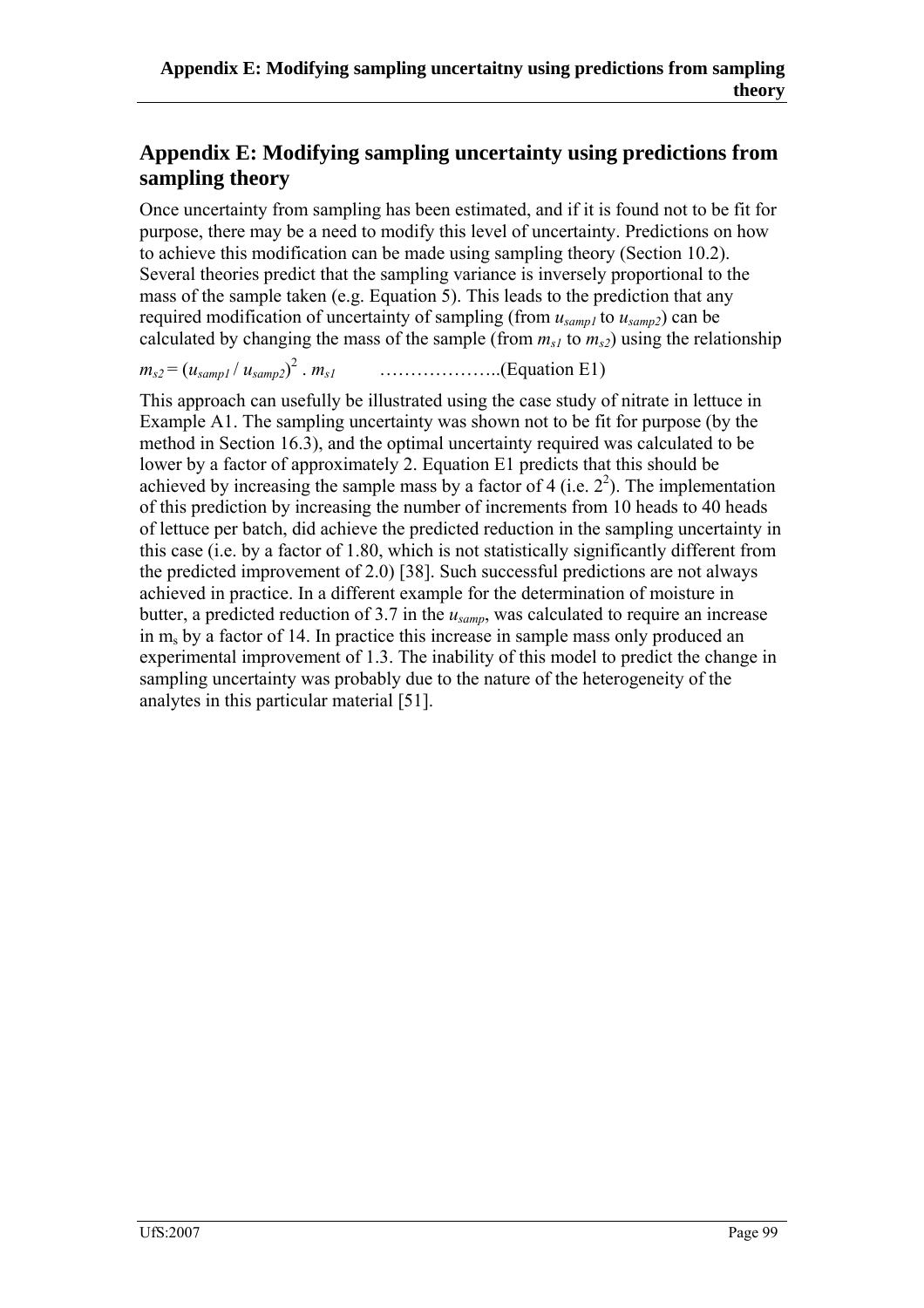### **Appendix F: References**

1 Ellison S L R, Roesslein M, Williams A (eds) (2000) Eurachem/CITAC Guide: *Quantifying Uncertainty in Analytical Measurement*, Eurachem, 2nd edition, ISBN 0 948926 15 5. Available from the Eurachem secretariat, or from LGC Limited (London).

2 ISO (1993) *Guide to the Expression of Uncertainty in Measurement* (GUM). Geneva (2nd printing 1995).

3 Ellison S L R, Roesslein M, Williams A (eds) (1995) Eurachem Guide: *Quantifying Uncertainty in Analytical Measurement*, Eurachem, 1st edition.

4 Analytical Methods Committee (1995) Uncertainty of measurement: implications of its use in analytical science. *Analyst*, 120, 2303–2308.

5 ISO/TS 21748 (2004) Guidance for the use of repeatability, reproducibility and trueness estimates in measurement uncertainty estimation. ISO, Geneva.

6 Gy P M (1979) *Sampling of Particulate Materials – Theory and Practice*. Elsevier, Amsterdam, 431pp.

7 Codex (2004) General Guidelines on Sampling. CAC/GL-2004 (http://www.codexalimentarius.net/download/standards/10141/CXG\_050e.pdf)

8 Nordtest (2007) Uncertainty from sampling. A Nordtest handbook for sampling planners and sampling quality assurance and uncertainty estimation. NT tec 604/TR604 (www.nordicinnovation.net)

9 ISO 3534-1: 1993 Statistics – Vocabulary and Symbols, International Organization for Standardization, Geneva

10 Ramsey M H, Squire S, Gardner M J (1999) Synthetic reference sampling target for the estimation of measurement uncertainty. *Analyst*, 124 (11), 1701–1706.

11 Ramsey M H (1998) Sampling as a source of measurement uncertainty: techniques for quantification and comparison with analytical sources. *Journal of Analytical Atomic Spectrometry*, 13, 97–104.

12 Lyn J A, Ramsey M H, Coad D S, Damannt A P, Wood R, Boon K A The duplicate method of uncertainty estimation: are 8 targets enough? *(Submitted to Analyst)*

13 De Zorzi P, Belli M, Barbizzi S, Menegon S, Deluisa A (2002) A practical approach to assessment of sampling uncertainty. *Accreditation and Quality Assurance*, 7, 182–188.

14 Kurfurst U, Desaules A, Rehnert A, Muntau H (2004) Estimation of measurement uncertainty by the budget approach for heavy metal content in soils under different land use. *Accreditation and Quality Assurance*, 9, 64–75.

15 Minkkinen P (2004) Practical applications of sampling theory. *Chemometrics and Intelligent Lab. Systems*, 74, 85–94.

16 Gy P M (1998) *Sampling for Analytical Purposes*. John Wiley & Sons Ltd, Chichester.

17 Gy P M (1992) *Sampling of Heterogeneous and Dynamic Material Systems*. Elsevier, Amsterdam.

18 Gy P M (2004) Proceedings of First World Conference on Sampling and Blending. Special Issue of *Chemometrics and Intelligent Lab. Systems,* 74, 7–70.

19 Pitard F F (1993) *Pierre Gy's Sampling Theory and Sampling Practice.* CRC Press, Boca Raton, 2nd edition.

20 Smith P L (2001) *A Primer for Sampling Solids, Liquids and Gases – Based on the Seven Sampling Errors of Pierre Gy*. ASA SIAM, USA.

21 Ramsey M H (1993) Sampling and analytical quality control (SAX) for improved error estimation in the measurement of heavy metals in the environment, using robust analysis of variance. *Applied Geochemistry*, 2, 149–153.

22 Nordtest Sampler Certification, Version 1-0, Nordic Innovation Centre (2005).

23 Thompson M, Wood R (1995) Harmonised guidelines for internal quality control in analytical chemistry laboratories. *Pure and Applied Chemistry*, 67, 649–666.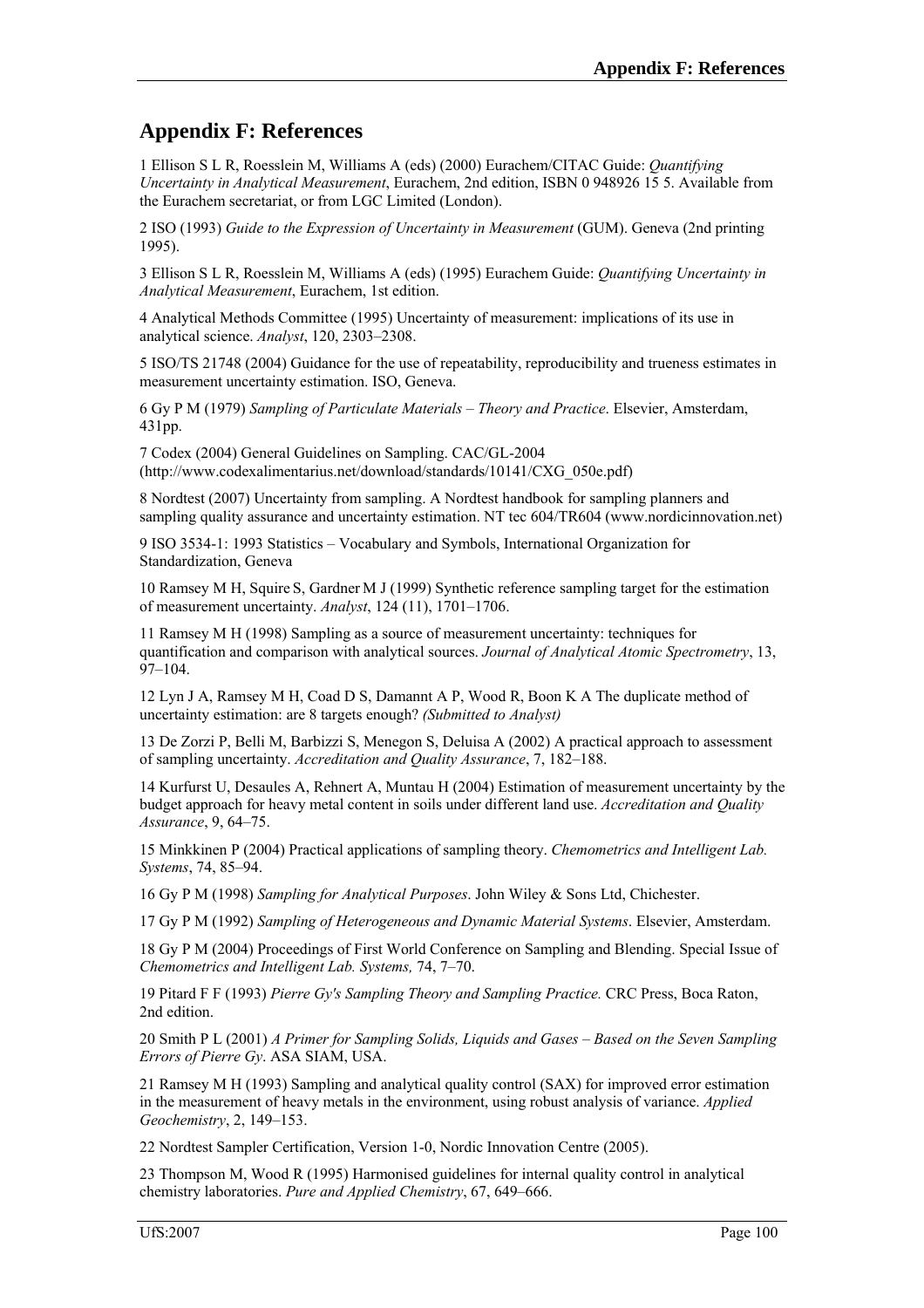## **References (Continued)**

24 Thompson M, Ramsey M H (1995) Quality concepts and practices applied to sampling – an exploratory study. *Analyst*, 120, 261–270.

25 Magnusson B, Naykki T, Hovind H, Krysell M (2003) *Handbook for Calculation of Measurement Uncertainty*. NORDTEST report TR 537 (project 1589-02). Can be obtained from www.nordicinnovation.net/nordtest.cfm under link Rapporter.

26 Ramsey M H, Squire S, Gardner M J (1999) Synthetic reference sampling target for the estimation of measurement uncertainty. *Analyst*, 124 (11), 1701–1706.

27 Thompson M, Coles B J, Douglas J K (2002) Quality control of sampling: proof of concept. *Analyst*, 127, 174–177.

28 Farrington D, Jervis A, Shelley S, Damant A, Wood R, Thompson M (2004) A pilot study of routine quality control of sampling by the SAD method, applied to packaged and bulk foods. *Analyst*, 129, 359–363.

29 Codex (2004) Guidelines on measurement uncertainty CAC/GL 54-2004.

30 Lyn J A,Ramsey M H, Fussel RJ, WoodR (2003) Measurement uncertainty from physical sample preparation: estimation including systematic error. *Analyst*, 128 (11), 1391 – 1398

31 *Uncertainty and Assessment of Compliance* Eurachem (in preparation).

32 *Measurement Uncertainty and Conformance Testing: Risk Analysis.* Joint Committee on General Metrology, Working group 1/Subcommittee 3 (in preparation).

33 Ramsey M H, Thompson M, Hale M (1992) Objective evaluation of precision requirements for geochemical analysis using robust analysis of variance. *Journal of Geochemical Exploration*, 44, 23– 36.

34 Thompson M, Fearn T (1996) What exactly is fitness for purpose in analytical measurement? *Analyst*, 121, 275–278.

35 Commission Regulation (EC) No 563/2002 of 2 April 2002 amending Regulation (EC) No 466/2001 setting maximum levels for certain contaminants in foodstuffs, Official Journal of the European Communities, L 86/5 to L 86/6.

36 European Directive 79/700/EEC. OJ L 207, 15.8.1979, p26.

37 Ramsey M H, Lyn J A, Wood R (2001) Optimised uncertainty at minimum overall cost to achieve fitness-for-purpose in food analysis. *Analyst*, 126, 1777–1783.

38 Lyn, J A, Palestra I M, Ramsey M H, Damant A P, Wood R (2007) Modifying uncertainty from sampling to achieve fitness for purpose: a case study on nitrate in lettuce. *Accreditation and Quality Assurance: Journal for Quality, Comparability and Reliability in Chemical Measurement,* 12*,* 67-74.

39 Thompson M, Walsh J N A (1989) *Handbook of Inductively Coupled Plasma Spectrometry*. Blackie, Glasgow.

40 Analytical Methods Committee (2002) Technical Brief No.10, Royal Society of Chemistry, London.

41 Ramsey M H, Taylor P D, Lee J C (2002) Optimized contaminated land investigation at minimum overall cost to achieve fitness-for-purpose. *Journal of Environmental Monitoring*, 4 (5), 809–814.

42 Lee J C, Ramsey M H (2001) Modelling measurement uncertainty as a function of concentration: an example from a contaminated land investigation. *Analyst*, 126 (10), 1784–1791.

43 Ramsey M H, Argyraki A (1997) Estimation of measurement uncertainty from field sampling: implications for the classification of contaminated land. *Science of the Total Environment*, 198, 243– 257.

44 Dahinden R, Desaules A (1994) *Die Vergleichbarkeit von Schwermetallanalysen in Bodenproben von Dauerbeobachtungsflächen, Eidgenössische Forschungsanstalt für Agrikulturchemie und Umwelthygiene*. Liebefeld, Switzerland, p27.

45 ISO 11074-2: 1998 Soil Quality – Vocabulary. Part 2: Terms and definitions related to sampling, International Organization for Standardization, Geneva.

46 IUPAC (1990) Nomenclature for sampling in analytical chemistry (Recommendations 1990), prepared for publication by Horwitz W, *Pure and Applied Chemistry*, 62, 1193–1208.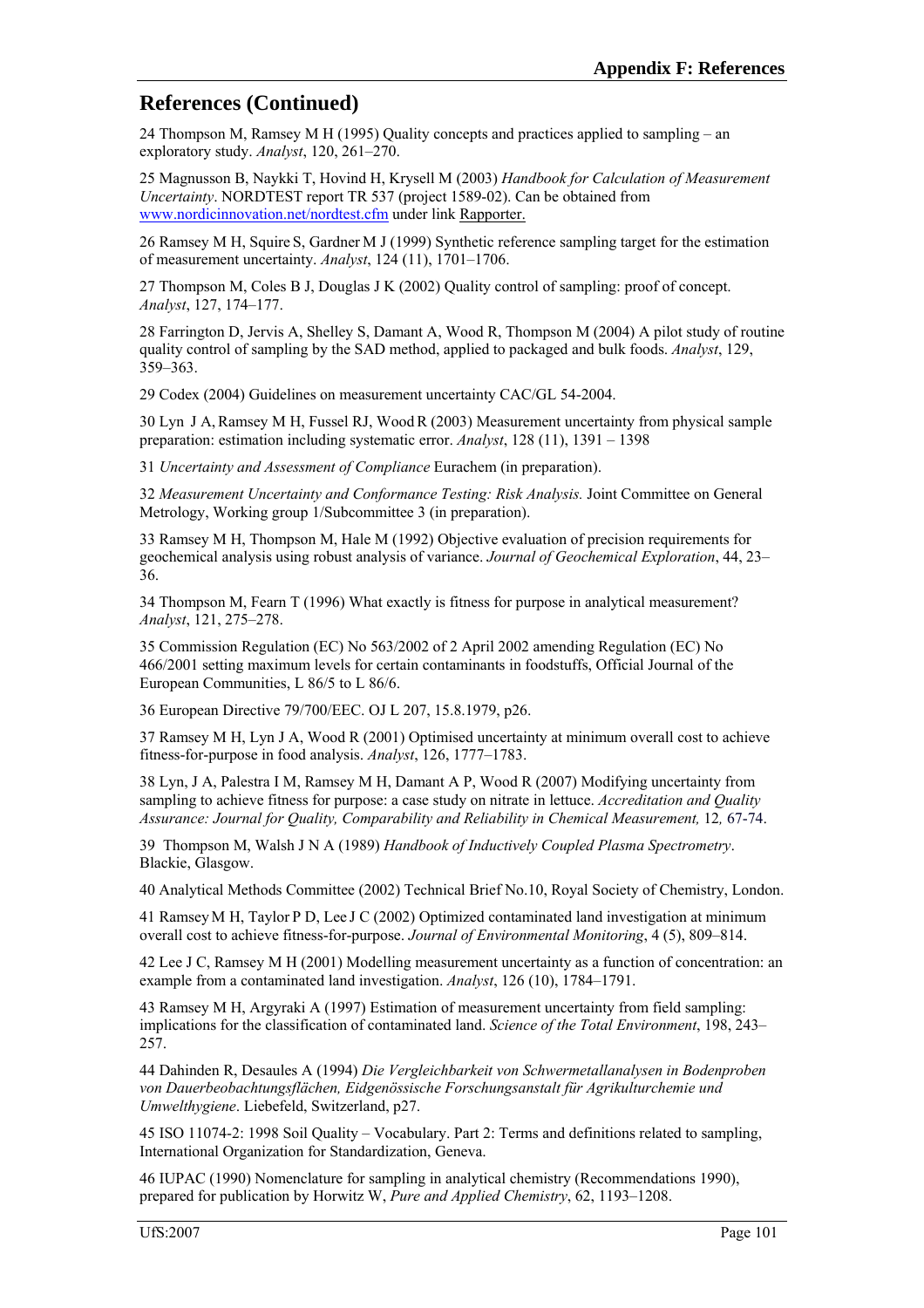## **References (Continued)**

47 ISO Standard 78-2: Chemistry – Layouts for Standards – Part 2: Methods of Chemical Analysis (Second Edition, 1999).

48 ISO 7002: 1986 Agricultural food products – Layout for a standard method of sampling from a lot, First Edition, International Organization for Standardization, Geneva.

49 IUPAC (2005) Terminology in Soil Sampling (IUPAC Recommendations 2005), prepared for publication by De Zorzi P, Barbizzi S, Belli M, Ciceri G, Fajgelj A, Moore D, Sansone U, and Van der Perk M. *Pure and Applied Chemistry*, 77 (5), 827–841.

50 AMC (2005) Analytical Methods Committee Technical Brief No 19. Terminology – the key to understanding analytical science. Part 2: Sampling and sample preparation (http://www.rsc.org/images/brief19\_tcm18-25963.pdf).

51 Lyn J A, Ramsey M H, Damant A, Wood R (2005), Two stage application of the OU method: a practical assessment, *Analyst,* 130, 1271-1279